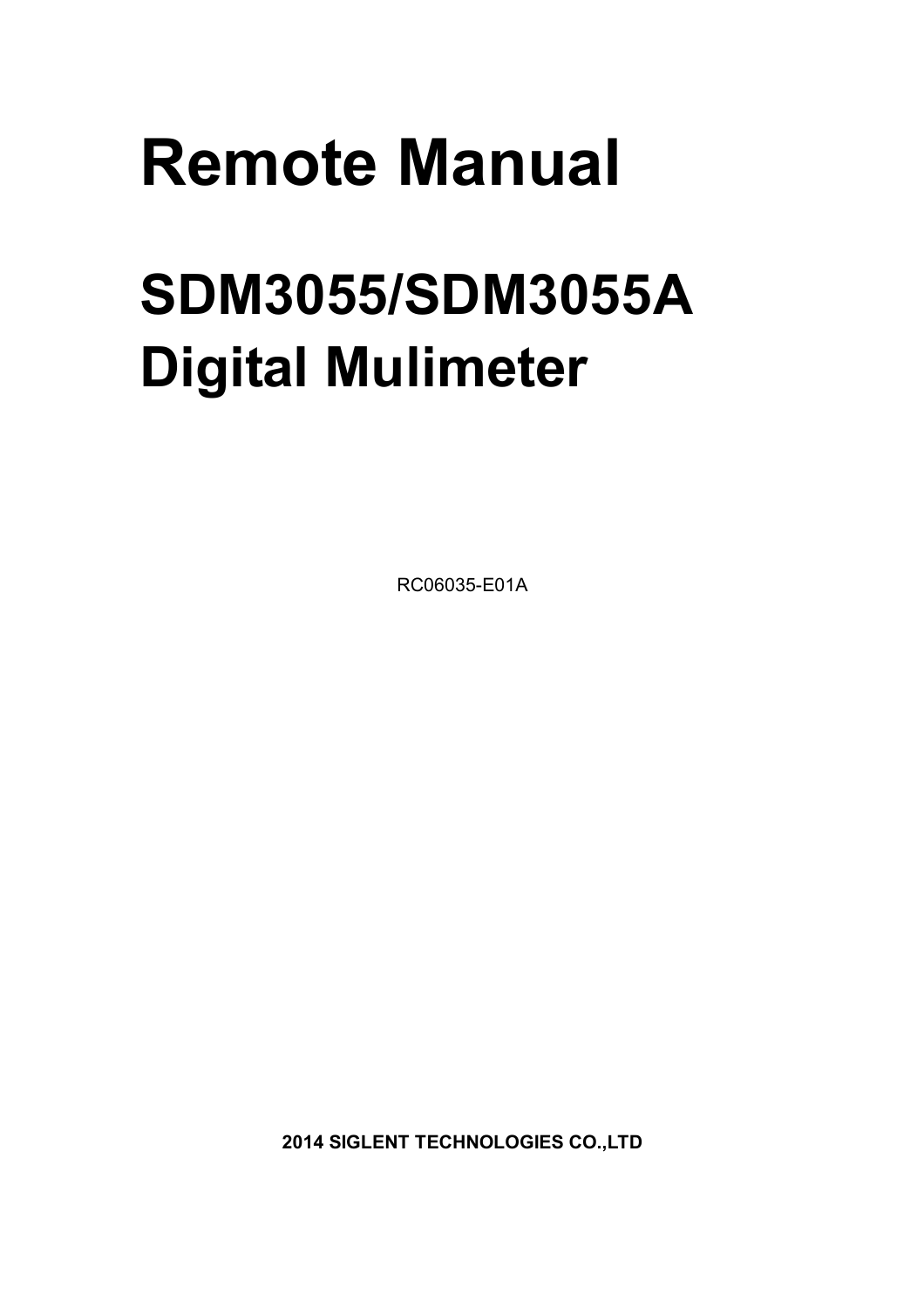## Catalogue

| 11   |  |
|------|--|
| 1.2. |  |
| 1.3. |  |
| 14   |  |
| 1.5  |  |
| 1.6. |  |
| 17   |  |
| 1.8. |  |
|      |  |
|      |  |
|      |  |
|      |  |
|      |  |
|      |  |
|      |  |
|      |  |
|      |  |
|      |  |
|      |  |
|      |  |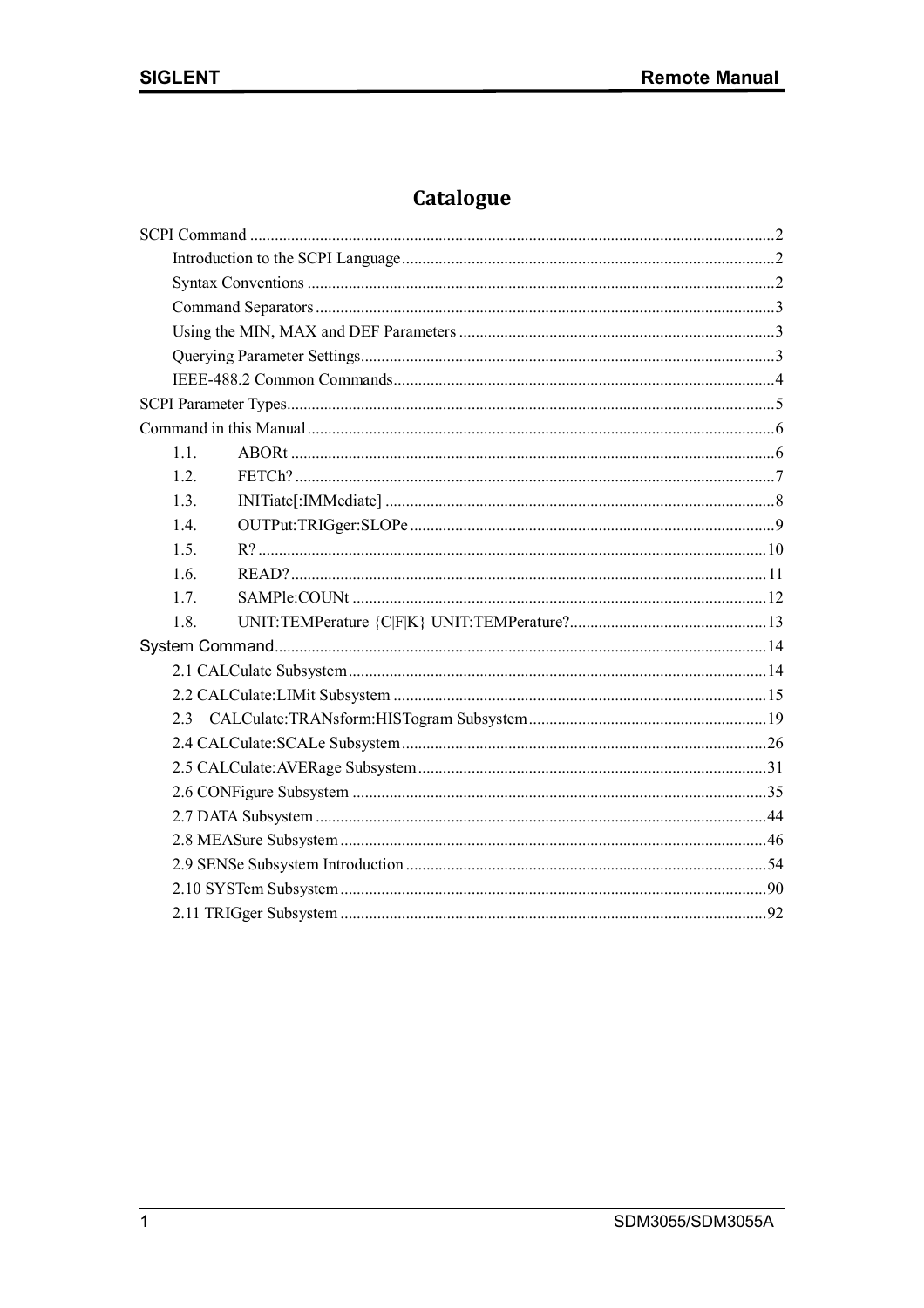# **SCPI Command**

## **Introduction to the SCPI Language**

SCPI (Standard Commands for Programmable Instruments) is an ASCII-based programming language for test and measurement instruments. SCPI commands use a hierarchical structure known as a tree system. Associated commands are grouped under a common node or root, thus forming subsystems. A portion of the SENSe subsystem illustrates this, below.

SENSe: VOLTage:

DC:RANGe {<*range*>|MIN|MAX|DEF}

DC:RANGe? [MINimum | MAXimum | DEFault]

**SENSe** is the root keyword of the command, **VOLTage** is a second-level keyword, and **DC**  is a third-level keyword. A colon ( **:** ) separates consecutive keywords.

## **Syntax Conventions**

The command syntax format is illustrated below:

VOLTage:DC:RANGe {<range>|MIN|MAX|DEF}

Most commands (and some parameters) are a mixture of upper- and lower-case letters. The upper-case letters indicate the command's abbreviated spelling, which yields shorter program lines. For better program readability, use the long form.

For example, consider the keyword VOLTage, above. You can type VOLT or VOLTage in any combination of upper- or lower-case letters. Therefore, VolTaGe, volt and Volt are all acceptable. Other forms, such as VOL and VOLTAG, will generate an error.

- Braces ( **{ }** ) enclose the parameter choices. The braces are not sent with the command string.
- A vertical bar ( **|** ) separates parameter choices. For example, {<*range*>|MIN|MAX|DEF} in the above command indicates that you can specify a numeric range parameter, or "MIN", "MAX" or "DEF". The bar is not sent with the command string.
- Angle brackets ( **< >** ) indicate that you must specify a value for the enclosed parameter. For example, the above syntax statement shows the <*range*> parameter in angle brackets. Do not send the brackets with the command string. You must specify a value for the parameter (for example "VOLT:DC:RANG 10") unless you select one of the other options shown in the syntax (for example "VOLT:DC:RANG MIN").
- Optional parameters are enclosed in square brackets ( **[ ]** ). The brackets are not sent with the command string. If you do not specify a value for an optional parameter, the instrument uses a default value.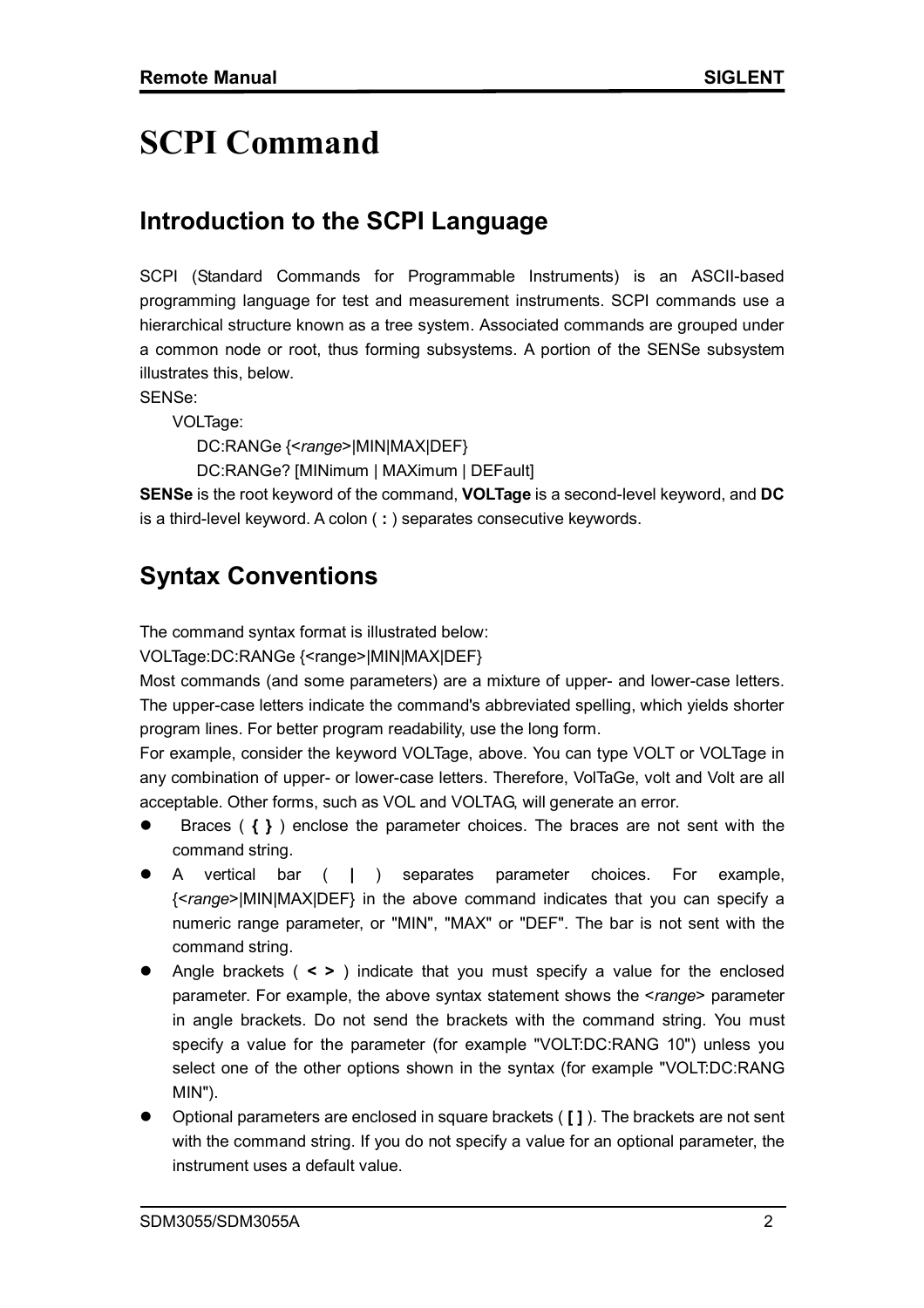## **Command Separators**

**A colon ( : )** separates consecutive different levels of keywords.. You must insert a blank space to separate a parameter from a command keyword. If a command requires more than one parameter, separate adjacent parameters using a comma: CONF:VOLT:DC 20,1

**A semicolon ( ; )** separates commands within the same subsystem and can also minimize typing. For example, the following string: TRIG:COUNT 2;SOUR EXT Equivalent to the following two commands: TRIG:COUNT 2 TRIG:SOUR EXT

Use a colon and a semicolon to link commands from different subsystems. For example, in the following example, an error is generated if you do not use both the colon and semicolon:

TRIG:COUN 2;:SAMP:COUN 2

## **Using the MIN, MAX and DEF Parameters**

For many commands, you can substitute "MIN" or "MAX" in place of a parameter. In some cases you may also substitute "DEF". For example, consider The following example: VOLTage:DC:RANGe {<range>|MIN|MAX|DEF}

Instead of selecting a specific value for the <*range*> parameter, you can substitute MIN to set the range to its minimum value, MAX to set the range to its maximum value or DEF to set the range to its default value.

## **Querying Parameter Settings**

You can query the current value of most parameters by adding a question mark ( **?** ) to the command. For example,The following example sets the trigger count to 10 measurements: TRIG:COUN 10 You can then query the count value by sending: TRIG:COUN? You can also query the minimum or maximum count allowed as follows: TRIG:COUN? MIN TRIG:COUN? MAX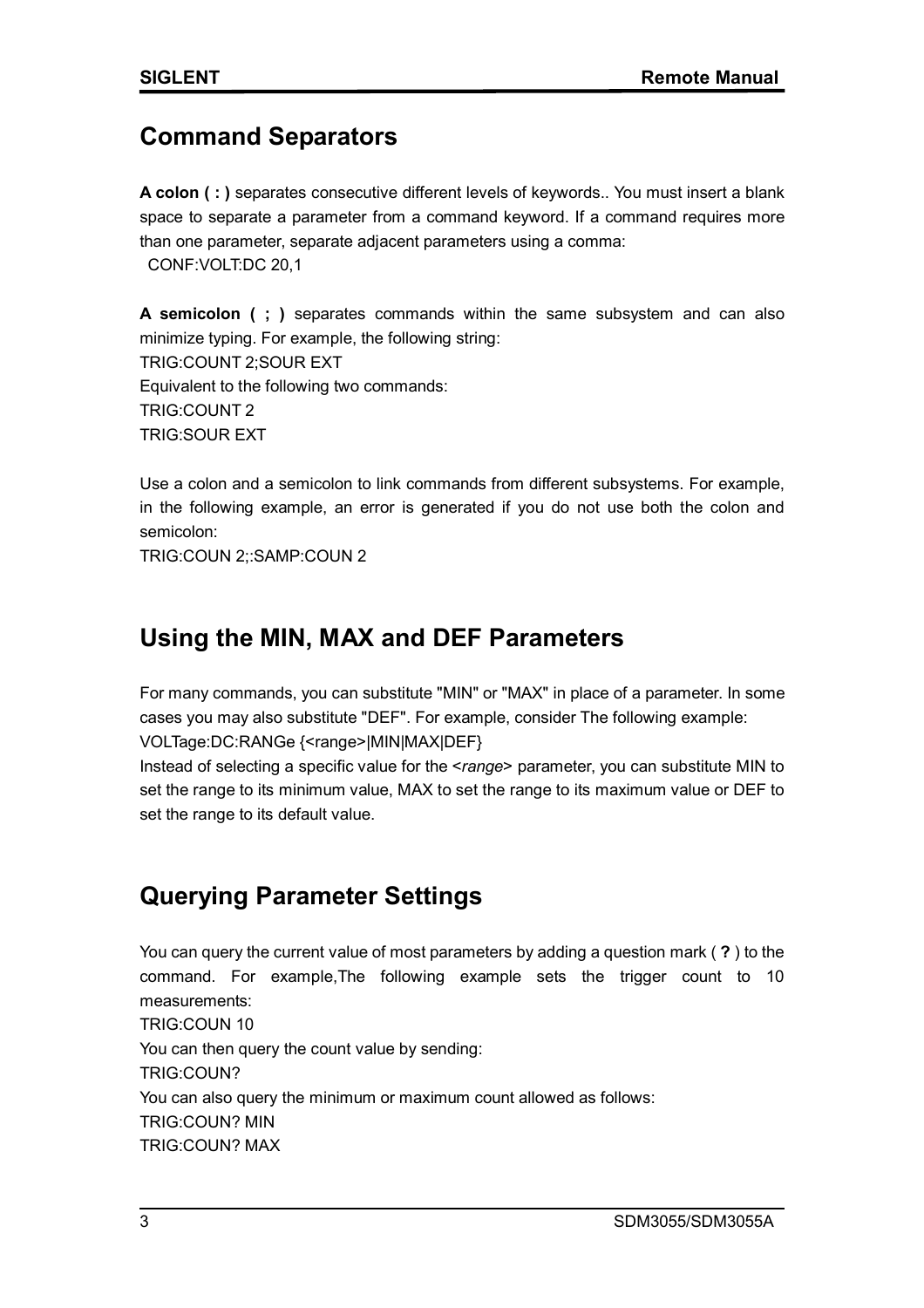## **IEEE-488.2 Common Commands**

The IEEE-488.2 standard defines a set of common commands that perform functions such as reset, self-test and

status operations. Common commands always begin with an asterisk ( **\*** ), are three characters in length and may

include one or more parameters. The command keyword is separated from the first parameter by a blank space. Use a

semicolon (; ) to separate multiple commands as shown below:

\*RST; \*CLS; \*ESE 32; \*OPC?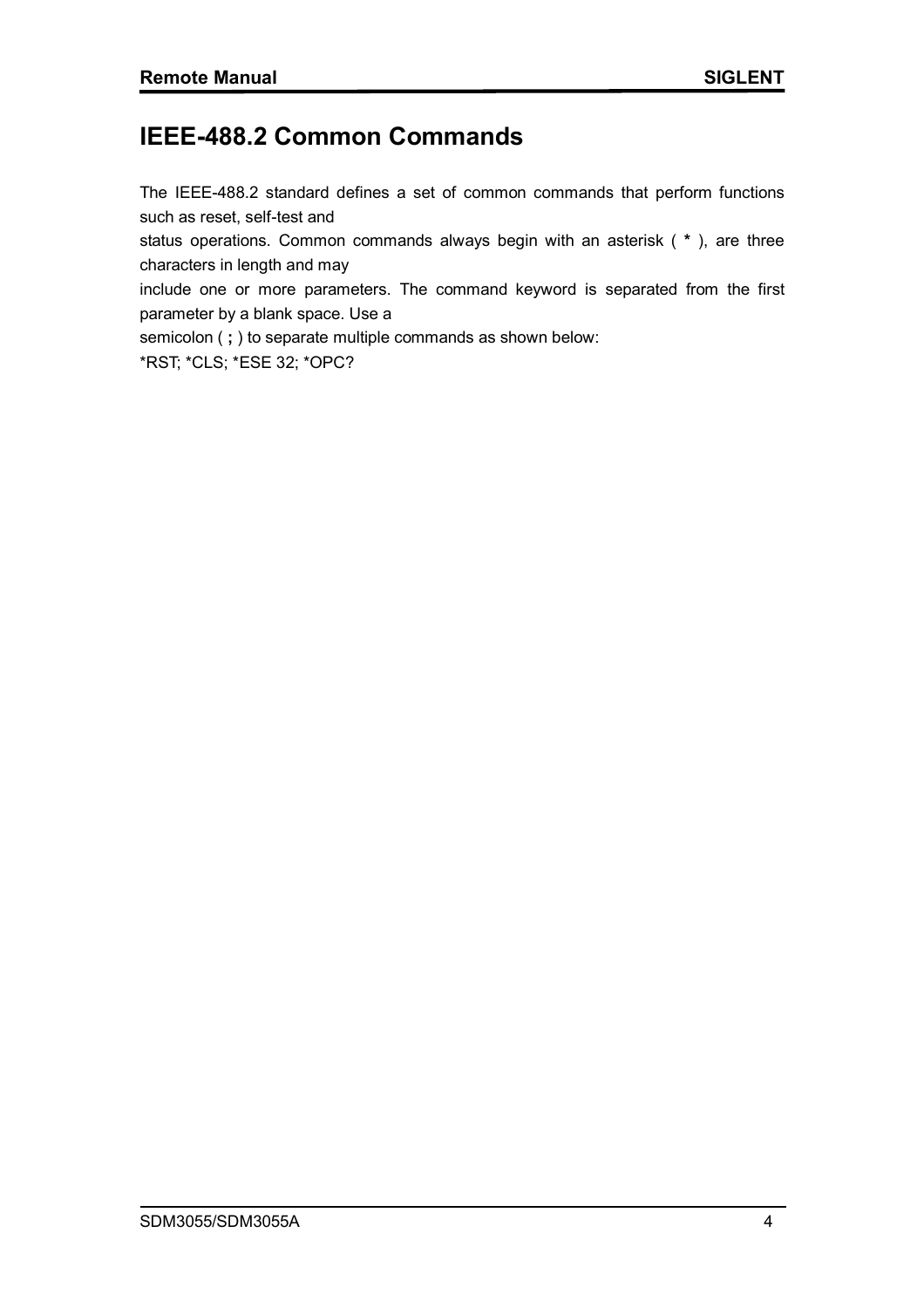# **SCPI Parameter Types**

The SCPI language defines several data formats to be used in program messages and response messages.

#### **Numeric Parameters**

Commands that require numeric parameters will accept all commonly used decimal representations of numbers including optional signs, decimal points, and scientific notation. Special values for numeric parameters such as MIN,MAX and DEF are also accepted. You can also send engineering unit suffixes with numeric parameters (e.g., M, k, m or u). If a command accepts only certain specific values, the instrument will automatically round the input numeric parameters to the accepted values. The following command requires a numeric parameter for the range value:

VOLTage:DC:RANGe {<range>|MIN|MAX|DEF}

Because the SCPI parser is case-insensitive, there is some confusion over the letter "M" (or "m"). For your convenience, the instrument interprets "mV" (or "MV") as millivolts, but "MHZ" (or "mhz") as megahertz. Likewise "MΩ" (or "mΩ") is interpreted as megΩ. You can use the prefix "MA" for mega. For example, "MAV" is interpreted as megavolts.

#### **Discrete Parameters**

Discrete parameters are used to program settings that have a limited number of values (like IMMediate, EXTernal or BUS). They have a short form and a long form just like command keywords. You can mix upper- and lower-case letters. Query responses will always return the short form in all upper-case letters. The following example requires discrete parameters for the temperature units:

UNIT:TEMPerature{C|F|K}

#### **Boolean Parameters**

Boolean parameters represent a single binary condition that is either true or false. For a false condition, the instrument will accept "OFF" or "0". For a true condition, the instrument will accept "ON" or "1". When you query a Boolean setting, the instrument will always return "0" or "1". The following example requires a Boolean parameter: DISPlay:STATe {ON|1|OFF|0}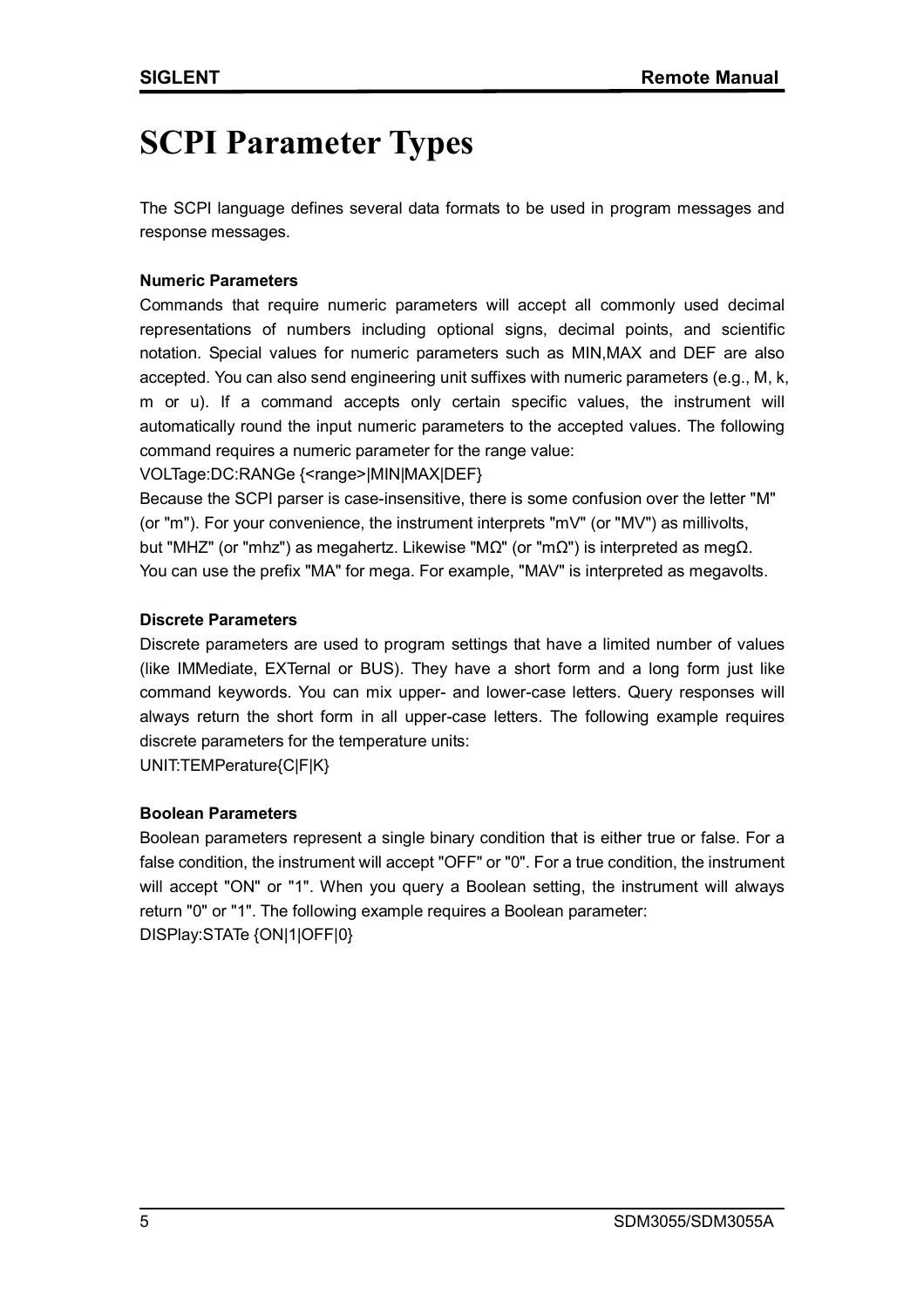# **Command in this Manual**

## **1.1.ABORt**

Aborts a measurement in progress, returning the instrument to the trigger idle state.

| <b>Pameter</b>                   |                                                | <b>Typical Return</b> |
|----------------------------------|------------------------------------------------|-----------------------|
| (none)                           |                                                | (none)                |
| Abort a measurement in progress: |                                                |                       |
| <b>TRIG:SOUR IMM</b>             | //Set the trigger source for immediate trigger |                       |
| TRIG: COUN 10                    | //Set the trigger source for 10 times          |                       |
| <b>INIT</b>                      | //Set the trigger state for "wait for trigger" |                       |
| <b>ABOR</b>                      | //Interrupt the measurement                    |                       |

This command may be used to abort a measurement when the instrument is waiting for a trigger, or for aborting a long measurement or series of measurements.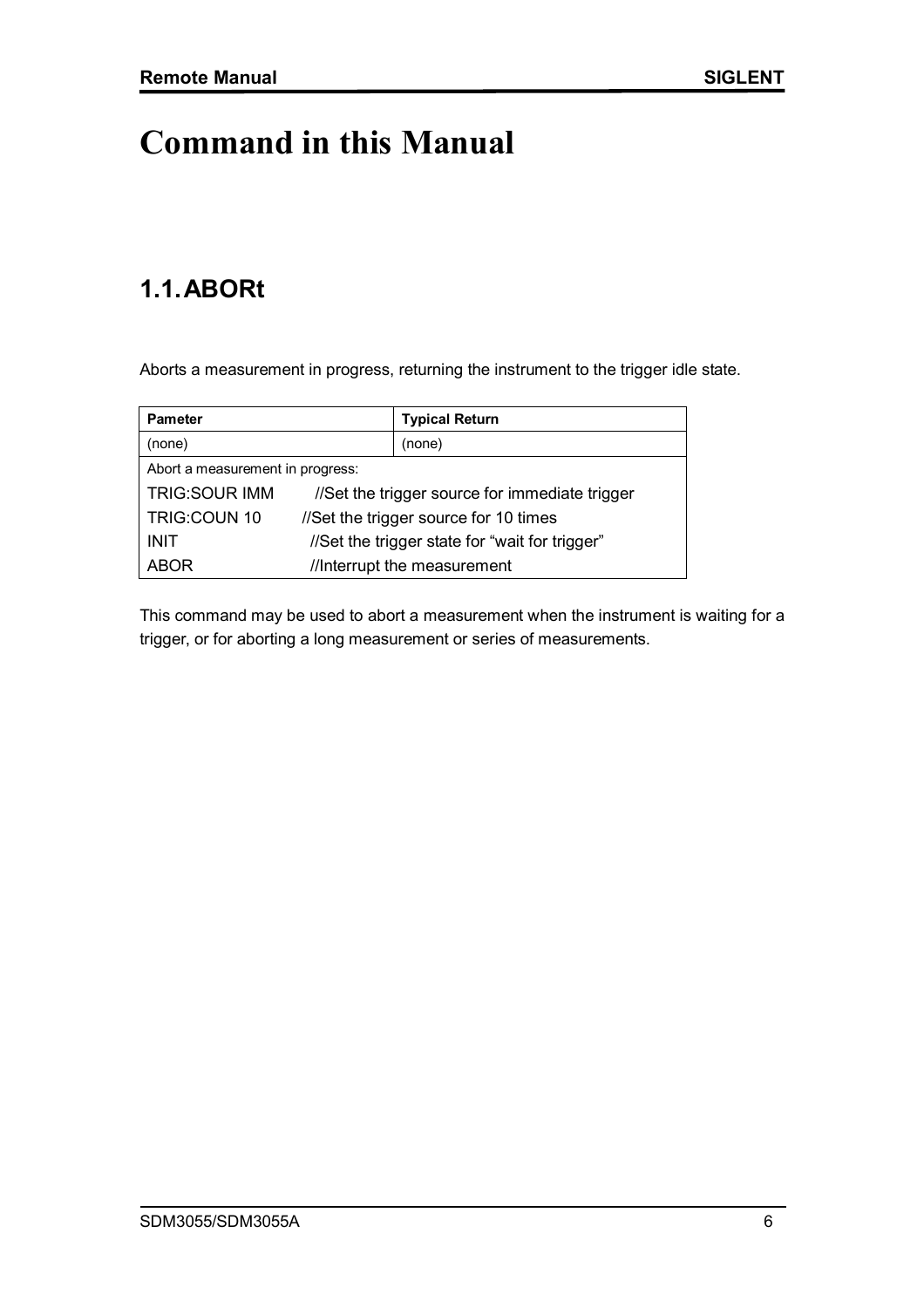## **1.2.FETCh?**

Waits for measurements to complete and copies all available measurements to the instrument's output buffer. The readings remain in reading memory.

| <b>Parameter</b>                                                                  |                                       | <b>Typical Return</b>                                                              |
|-----------------------------------------------------------------------------------|---------------------------------------|------------------------------------------------------------------------------------|
|                                                                                   |                                       | -5.75122019E-04, -5.77518360E-04,                                                  |
| (none)                                                                            |                                       | -5.73923848E-04, -5.76020647E-04                                                   |
| Set the trigger source for immediate trigger, the INIT command will instrument in |                                       |                                                                                    |
|                                                                                   |                                       | "waiting for trigger" state, in the immediate trigger condition, measurements will |
| immediately be triggered and the measurement results are sent to the              |                                       |                                                                                    |
| measurement of memory, The FETCh? query transfers the measurement from            |                                       |                                                                                    |
| reading memory to the                                                             |                                       |                                                                                    |
| instrument's output buffer.                                                       |                                       |                                                                                    |
| <b>TRIG:SOUR IMM</b>                                                              |                                       | //Set the trigger source for immediate trigger                                     |
| TRIG: COUN 10                                                                     | //Set the trigger source for 10 times |                                                                                    |
| <b>INIT</b>                                                                       |                                       | //Set the trigger state for "wait for trigger"                                     |
| FETC?                                                                             |                                       | //Read the resulting measurement value                                             |

- ◆ The FETch? query does not erase measurements from the reading memory. You can send the query multiple times to retrieve the same data.
- ◆ You can store up to 1,000 measurements in the reading memory of theSDM3055x . If reading memory overflows, new measurements will overwrite the oldest measurements stored; the most recent measurements are always preserved. No error is generated, but the Reading Mem Ovfl bit (bit 14) is set in the Questionable Data Register's condition register (see Status System Introduction).
- The instrument clears all measurements from reading memory when the measurement configuration changes, or when any of these commands is executed: **INITiate** MEASure:<function>? READ? \*RST SYSTem:PRESet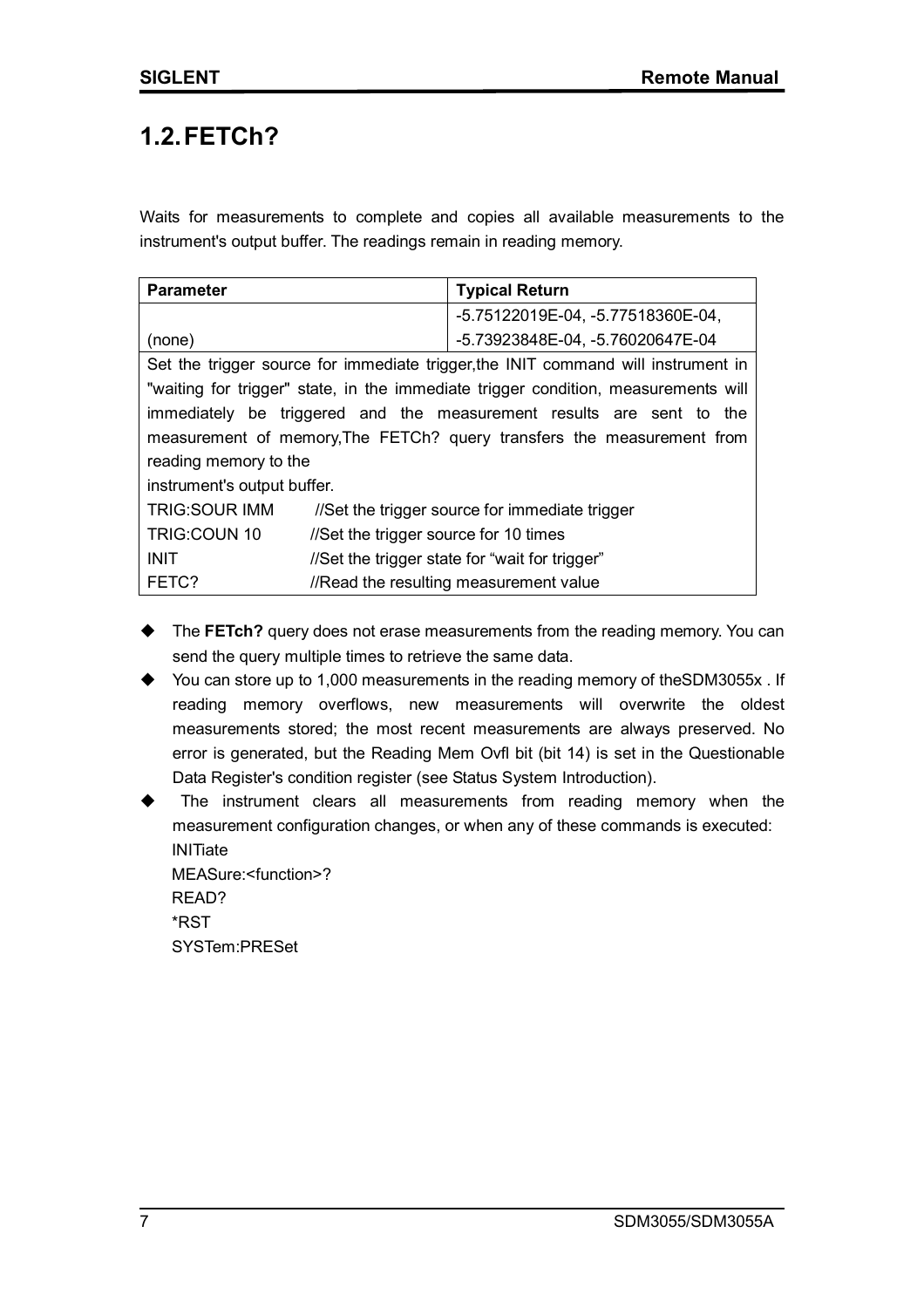## **1.3.INITiate[:IMMediate]**

Set the trigger state for "wait for trigger".Measurements will begin when the specified trigger conditions are satisfied following the receipt of the INITiate command. This command also clears the previous set of measurements from reading memory.

| <b>Parameter</b>                                                               |                                                | <b>Typical Return</b> |
|--------------------------------------------------------------------------------|------------------------------------------------|-----------------------|
| (none)                                                                         |                                                | (none)                |
| Set the trigger source for "wait for trigger", it can effectively receives the |                                                |                       |
| triggersignal:                                                                 |                                                |                       |
| <b>TRIG:SOUR BUS</b>                                                           | //Set the trigger source to trigger bus        |                       |
| TRIG: COUN 10                                                                  | //Set the trigger source for 10 times          |                       |
| <b>INIT</b>                                                                    | //Set the trigger state for "wait for trigger" |                       |
| *TRG                                                                           | //Send a trigger signal                        |                       |
| FETCh?                                                                         | //After measuring can read the measured memory |                       |

- Storing measurements in reading memory with I**NITiate** is faster than sending measurements to the instrument's output buffer using **READ?** (provided you do not send **FETCh?** until done). The INITiate command is also an "overlapped" command. This means that after executing INITiate, you can send other commands that do not affect the measurements.
- You can store up to 1,000 measurements in the reading memory of the SDM3055x. If reading memory overflows, new measurements will overwrite the oldest measurements stored; the most recent measurements are always preserved. No error is generated, but the Reading Mem Ovfl bit (bit 14) is set in the Questionable Data Register's condition register (see Status System Introduction).
- To retrieve the measurements from the reading memory, use **FETCh?.** Use **DATA:REMove?** or **R?** to read and erase all or part of the available measurements.
- ◆ The **ABORt** command may be used to return to idle.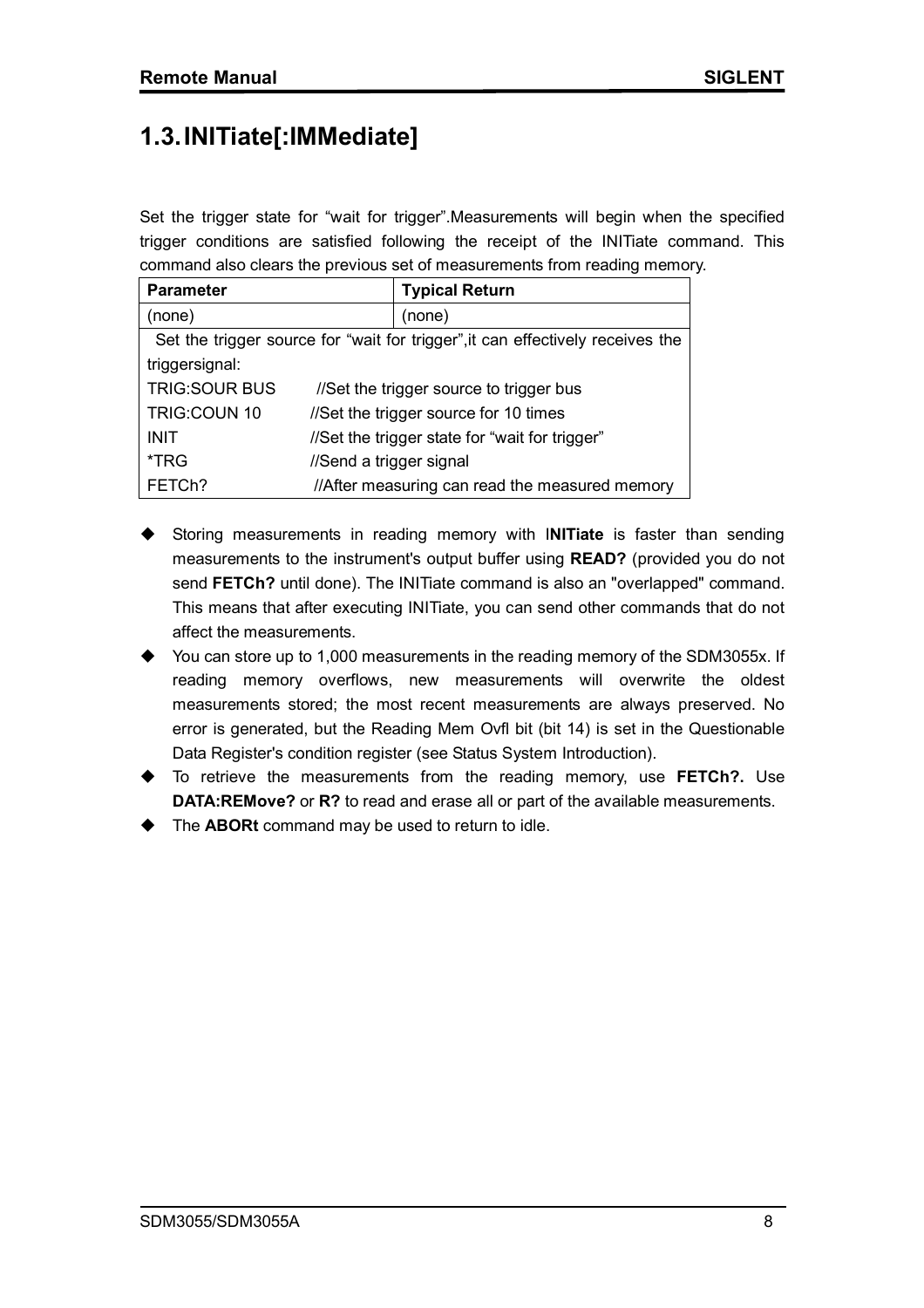## **1.4. OUTPut:TRIGger:SLOPe {POSitive|NEGative} OUTPut:TRIGger:SLOPe?**

Selects the slope of the *voltmeter complete* output signal on the rear-panel VM Comp BNC connector.

| <b>Parameter</b>                                                         | <b>Typical Return</b> |  |
|--------------------------------------------------------------------------|-----------------------|--|
| {POSitive NEGative}, default NEGative                                    | (none)                |  |
| Configure DC voltage measurements and make two measurements. The signal  |                       |  |
| on the rear-panel VM Comp connector will output a positive pulse as each |                       |  |
| measurement is completed:                                                |                       |  |
| CONF: VOLT: DC 10                                                        |                       |  |
| SAMP:COUN 2                                                              |                       |  |
| <b>OUTP:TRIG:SLOP POS</b>                                                |                       |  |
| <b>INIT</b>                                                              |                       |  |

This parameter is set to its default value after a Factory Reset (**\*RST**) or Instrument Preset (**SYSTem:PRESet**).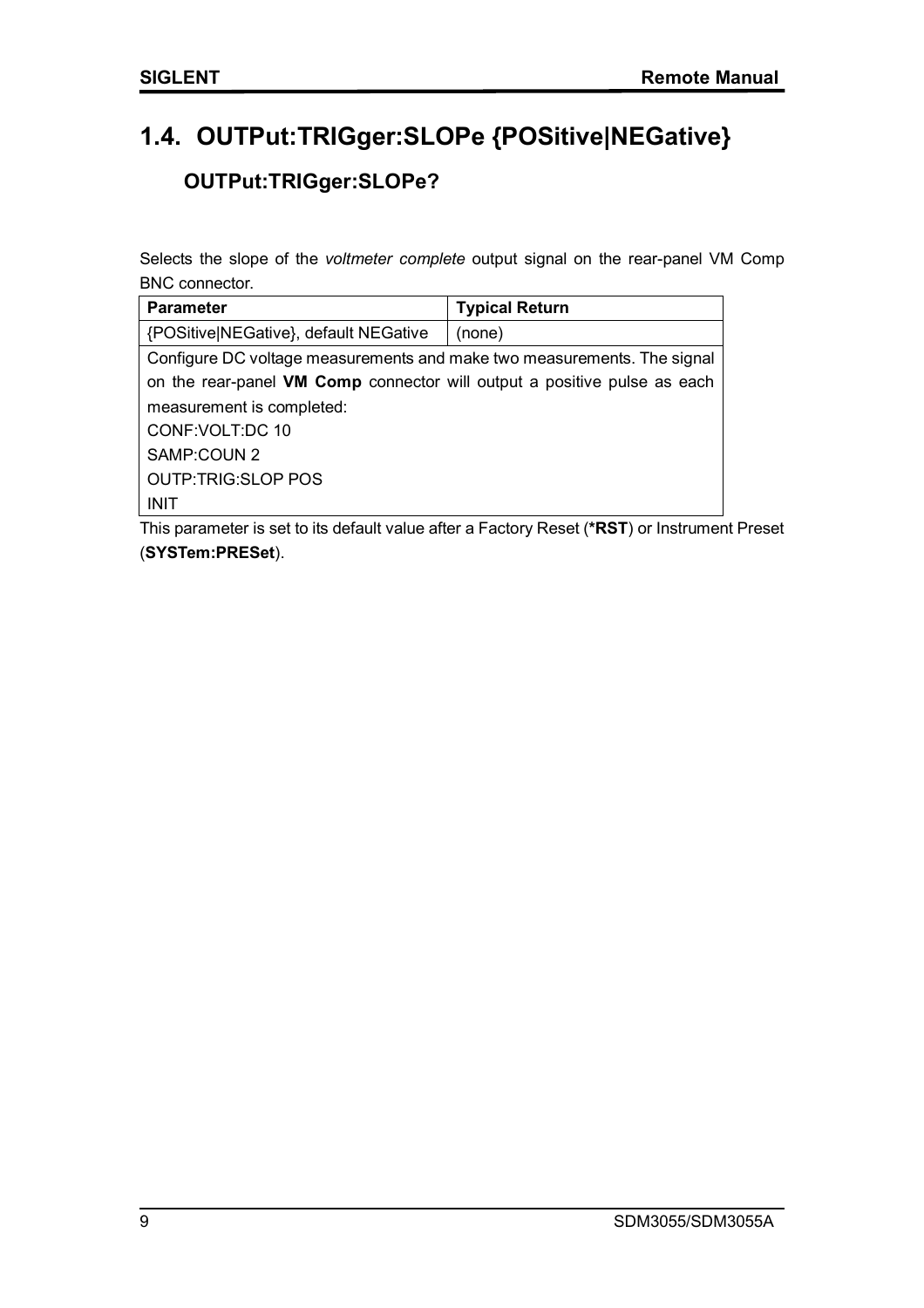## **1.5.R? [<max\_readings>]**

Reads and erases all measurements from the reading memory up to the specified <*max\_readings*>. The measurements are read and erased from the reading memory starting with the oldest measurement first.

| <b>Parameter</b>                           | <b>Typical Return</b>                                                     |  |
|--------------------------------------------|---------------------------------------------------------------------------|--|
| 1 to 10,000                                |                                                                           |  |
| readings                                   | #247-1.06469770E-03,-1.08160033E-03,-1.22469433E-03                       |  |
| Default is all                             | The "#2" means that the next 2 digits indicate how many characters will   |  |
| readings in                                | be in the returned memory string. These two digits are the "47" after the |  |
| memory                                     | "#2". Therefore, the remainder of the string is 47 digits long:           |  |
|                                            | -1.06469770E-03,-1.08160033E-03,-1.22469433E-03                           |  |
| Read and remove the three oldest readings: |                                                                           |  |
| <b>TRIG:COUN 3</b>                         |                                                                           |  |
| <b>INIT</b>                                |                                                                           |  |
| R? 3                                       |                                                                           |  |

- ◆ The R? and DATA:REMove? queries allow you to periodically remove measurements from the reading memory that would normally cause the reading memory to overflow.
- ◆ You can store up to 1,000 measurements in the reading memory of the SDM3055x. If reading memory overflows, new measurements will overwrite the oldest measurements stored; the most recent measurements are always preserved. No error is generated, but the Reading Mem Ovfl bit (bit 14) is set in the Questionable Data Register's condition register (see Status System Introduction).
- The instrument clears all measurements from reading memory when the measurement configuration changes, or when any of these commands is executed: INITiate

MEASure:<function>? READ? \*RST SYSTem:PRESet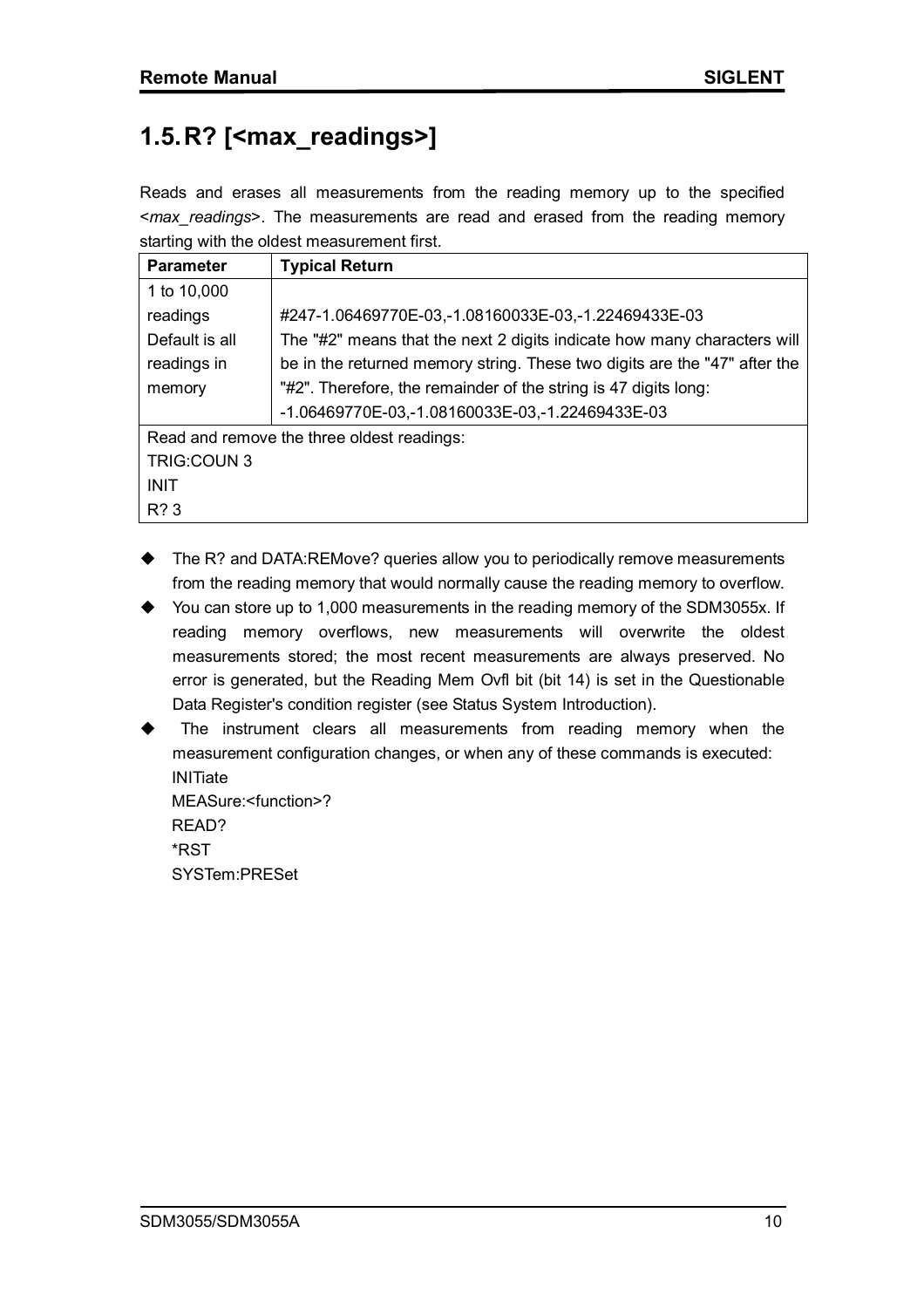## **1.6. READ?**

Read and erase measurement results from reading storage ,up to the specified < max readings >.This command reads the data will begin with the first measurement results.

| <b>Parameter</b>                                   | <b>Typical Return</b>                            |  |
|----------------------------------------------------|--------------------------------------------------|--|
|                                                    | -1.23006735E-03,-1.30991641E-03,-1.32756530E-03, |  |
| (none)                                             | -1.32002814E-03                                  |  |
| Transmission measurements from the reading memory: |                                                  |  |
| <b>TRIG:COUN4</b>                                  |                                                  |  |
| SAMP:COUN 1                                        |                                                  |  |
| READ?                                              |                                                  |  |

- ◆ The FETch? query does not erase measurements from the reading memory. You can send the query multiple times to retrieve the same data.
- ◆ You can store up to 1,000 measurements in the reading memory of the SDM3055x. If reading memory overflows, new measurements will overwrite the oldest measurements stored; the most recent measurements are always preserved. No error is generated, but the Reading Mem Ovfl bit (bit 14) is set in the Questionable Data Register's condition register .
- $\blacklozenge$  It is important to note that the following command will measurements to empty, leading to FETCh? The return value of the change: **INITiate** MEASure:<function>? READ? \*RST SYSTem:PRESet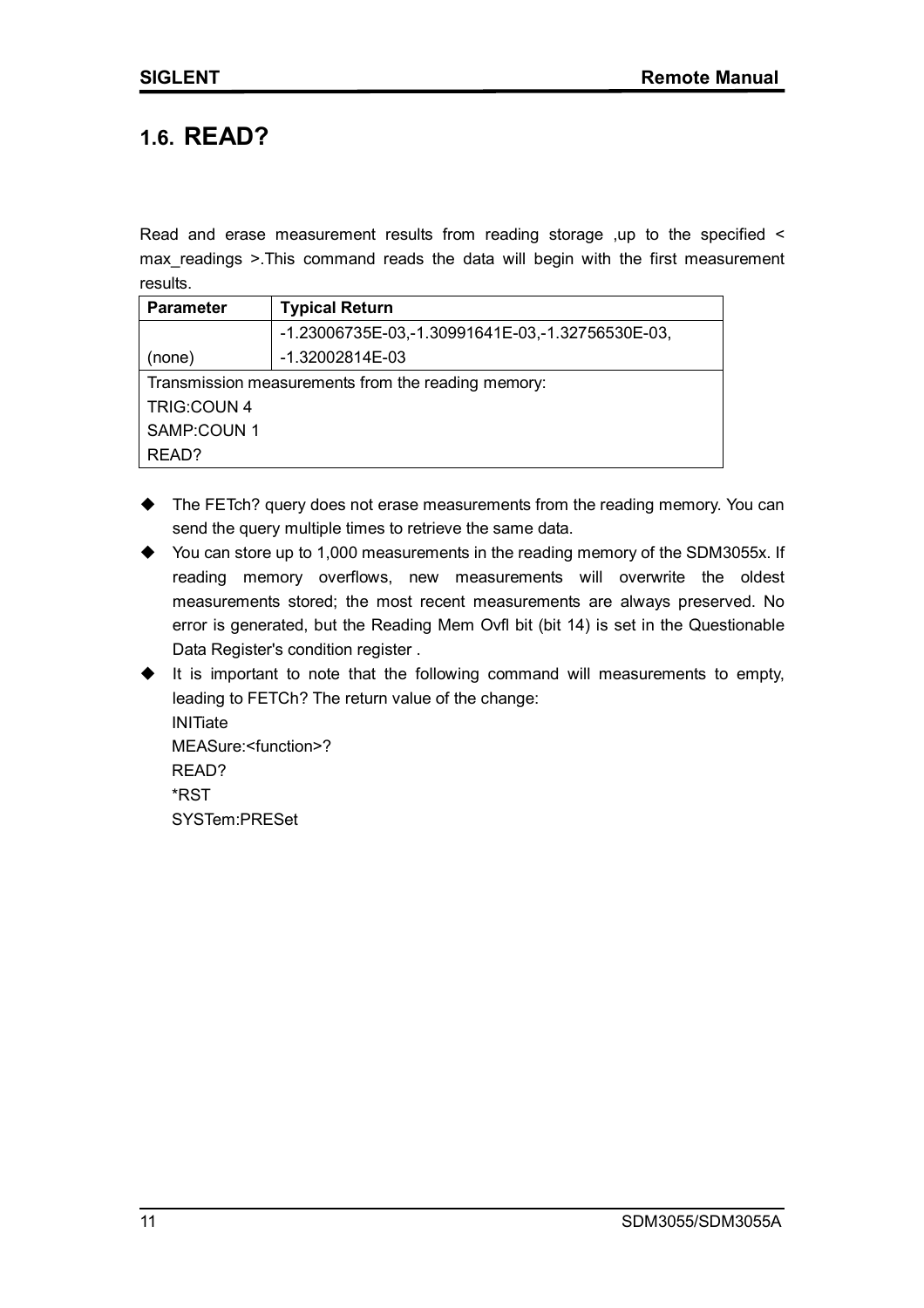# **1.7.SAMPle:COUNt {<count>|MIN|MAX|DEF} SAMPle:COUNt? [{MIN|MAX|DEF}]**

Specifies the number of measurements (samples) the instrument will take per trigger.

| <b>Parameter</b>                                                 | <b>Typical Return</b>               |
|------------------------------------------------------------------|-------------------------------------|
| 1( default) 至 100,000                                            | 1                                   |
| Set a single trigger sampling frequency for 10 times, the back   |                                     |
| panel of the VM Comp BNC connector on the oscilloscope will only |                                     |
| observe a pulse:                                                 |                                     |
| SAMP:COUN 10                                                     | //Set the sampling frequency for 10 |
| times                                                            |                                     |
| <b>TRIG:COUN 1</b>                                               | //Set the trigger for 1 times       |
| TRIG:SOUR EXT;SLOP NEG //Set the trigger source to the           |                                     |
|                                                                  | external trigger and trigger signal |
|                                                                  | is set to the falling edge          |
| OUTP:TRIG:SLOP POS //Set the trigger output signal to rise       |                                     |
| READ?                                                            | //Start the wheel measurement and   |
| reading                                                          |                                     |

- $\blacklozenge$  You can use the specified sample count in conjunction with a trigger count (TRIGger:COUNt), which sets the number of triggers to be accepted before returning to the "idle" trigger state. The total number of measurements returned will be the product of the sample count and trigger count.
- ◆ You can store up to 1,000 measurements in the reading memory of the SDM3055x. If reading memory overflows, new measurements will overwrite the oldest measurements stored; the most recent measurements are always preserved. No error is generated, but the Reading Mem Ovfl bit (bit 14) is set in the Questionable Data Register's condition register .
- This parameter is set to its default value after a Factory Reset (\*RST) or Instrument Preset (SYSTem:PRESet).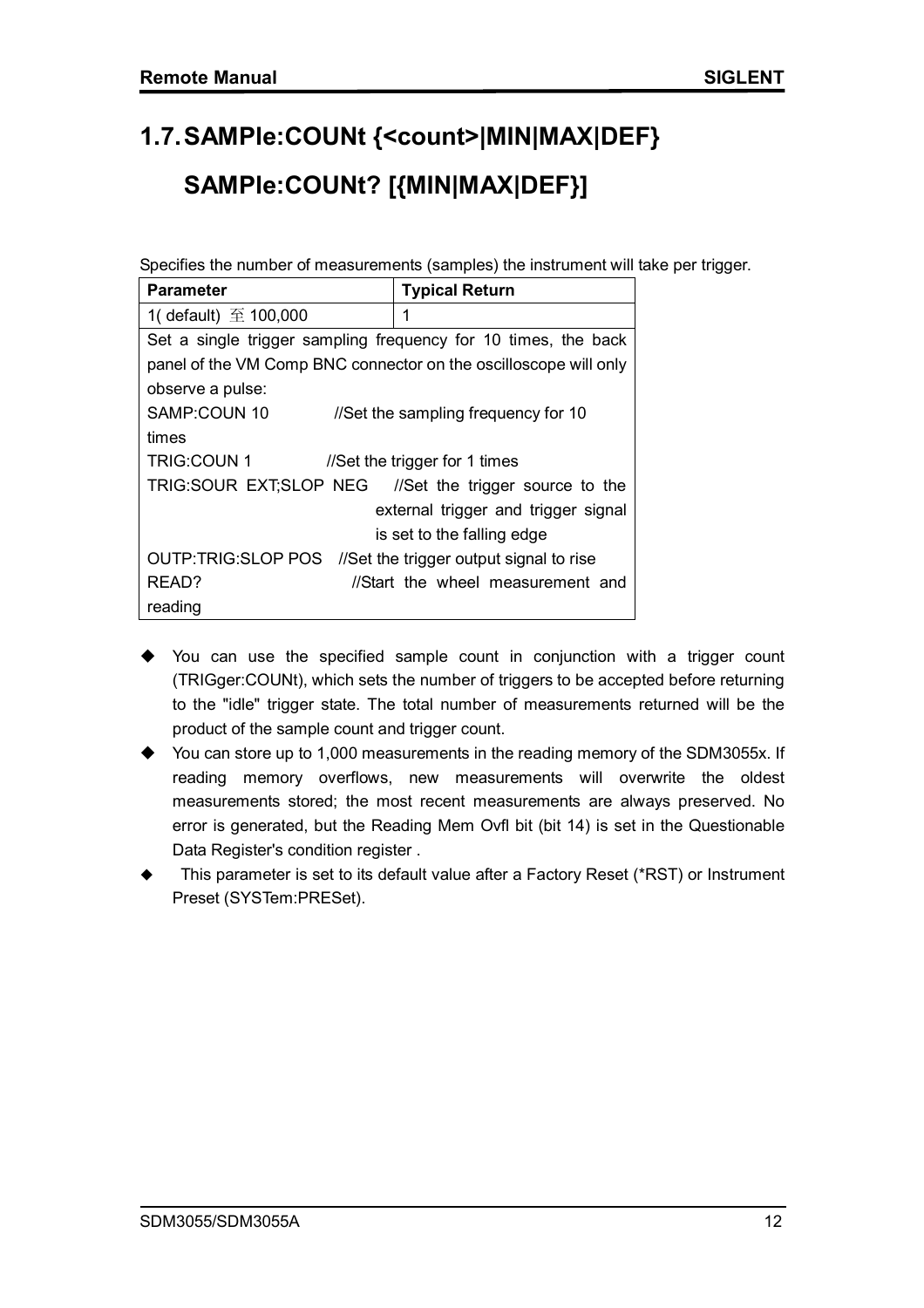## **1.8.UNIT:TEMPerature {C|F|K}**

## **UNIT:TEMPerature?**

Selects the units (°C, °F or Kelvin) to be used for all temperature measurements.

| <b>Parameter</b>                          |                                              | <b>Typical Return</b> |
|-------------------------------------------|----------------------------------------------|-----------------------|
| {C F K}, default C                        |                                              | $C, F$ or $K$         |
| Set to return the result in °F            |                                              |                       |
| UNIT:TEMP F                               | //Set the temperature measurement unit in °F |                       |
| MEAS:TEMP?                                | //Recovery temperature default configuration |                       |
| and read a set of temperaturemeasurements |                                              |                       |

- ◆ The command also accepts CEL or FAR, but the query returns C or F.
- This parameter is set to its default value after a Factory Reset (\*RST) or Instrument Preset (SYSTem:PRESet).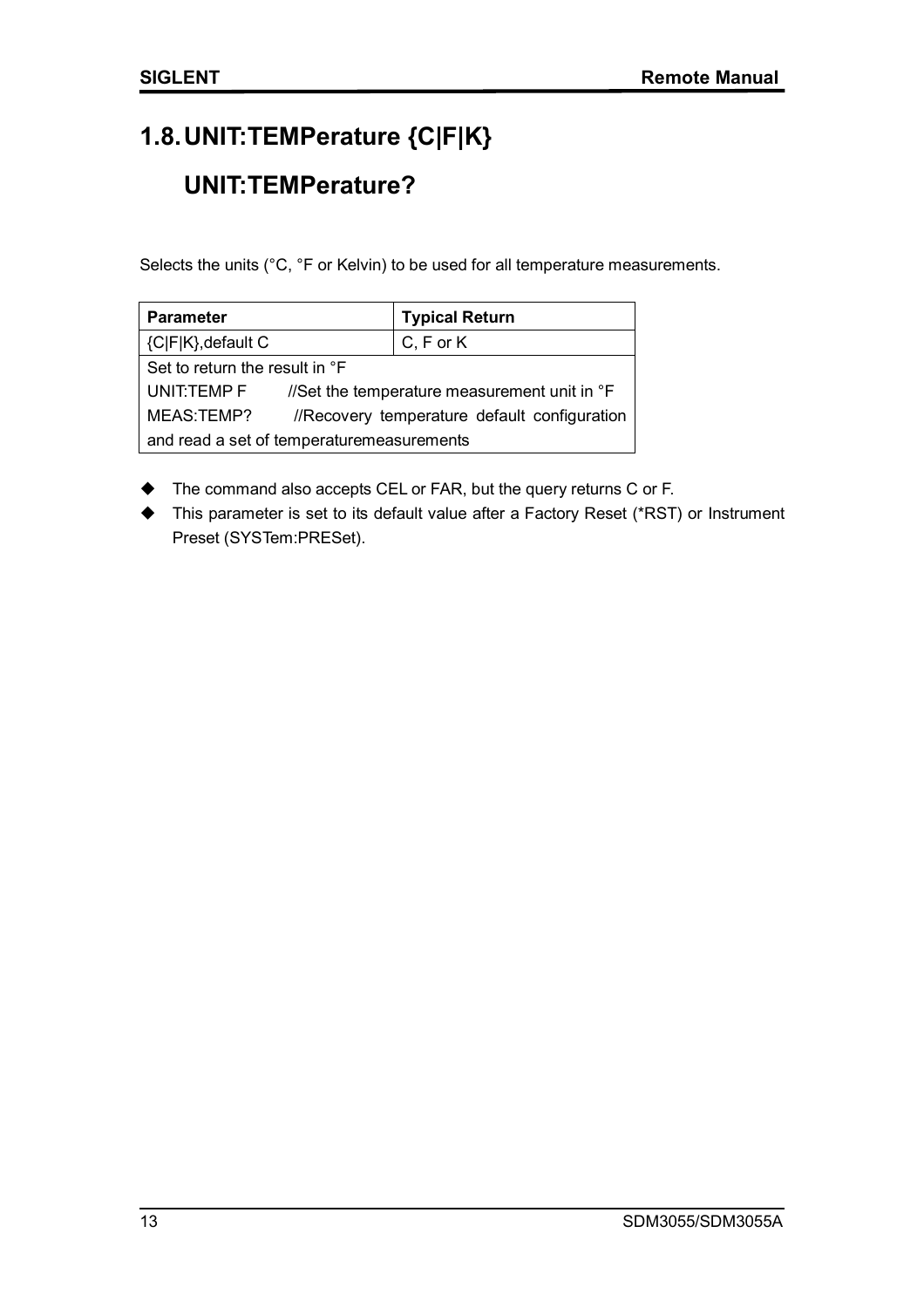# **System Command**

## **2.1 CALCulate Subsystem**

#### **2.1.1 CALCulate:CLEar[:IMMediate]**

Clears all limits, histogram data, statistics and measurements.

| Parameter                                                       | <b>Typical Return</b> |  |
|-----------------------------------------------------------------|-----------------------|--|
| $ $ (none)                                                      | (none)                |  |
| Clear all limits, histogram data, statistics, and measurements: |                       |  |
| l CALC:CLE:IMM CALC:CLE:IMM                                     |                       |  |

The items cleared by this command are cleared synchronously, so that the histogram, statistics, and limit data all restart at the same time that measurements restart.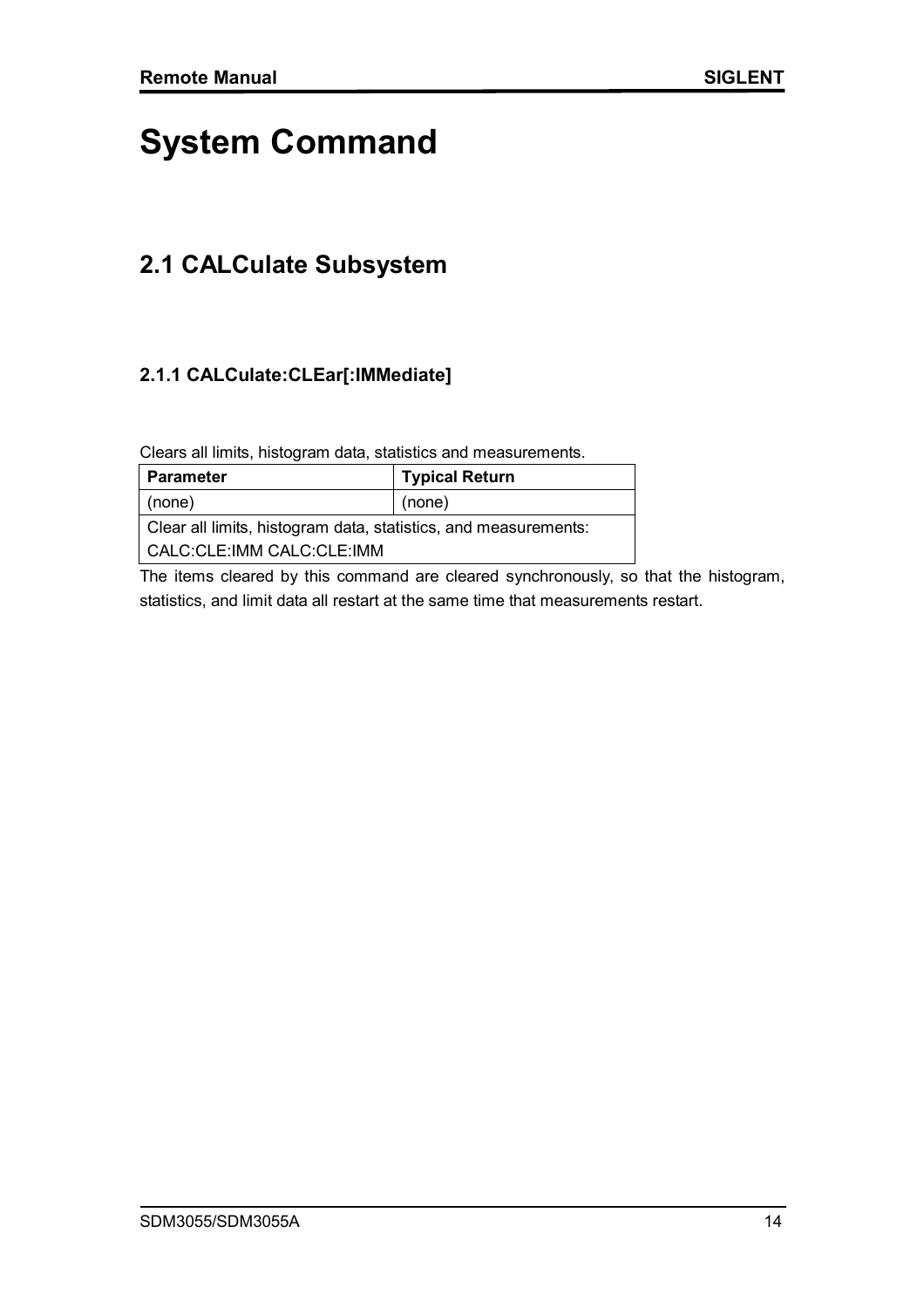## **2.2 CALCulate:LIMit Subsystem**

This subsystem specifies measurements and indicates when a limit has been exceeded. **Example**

The following example enables limit testing of 100 DC voltage measurements and indicates whether measurements were outside the range of 2.4 to 3.6 V. Measurements above 3.6 V will set bit 12 (Upper Limit Failed) of the Questionable Status Register; measurements below 2.4 V will set bit 11 (Lower Limit Failed).

\*CLS STAT:PRES CONF:VOLT 10,.001 SAMP:COUN 100 CALC:LIM:LOW 2.4 CALC:LIM:UPP 3.6 CALC:LIM:STAT ON INIT \*WAI STAT:QUES?

Typical Response: +4096 (at least one measurement was above the upper limit)

#### **Command Summary**

CALCulate:LIMit:CLEar[:IMMediate] CALCulate:LIMit:{LOWer|UPPer}[:DATA] CALCulate:LIMit[:STATe]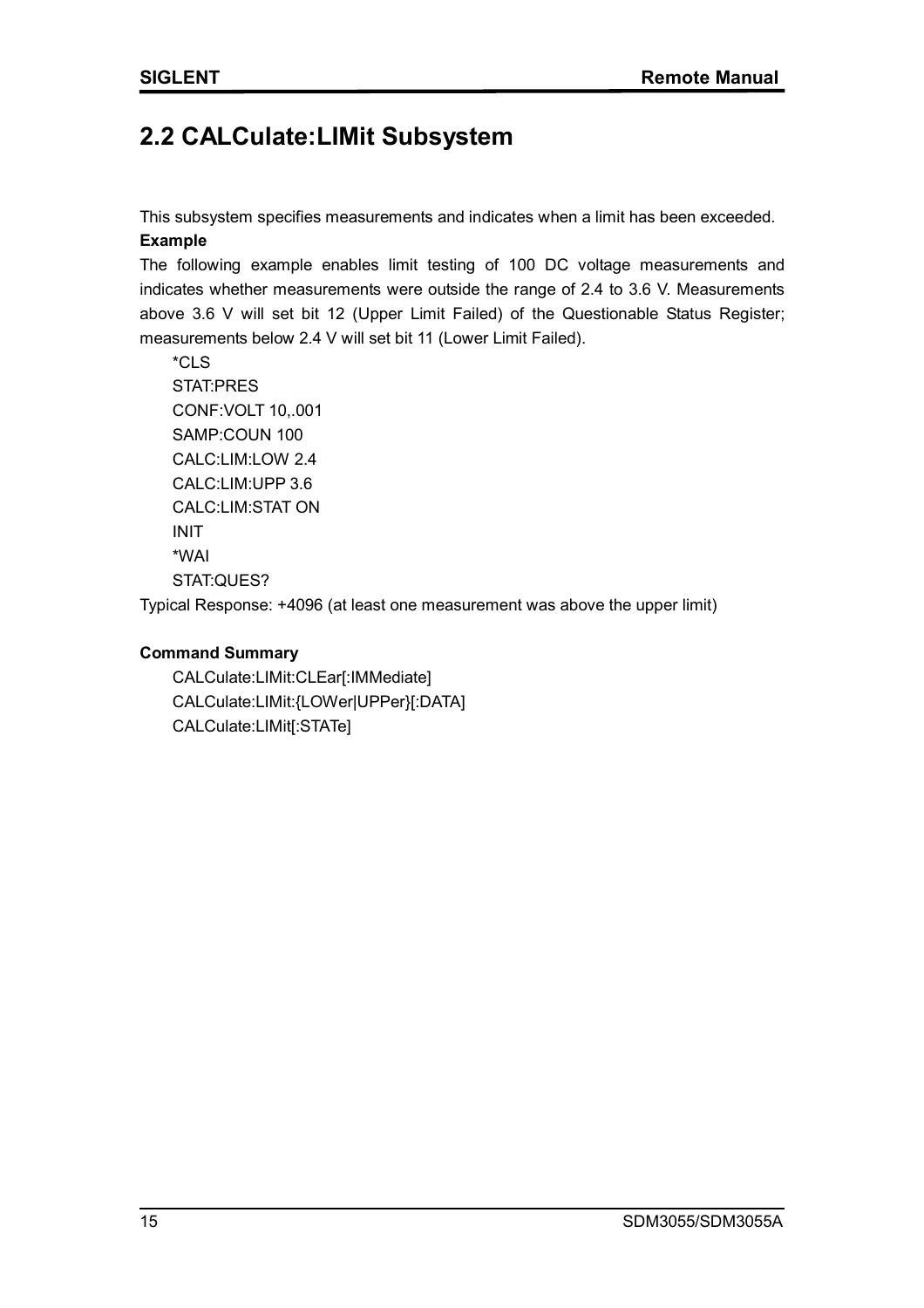#### **2.2.1 CALCulate:LIMit:CLEar[:IMMediate]**

Clears front-panel indications of limits being exceeded and clears bit 11 ("Lower Limit Failed") and bit 12 ("Upper Limit Failed") in the Condition Register of the Questionable Data Register event register group. The corresponding event register bits are unaffected. A condition register continuously monitors the state of the instrument. Condition register bits are updated in real time;they are neither latched nor buffered.

An event register is a read-only register that latches events from the condition register. While an event bit is set,subsequent events corresponding to that bit are ignored.

| Parameter                       | <b>Typical Return</b> |  |
|---------------------------------|-----------------------|--|
| (none)                          | (none)                |  |
| l Clear the limit test results: |                       |  |
| l CALC:LIM:CLECALC:LIM:CLE:IMM  |                       |  |

 $\blacklozenge$  This command does not clear measurements in reading memory.

 The instrument clears front-panel indications of limits being exceeded and clears bits 11 and 12 in the Questionable Data Register when the measurement function changes, or when any of the executed:

CALCulate:LIMit:STATe ON INITiate MEASure:<function>? READ? CALCulate:LIMit:CLEar \*RST SYSTem:PRESet

 To clear statistics, limits, histogram data, and measurement data, use CALCulate:CLEar[:IMMediate].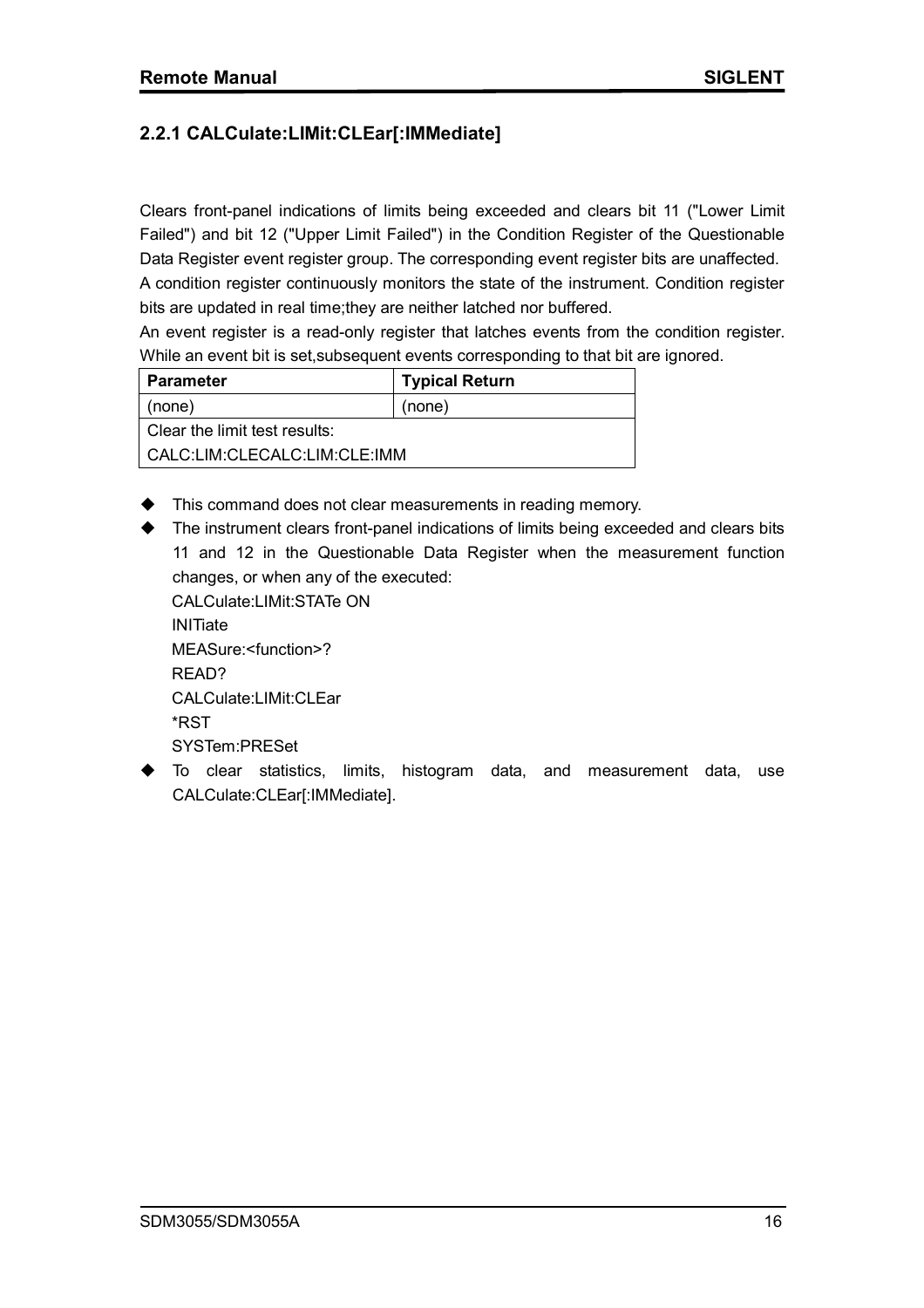#### **2.2.2 CALCulate:LIMit:{LOWer|UPPer}[:DATA] {<value>|MIN|MAX|DEF}**

#### **CALCulate:LIMit:{LOWer|UPPer}[:DATA]? [{MIN|MAX|DEF}]**

Sets an upper or lower limit.

| <b>Parameter</b>                             | <b>Typical Return</b> |
|----------------------------------------------|-----------------------|
|                                              | $+1.00000000E+00$     |
|                                              |                       |
| $-1.0E+15$ to $-1.0E-15$                     |                       |
| Or 0.0 (default)                             |                       |
| To +1.0E-15 $\mathbf{\underline{4}}$ 1.0E+15 |                       |
| See Example.                                 |                       |

- You can assign a lower limit, an upper limit or both. Do not set the lower limit above the upper limit.If the limit set is higher than the upper limit, the limit value is set to the same limitwill force the same value.
- Limit crossing: If a measurement is less than the specified lower limit, bit 11 ("Lower Limit Failed") is set in the Questionable Data Condition Register. A measurement greater than the specified upper limit sets bit 12 ("Upper Limit Failed"). See STATus Subsystem Introduction for further information.
- A CONFigure command resets both limits to 0.
- This parameter is set to its default value after a Factory Reset (\*RST) or Instrument Preset (SYSTem:PRESet).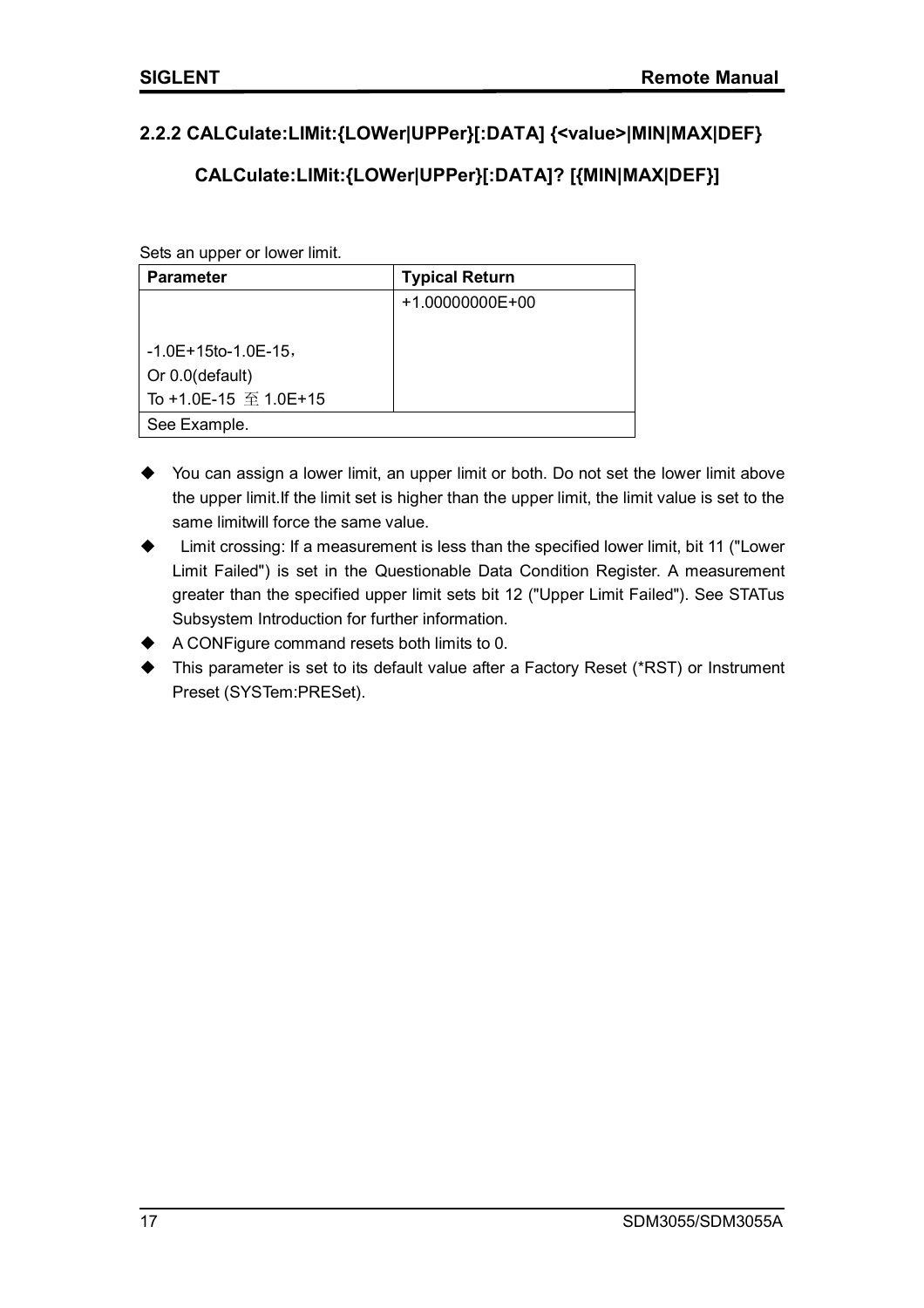#### **2.2.3 CALCulate:LIMit[:STATe]{ON|1|OFF|0}**

#### **CALCulate:LIMit[:STATe]?**

Enables or disables limit testing.

| ∣ Parameter               | <b>Typical Return</b> |
|---------------------------|-----------------------|
| {ON 1 OFF 0}, default OFF | $0$ (OFF) or 1 (ON)   |
| See Example.              |                       |

 The instrument clears front-panel indications of limits being exceeded and clears bits 11 and 12 in the Questionable Data Register when the measurement function changes, or when any of the following commands is executed: CALCulate:LIMit:STATe ON **INITiate** MEASure:<function>? READ? CALCulate:LIMit:CLEar \*RST SYSTem:PRESet

 The instrument turns this setting OFF when the measurement function is changed or after **\*RST** or **SYSTem:PRESet.**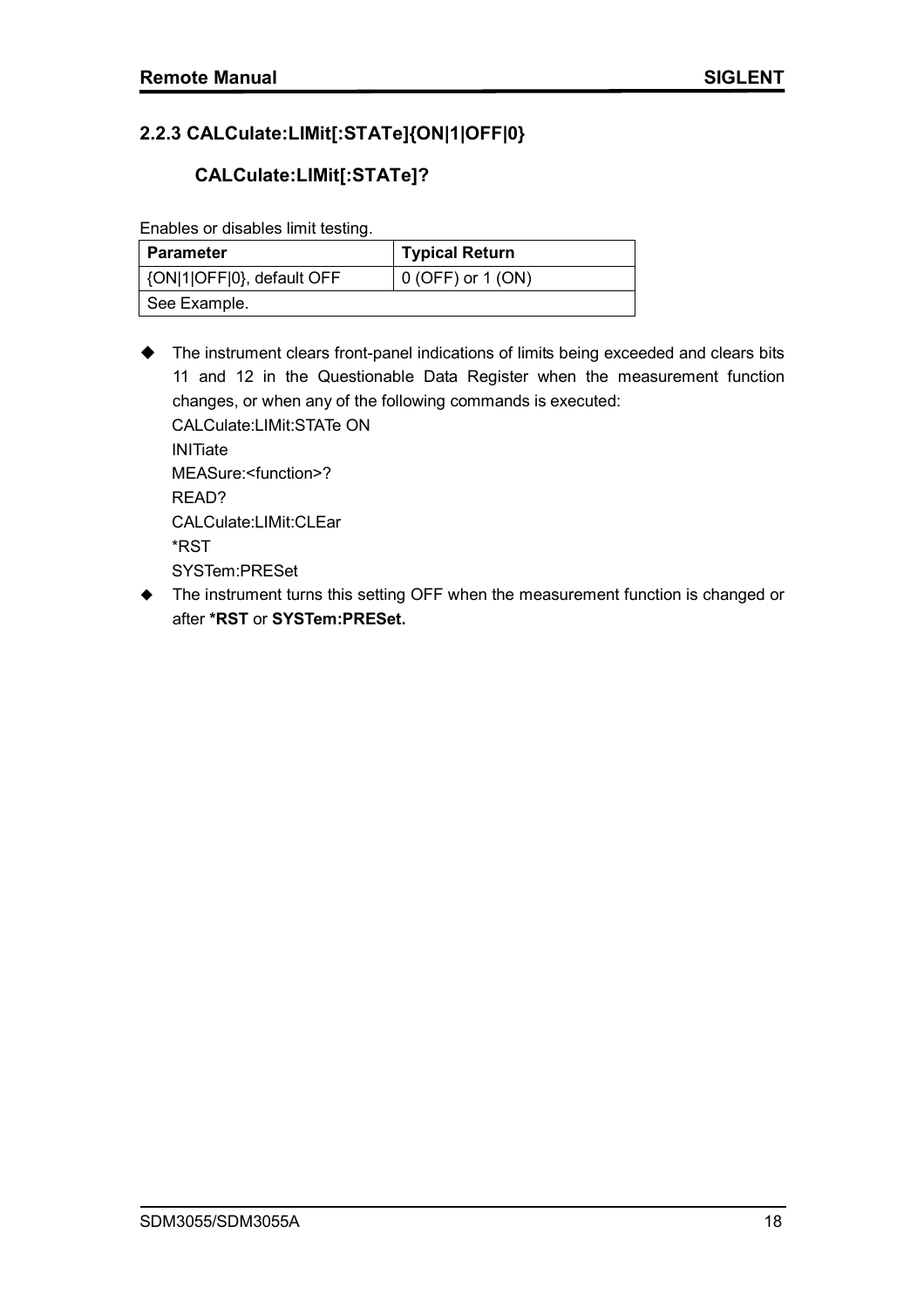## **2.3 CALCulate:TRANsform:HISTogram Subsystem**

The HISTogram subsystem configures the histogram display. The instrument clears histogram data when the measurement function changes and when any of the following commands is sent:

CALCulate:TRANsform:HISTogram:CLEar[:IMMediate] CALCulate:TRANsform:HISTogram:POINts CALCulate:TRANsform:HISTogram:RANGe:AUTO CALCulate:TRANsform:HISTogram:RANGe:{LOWer|UPPer} CALCulate:TRANsform:HISTogram[:STATe] INITiate[:IMMediate] MEASure:<*function*>? READ? \*RST SYSTem:PRESet

#### **Command Summary**

CALCulate:TRANsform:HISTogram:ALL? CALCulate:TRANsform:HISTogram:CLEar[:IMMediate] CALCulate:TRANsform:HISTogram:COUNt? CALCulate:TRANsform:HISTogram:DATA? CALCulate:TRANsform:HISTogram:POINts CALCulate:TRANsform:HISTogram:RANGe:AUTO

#### **Example**

This example enables an automatically scaled, 100-bin histogram of 1000 DCV measurements. It then returns the computed histogram, including the lower and upper range values, the total measurement count, and the bin data.

CONF:VOLT:DC 10,0.001 SAMP:COUN 1000 CALC:TRAN:HIST:RANG:AUTO ON CALC:TRAN:HIST:POIN 100 CALC:TRAN:HIST:STAT ON INIT \*WAI CALC:TRAN:HIST:ALL?

Typical Response: +9.99383828E+00,+1.00513398E+01,+1000,<*102 bin counts*> Note: The above response indicates 102 bin counts because the histogram includes bins for values below and above the histogram range.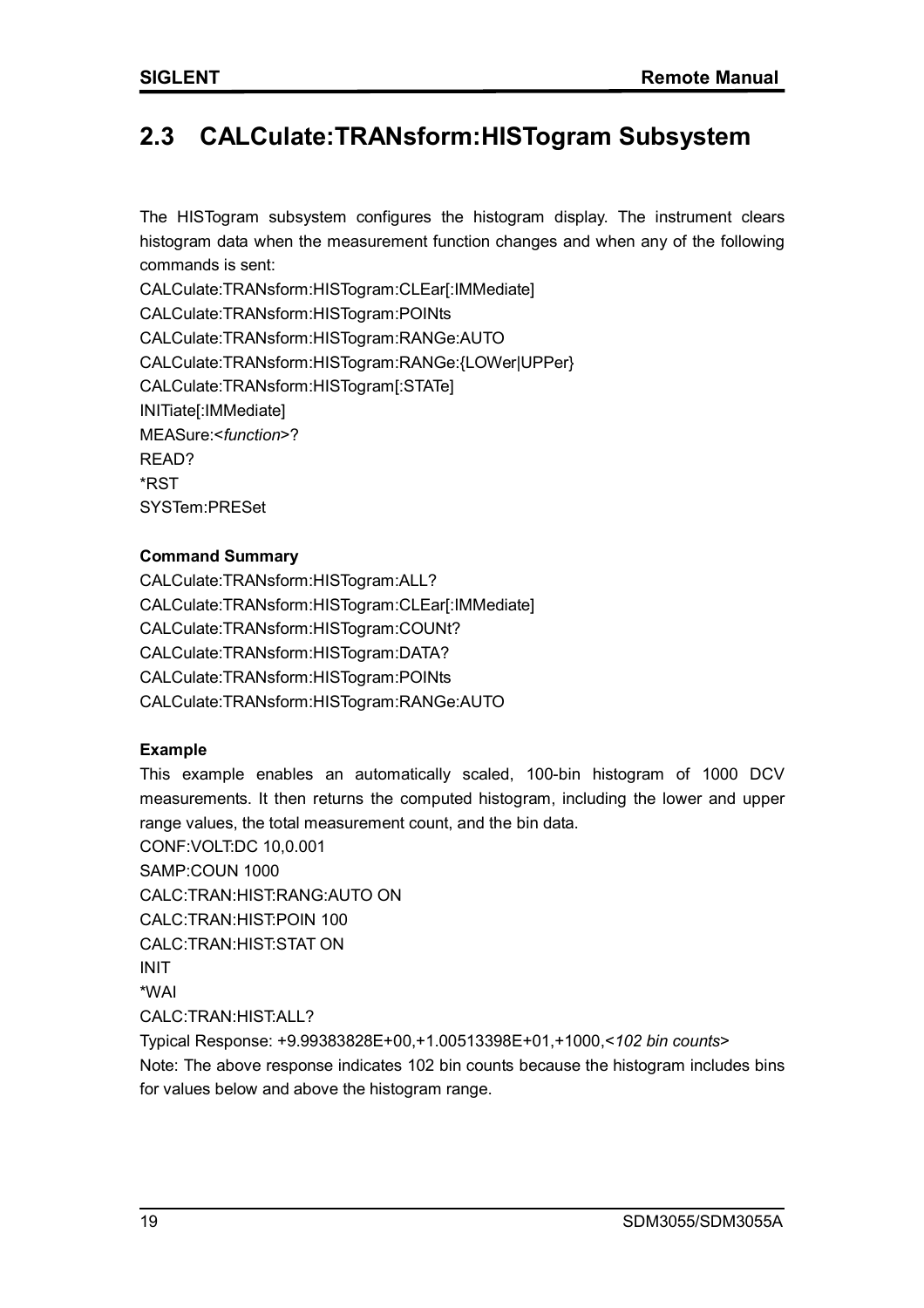#### **2.3.1 CALCulate:TRANsform:HISTogram:ALL?**

#### **CALCulate:TRANsform:HISTogram:DATA?**

The ALL form of the query returns a comma-separated list of the lower and upper range values, the number of measurements, and the bin data collected since the last time the histogram data was cleared. The DATA form returns only the bin data.

| <b>Parameter</b> | <b>Typical Return</b> |
|------------------|-----------------------|
| (none)           | See Example.          |
| See Example.     |                       |

- The bin data includes the following, in order:
- The number of measurements less than the lower range value.
- The number of measurements in the each of the bins, starting at the lower range value bin
- The number of measurements greater than the upper range value
- Range values are real numbers returned in the form +1.00000000E+00. The number of measurements and bin data are signed, positive integers returned in the form +100.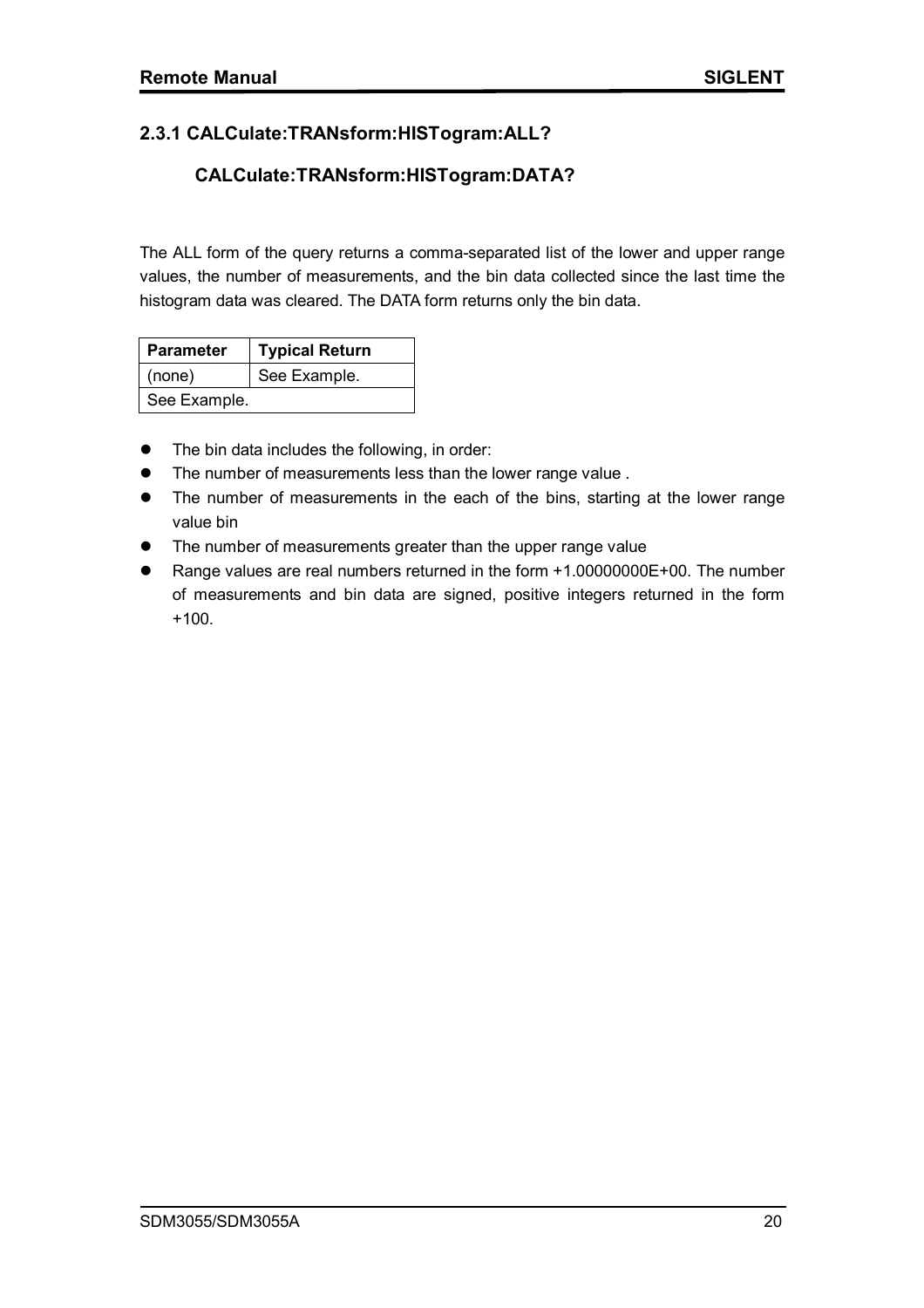#### **2.3.2 CALCulate:TRANsform:HISTogram:CLEar[:IMMediate]**

Clears the histogram data and restarts histogram ranging if it is enabled (CALCulate:TRANsform:HISTogram:RANGe:AUTO ON).

| <b>Parameter</b>         | <b>Typical Return</b> |
|--------------------------|-----------------------|
| (none)                   | (none)                |
| Clear the histogramdata: |                       |
| CALC:TRAN:HIST:CLE       |                       |

- This command does not clear measurements in reading memory.
- To clear statistics, limits, histogram data, and measurement data, use CALCulate:CLEar[:IMMediate].

#### **2.3.3 CALCulate:TRANsform:HISTogram:COUNt?**

Returns the number of measurements collected since the last time the histogram was cleared.

| <b>Parameter</b>                          | <b>Typical Return</b> |  |
|-------------------------------------------|-----------------------|--|
| (none)                                    | +96                   |  |
| Return the number of measurements used to |                       |  |
| compute the current histogram:            |                       |  |
| CALC:TRAN:HIST:COUN?                      |                       |  |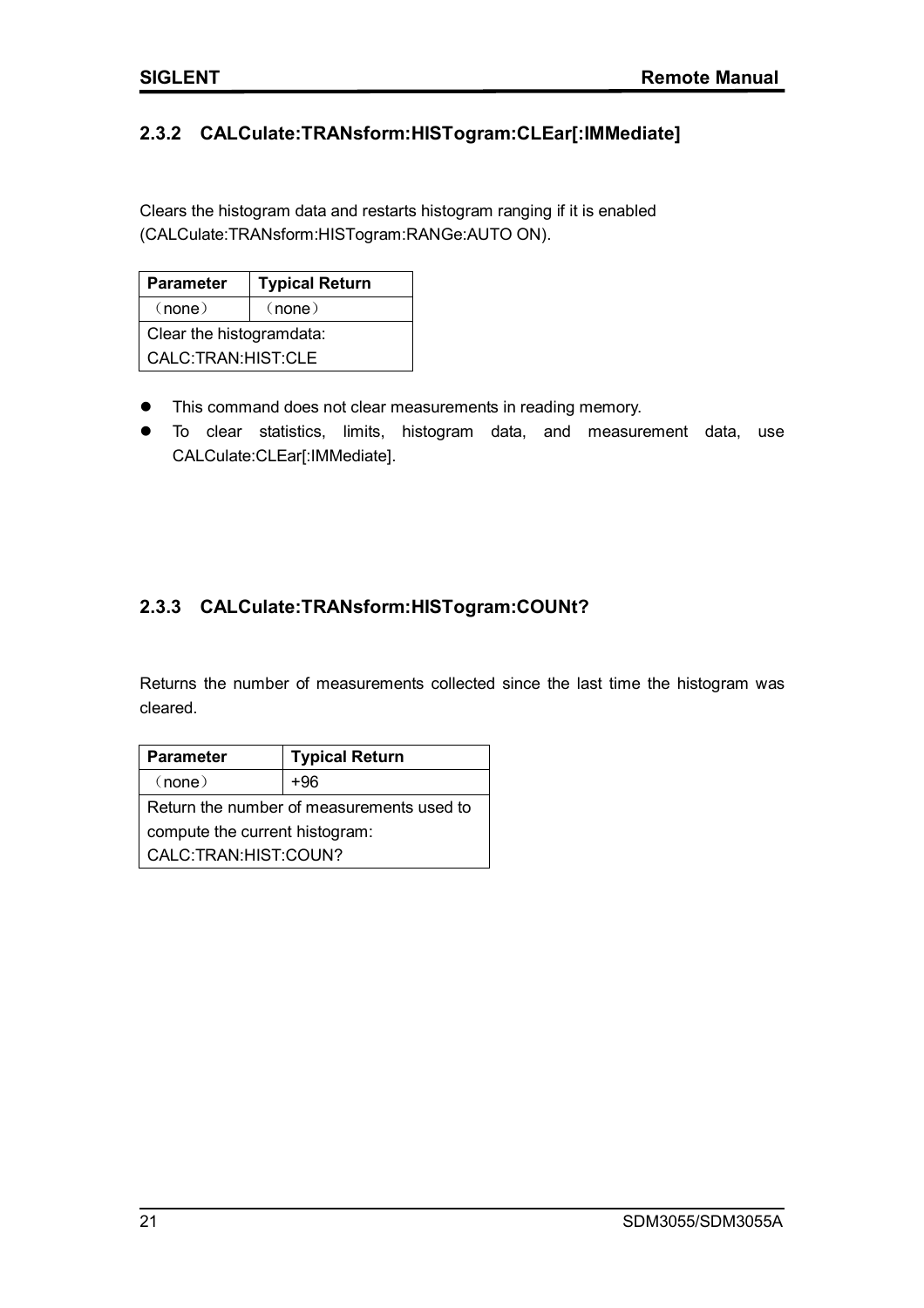#### **2.3.4 CALCulate:TRANsform:HISTogram:POINts{<value>|MIN|MAX|DEF}**

#### **CALCulate:TRANsform:HISTogram:POINts?[{MIN|MAX|DEF}]**

Sets the number of bins between the lower and upper range values for the histogram. Two additional bins always exist:one for measurements below the lower range and one for measurements above the upper range.

| <b>Parameter</b>                            | <b>Typical</b><br>Return |
|---------------------------------------------|--------------------------|
| {10 20 40 100 200 400 MIN MAX DEF}, default |                          |
| 100                                         | $+100$                   |
| See Example.                                |                          |

◆ You can specify the lower and upper range values using CALCulate:TRANsform:HISTogram:RANGe: {LOWer|UPPer}. Lower and upper range values are computed automatically if CALCulate:TRANsform:HISTogram:RANGe:AUTO is ON.

◆ This parameter is set to its default value after a Factory Reset (\*RST) or Instrument Preset (SYSTem:PRESet).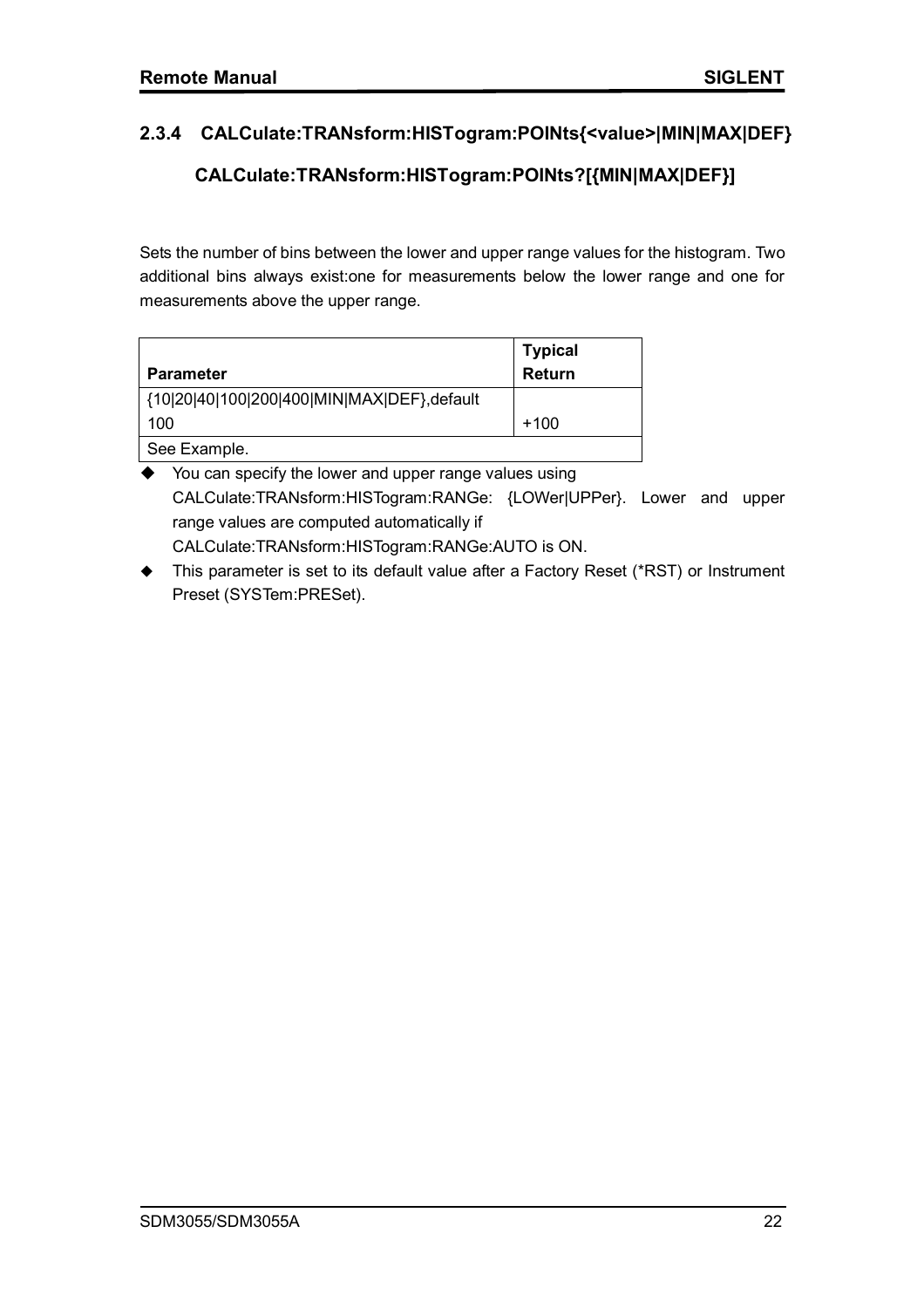#### **2.3.5 CALCulate:TRANsform:HISTogram:RANGe:AUTO{ON|1|OFF|0}**

#### **CALCulate:TRANsform:HISTogram:RANGe:AUTO?**

Enables or disables automatic selection of the histogram's lower and upper range values.

| Parameter                                                  | <b>Typical Return</b> |
|------------------------------------------------------------|-----------------------|
| $\vert$ {ON 1 OFF 0}, default ON $\vert$ 0 (OFF) or 1 (ON) |                       |
| See Example.                                               |                       |

- **ON:** the instrument uses the first 1,000 measurements to set the lower and upper range values.
- ◆ OFF: the lower and upper range values are specified by CALCulate:TRANsform:HISTogram:RANGe:{LOWer|UPPer}.
- $\blacklozenge$  Setting the lower or upper range value (CALCulate:TRANsform:HISTogram:RANGe:{LOWer|UPPer) disables automatic selection of the lower and upper range values (CALCulate:TRANsform:HISTogram:RANGe:AUTO OFF).
- The instrument restarts automatic range value selection (if enabled) when INITiate, MEASure? or READ? is

executed.

◆ This parameter is set to its default value after a Factory Reset (\*RST) or Instrument Preset (SYSTem:PRESet).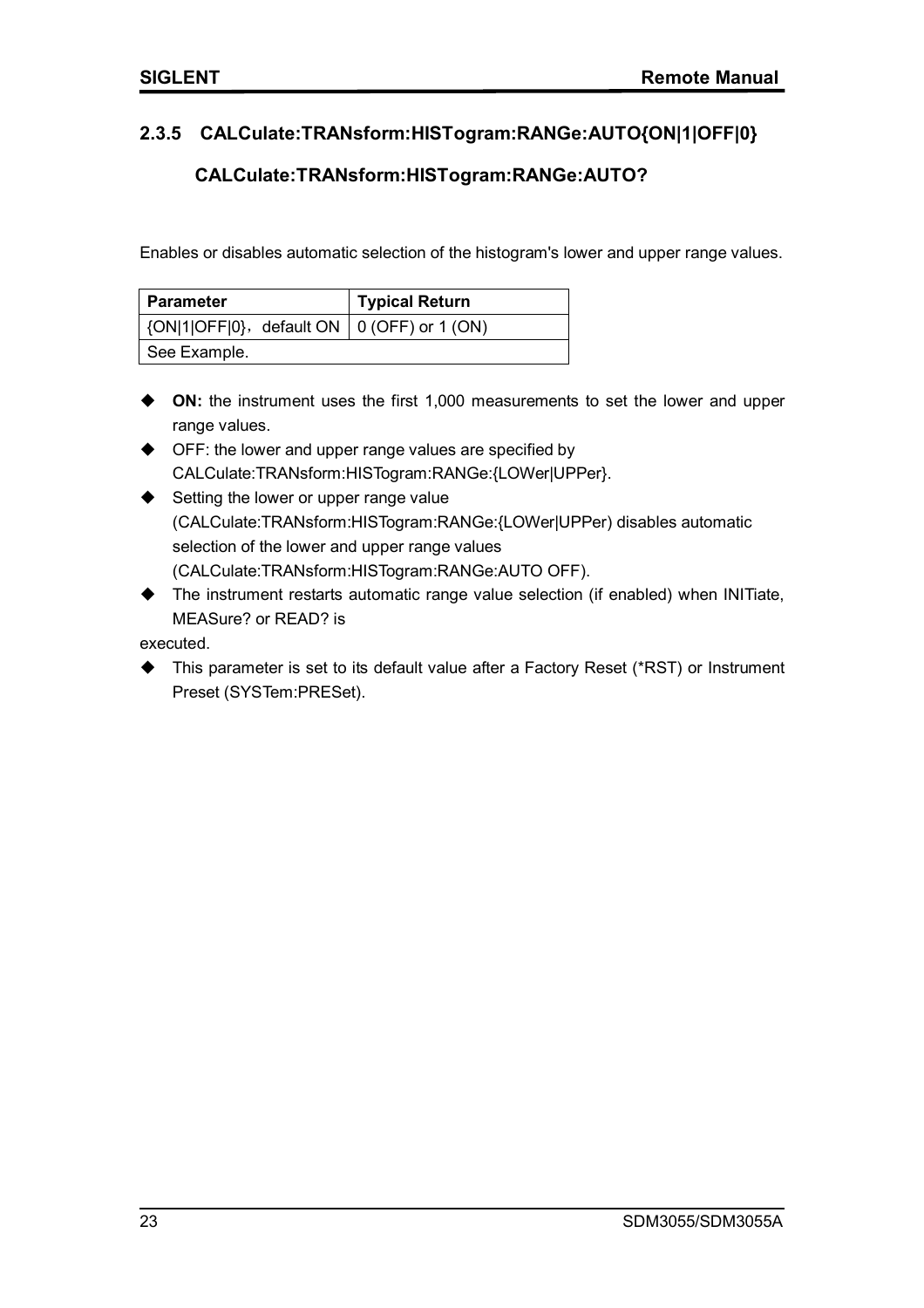#### **2.3.6**

**CALCulate:TRANsform:HISTogram:RANGe:{LOWer|UPPer}{<valu e>|MIN|MAX|DEF} CALCulate:TRANsform:HISTogram:RANGe:{LOWer|UPPer}?[{MIN| MAX|DEF}]**

Sets the histogram's lower and upper range values. Setting the lower or upper range value. (CALCulate:TRANsform:HISTogram:RANGe:{LOWer|UPPer) disables automatic selection of the lower and upper range values

(CALCulate:TRANsform:HISTogram:RANGe:AUTO OFF).

| <b>Parameter</b>           | <b>Typical Return</b> |
|----------------------------|-----------------------|
| $-1.0E+15$ to $-1.0E-15$ , | $+1.00000000E+06$     |
| or                         |                       |
| 0.0 (default)              |                       |
| or                         |                       |
| $+1.0E-15$ to 1.0E+15      |                       |
| See Example.               |                       |

- $\bullet$  If automatic range value selection is enabled (CALCulate:TRANsform:HISTogram:RANGe:AUTO ON), the query returns the computed range value. If no histogram data exists, 9.91E37 (Not a Number) is returned.
- ◆ Lower and upper range values are computed automatically if CALCulate:TRANsform:HISTogram:RANGe:AUTO is ON.
- This parameter is set to its default value after a Factory Reset (\*RST) or Instrument Preset (SYSTem:PRESet).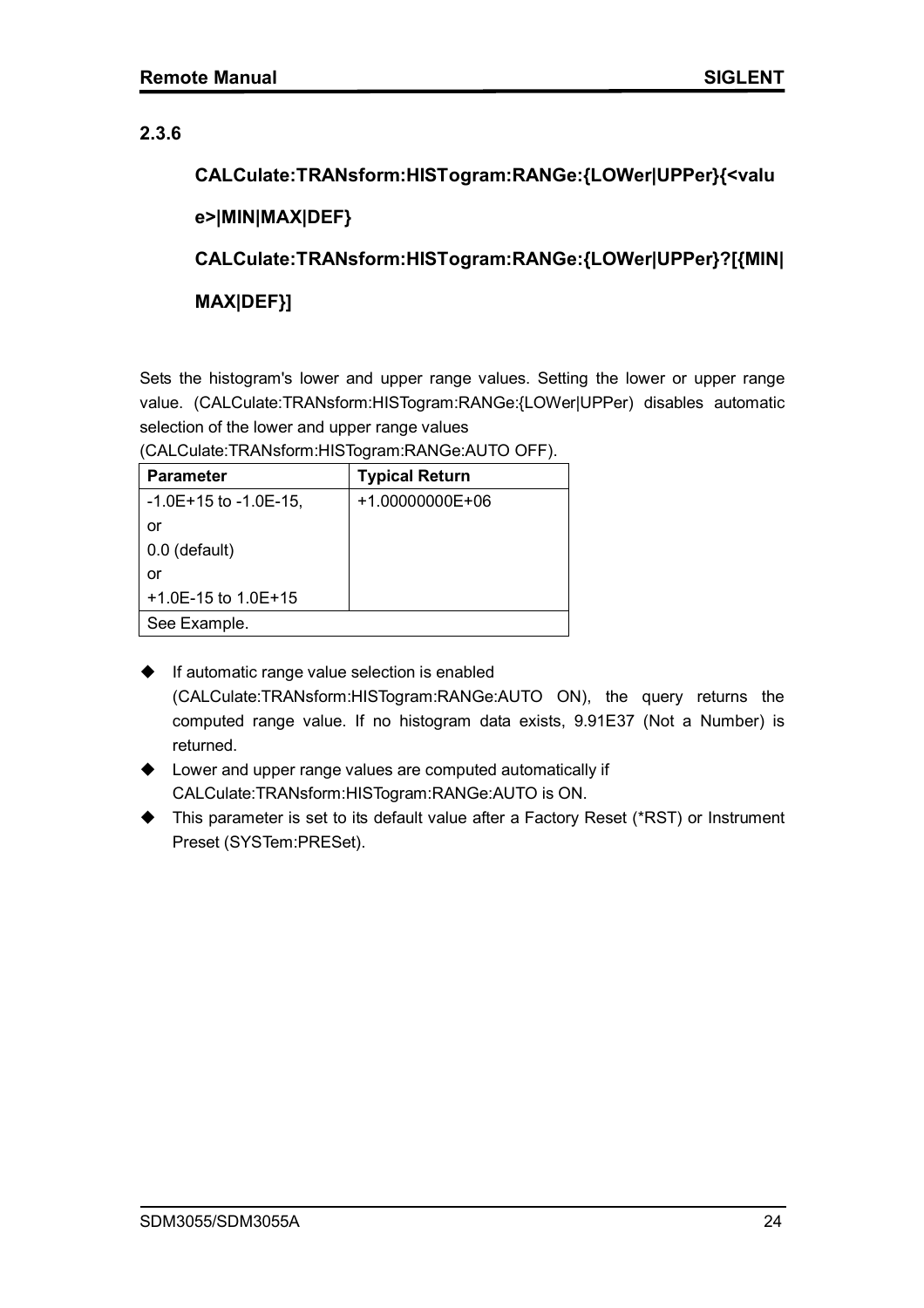#### **2.3.7 CALCulate:TRANsform:HISTogram[:ST**·**ATe]{ON|1|OFF|0}**

#### **CALCulate:TRANsform:HISTogram[:STATe]?**

Enables or disables histogram computation.

| ∣ Parameter                                                 | <b>Typical Return</b> |
|-------------------------------------------------------------|-----------------------|
| $\vert$ {ON 1 OFF 0}, default OFF $\vert$ 0 (OFF) or 1 (ON) |                       |
| See Example.                                                |                       |

 The instrument turns this setting OFF when the measurement function is changed or after \*RST or SYSTem:PRESet.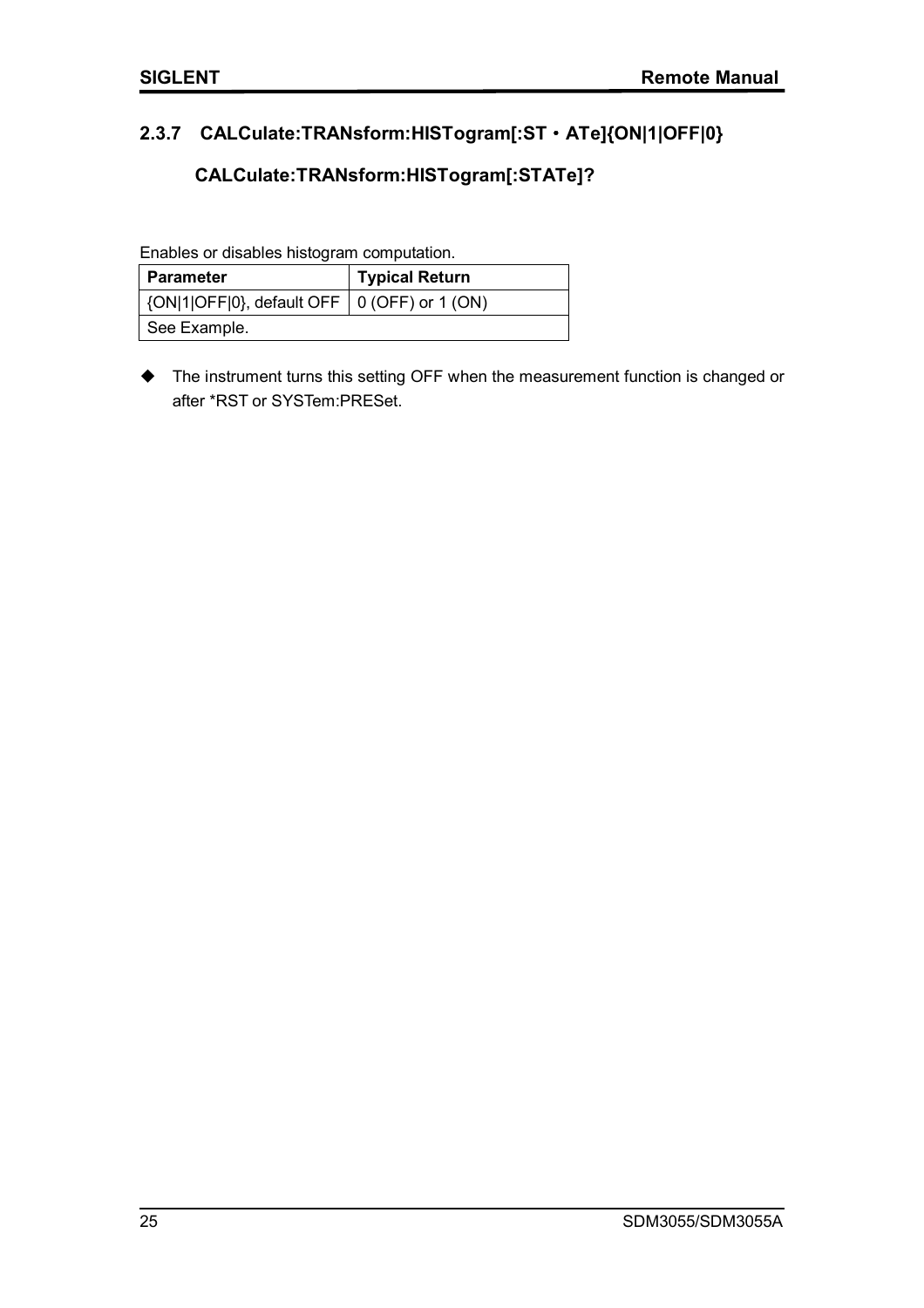## **2.4 CALCulate:SCALe Subsystem**

This subsystem scales ACV and DCV measurements.

#### **Command Summary**

CALCulate:SCALe:DB:REFerence CALCulate:SCALe:DBM:REFerence CALCulate:SCALe:FUNCtion CALCulate:SCALe:REFerence:AUTO CALCulate:SCALe[:STATe]

#### **2.4.1 CALCulate:SCALe:DB:REFerence {<reference>|MIN|MAX|DEF}**

#### **CALCulate:SCALe:DB:REFerence? [{MIN|MAX}]**

Stores a relative value in the multimeter's dB Relative Register, which is used for the dB function in CALCulate:SCALe:FUNCtion. When the dB function is enabled, this value will be subtracted from the each voltage measurement after the measurement is converted to dBm.

Note: This command applies only to ACV and DCV measurement functions.

| <b>Parameter</b>                                                | <b>Typical Return</b> |  |
|-----------------------------------------------------------------|-----------------------|--|
| -200.0 dBm to $+200.0$ dBm, default 0                           | +5.00000000E+02       |  |
| Enable dB scaling with a -10 dB reference reference resistance: |                       |  |
| CALC:SCAL:DB:REF-10.0                                           |                       |  |
| CALC:SCAL:FUNC DB                                               |                       |  |
| CALC:SCAL:STAT ON                                               |                       |  |

- ◆ Specifying a reference value disables automatic reference selection (CALCulate:SCALe:REFerence:AUTO OFF).
- The dB relative value parameter is relative to the dBm reference set with CALCulate:SCALe:DBM:REFerence.
- $\blacklozenge$  The instrument sets the reference value to 0.0 with automatic reference selection enabled after a Factory Reset (\*RST), an Instrument Preset (SYSTem:PRESet), a change in math function, or a change in measurement function.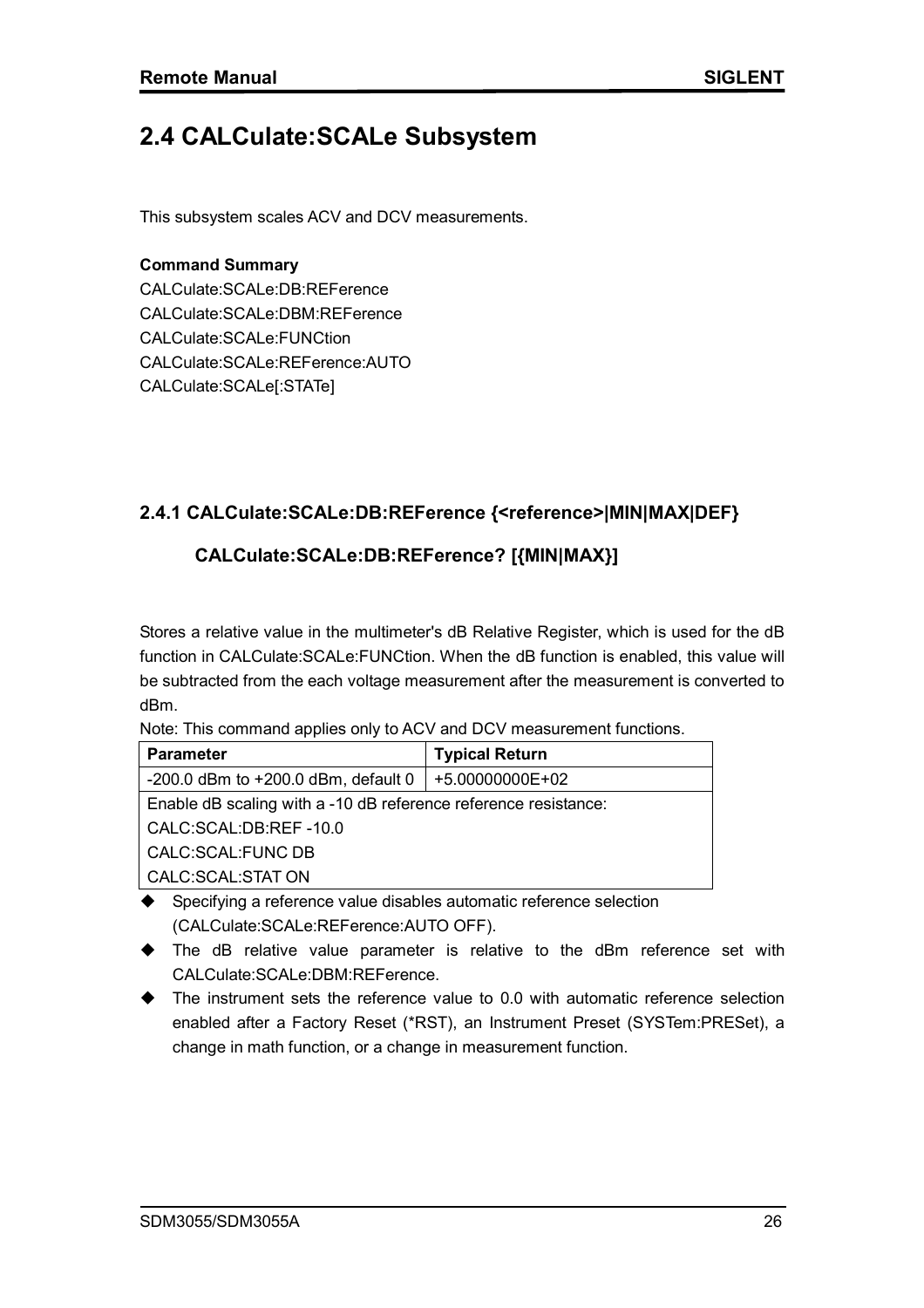#### **2.4.2 CALCulate:SCALe:DBM:REFerence {<reference>|MIN|MAX|DEF}**

#### **CALCulate:SCALe:DBM:REFerence? [{MIN|MAX}]**

Selects the reference resistance for converting voltage measurements to dBm. This reference value affects the dBm and dB scaling functions.

Note:This command applies only to ACV and DCV measurement functions.

| <b>Parameter</b>                                                 | <b>Typical Return</b> |  |
|------------------------------------------------------------------|-----------------------|--|
| 50, 75, 93, 110, 124, 125, 135,                                  | $+6.00000000E+02$     |  |
| 150、250、300、500、600((default)、                                   |                       |  |
| 800, 900, 1000, 1200 or 8000 $\Omega$                            |                       |  |
| Enable dBm scaling with a reference resistance of 600 $\Omega$ : |                       |  |
| CALC:SCAL:DBM:REF 600                                            |                       |  |
| CALC: SCAL: FUNC DBM                                             |                       |  |
| CALC:SCAL:STAT ON                                                |                       |  |

 The instrument sets the reference value to its default value after a Factory Reset (\*RST), an Instrument Preset (SYSTem:PRESet), a change in math function, or a change in measurement function.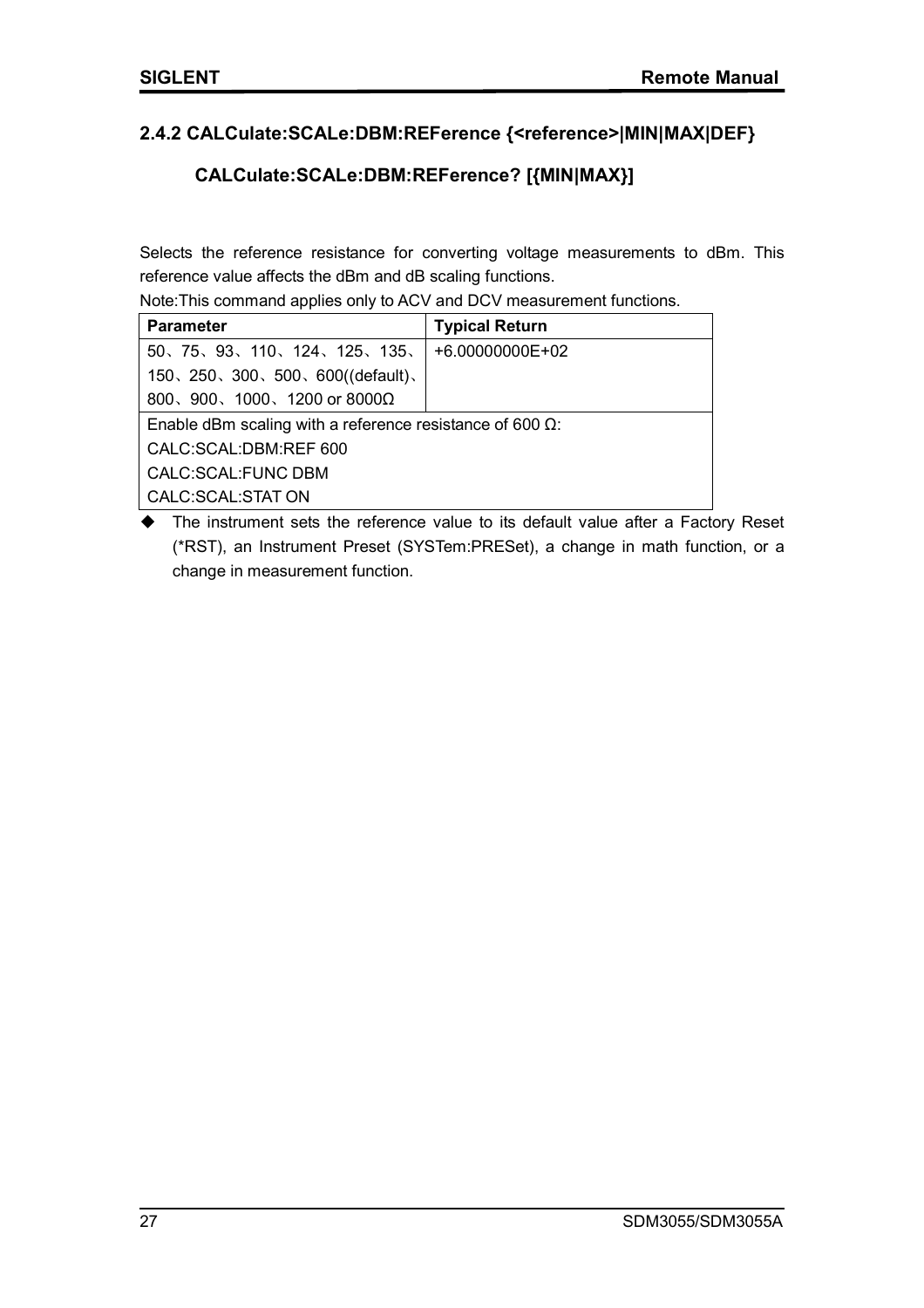#### **2.4.3 CALCulate:SCALe:FUNCtion {DB|DBM}**

#### **CALCulate:SCALe:FUNCtion?**

Selects the operation that will be performed by the scaling function:

- DB performs a relative dB computation. The result will be the difference between the input signal and the stored DB relative value (CALCulate:SCALe:DB:REFerence), with both values converted to dBm ( $dB$  = measurement indBm - relative value in dBm).
- DBM performs a dBM computation. The result is logarithmic and is based on a calculation of power delivered to a reference resistance (CALCulate:SCALe:DBM:REFerence), relative to 1 milliwatt. ( $dBr = 10 \times 10q10$ (measurement 2 / reference resistance / 1 mW)).

**Note:** This command applies only to ACV and DCV measurement functions.

| <b>Parameter</b>                                      | <b>Typical Return</b> |  |
|-------------------------------------------------------|-----------------------|--|
| {DB DBM}                                              | <b>DBorDBM</b>        |  |
| Enable the DB scaling function referenced to the next |                       |  |
| measurement taken:                                    |                       |  |
| CALC:SCAL:FUNC DBM                                    |                       |  |
| CALC:SCAL:STAT ON                                     |                       |  |

- ◆ For the dB function, the reference value can be automatically selected using the first measurement converted to dBm as the reference value (see CALCulate:SCALe:REFerence:AUTO), or it can be specified by CALCulate:SCALe:DB:REFerence.
- ◆ Scaling function results must be in the range of -1.0E+24 to -1.0E-24, or +1.0E-24 to 1.0E+24. Results outside these limits will be replaced with -9.9E37 (negative infinity), 0, or 9.9E37 (positive infinity).
- This parameter is set to its default value after a Factory Reset (\*RST) or Instrument Preset (SYSTem:PRESet).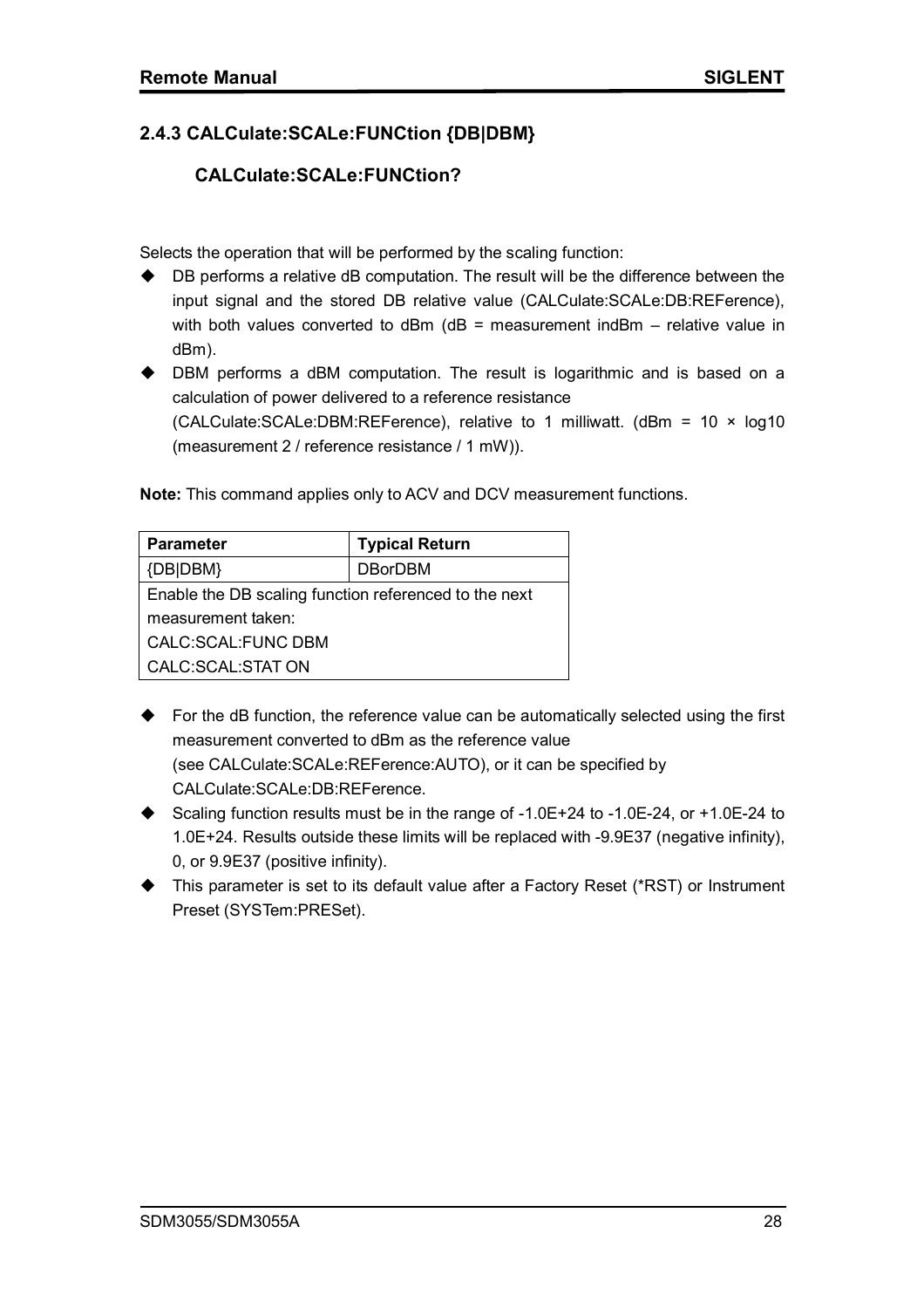#### **2.4.4 CALCulate:SCALe:REFerence:AUTO {ON|1|OFF|0}**

#### **CALCulate:SCALe:REFerence:AUTO?**

Enables or disables automatic reference selection for the dB scaling functions Note:This command applies only to ACV and DCV measurement functions.

| <b>Parameter</b>                                         | <b>Typical Return</b> |  |
|----------------------------------------------------------|-----------------------|--|
| {ON 1 OFF 0}, default ON                                 | $0(OFF)$ or1(ON)      |  |
| Enable the DB function with automatic reference          |                       |  |
| selection and use the first measurement as the reference |                       |  |
| value:                                                   |                       |  |
| CALC:SCAL:DBM:REF 50                                     |                       |  |
| CALC: SCAL: FUNC DB                                      |                       |  |
| CALC:SCAL:REF:AUTO ON                                    |                       |  |
| CALC:SCAL:STAT ON                                        |                       |  |
| RFAD?                                                    |                       |  |

- **ON:** the first measurement made will be used as the reference for all subsequent measurements, and automatic reference selection will be disabled:
- For the dB scaling function, the first measurement is converted to dBm, and CALCulate:SCALe:DB:REFerence is set to the result.
- **OFF:**CALCulate:SCALe:DB:REFerence specifies the reference for DB scaling.
- The instrument enables automatic reference selection when the scaling function is enabled (CALCulate:SCALe:STATe ON).
- ◆ This parameter is set to its default value after a Factory Reset (\*RST) or Instrument Preset (SYSTem:PRESet).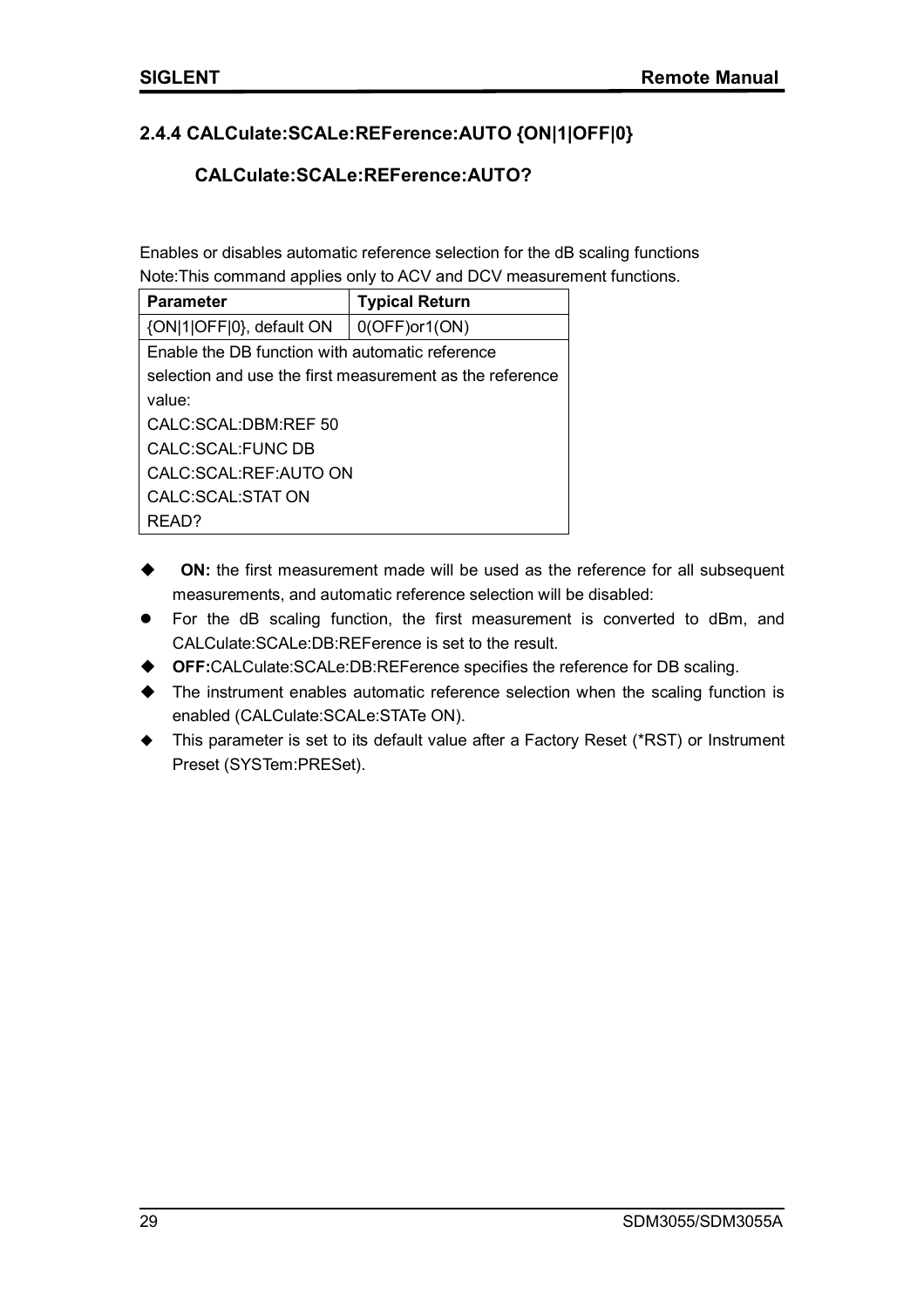### **2.4.5 CALCulate:SCALe[:STATe] {ON|1|OFF|0}**

#### **CALCulate:SCALe[:STATe]?**

Enables or disables the scaling function.

Note :This command applies only to ACV and DCV measurement functions.

| <b>Parameter</b>                                         | <b>Typical Return</b> |  |
|----------------------------------------------------------|-----------------------|--|
| $\{ON 1 OFF 0\}$ , default ON $\mid 0$ (OFF) or 1 (ON)   |                       |  |
| Enable the DB function with automatic reference          |                       |  |
| selection and use the first measurement as the reference |                       |  |
| value:                                                   |                       |  |
| CALC:SCAL:DBM:REF 50                                     |                       |  |
| CALC: SCAL: FUNC DB                                      |                       |  |
| CALC: SCAL: REF: AUTO ON                                 |                       |  |
| CALC:SCAL:STAT ON                                        |                       |  |
| RFAD?                                                    |                       |  |

 Enabling the scaling function also enables automatic null value selection (CALCulate:SCALe:REFerence:AUTO).

 The instrument turns this setting OFF when the measurement function is changed or after \*RST or SYSTem:PRESet.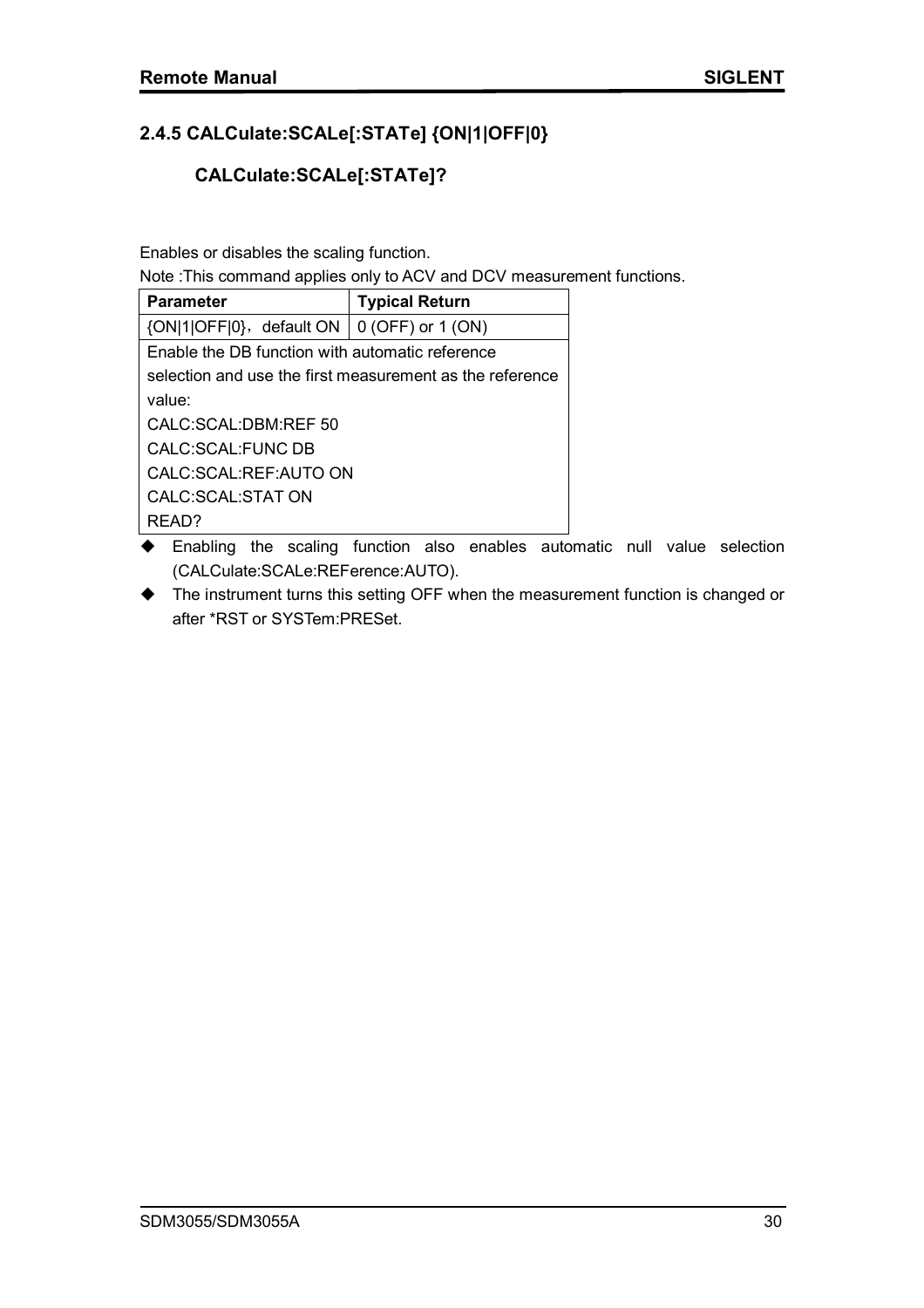## **2.5 CALCulate:AVERage Subsystem**

This subsystem calculates measurement statistics.

#### **Command Summary**

CALCulate:AVERage[:STATe] CALCulate:AVERage:CLEar[:IMMediate] CALCulate:AVERage:ALL? CALCulate:AVERage:AVERage? CALCulate:AVERage:COUNt? CALCulate:AVERage:MAXimum? CALCulate:AVERage:MINimum? CALCulate:AVERage:PTPeak? CALCulate:AVERage:SDEViation?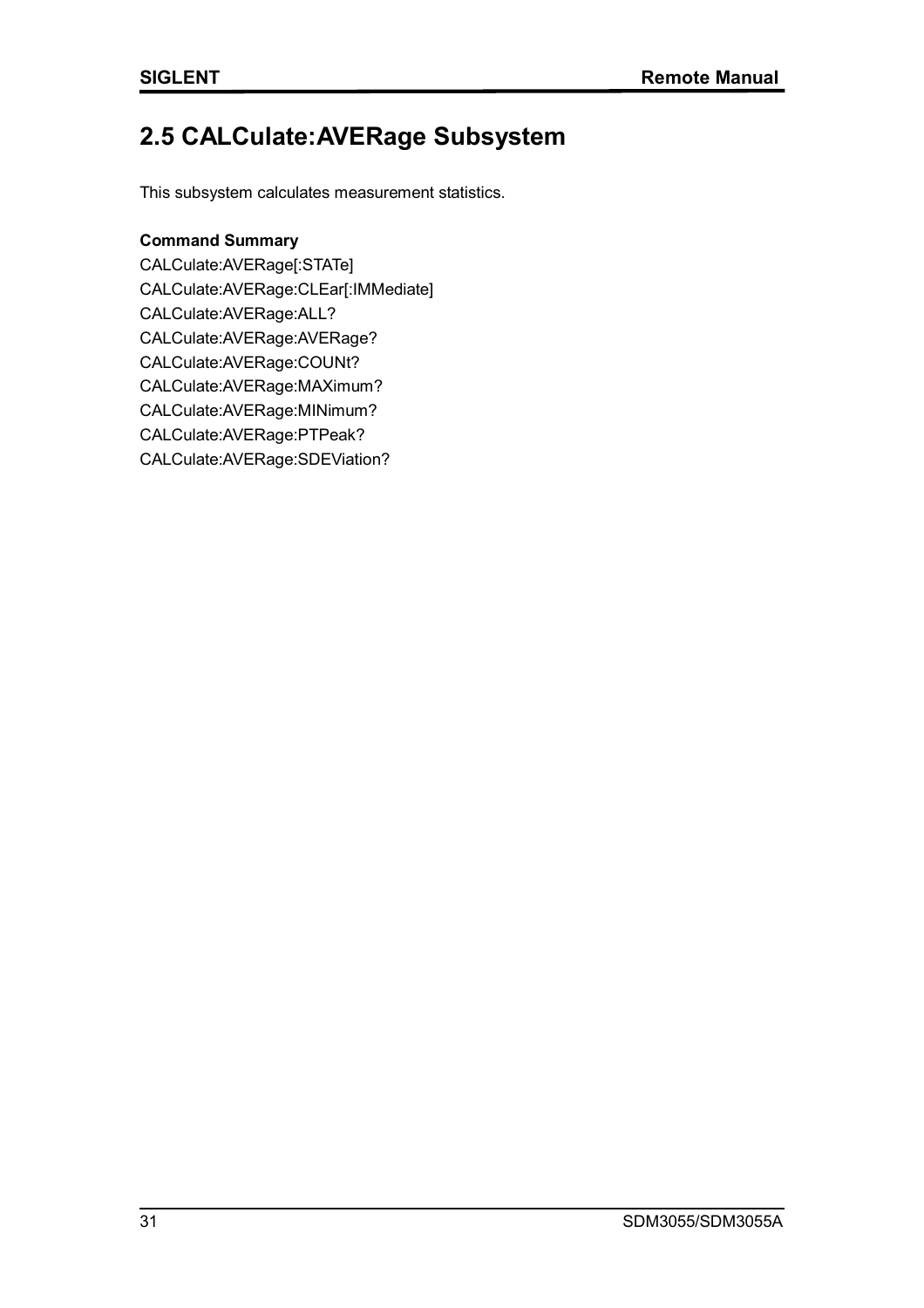#### **2.5.1 CALCulate:AVERage[:STATe]{ON|1|OFF|0}**

#### **CALCulate:AVERage[:STATe]?**

Enables or disables statistics computation.

| <b>Parameter</b>                                                   | <b>Typical Return</b> |  |
|--------------------------------------------------------------------|-----------------------|--|
| {ON 1 OFF 0}, default OFF                                          | $0$ (OFF) or $1$ (ON) |  |
| Return the statistics of 100 frequency measurements:               |                       |  |
| <b>CONF:FREQ</b>                                                   |                       |  |
| SAMP:COUN 100                                                      |                       |  |
| CALC: AVER: STAT ON                                                |                       |  |
| <b>INIT</b>                                                        |                       |  |
| CALC: AVER: ALL?                                                   |                       |  |
| <b>Typical Response:</b>                                           |                       |  |
| -4.10466677E-04, +3.13684184E-04, +1.75743178E-02, -6.74799085E-04 |                       |  |

- Statistics are cleared when the measurement function changes or when any of these commands is executed: CALCulate:AVERage:STATe ON CALCulate:AVERage:CLEar **INITiate** MEASure:<*function*>? READ? \*RST SYSTem:PRESet
- ◆ The instrument turns this setting OFF when the measurement function is changed or after \*RST or SYSTem:PRESet.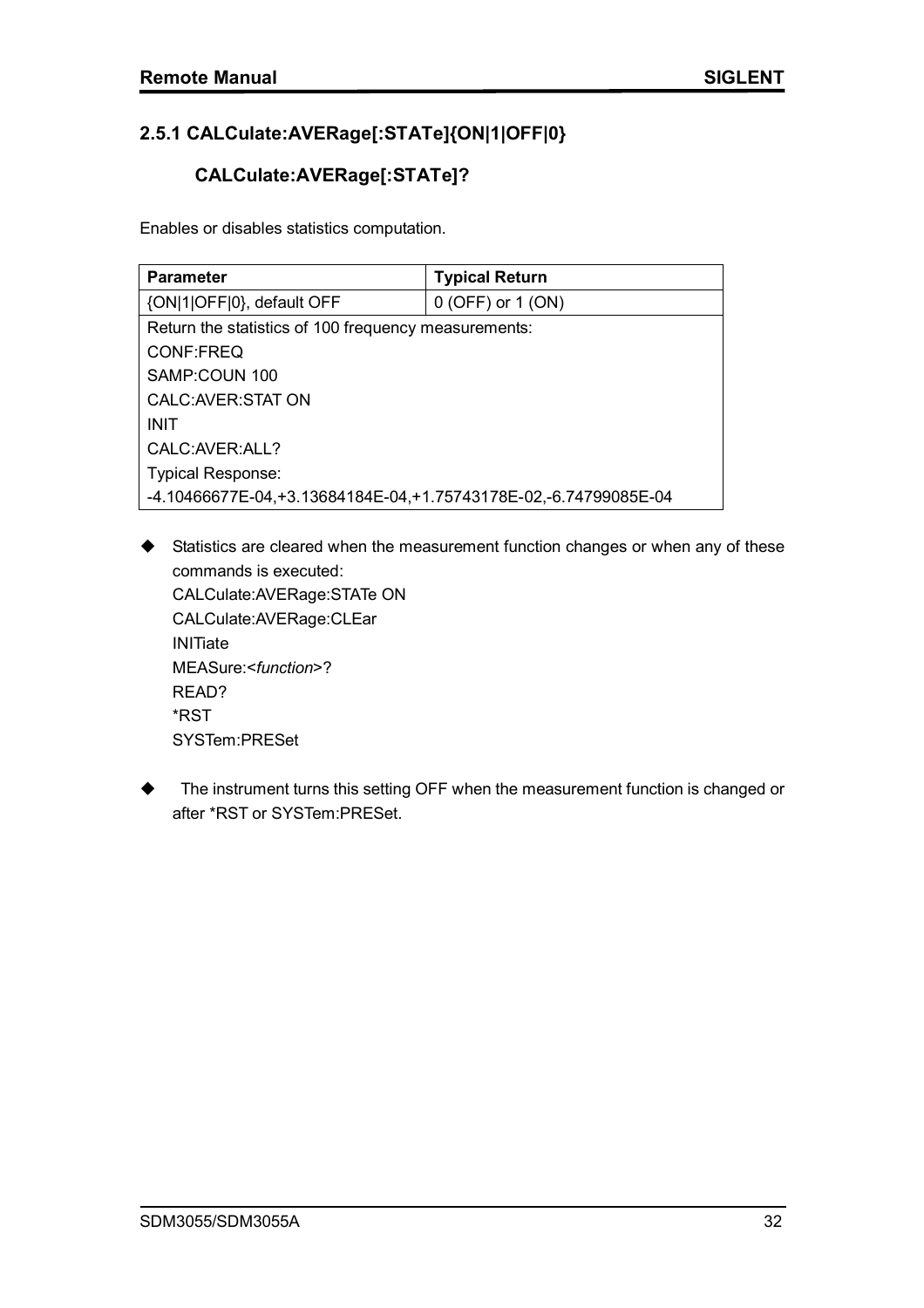#### **2.5.2 CALCulate:AVERage:ALL?**

**CALCulate:AVERage:AVERage?** 

**CALCulate:AVERage:COUNt?** 

**CALCulate:AVERage:MAXimum?** 

**CALCulate:AVERage:MINimum?** 

**CALCulate:AVERage:PTPeak?** 

**CALCulate:AVERage:SDEViation?**

The CALCulate:AVERage:ALL? query returns the arithmetic mean (average), standard deviation, minimum value and maximum value of all measurements taken since the statistics were last cleared. The count and peak-to-peak statistics are not returned by CALCulate:AVERage:ALL?.

The other six queries listed above return individual values.

| <b>Parameter</b>                                                   | <b>Typical Return</b> |  |
|--------------------------------------------------------------------|-----------------------|--|
| (none)                                                             | (see below)           |  |
| Return the statistics of 100 frequency measurements:               |                       |  |
| <b>CONF:FREQ</b>                                                   |                       |  |
| SAMP:COUN 100                                                      |                       |  |
| CALC: AVER: STAT ON                                                |                       |  |
| <b>INIT</b>                                                        |                       |  |
| CALC: AVER: ALL?                                                   |                       |  |
| <b>Typical Response:</b>                                           |                       |  |
| -4.10466677E-04, +3.13684184E-04, +1.75743178E-02, -6.74799085E-04 |                       |  |

 $\blacklozenge$  Statistics are cleared when the measurement function changes or when any of these commands is executed:

```
CALCulate:AVERage:STATe ON
CALCulate:AVERage:CLEar
INITiate
MEASure:<function>?
READ?
*RST
SYSTem:PRESet
```
- ◆ All values except the COUNt are returned in the form +1.23450000E+01. The count is as a signed, positive integer: +129.
- ◆ When dB or dBm scaling is used, the CALC:AVER:AVER and CALC:AVER:SDEV queries return +9.91000000E+37 (not a number).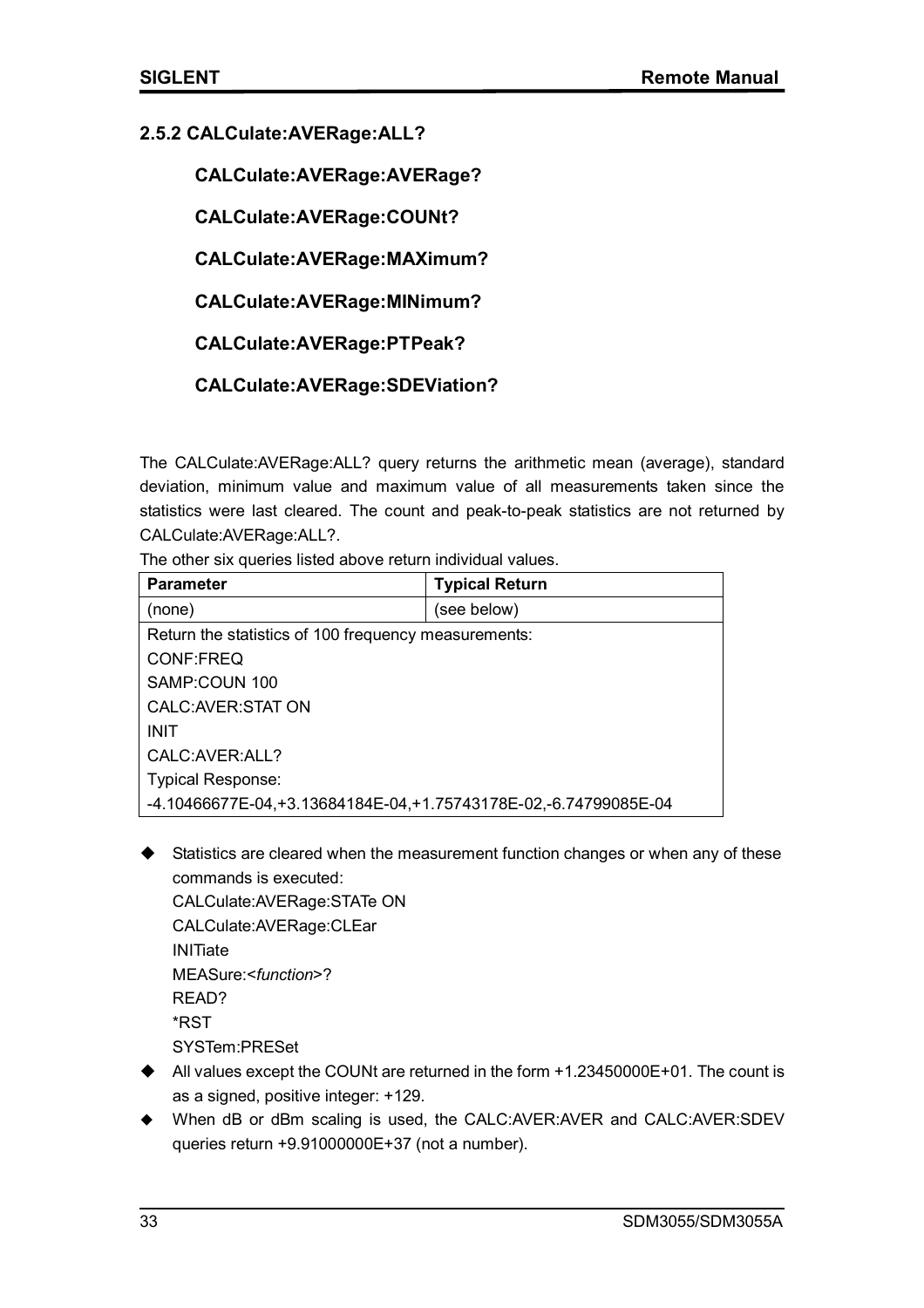#### **2.5.3 CALCulate:AVERage:CLEar[:IMMediate]**

Clears all computed statistics: minimum, maximum, average, peak-to-peak, count and standard deviation.

| <b>Parameter</b>             | <b>Typical Return</b> |
|------------------------------|-----------------------|
| (none)                       | (none)                |
| Clear the stored statistical |                       |
| data:                        |                       |
| CALC: AVER: CLE              |                       |

- $\blacklozenge$  This command does not clear measurements in reading memory.
- Statistics are cleared when the measurement function changes or when any of these commands is executed:

CALCulate:AVERage:STATe ON CALCulate:AVERage:CLEar **INITiate** MEASure:<*function*>? READ? \*RST SYSTem:PRESet

 To clear statistics, limits, histogram data, and measurement data, use CALCulate:CLEar[:IMMediate].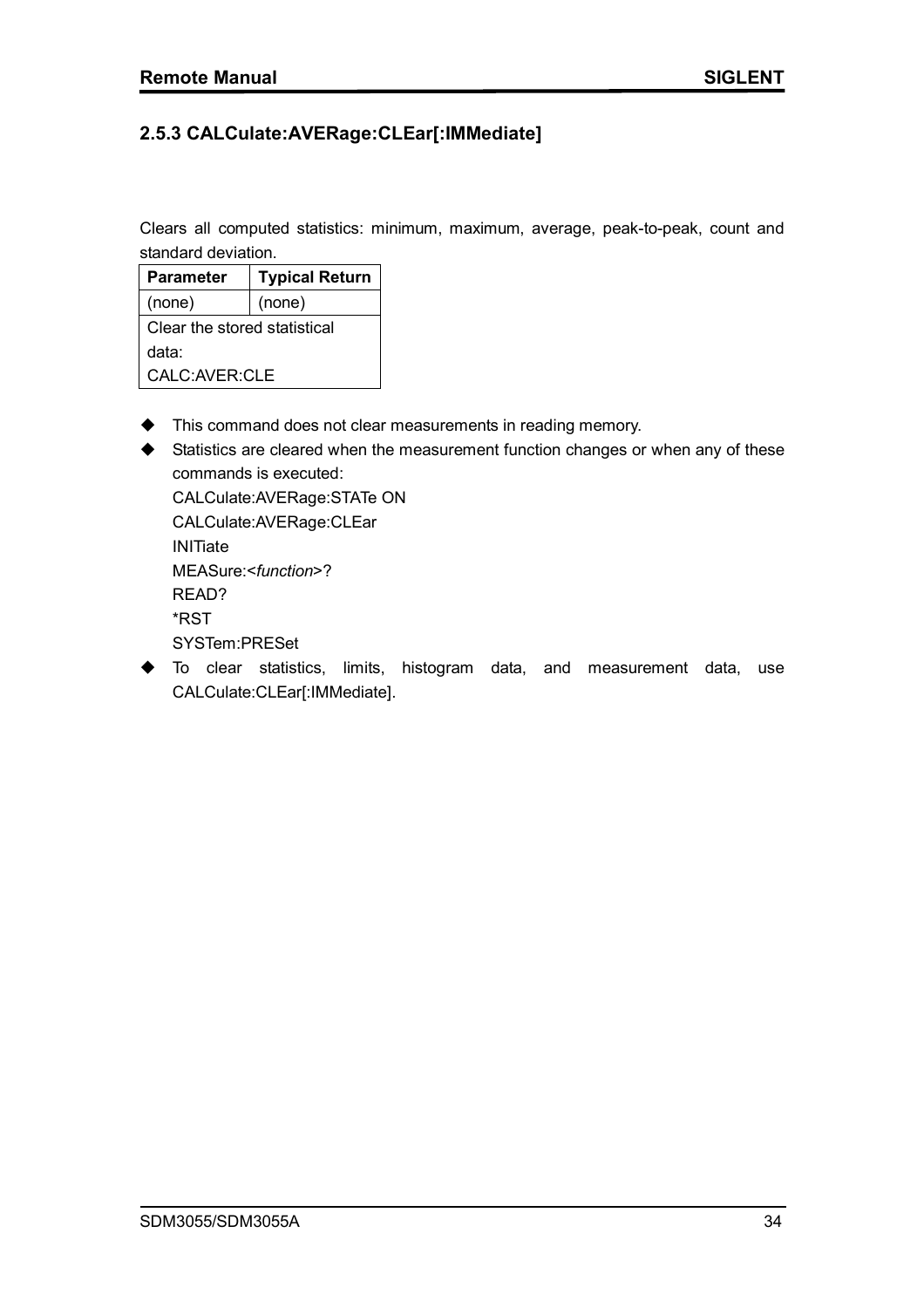## **2.6 CONFigure Subsystem**

The CONFigure commands are the most concise way to configure measurements.These commands use default measurement configuration values. However, these commands do not automatically start measurements, so you can modify measurement attributes before initiating the measurement.

Use INITiate or READ? to initiate measurements.

#### **Command Summary**

CONFigure? CONFigure:CONTinuity CONFigure:CURRent:{AC|DC} CONFigure:DIODe CONFigure:{FREQuency|PERiod} CONFigure:{RESistance|FRESistance} CONFigure:TEMPerature CONFigure[:VOLTage]:{AC|DC} CONFigure[:VOLTage][:DC]:RATio

#### **Default Settings for the CONFigure Command**

The CONFigure commands select the function, range and sampling rate in one command.All other parameters are set to their default values (below).If no range and sampling speed settings, which will restore the default value.

| <b>Measurement Parameter</b> | <b>Default Setting</b> |
|------------------------------|------------------------|
| Autozero                     | OFF                    |
| Range                        | <b>AUTO</b>            |
| Samples per Trigger          | 1 sample               |
| <b>Trigger Count</b>         | 1 trigger              |
| <b>Trigger Delay</b>         | 1 trigger              |
| <b>Trigger Source</b>        | Immediate              |
| Trigger Slope                | <b>NEGative</b>        |
| <b>Math Functions</b>        | Disabled               |

#### **Using CONFigure**

The following example uses CONFigure and READ? to make an externally-triggered measurement. The CONFigure command configures DC voltage measurements but does not place the instrument in the "wait-for-trigger" state.

The READ? query places the instrument in the "wait-for-trigger" state, initiates a measurement when the rear-panel **Ext Trig** input is pulsed (low by default), stores the measurement in reading memory, and transfers the measurement to the instrument's output buffer. The default range (autorange) and resolution (10 PLC) are used for the measurement.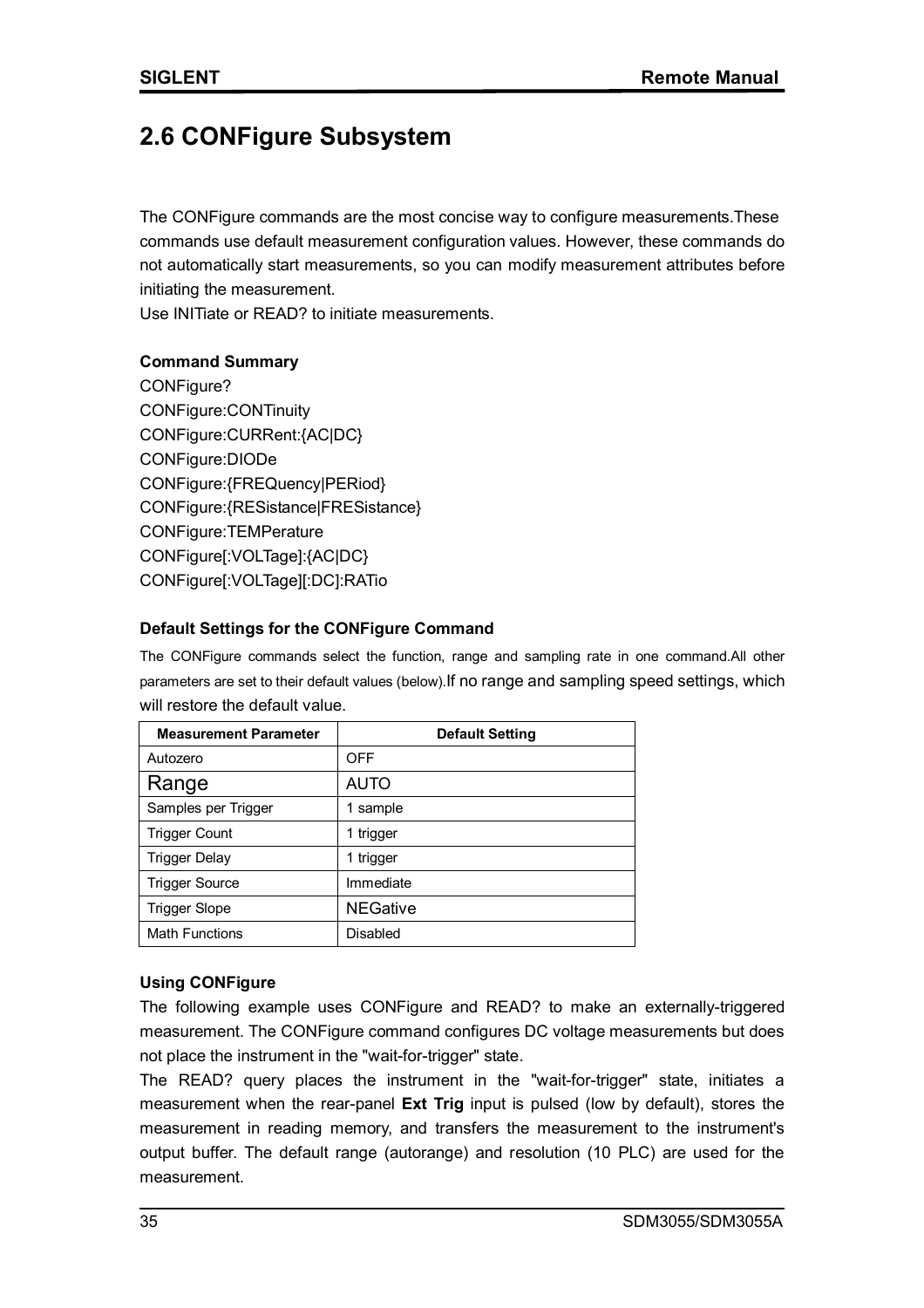CONF:VOLT:DC TRIG:SOUR EXT READ? Typical Response: -5.21391630E-04

The following example is like the previous one, but it uses INITiate and FETCh? instead of READ?. The INITiatecommand places the instrument in the "wait-for-trigger" state, triggers a measurement when the rear-panel **Ext Trig** input is pulsed (low by default), and sends the measurement to reading memory. The FETCh? query transfers the measurement from reading memory to the instrument's output buffer. CONF:VOLT:DC TRIG:SOUR EXT INIT FETC? Typical Response: -5.21205366E-04

Storing measurements in reading memory with INITiate is faster than sending measurements to the instrument's output buffer using READ? (provided you do not send FETCh? until done). The INITiate command is also an "overlapped" command. This means that after executing INITiate, you can send other commands that do not affect the measurements. This allows you to check for data availability before initiating a read attempt that might otherwise time out. Note that the FETCh? query waits until all measurements are complete to terminate. You can store up to 1,000 measurements in the reading memory of the SDM3055x.

The following example configures the instrument for 2-wire resistance measurements, triggers the instrument to make one measurement using INITiate, and stores the measurement in reading memory. The 10 kΩ range is selected with 100 Ω resolution. CONF:RES 10000,100 INIT FETC?

Typical Response:+5.21209585E+04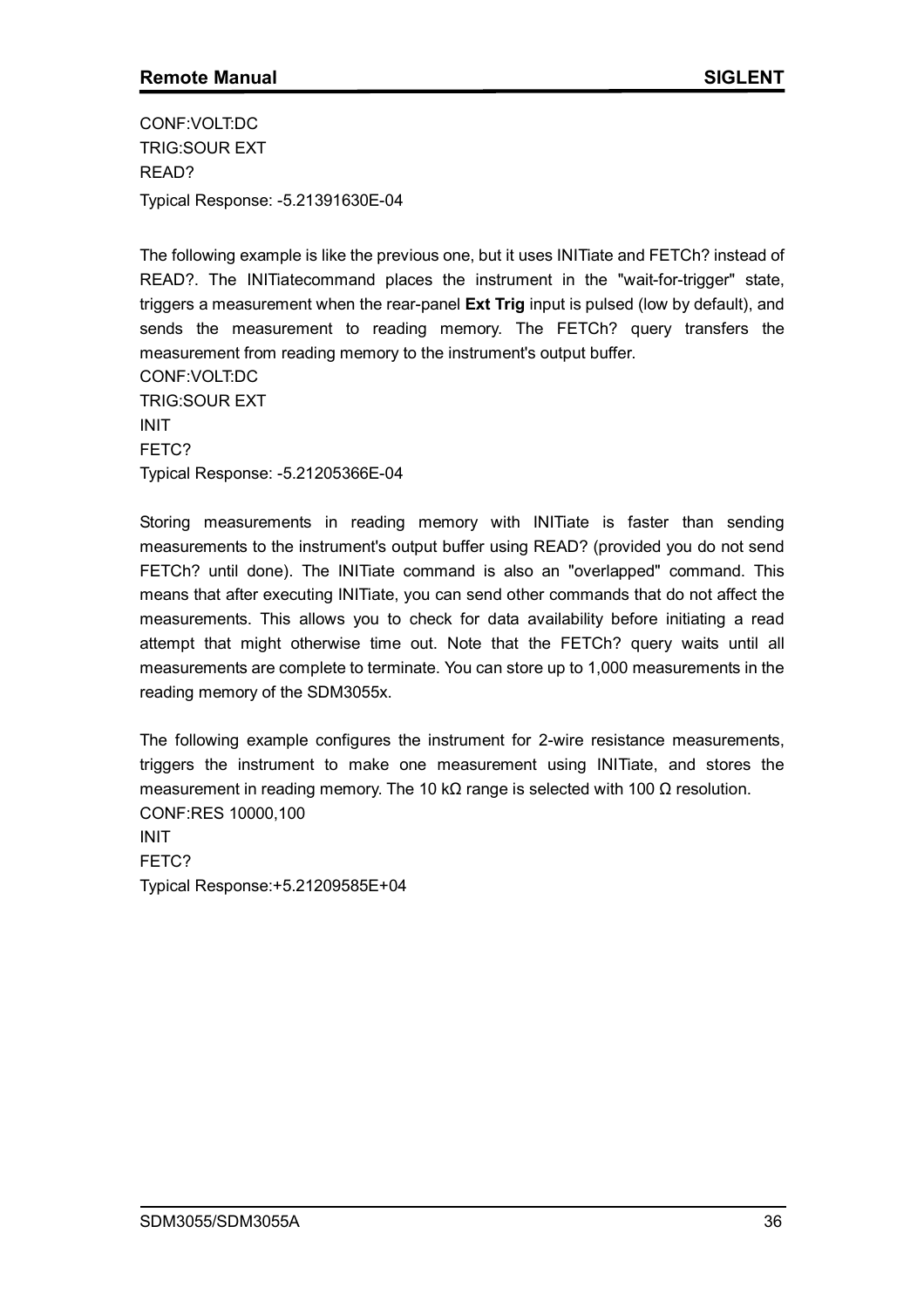## **2.6.1 CONFigure?**

Returns a quoted string indicating the present function, range, and resolution. The short form of the function name (CURR:AC, FREQ) is always returned.

| Parameter                                           | <b>Typical Return</b>  |
|-----------------------------------------------------|------------------------|
| (none)                                              | "VOLT +2.00000000E-01" |
| Return the present function, range, and resolution. |                        |
| CONF?                                               |                        |

## **2.6.2 CONFigure:CONTinuity**

Sets all measurement parameters and trigger parameters to their default values for continuity measurements.

| <b>Parameter</b>                                                                       | <b>Typical Return</b> |  |
|----------------------------------------------------------------------------------------|-----------------------|--|
| (none)                                                                                 | (none)                |  |
| Configure the instrument for continuity measurements. Then make a measurement using an |                       |  |
| external trigger with positive slope (rising edge) and read the measurement:           |                       |  |
| CONF:CONT                                                                              |                       |  |
| TRIG: SOUR EXT; SLOP POS                                                               |                       |  |
| READ?                                                                                  |                       |  |

- The range and resolution are fixed at 1 k $\Omega$  for continuity tests (a 2-wire resistance measurement).
- The instrument beeps (if the beeper is enabled) for each measurement less than or equal to the continuity threshold (The threshold can be passed by [: SENSe]: CONTinuity:THReshold:VALue command ), and the actual resistance measurement appears on the display.
- From 10  $\Omega$  to 1.2 k $\Omega$ , the instrument displays the actual resistance measurement with no beep. Above 1.2 kΩ, the instrument displays "OPEN" with no beep.
- The FETCh?, READ?, and MEASure:CONTinuity? queries return the measured resistance, regardless of its value.
- Use READ? or INITiate to start the measurement.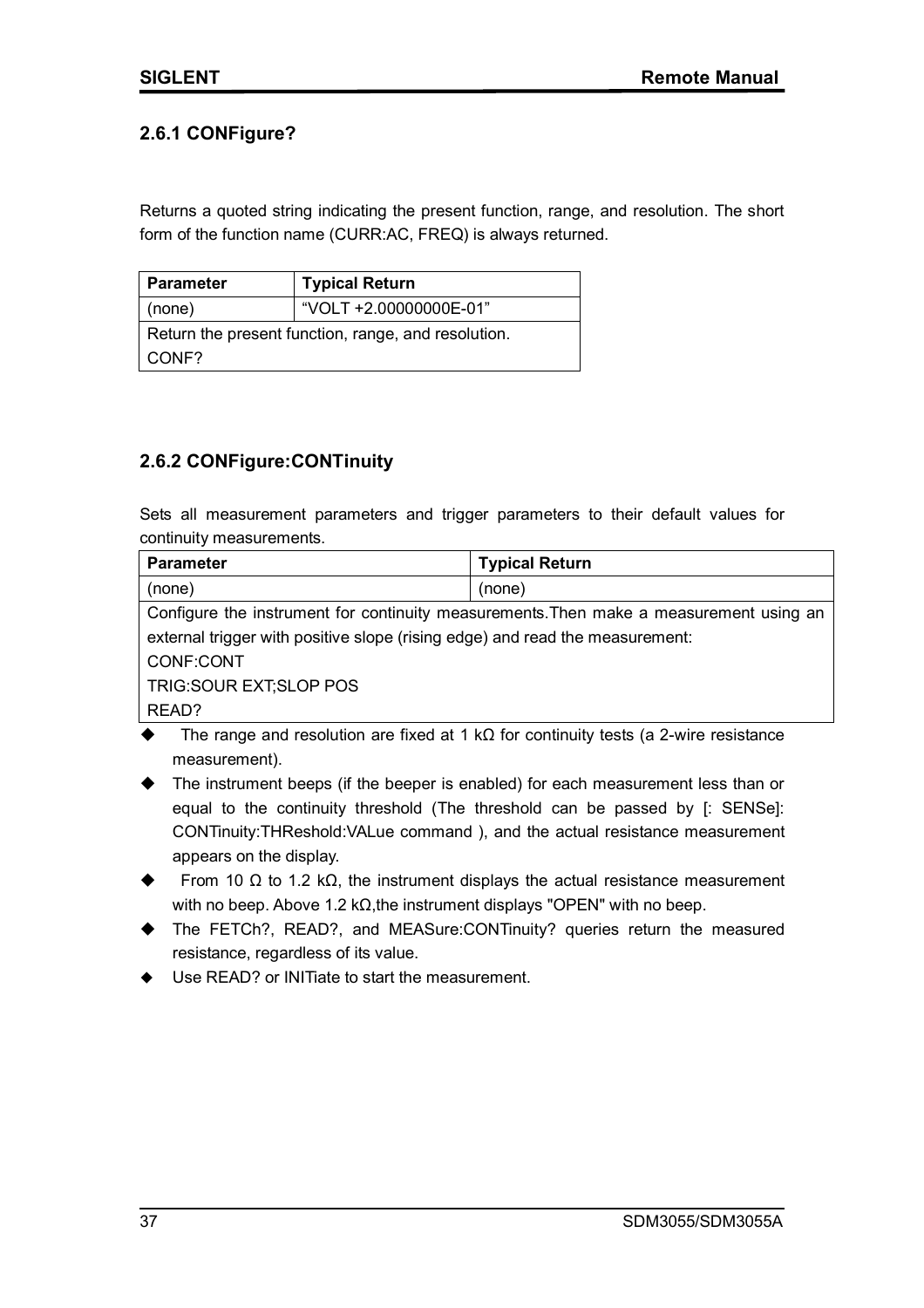# **2.6.3 CONFigure:CURRent:{AC|DC} [{<range>|AUTO|MIN|MAX|DEF}]**

Sets all measurement parameters and trigger parameters to their default values for AC or DC current measurements. Also specifies the range and resolution through the incoming parameters.

| <b>Parameter</b>                                                           | <b>Typical Return</b> |  |
|----------------------------------------------------------------------------|-----------------------|--|
| <range>: {200uA 2mA 20mA 200mA 2A 10A AUTO},</range>                       |                       |  |
| default AUTO (autorange), The 200uA and 2mA file can be                    |                       |  |
| set only in DC current mode, The minimum gear for 20mA                     | (none)                |  |
| in AC mode.                                                                |                       |  |
| Using 2 a range configuration ac current measurements. Two measurement and |                       |  |
| reading:                                                                   |                       |  |
| CONF:CURR:AC 2                                                             |                       |  |
| SAMP:COUN 2                                                                |                       |  |
| READ?                                                                      |                       |  |
| +4.32133675E-04, +4.18424606E-04<br><b>Typical Response:</b>               |                       |  |

- You can let autoranging select the measurement range, or you can manually select a fixed range. Autoranging conveniently selects the range for each measurement based on the input signal. For fastest measurements, use manual ranging (autoranging may require additional time for range selection).
- $\blacklozenge$  If the input signal is greater than can be measured on the specified manual range, the instrument displays the word Overload on front panel and returns "9.9E37" from the remote interface.
- Use READ? or INITiate to start the measurement.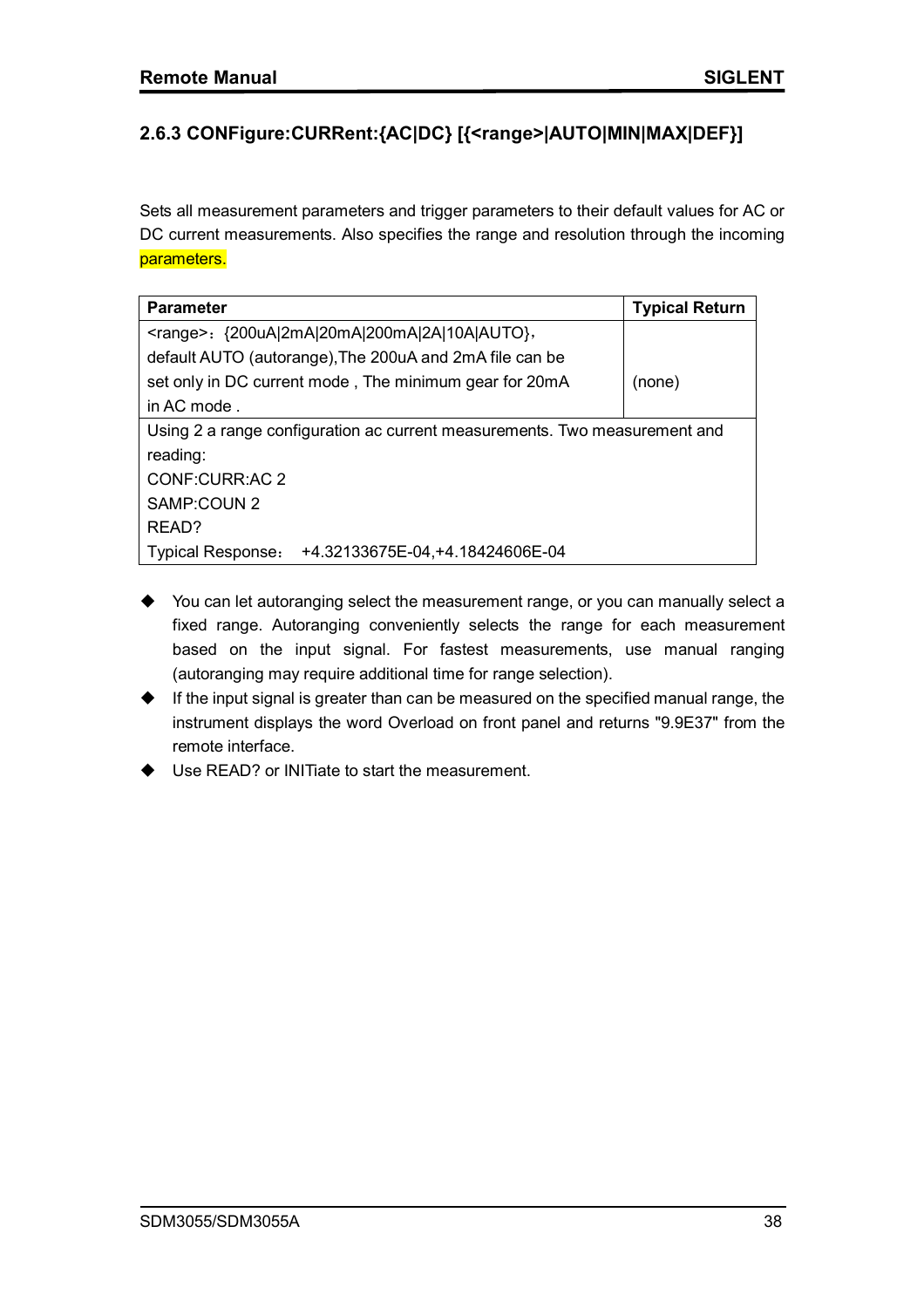## **2.6.4 CONFigure:DIODe**

Sets all measurement parameters and trigger parameters to their default values for diode tests.

| <b>Parameter</b>                          | <b>Typical Return</b> |  |
|-------------------------------------------|-----------------------|--|
| (none)                                    | (none)                |  |
| Configure, make, and read a default diode |                       |  |
| measurement:                              |                       |  |
| CONF:DIOD                                 |                       |  |
| READ?                                     |                       |  |
| <b>Typical Response:</b>                  | +1.32130000E-01       |  |

- The range and resolution are *fixed* for diode tests: the range is 1 VDC.
- The FETCh?, READ?, and MEASure:DIODe? queries return the measured voltage, regardless of its value.
- ◆ Use READ? or INITiate to start the measurement.

# **2.6.5 CONFigure:{FREQuency|PERiod}**

Sets all measurement parameters and trigger parameters to their default values in the frequency/cycle mode.

| <b>Parameter</b>                    | <b>Typical Return</b> |  |
|-------------------------------------|-----------------------|--|
| (none)                              | (none)                |  |
| Configure, make, and read a default |                       |  |
| frequency measurement:              |                       |  |
| <b>CONF:FREQ</b>                    |                       |  |
| READ?                               |                       |  |
| <b>Typical Response:</b>            | +7.79645018E+01       |  |

 $\blacklozenge$  If the input signal is greater than can be measured on the specified manual range, the instrument displays the word Overload on front panel and returns "+9.90000000E+37" from the remote interface.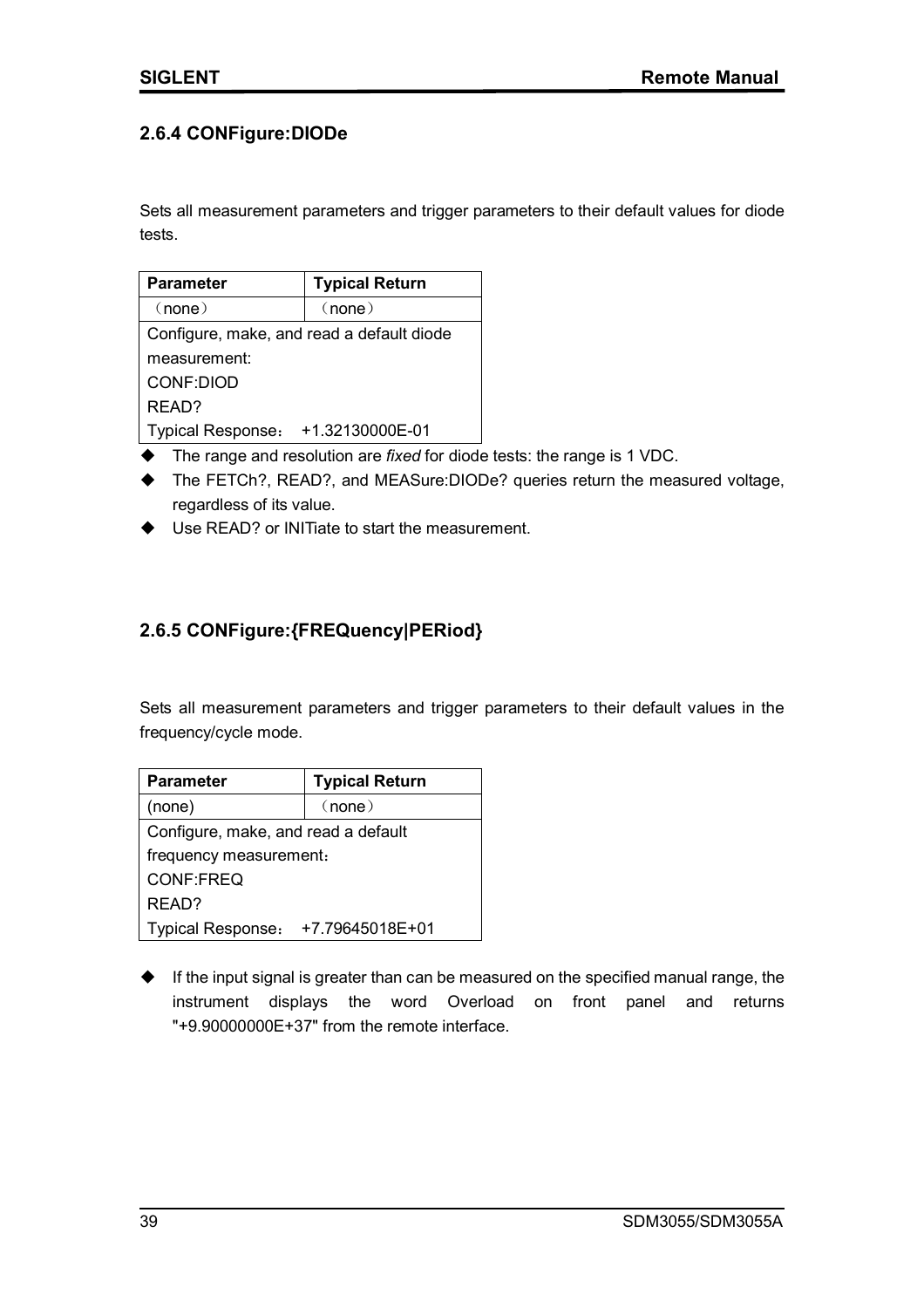# **2.6.6 CONFigure:{RESistance|FRESistance}**

# **[{<range>|AUTO|MIN|MAX|DEF}]**

Sets all measurement parameters and trigger parameters to their default values for 4-wire (FRESistance) or 2-wire (RESistance) resistance measurements.Also specifies the range and resolution.

| <b>Parameter</b>                                                                   | <b>Typical Return</b> |  |
|------------------------------------------------------------------------------------|-----------------------|--|
| <range>: {200 Ω 2 kΩ 20 kΩ 200 kΩ 2 MΩ 10</range>                                  | (none)                |  |
| $M\Omega$  100 M $\Omega$ }, AUTO(default)                                         |                       |  |
| Configure 4-wire resistance measurements using the 200 $\Omega$ range with default |                       |  |
| resolution. Make and read two measurements CONF: FRES 200                          |                       |  |
| SAMP:COUN 2                                                                        |                       |  |
| READ?                                                                              |                       |  |
| <b>Typical Response:</b><br>+6.71881065E+01,+6.83543086E+01                        |                       |  |

- ◆ You can let autoranging select the measurement range, or you can manually select a fixed range. Autoranging conveniently selects the range for each measurement based on the input signal. For fastest measurements, use manual ranging (autoranging may require additional time for range selection).
- $\blacklozenge$  If the input signal is greater than can be measured on the specified manual range, the instrument displays the word Overload on front panel and returns "9.9E37" from the remote interface.
- Use READ? or INITiate to start the measurement.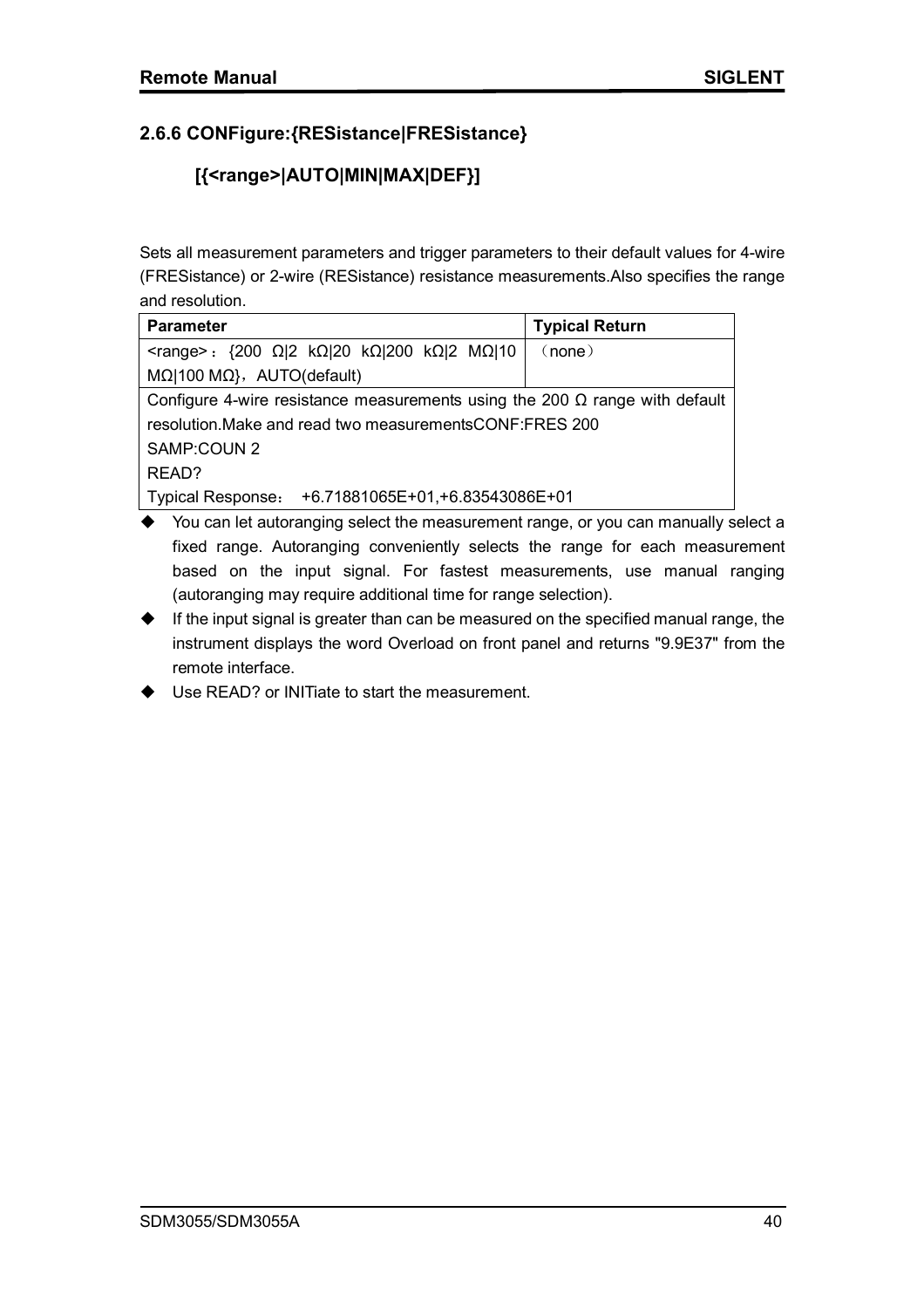# **2.6.7 CONFigure:TEMPerature [{RTD|THER|DEFault}**

# **[,{<type>|DEFault}]]**

Sets all measurement parameters and trigger parameters to their default values in On-off mode.

| <b>Parameter</b>                                                               | <b>Typical Return</b> |  |
|--------------------------------------------------------------------------------|-----------------------|--|
| $\langle$ probe type> : $\langle$ RTD THER}, default THER. The default<br>none |                       |  |
| command can only choose the built-in sensormanufacturers,                      |                       |  |
| does not support user defined sensor selection.                                |                       |  |
| $\langle$ type> : PT100 (for RTD<br>choice)<br>only<br>or                      |                       |  |
| {BITS90 EITS90 JITS90 KITS90 NITS90 RITS90 SITS90 TITS9                        |                       |  |
| 0} (for THER can choose the sensor)                                            |                       |  |
| Configuration RTD measurement. Then read measurement results:                  |                       |  |
| CONF:TEMP RTD, PT100                                                           |                       |  |
| READ?                                                                          |                       |  |
| Typical Response: -2.00000000E+02                                              |                       |  |

- To change temperature units, use UNIT:TEMPerature.
- $\blacklozenge$  If the input signal is greater than can be measured on the specified manual range, the instrument displays the word Overload on front panel and returns "9.9E37" from the remote interface.

Use READ? or INITiate to start the measurement.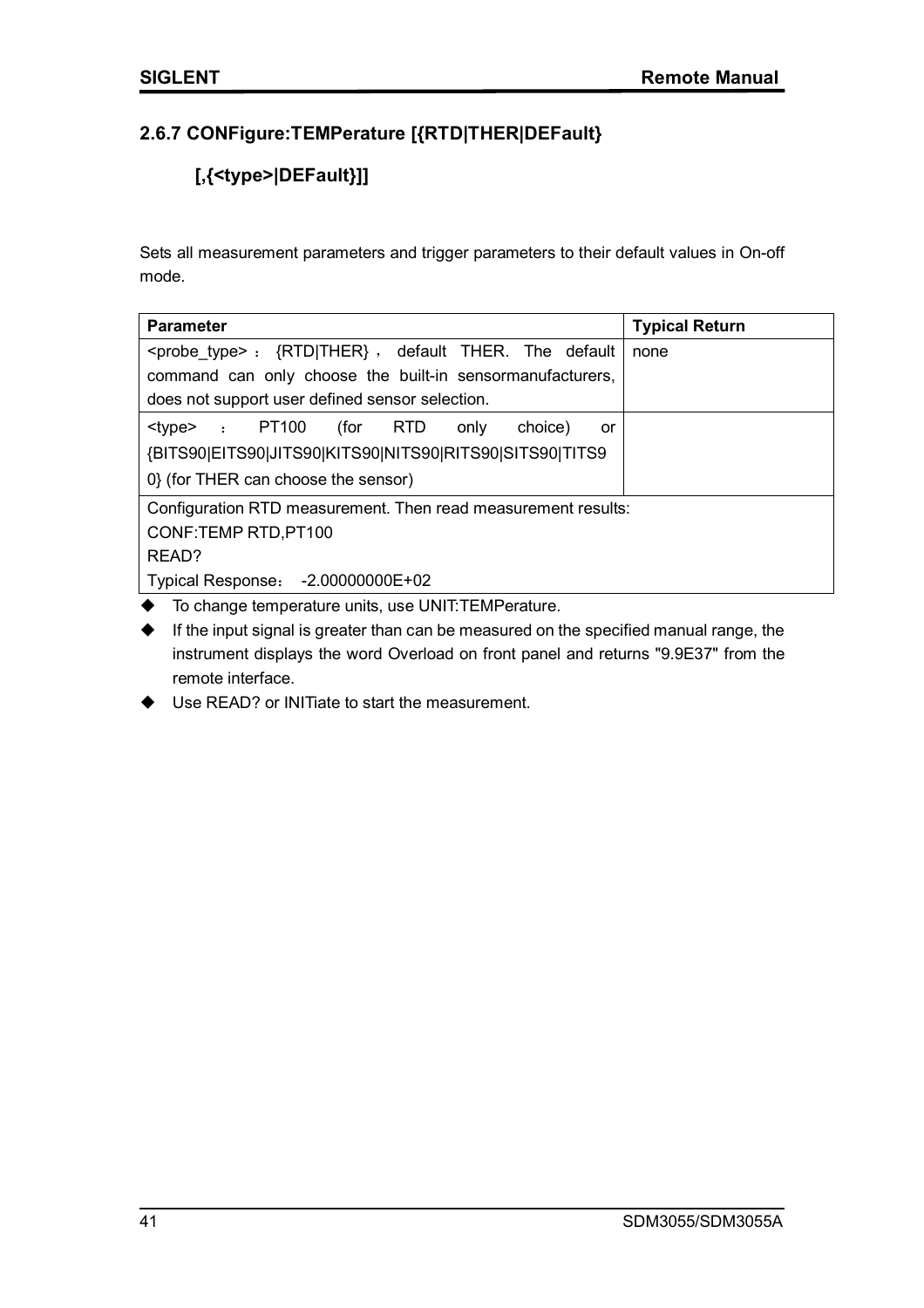# **2.6.8 CONFigure[:VOLTage]:{AC|DC} [{<range>|AUTO|MIN|MAX|DEF}]**

Sets all measurement parameters and trigger parameters to their default values for AC or DC voltage measurements. Also specifies the stalls through the incomingparameters.

| <b>Parameter</b>                                                           | <b>Typical Return</b> |  |
|----------------------------------------------------------------------------|-----------------------|--|
| <range>: {200 mV 2 V 20 V 200 V 1000 V(DC)/750V(AC)}, default</range>      | (none)                |  |
| AUTO (autorange)                                                           |                       |  |
| Configure AC voltage measurements using the 200 V range. Make and read two |                       |  |
| measurements:                                                              |                       |  |
| CONF: VOLT: AC 200                                                         |                       |  |
| SAMP:COUN 2                                                                |                       |  |
| READ?                                                                      |                       |  |
| <b>Typical Response:</b><br>+2.43186951E-02, +2.56896019E-02               |                       |  |

- You can let autoranging select the measurement range, or you can manually select a fixed range. Autoranging conveniently selects the range for each measurement based on the input signal. For fastest measurements, use manual ranging (autoranging may require additional time for range selection).
- $\blacklozenge$  If the input signal is greater than can be measured on the specified manual range, the instrument displays the word Overload on front panel and returns "9.9E37" from the remote interface.
- Use READ? or INITiate to start the measurement.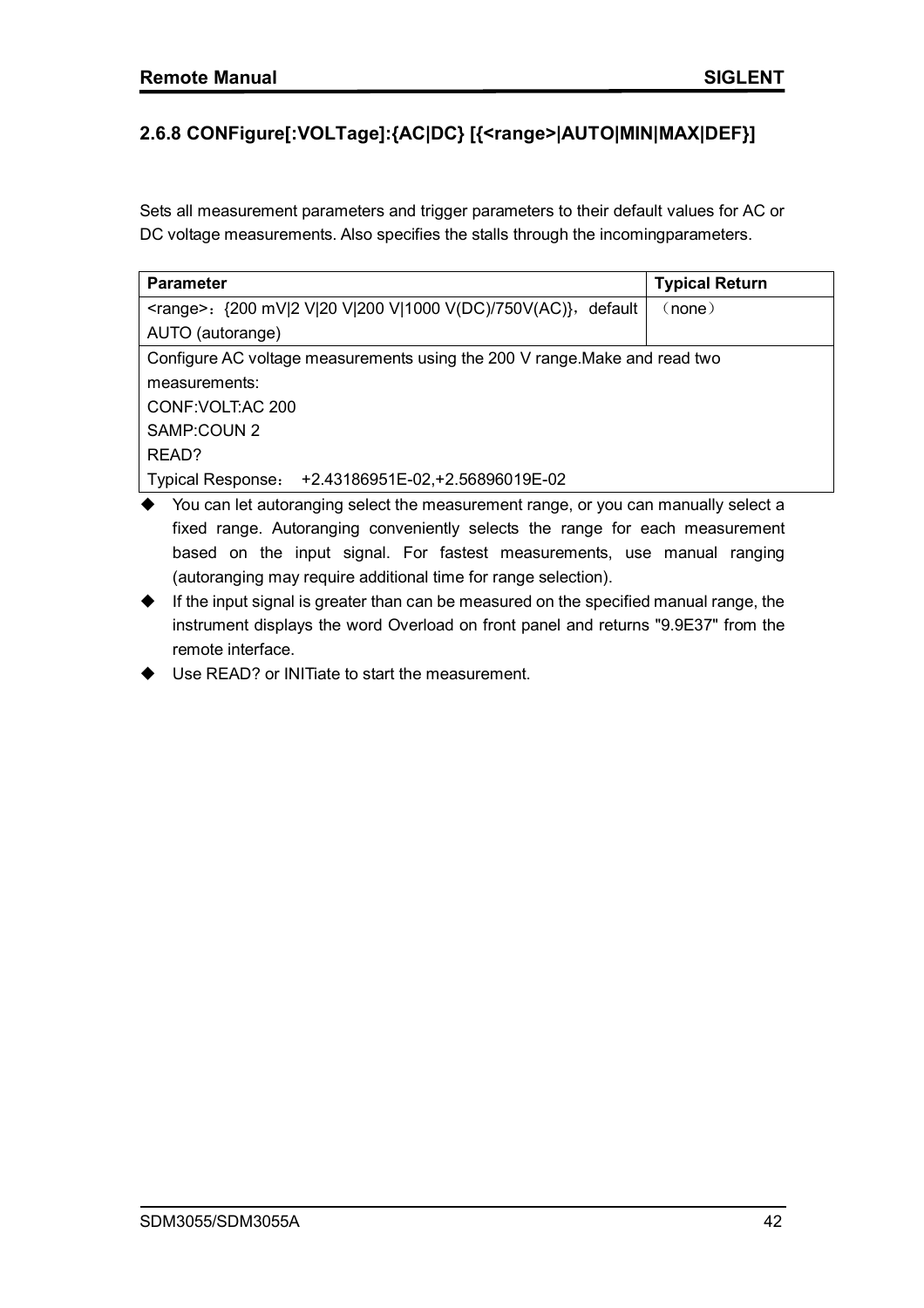## **2.6.9 CONFigure:CAPacitance[{<range>|AUTO|MIN|MAX|DEF}]**

Sets all measurement parameters and trigger parameters to their default values for capacitance measurement. Also specifies the stalls through the incoming parameters.

| <b>Parameter</b>                                                         | <b>Typical Return</b> |
|--------------------------------------------------------------------------|-----------------------|
| <range>: {2nF 20nF 200nF 2uF  20uF  200uF 10000uF},</range>              | (none)                |
| default AUTO (autorange)                                                 |                       |
| Configure capacitance measurement using the 2uv range. Make and read two |                       |
| measurements:                                                            |                       |
| CONF:CAP 2uF                                                             |                       |
| SAMP:COUN 2                                                              |                       |
| READ?                                                                    |                       |
| +7.26141264E-10, +7.26109188E-10<br><b>Typical Response:</b>             |                       |

- ◆ You can let autoranging select the measurement range, or you can manually select a fixed range. Autoranging conveniently selects the range for each measurement based on the input signal. For fastest measurements, use manual ranging (autoranging may require additional time for range selection).
- $\blacklozenge$  If the input signal is greater than can be measured on the specified manual range, the instrument displays the word Overload on front panel and returns "9.9E37" from the remote interface.
- ◆ Use READ? or INITiate to start the measurement.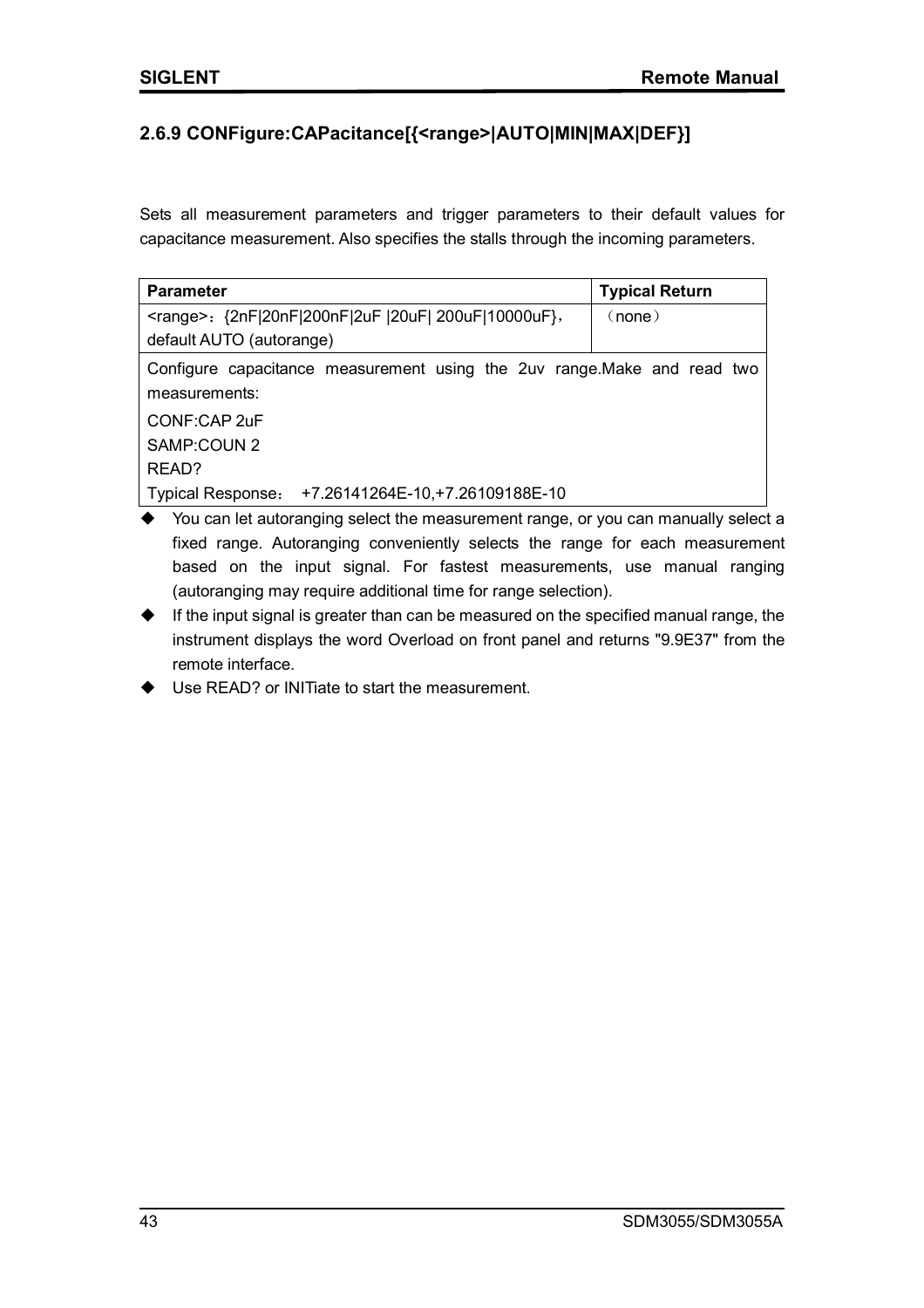# **2.7 DATA Subsystem**

This subsystem allows you to configure and remove data from reading memory. The instrument clears all measurements from reading memory when the measurement configuration changes, or when any of these commands is executed:

**INITiate** MEASure:<*function*>? READ? \*RST SYSTem:PRESet

**Command Summary** DATA:LAST? DATA:POINts? DATA:POINts:EVENt:THReshold DATA:REMove?

#### **2.7.1 DATA:LAST?**

Returns the last measurement taken. You can execute this query at any time, even during a series of measurements.

| <b>Parameter</b>             | <b>Typical Return</b>                                               |  |
|------------------------------|---------------------------------------------------------------------|--|
|                              | One measurement with units. If no data is available, 9.91E37 (Not a |  |
| (none)                       | Number) is returned with units                                      |  |
|                              | Example: -4.79221344E-04 VDC                                        |  |
| Return the last measurement. |                                                                     |  |
| DATA:LAST?                   |                                                                     |  |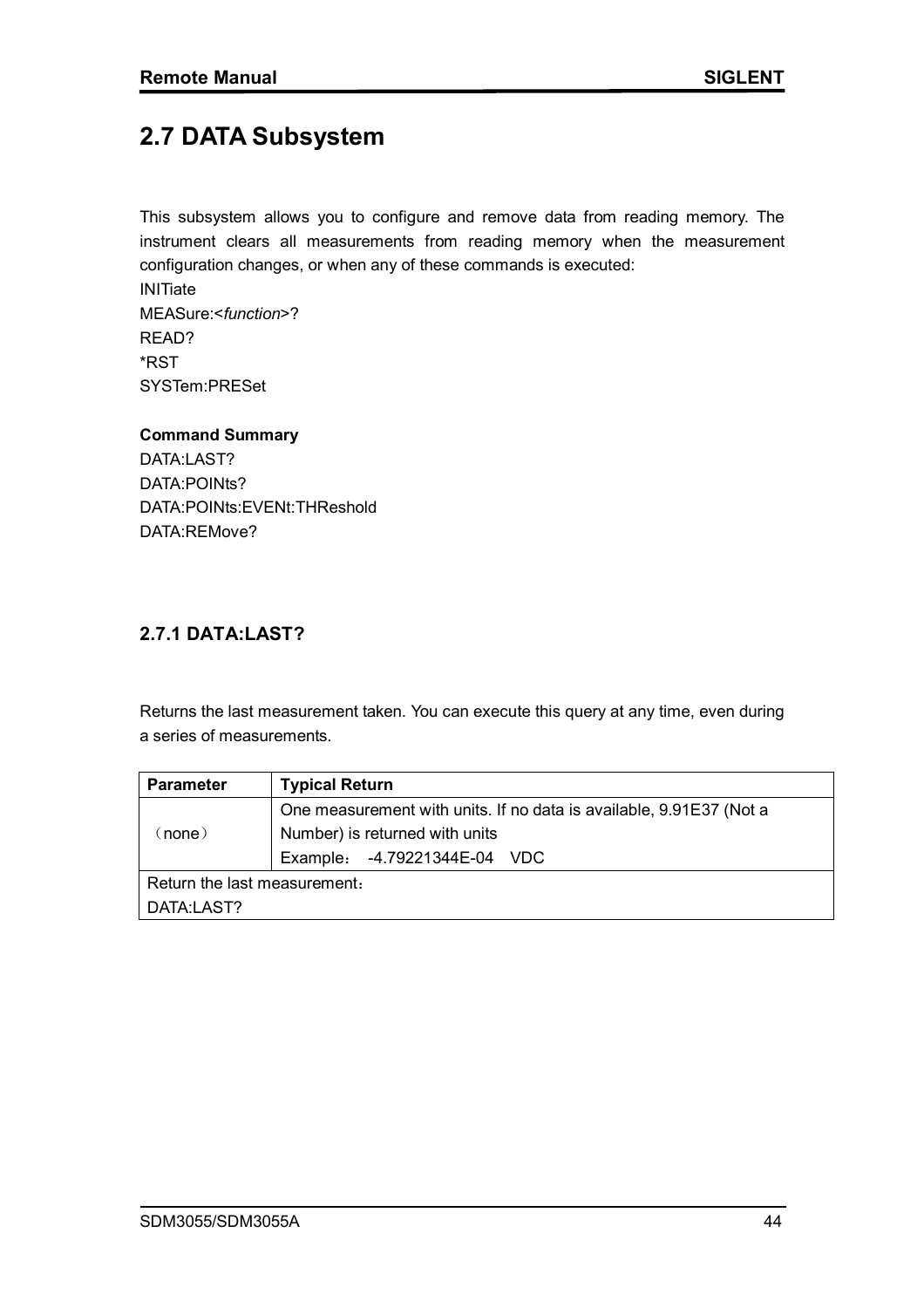### **2.7.2 DATA: POINts?**

Returns the total number of measurements currently in reading memory. You can execute this query at any time, even during a series of measurements.

| <b>Parameter</b>                        | <b>Typical Return</b> |  |
|-----------------------------------------|-----------------------|--|
| (none)                                  | +20                   |  |
| Return the number of measurements in    |                       |  |
| reading memory: DATA: POIN? DATA: POIN? |                       |  |

You can store up to 1,000 measurements in the reading memory on the SDM3055x.

## **2.7.3 DATA:REMove?<num\_readings> [,WAIT]**

Reads and erases <*num\_readings*> measurements from the reading memory. If fewer than <*num\_readings*> measurements are available, the query will return an error unless the WAIT parameter is specified, in which case the query will wait until <*num\_readings*  measurements are available.

| <b>Parameter</b>                                             | <b>Typical Return</b>                            |  |
|--------------------------------------------------------------|--------------------------------------------------|--|
| $1 - 10000$                                                  | -4.55379486E-04,-4.55975533E-04,-4.56273556E-04, |  |
|                                                              | -4.53591347E-04,-4.55379486E-04                  |  |
| Read and erase the five oldest readings from reading memory: |                                                  |  |
| DATA:REMove? 5                                               |                                                  |  |

◆ The R? and DATA:REMove? queries allow you to periodically remove measurements from the reading memory that would normally cause the reading memory to overflow.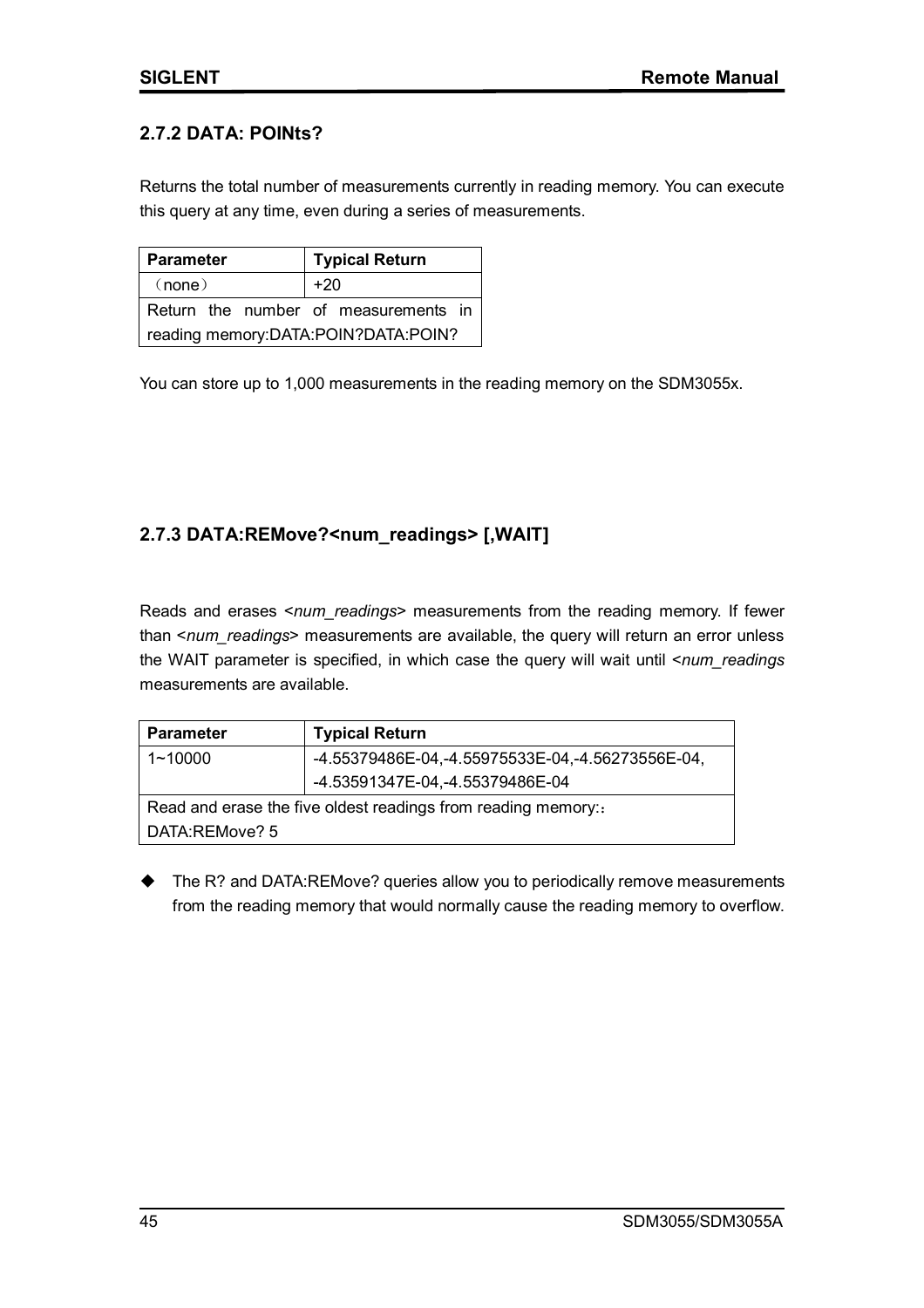# **2.8 MEASure Subsystem**

The MEASure queries are the easiest way to program measurements because they always use default measurement parameters. You set the function, range, and resolution in one command, but you cannot change other parameters from their default values. The results are sent directly to the instrument's output buffer.

Note: A MEASure query is functionally equivalent to sending CONFigure followed immediately by READ?. The difference is that CONFigure commands allow you to change parameters between the CONFigure and the READ?

#### **Command Summary**

MEASure:CONTinuity? MEASure:CURRent:{AC|DC}? MEASure:DIODe? MEASure:{FREQuency|PERiod}? MEASure:{RESistance|FRESistance}? MEASure:TEMPerature? MEASure[:VOLTage]:{AC|DC}? MEASure[:VOLTage][:DC]:RATio?

#### **Default Settings for MEASure?**

With the MEASure? queries, you can select the function, range and resolution in one command. All other parameters are set to their default values (below).

| <b>Parameter</b>      | <b>Default Setting</b> |
|-----------------------|------------------------|
| <b>OFF</b>            | <b>OFF</b>             |
| Range                 | <b>AUTO</b>            |
| Samples per Trigger   | 1 sample               |
| <b>Trigger Count</b>  | 1 trigger              |
| <b>Trigger Delay</b>  | Automatic delay        |
| <b>Trigger Source</b> | Immediate              |
| <b>Trigger Slope</b>  | <b>NEGative</b>        |
| <b>Math Functions</b> | <b>Disabled</b>        |

#### **Using the MEASure? Query**

The following example configures DC voltage measurements, internally triggers the instrument to take a measurement, and reads the measurement. The default range (autorange) and resolution (10 PLC) are used for the measurement.

#### MEAS:VOLT:DC?

Typical Response: +4.23450000E-03

The following example configures the instrument for 2-wire resistance measurements, triggers the instrument to take a measurement, and reads the measurement. The 1 kΩ range is selected with 0.1  $Ω$  resolution.

MEAS:RES? 1000,0.1

Typical Response: +3.27150000E+02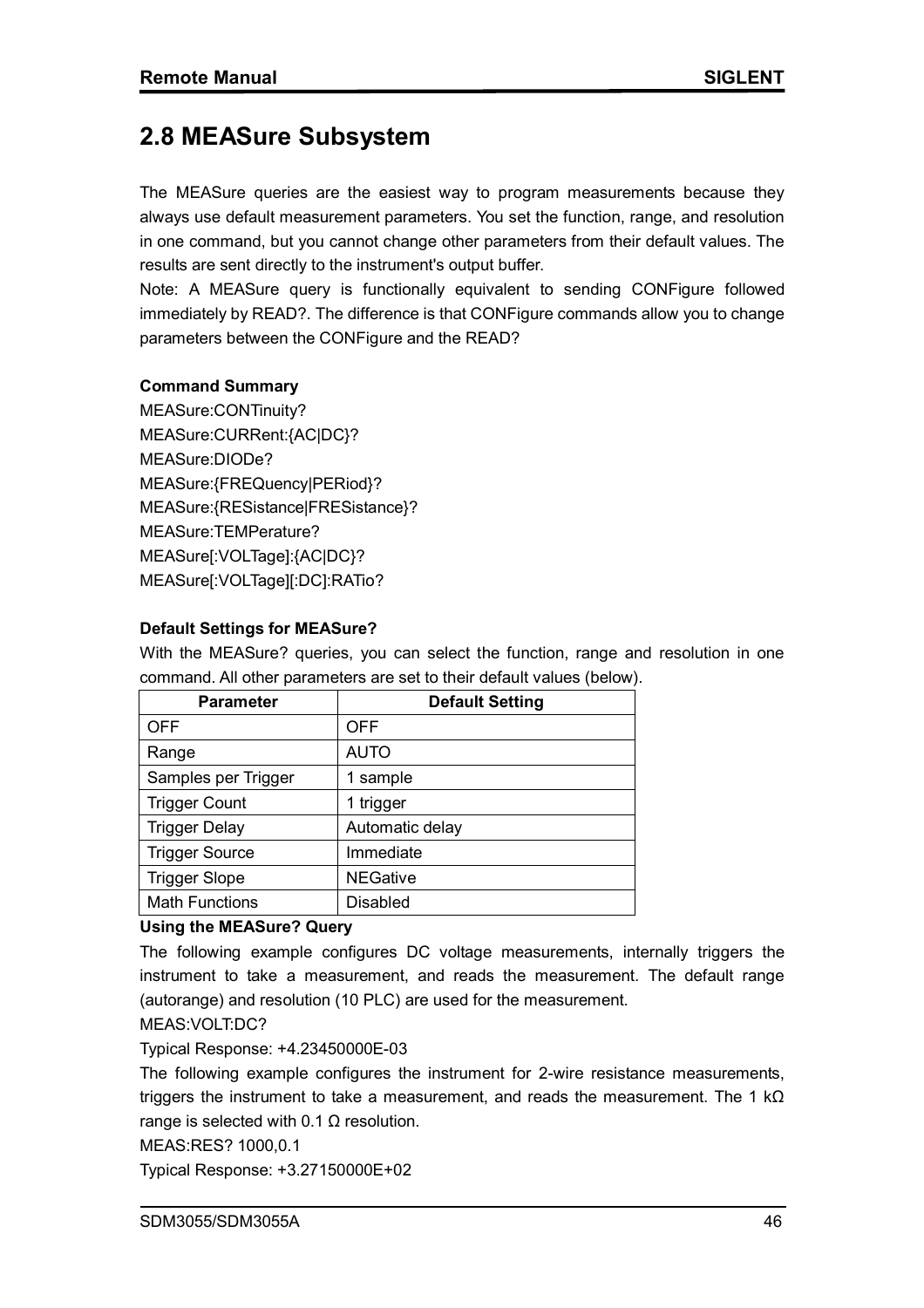## **2.8.1 MEASure:CONTinuity?**

Sets all measurement parameters and trigger parameters to their default values for continuity test and immediately triggers a measurement. The results are sent directly to the instrument's output buffer.

| <b>Parameter</b> |  |  | <b>Typical Return</b>                                                        |  |  |  |
|------------------|--|--|------------------------------------------------------------------------------|--|--|--|
| (none)           |  |  | +9.84739065E+02                                                              |  |  |  |
|                  |  |  | Configure the instrument for continuity measurements. Then make and read one |  |  |  |
| measurement:     |  |  |                                                                              |  |  |  |
| MEAS:CONT?       |  |  |                                                                              |  |  |  |

- The range and resolution are fixed at 1 kΩ for continuity tests (a 2-wire resistance measurement).
- The instrument beeps (if the beeper is enabled) for each measurement less than or equal to the continuity threshold ( $\leq 10 \Omega$ ), and the actual resistance measurement appears on the display.
- From 10  $\Omega$  to 1.2 k $\Omega$ , the instrument displays the actual resistance measurement with no beep. Above 1.2 kΩ, the instrument displays "OPEN" with no beep.
- The FETCh?, READ?, and MEASure:CONTinuity? queries return the measured resistance, regardless of its value.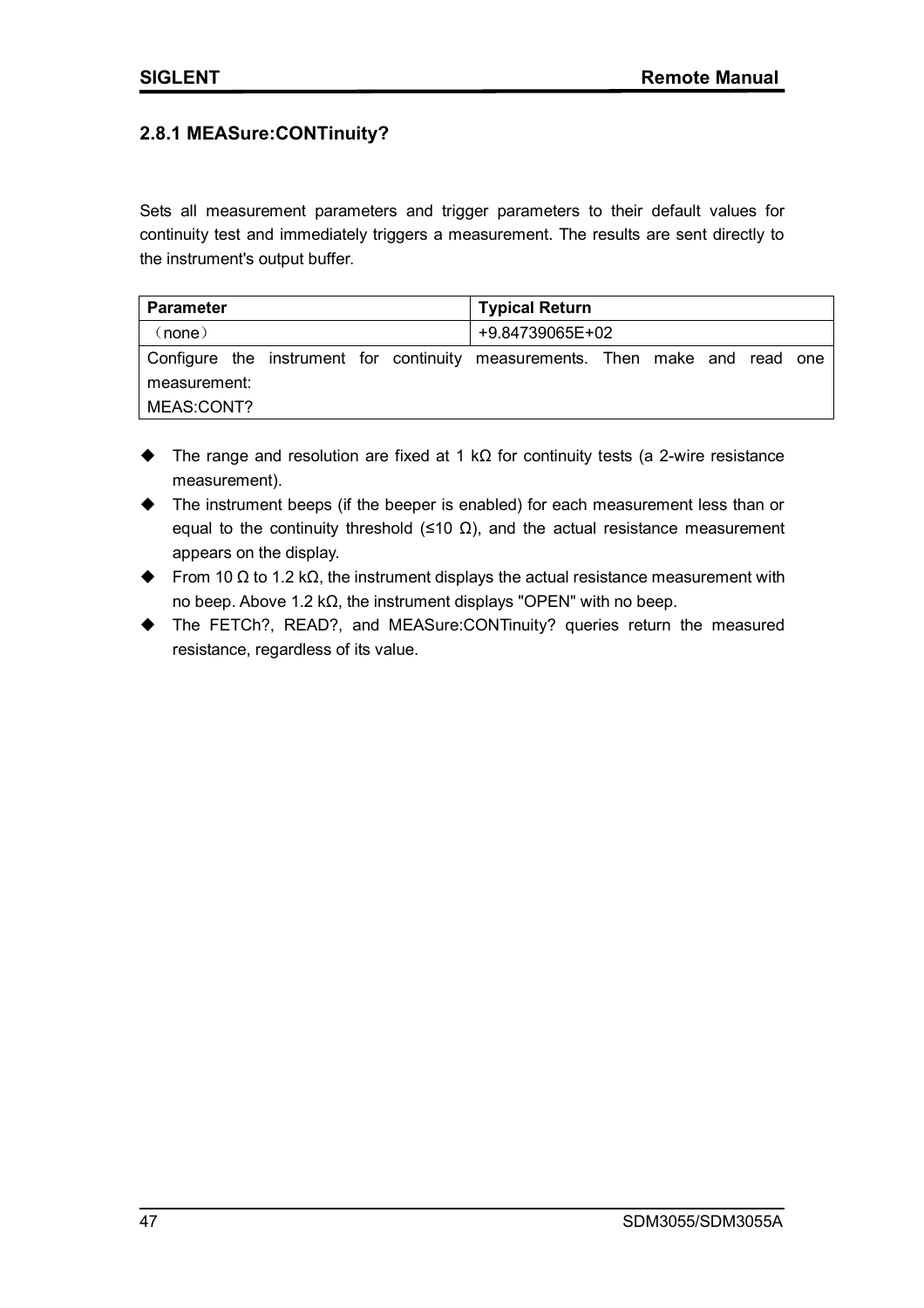# **2.8.2 MEASure:CURRent:{AC|DC}? [{<range>|AUTO|MIN|MAX|DEF}]**

Sets all measurement parameters and trigger parameters to their default values for AC or DC current measurements and immediately triggers a measurement. Also specifies the stalls through the incoming parameters.

| <b>Parameter</b>                                                       | <b>Typical Return</b> |  |  |  |
|------------------------------------------------------------------------|-----------------------|--|--|--|
| $\langle \text{range} \rangle$ : {200uA 2mA 20mA 200mA 2A 10A AUTO},   |                       |  |  |  |
| default AUTO(autorange). The 200uA and 2mA file can only               | <b>None</b>           |  |  |  |
| be set in DC current mode, AC mode minimum gear for                    |                       |  |  |  |
| 20 <sub>m</sub> A                                                      |                       |  |  |  |
| Configure AC current measurement using the 2A range. Make and read two |                       |  |  |  |
| measurements:                                                          |                       |  |  |  |
| CONF:CURR:AC 2                                                         |                       |  |  |  |
| SAMP:COUN 2                                                            |                       |  |  |  |
| READ?                                                                  |                       |  |  |  |
| <b>Typical Response:</b><br>+4.32133675E-04, +4.18424606E-04           |                       |  |  |  |

- You can let autoranging select the measurement range, or you can manually select a fixed range. Autoranging conveniently selects the range for each measurement based on the input signal. For fastest measurements, use manual ranging (autoranging may require additional time for range selection).
- Autoranging (AUTO or DEFault), will generate an error if you specify a <*resolution*> because the instrument cannot accurately resolve the integration time (especially if the input continuously changes). If your application requires autoranging, specify DEFault for the <*resolution*> or omit the <*resolution*> altogether.
- If the input signal is greater than can be measured on the specified manual range, the instrument displays the word Overload on front panel and returns "9.9E37" from the remote interface.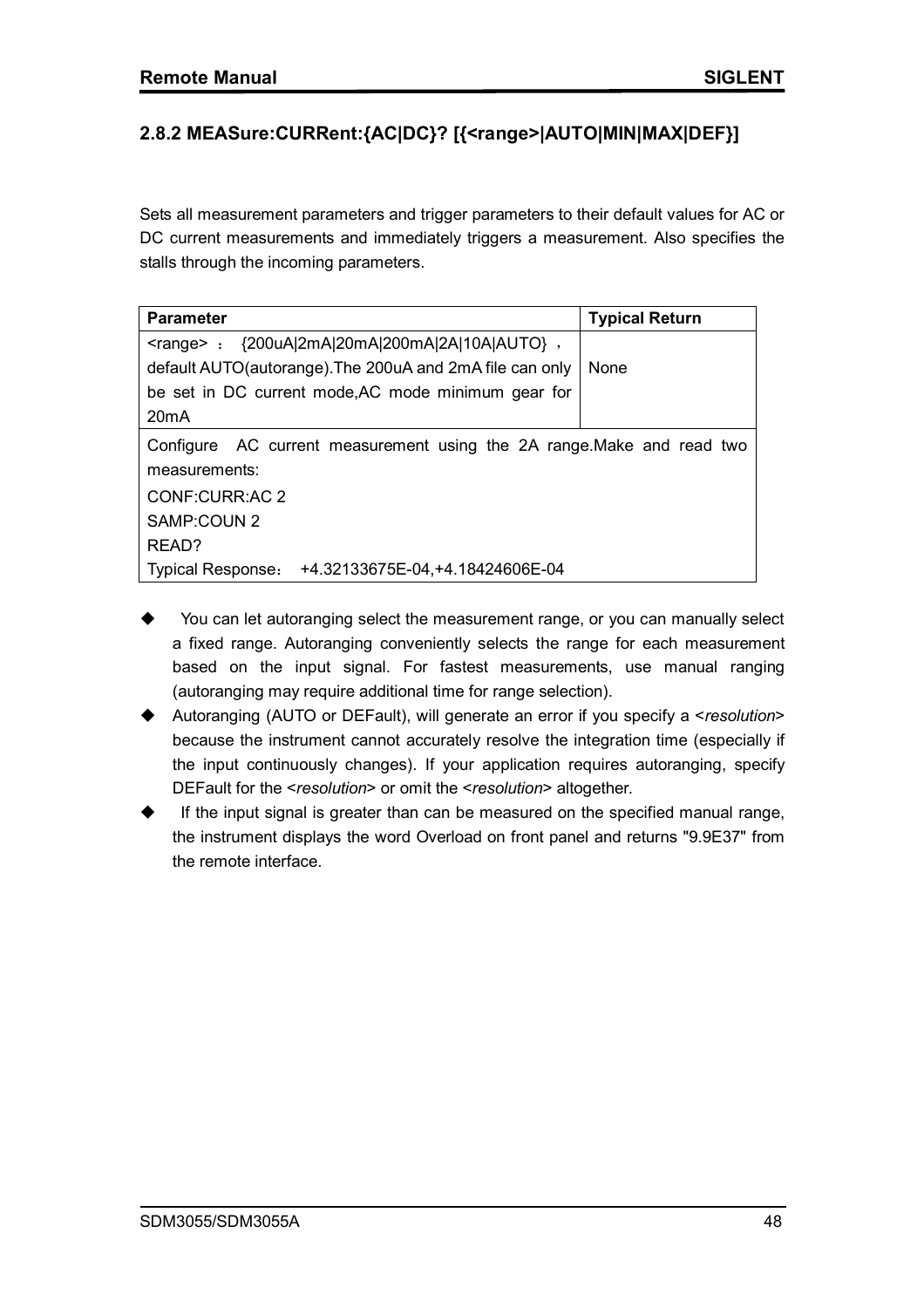## **2.8.3 MEASure:DIODe?**

Sets all measurement parameters and trigger parameters to their default values for diode test measurements and immediately triggers a measurement. The results are sent directly to the instrument's output buffer.

| <b>Parameter</b>                          |                 | <b>Typical Return</b> |  |  |  |  |
|-------------------------------------------|-----------------|-----------------------|--|--|--|--|
| (none)                                    | +9.84733701E-01 |                       |  |  |  |  |
| Configure, make, and read a default diode |                 |                       |  |  |  |  |
| measurement:                              |                 |                       |  |  |  |  |
| MEAS:DIOD?                                |                 |                       |  |  |  |  |

- The range and resolution are *fixed* for diode tests: the range is 2 VDC.
- The FETCh?, READ?, and MEASure:DIODe? queries return the measured voltage, regardless of its value.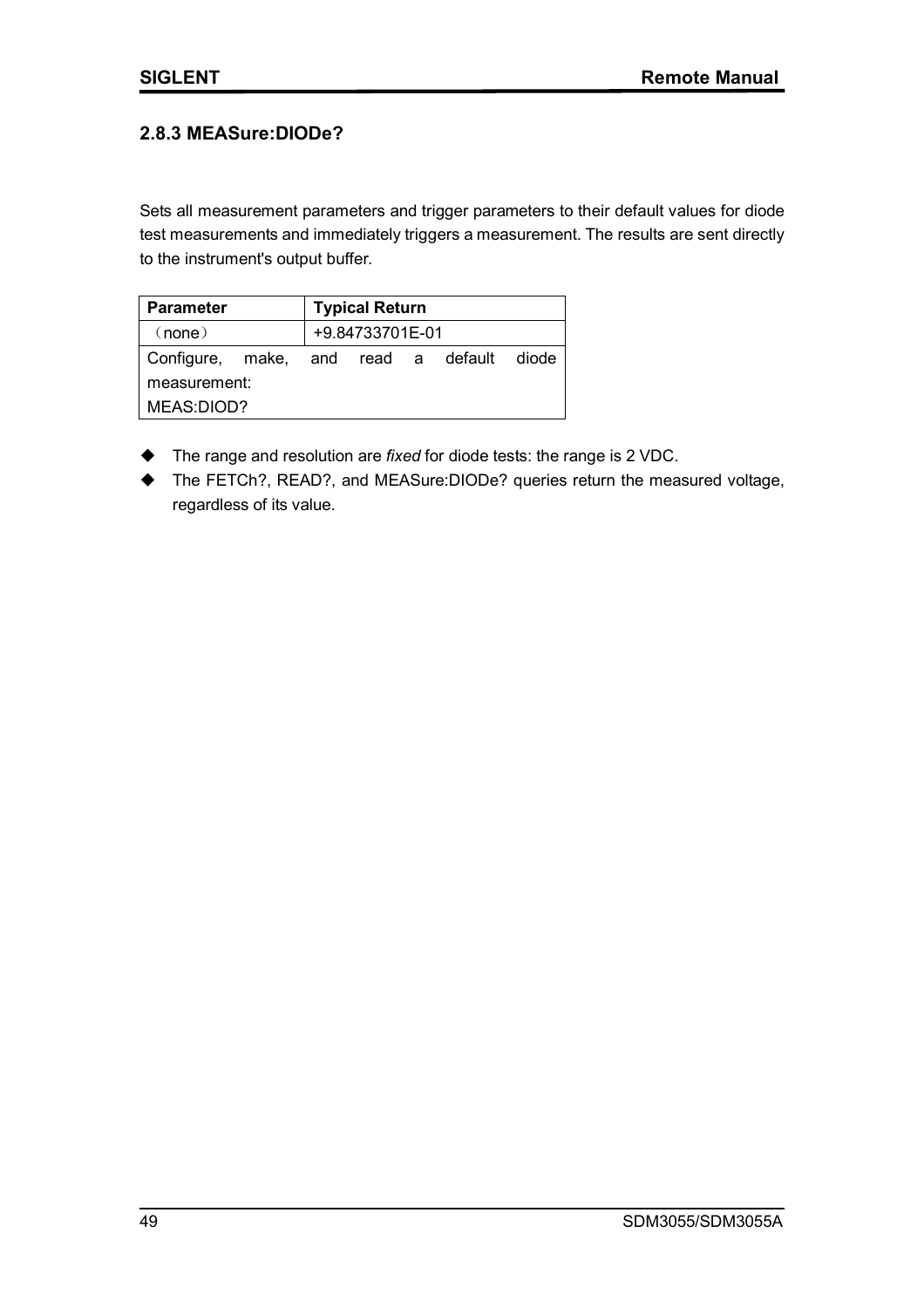## **2.8.4 MEASure:{FREQuency|PERiod}?**

Sets all measurement parameters and trigger parameters to their default values for frequency or period measurements and immediately triggers a measurement. The results are sent directly to the instrument's output buffer.

| Parameter                                              | <b>Typical Return</b> |  |  |
|--------------------------------------------------------|-----------------------|--|--|
| (none)                                                 | +7.19480528E+01       |  |  |
| configure and read the default frequency measurements. |                       |  |  |
| MEAS:FREQ?                                             |                       |  |  |

If the input voltage is too large for the selected voltage range (manual ranging), the instrument displays the word Overload on the front panel and returns "9.9E37" from the remote interface. Autoranging can be enabled for the input voltage.

## **2.8.5 MEASure:{RESistance|FRESistance}?**

## **[{<range>|AUTO|MIN|MAX|DEF}]**

Sets all measurement and trigger parameters to their default values for 4-wire resistance (FRESistance) or 2-wire (RESistance) measurements, and immediately triggers a measurement. The results are sent directly to the instrument's output buffer.Also specifies the stalls through the incoming parameters.

| <b>Parameter</b>                                                           | <b>Typical Return</b> |  |
|----------------------------------------------------------------------------|-----------------------|--|
| <range>: {200 Ω 2 kΩ 20 kΩ 200 kΩ 2 MΩ 10</range>                          |                       |  |
| $M\Omega$  100 M $\Omega$ }, AUTO                                          | (none)                |  |
| (default) or DEFault                                                       |                       |  |
| Configure 4-wire resistance measurements using the 200 $\Omega$ range with |                       |  |
| default resolution. Then make and read one measurement:                    |                       |  |
| MEAS:FRES? 200                                                             |                       |  |
| Typical Response: +6.71881065E+01                                          |                       |  |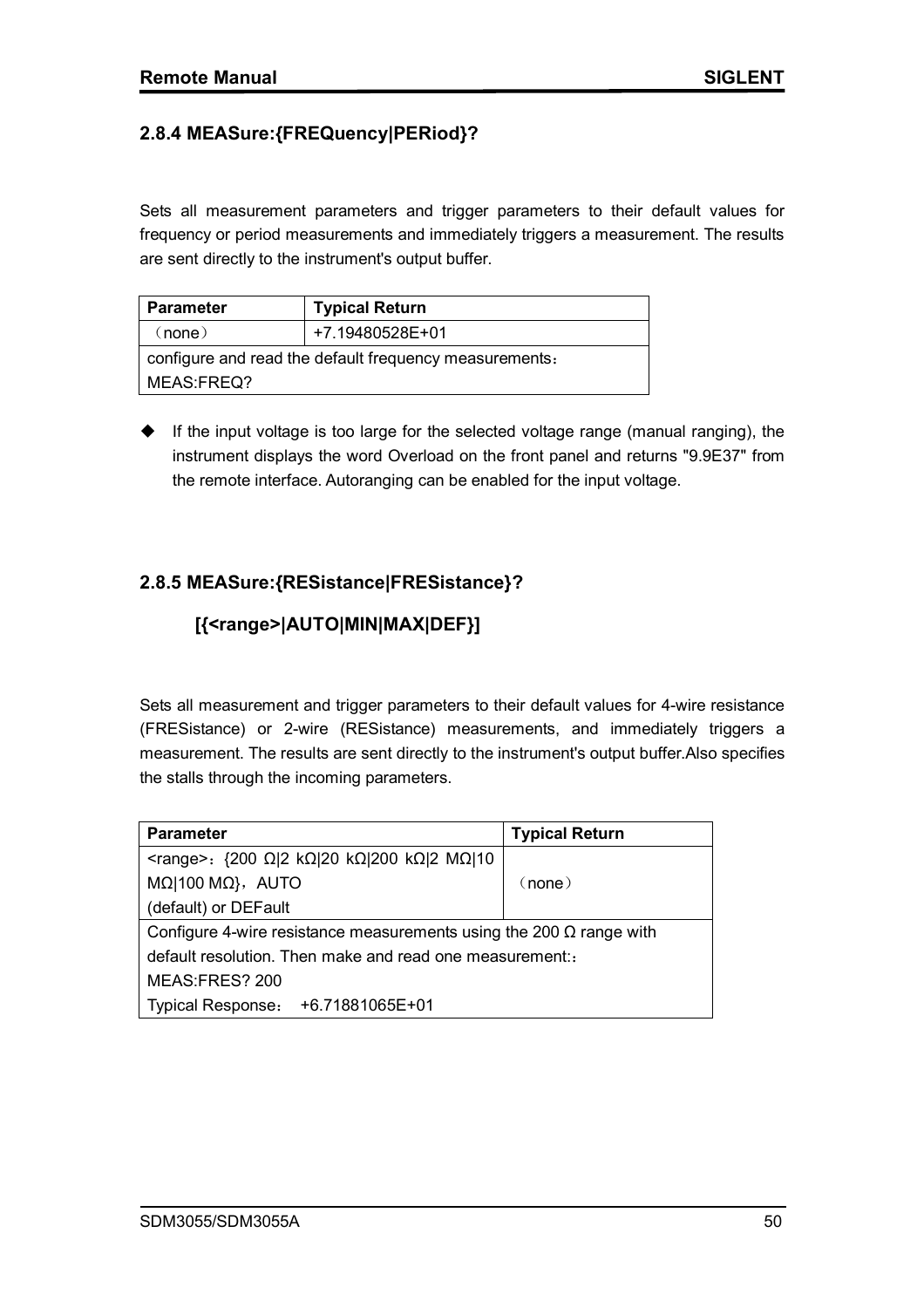# **2.8.6 MEASure:TEMPerature?[{RTD|THER|DEFault} [,{<type>|DEFault}]]**

Sets all measurement parameters and trigger parameters to their default values and immediately triggers a measurement. The results are sent directly to the instrument's output buffer.

| <b>Parameter</b>                                                    | <b>Typical Return</b> |  |
|---------------------------------------------------------------------|-----------------------|--|
| <probe type="">: {RTD THER}, default FRTD. The</probe>              | (none)                |  |
| default command can only choose the built-in                        |                       |  |
| sensor manufacturers, does not support user                         |                       |  |
| defined sensor selection.                                           |                       |  |
| $lt; type$ : PT100(only possible value<br>for                       |                       |  |
| RTD/FRTD) or                                                        |                       |  |
| {BITS90 EITS90 JITS90 KITS90 NITS90 RITS9                           |                       |  |
| 0 SITS90 TITS90}(The sensor can be selected                         |                       |  |
| for THER)                                                           |                       |  |
| Configure the RTD measurement. Then read out the measuring results: |                       |  |
| MEAS:TEMP? RTD, PT100                                               |                       |  |
| Typical Response: -2.00000000E+02                                   |                       |  |

- ◆ To change temperature units, use UNIT:TEMPerature.
- For RTD measurements, the instrument autoranges to the correct range for the transducer resistance measurement.
- For 4-wire RTD measurements, the instrument always enables the autozero function.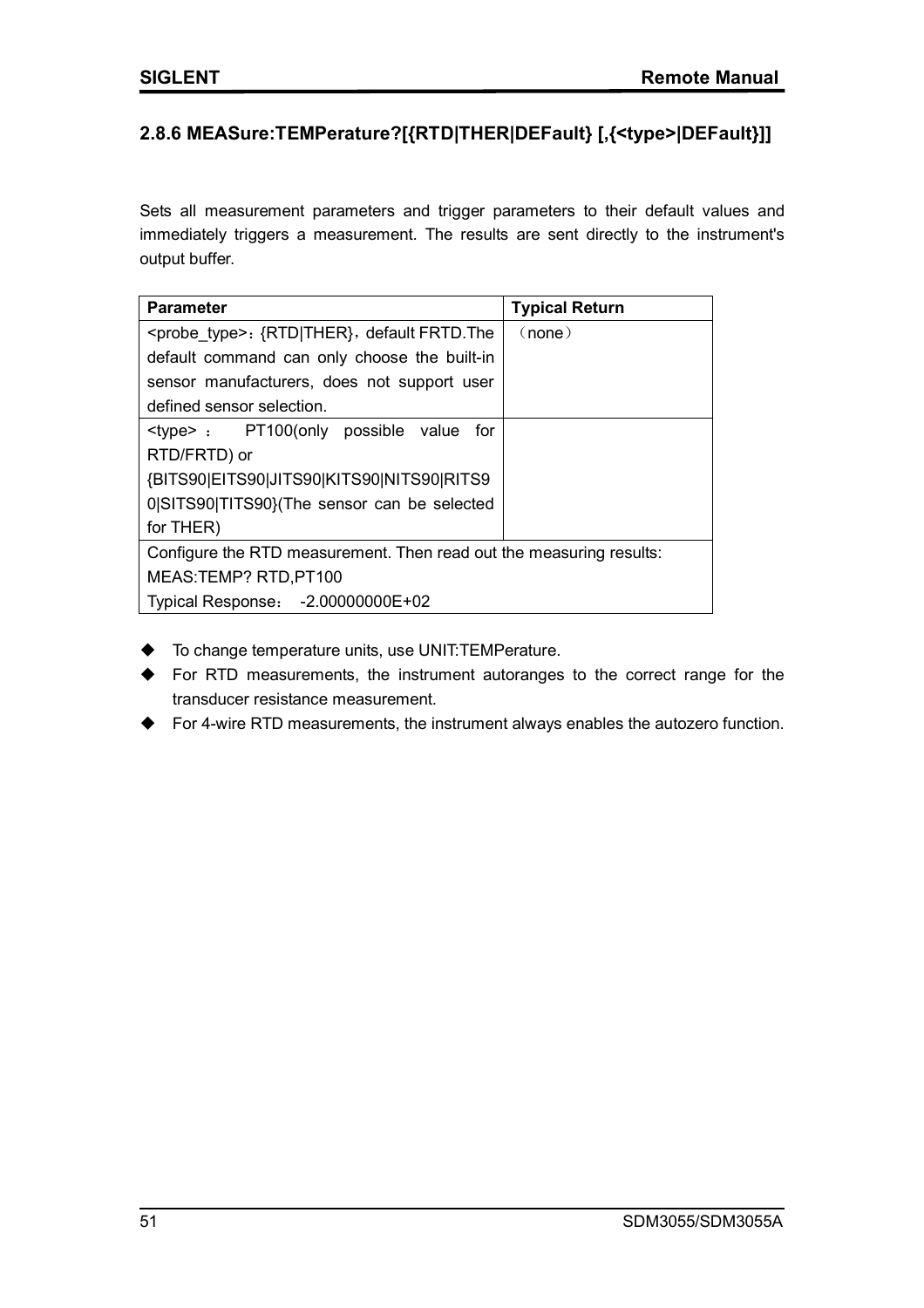# **2.8.7 MEASure[:VOLTage]:{AC|DC}? [{<range>|AUTO|MIN|MAX|DEF}]**

Sets all measurement parameters and trigger parameters to their default values and immediately triggers a measurement. The results are sent directly to the instrument's output buffer.Also specifies the stalls through the incoming parameters.

| <b>Parameter</b>                                                            | <b>Typical Return</b> |  |  |  |
|-----------------------------------------------------------------------------|-----------------------|--|--|--|
| <range>: {200 mV 2 V 20 V 200 V 1000</range>                                |                       |  |  |  |
| V(DC)/750V(AC)}, default AUTO (automatic adjustment                         | (none)                |  |  |  |
| range)                                                                      |                       |  |  |  |
| Configure AC voltage measurements using the 200 V range. Then make and read |                       |  |  |  |
| one measurement.                                                            |                       |  |  |  |
| MEAS: VOLT: AC? 200                                                         |                       |  |  |  |
| Typical Response: +2.43186951E-02,+2.56896019E-02                           |                       |  |  |  |

- You can let autoranging select the measurement range, or you can manually select a fixed range. Autoranging conveniently selects the range for each measurement based on the input signal. For fastest measurements, use manual ranging (autoranging may require additional time for range selection).
- $\blacklozenge$  If the input signal is greater than can be measured on the specified manual range, the instrument displays the word Overload on front panel and returns "9.9E37" from the remote interface.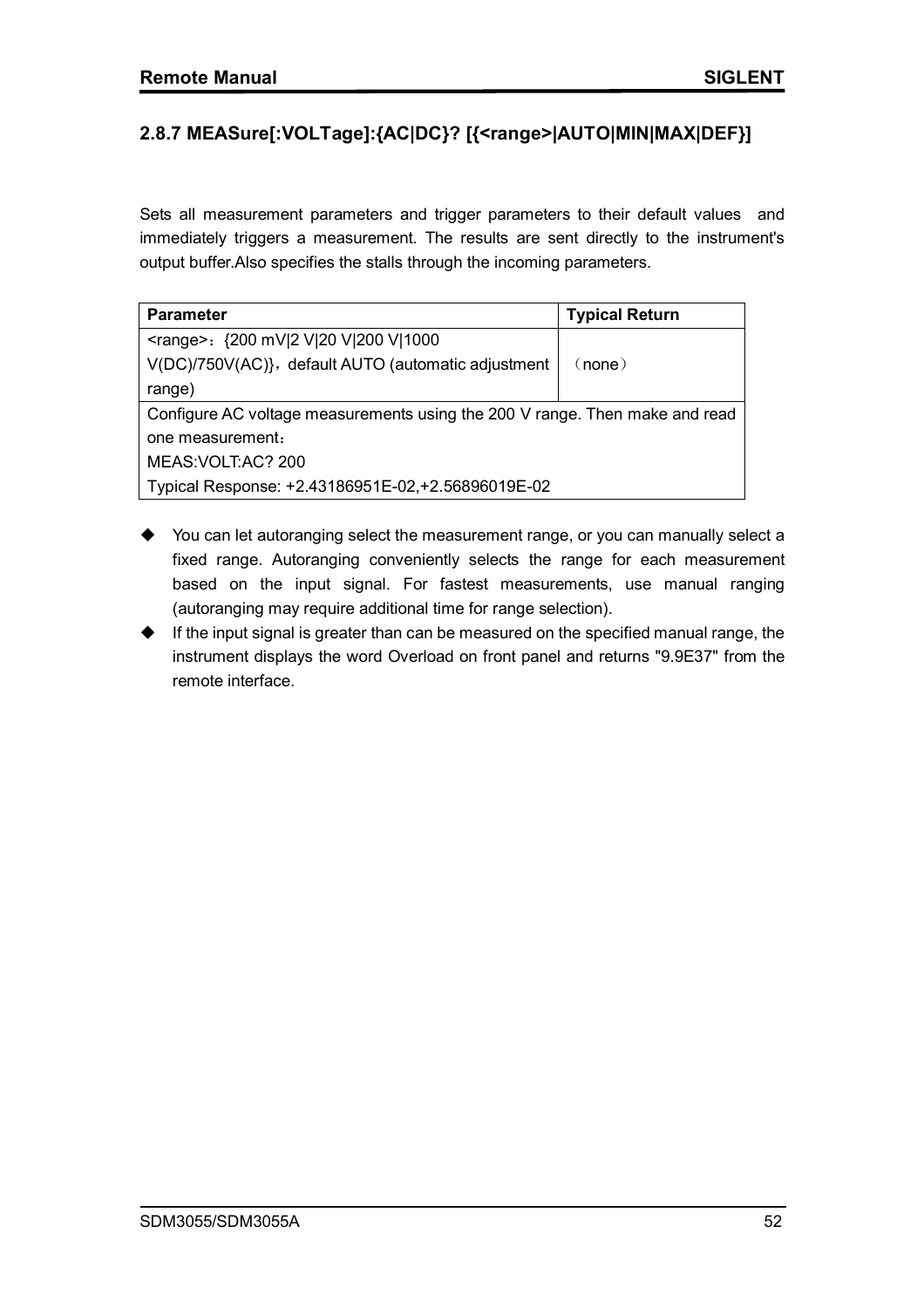## **2.8.8 MEASure:CAPacitance [{<range>|AUTO|MIN|MAX|DEF}]**

Sets all measurement parameters and trigger parameters to their default values for capacitance measurement.Also specifies the stalls through the incoming parameters

| ٠                                                                           |                       |  |  |
|-----------------------------------------------------------------------------|-----------------------|--|--|
| <b>Parameter</b>                                                            | <b>Typical Return</b> |  |  |
| <range>: {2nF 20nF 200nF 2uF  20uF </range>                                 | (none)                |  |  |
| 200uF 10000uF}, AUTO (default) or DEFault                                   |                       |  |  |
| Configure DC voltage ratio measurements using the 2uF resolution. Then make |                       |  |  |
| and read one                                                                |                       |  |  |
| measurement:                                                                |                       |  |  |
| MEAS:CAP? 2uF                                                               |                       |  |  |
| READ?                                                                       |                       |  |  |
| +7.26141264E-10<br><b>Typical Response:</b>                                 |                       |  |  |

- For the *Input* terminals, you can allow the instrument to select the measurement range by autoranging or you can select a fixed range using *manual ranging*. Autoranging decides which range to use for each measurement based on the input signal. For faster measurements, use manual ranging on each measurement (additional time is required for autoranging to select a range).
- $\blacklozenge$  If the input signal is greater than can be measured on the specified manual range, the instrument displays the word Overload on front panel and returns "9.9E37" from the remote interface.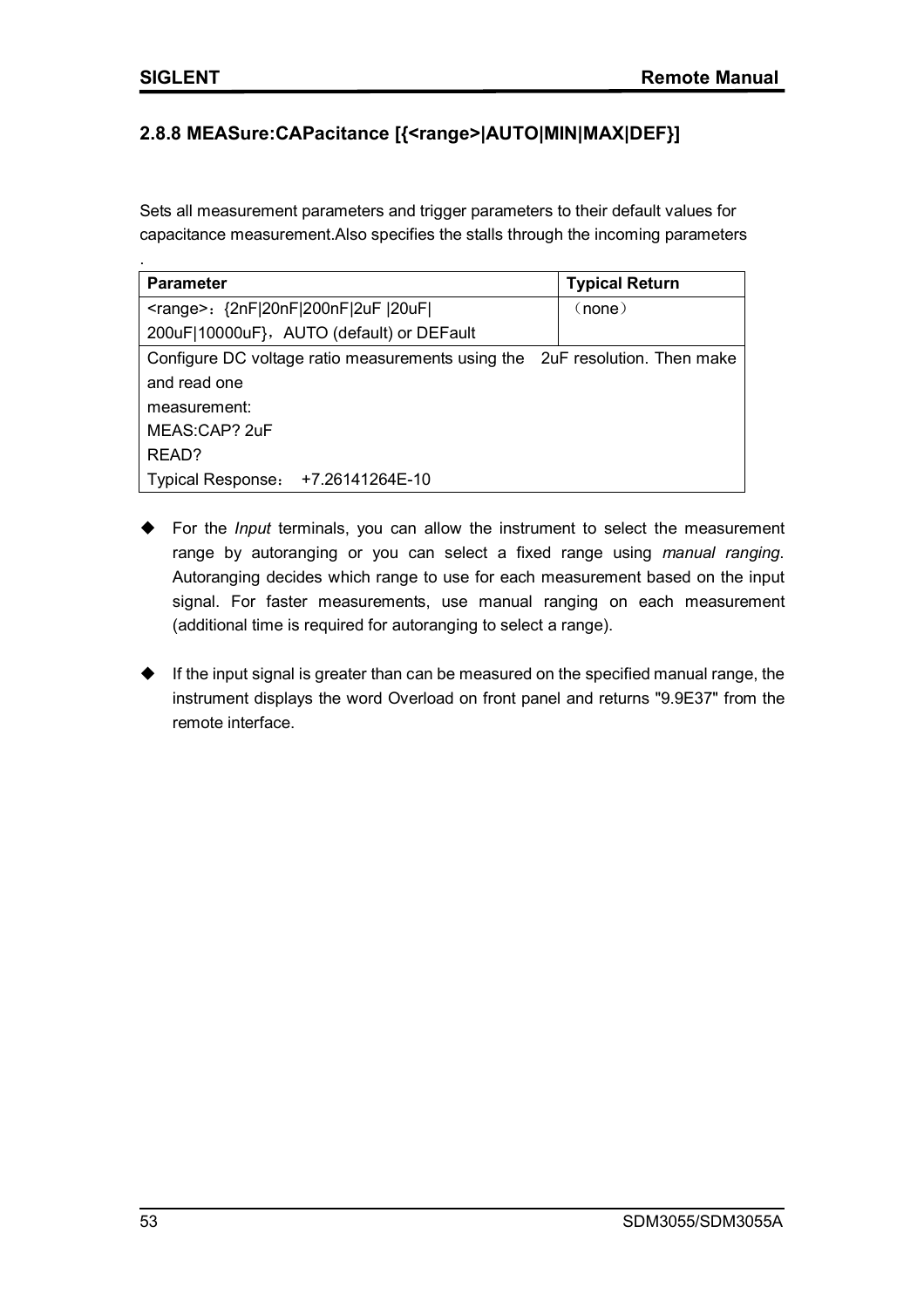# **2.9 SENSe Subsystem Introduction**

The SENSe subsystem configures measurements. The most basic SENSe command is [SENSe:]FUNCtion[:ON], which

selects the measurement function. All other SENSe commands are associated with specific measurement types:

**Current** Frequency and Period **Resistance Temperature** Voltage **[SENSe:]FUNCtion[:ON] "<***function***>" [SENSe:]FUNCtion[:ON]?**

Selects the measurement function (all function-related measurement attributes are retained).

| <b>Parameter</b>                | <b>Typical Return</b>                                            |
|---------------------------------|------------------------------------------------------------------|
| <b>CONTinuity</b>               | The short form of the selected function is returned in quotation |
| <b>CURRent:AC</b>               | marks, with no optional keywords:                                |
| CURRent[:DC]                    | "CONT"、"CURR:AC"、"CURR"、"DIOD" and so on.                        |
| <b>DIODe</b>                    |                                                                  |
| <b>FREQuency</b>                |                                                                  |
| <b>FRESistance</b>              |                                                                  |
| PERiod                          |                                                                  |
| <b>RESistance</b>               |                                                                  |
| <b>TEMPerature</b>              |                                                                  |
| VOLTage:AC                      |                                                                  |
| VOLTage[:DC]                    |                                                                  |
| CAPacitance                     |                                                                  |
| The default is VOLTage          |                                                                  |
| $\lbrack$ : DC].                |                                                                  |
| Select the AC voltage function: |                                                                  |
| <b>FUNC "VOLT:AC"</b>           |                                                                  |

- $\blacklozenge$  If you change the measurement function, all measurement attributes of the previous function (range, resolution,etc.) are remembered. If you return to the original function, those measurement attributes will be restored.
- Changing the measurement function disables scaling, limit testing, histogram, and statistics (CALC:SCAL:STAT,CALC:LIM:STAT, CALC:TRAN:HIST:STAT, and CALC:AVER:STAT set to OFF).
- This parameter is set to its default value after a Factory Reset (\*RST) or Instrument Preset (SYSTem:PRESet).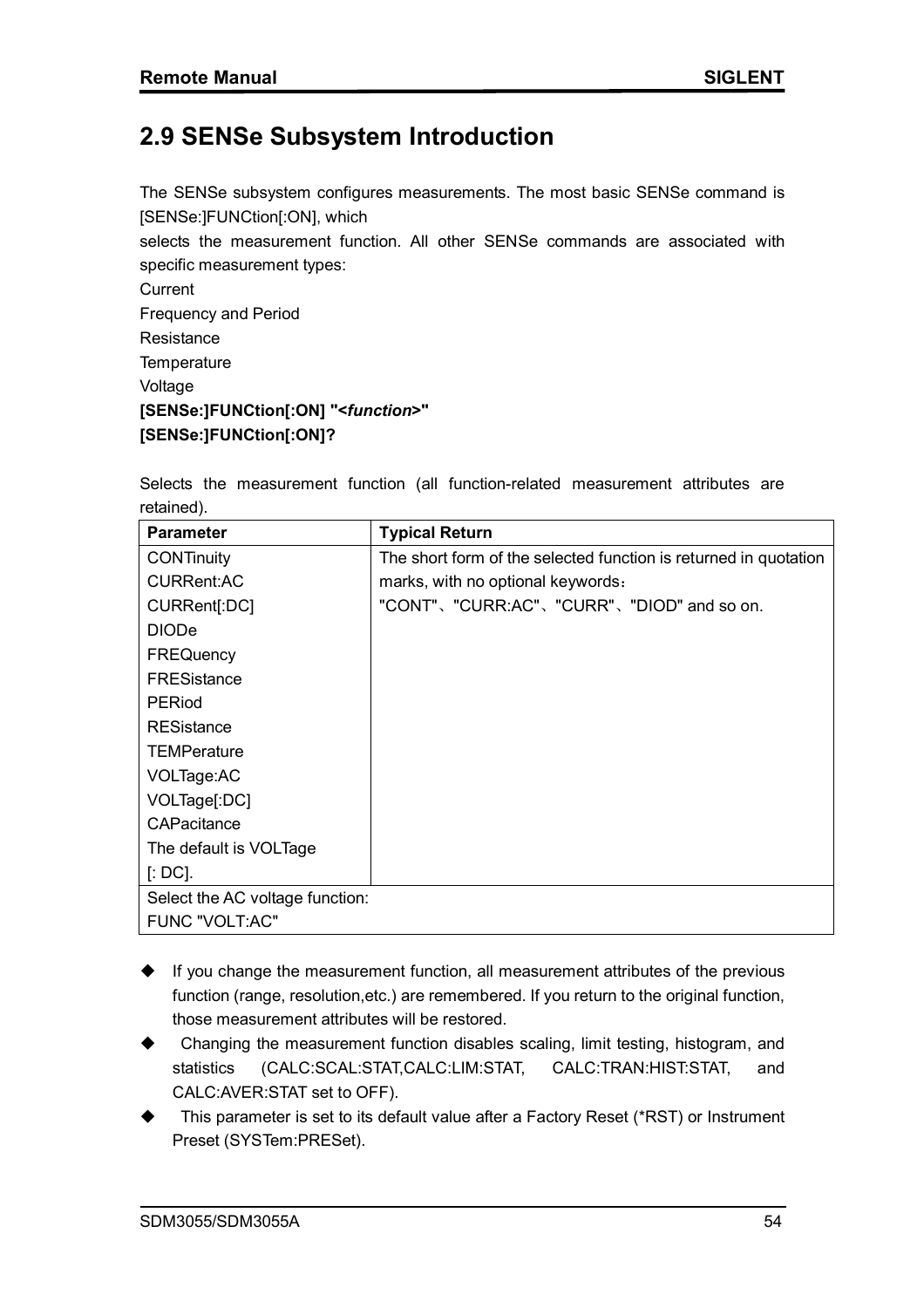#### **[SENSe:]CURRent Subsystem**

This subsystem configures AC and DC current measurements.

#### **Command Summary**

[SENSe:]CURRent:{AC|DC}:NULL[:STATe] [SENSe:]CURRent:{AC|DC}:NULL:VALue [SENSe:]CURRent:{AC|DC}:NULL:VALue:AUTO [SENSe:]CURRent:{AC|DC}:RANGe [SENSe:]CURRent:{AC|DC}:RANGe:AUTO [SENSe:]CURRent[:DC]:NPLC [SENSe]:CURRent[:DC]:FILTer[:STATe]

# **2.9.1 [SENSe:]CURRent:{AC|DC}:NULL[:STATe] {ON|1|OFF|0}**

## **[SENSe:]CURRent:{AC|DC}:NULL[:STATe]?**

Enables or disables the null function for AC or DC current measurements. Note:This parameter is not shared between AC and DC measurements. The parameters are independent for AC and DC measurements.

| <b>Parameter</b>                                            | <b>Typical Return</b>                                                         |  |  |  |
|-------------------------------------------------------------|-------------------------------------------------------------------------------|--|--|--|
| {ON 1 OFF 0}, default OFF                                   | $0$ (OFF) or $1$ (ON)                                                         |  |  |  |
|                                                             | Configure AC current measurements, using the null function to subtract 100 mA |  |  |  |
|                                                             | from the measurements. Then make two measurements and send them to the        |  |  |  |
| instrument's output buffer:CONF:CURR:AC                     |                                                                               |  |  |  |
| CURR:AC:NULL:STAT ON;VAL 100mA                              |                                                                               |  |  |  |
| SAMP:COUN 2                                                 |                                                                               |  |  |  |
| READ?                                                       |                                                                               |  |  |  |
| -9.92150377E-02,-9.98499843E-02<br><b>Typical Response:</b> |                                                                               |  |  |  |

- Enabling the scaling function also enables automatic null value selection ([SENSe:]CURRent: {AC|DC}:NULL:VALue:AUTO ON).
- $\blacklozenge$  To set a fixed null value, use this command: [SENSe:]CURRent:{AC|DC}:NULL:VALue.
- The instrument disables the null function after a Factory Reset (\*RST), Instrument Preset (SYSTem:PRESet), or CONFigure function.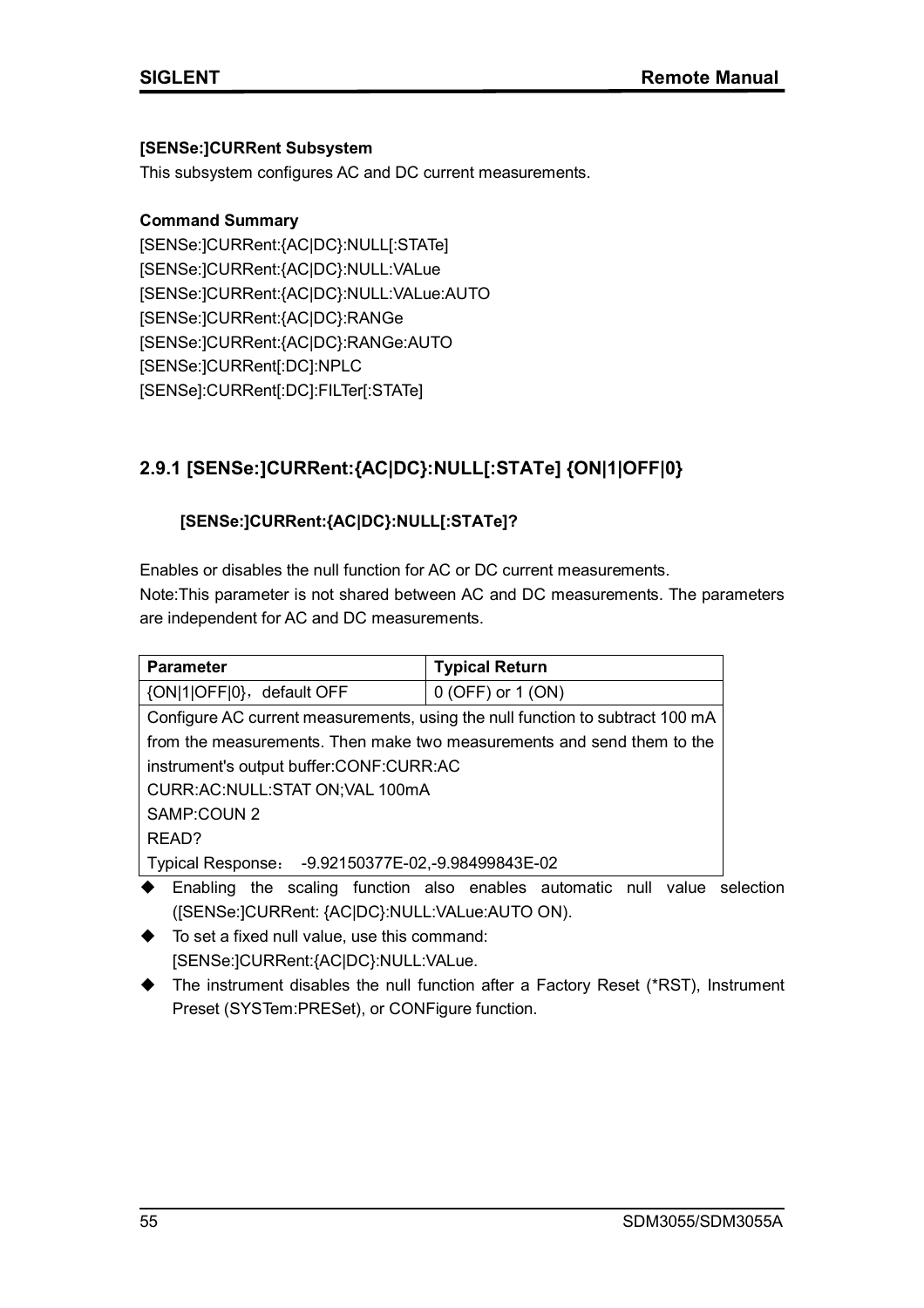# **2.9.2 [SENSe:]CURRent:{AC|DC}:NULL:VALue {<value>|MIN|MAX|DEF}**

#### **[SENSe:]CURRent:{AC|DC}:NULL:VALue? [{MIN|MAX|DEF}]**

Sets the null value for AC or DC current measurements.

Note:This parameter is not shared between AC and DC measurements. The parameters are independent for AC and DC measurements.

| <b>Parameter</b>                                                       | <b>Typical Return</b>                                                         |  |  |  |
|------------------------------------------------------------------------|-------------------------------------------------------------------------------|--|--|--|
| -12 to 12 A, default $0$                                               | +1.00000000E-01                                                               |  |  |  |
|                                                                        | Configure AC current measurements, using the null function to subtract 100 mA |  |  |  |
| from the measurements. Then                                            |                                                                               |  |  |  |
| make two measurements and send them to the instrument's output buffer: |                                                                               |  |  |  |
| CONF:CURR:AC                                                           |                                                                               |  |  |  |
| CURR:AC:NULL:STAT ON;VAL 100mA                                         |                                                                               |  |  |  |
| SAMP:COUN 2                                                            |                                                                               |  |  |  |
| READ?                                                                  |                                                                               |  |  |  |
| -9.92150377E-02,-9.98499843E-02<br><b>Typical Response:</b>            |                                                                               |  |  |  |

- Specifying a null value disables automatic null value selection ([SENSe:]CURRent:{AC|DC}:NULL:VALue:AUTO OFF).
- $\blacklozenge$  To use the null value, the null state must be on ([SENSe:]CURRent:{AC|DC}:NULL:STATe ON).
- This parameter is set to its default value after a Factory Reset (\*RST), Instrument Preset (SYSTem:PRESet), or CONFigure function.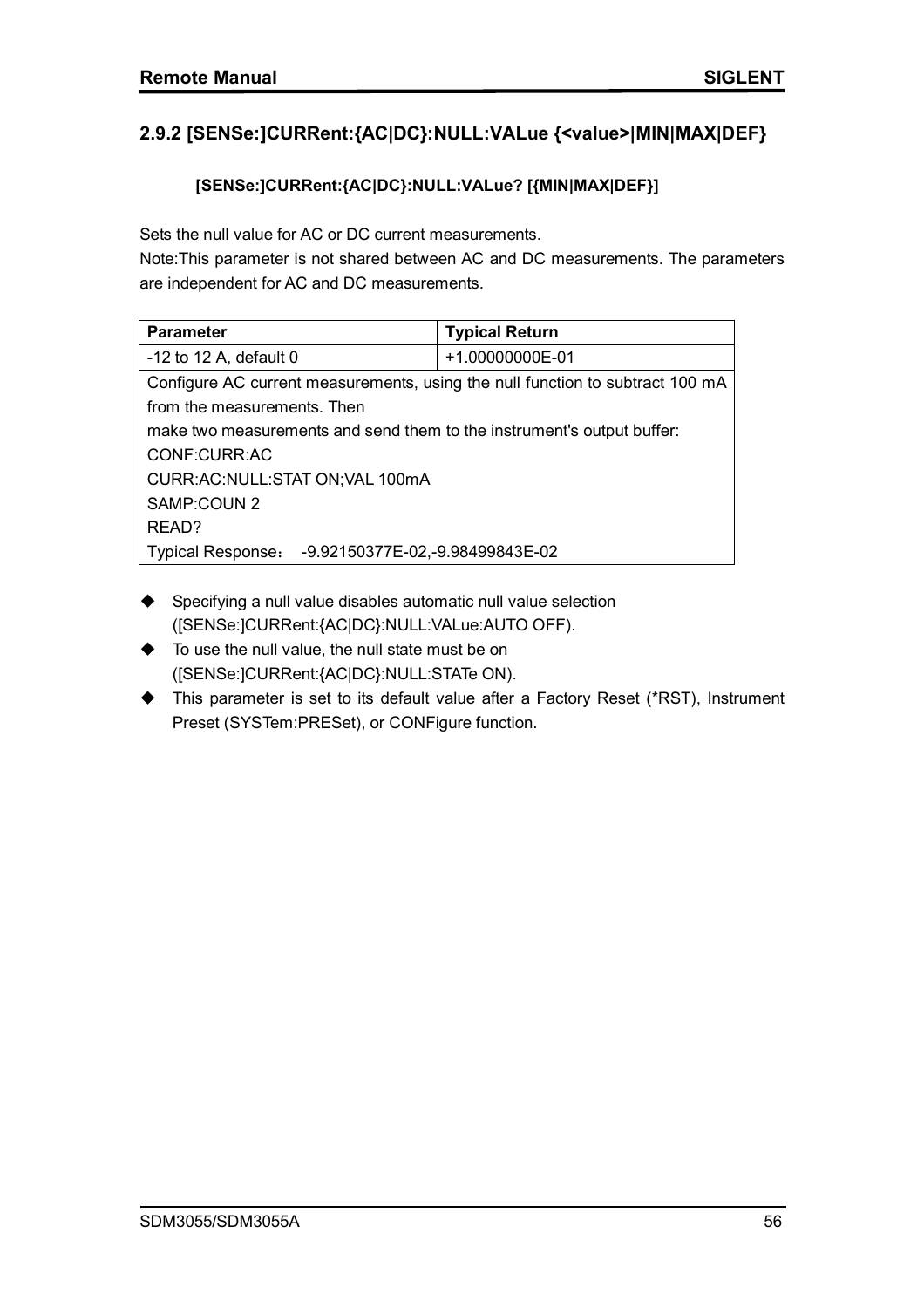# **2.9.3 [SENSe:]CURRent:{AC|DC}:NULL:VALue:AUTO{ON|1|OFF|0}**

#### **[SENSe:]CURRent:{AC|DC}:NULL:VALue:AUTO?**

Enables or disables automatic null value selection for AC or DC current measurements. Note:This parameter is not shared between AC and DC measurements. The parameters are independent for AC and DC measurements.

| <b>Parameter</b>                                    | <b>Typical Return</b> |  |
|-----------------------------------------------------|-----------------------|--|
| {ON 1 OFF 0}, default ON                            | $0$ (OFF) or 1 (ON)   |  |
| Using automatic selection of zero value to measure: |                       |  |
| CURR:AC:NULL:VAL:AUTO ON                            |                       |  |
| READ?                                               |                       |  |
| Typical Response: -4.67956379E-08, +2.33978190E-08  |                       |  |

- When automatic reference selection is ON, the first measurement made is used as the null value for all subsequent measurements. [SENSe:]CURRent:{AC|DC}:NULL:VALue will be set to this value. Automatic null value selection will be disabled.
- $\blacklozenge$  When automatic null value selection is disabled (OFF), the null value is specified by this command: [SENSe:] CURRent:{AC|DC}:NULL:VALue.
- The instrument enables automatic null value selection when the null function is enabled ([SENSe:]CURRent:{AC|DC}:NULL:STATe ON).
- This parameter is set to its default value after a Factory Reset (\*RST), Instrument Preset (SYSTem:PRESet), or CONFigure function.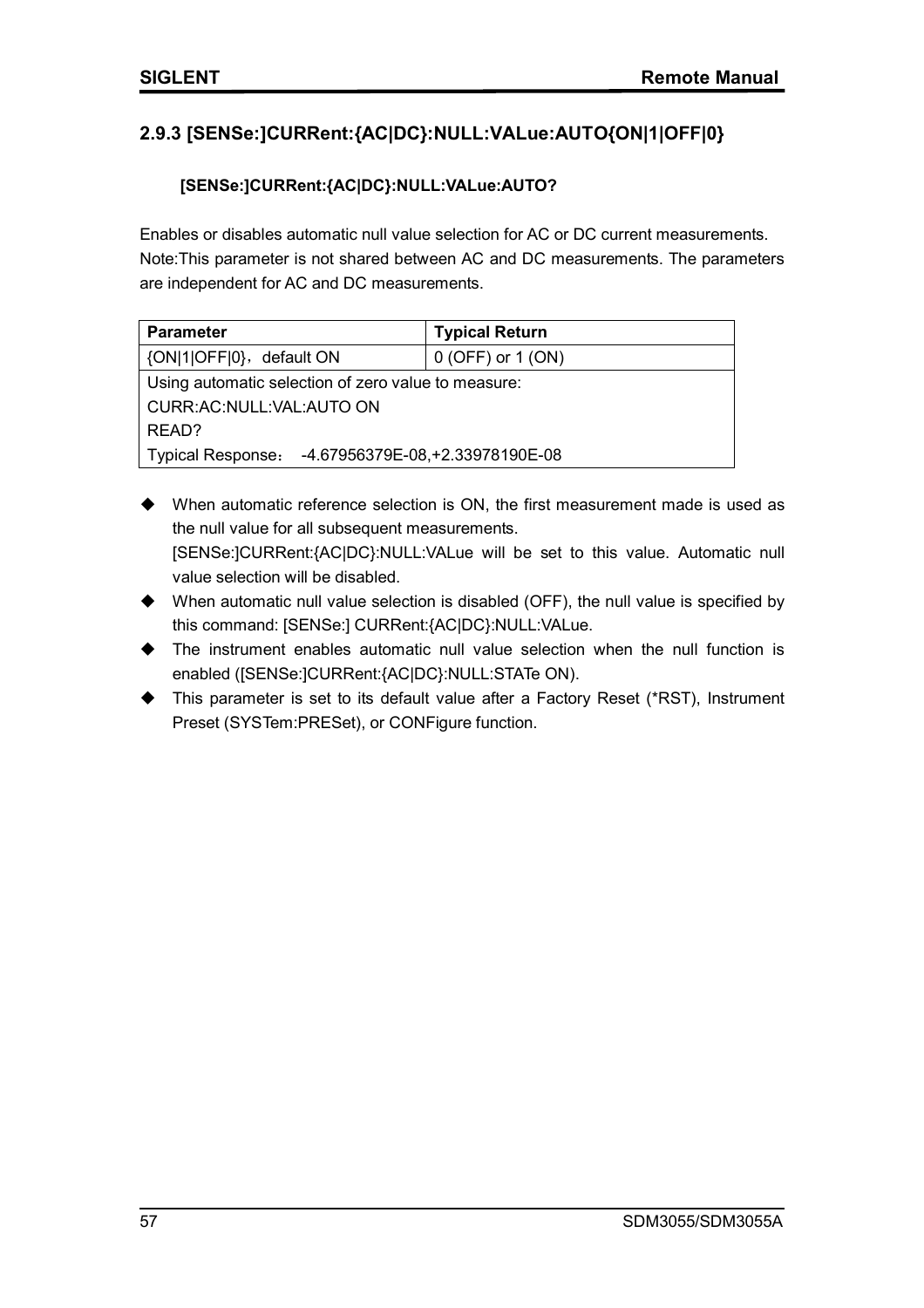## **2.9.4 [SENSe:]CURRent:{AC|DC}:RANGe {<range>|MIN|MAX|DEF}**

#### **[SENSe:]CURRent:{AC|DC}:RANGe? [{MIN|MAX|DEF}]**

Manually choose measurement range.

Note:This parameter is not shared between AC and DC measurements. The parameters are independent for AC and DC measurements.

| <b>Parameter</b>                                                         | <b>Typical Return</b> |
|--------------------------------------------------------------------------|-----------------------|
| <range>: {200uA 2mA 20mA 200mA 2A 10A AUTO},</range>                     | +2.00000000E-01       |
| default is AUTO (autorange).                                             |                       |
| Configure AC current measurements using the 2 A range. Make and read two |                       |
| measurements:                                                            |                       |
| CONF:CURR:AC                                                             |                       |
| CURR: AC: RANG 2                                                         |                       |
| SAMP:COUN 2                                                              |                       |
| READ?                                                                    |                       |
| +3.53049833E-04, +3.54828343E-04<br><b>Typical Response:</b>             |                       |

- Selecting a fixed range ([SENSe:]<*function*>:RANGe) disables autoranging.
- $\blacklozenge$  If the input signal is greater than can be measured on the specified manual range, the instrument displays the word Overload on front panel and returns "9.9E37" from the remote interface.
- ◆ This parameter is set to its default value after a Factory Reset (\*RST) or Instrument Preset (SYSTem:PRESet).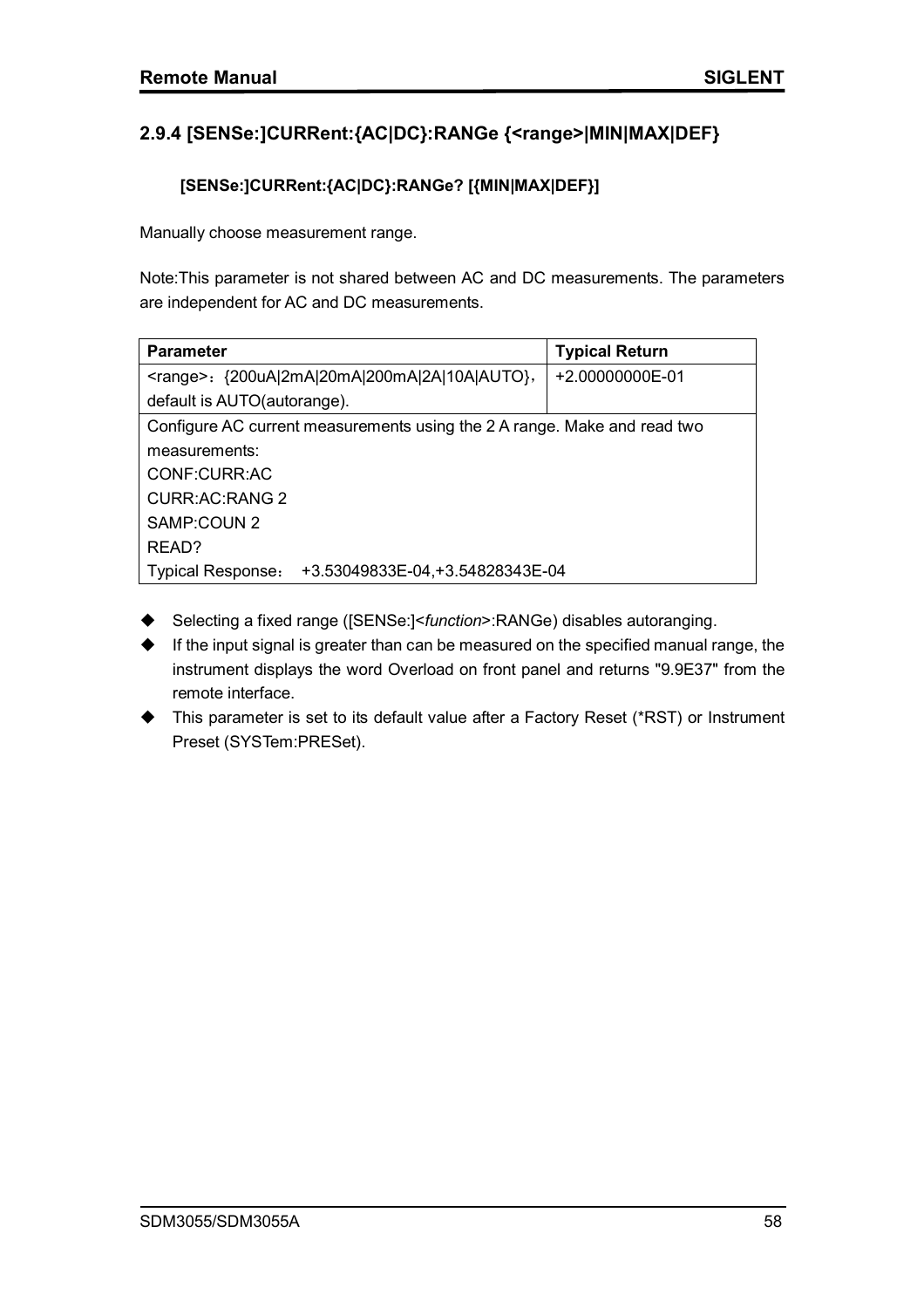# **2.9.5 [SENSe:]CURRent:{AC|DC}:RANGe:AUTO {OFF|ON|ONCE}**

#### **[SENSe:]CURRent:{AC|DC}:RANGe:AUTO?**

Disables or enables autoranging for AC or DC current measurements.

Note:This parameter is not shared between AC and DC measurements. The parameters are independent for AC and DC measurements.

| <b>Parameter</b>                                                      | <b>Typical Return</b>            |  |
|-----------------------------------------------------------------------|----------------------------------|--|
| {ON 1 OFF 0}, default ON                                              | $0$ (OFF) or $1$ (ON)            |  |
| Configure AC current measurements and perform an immediate autorange. |                                  |  |
| Make and read two measurements:                                       |                                  |  |
| CONF:CURR:AC                                                          |                                  |  |
| CURR: AC: RANG: AUTO ONCE                                             |                                  |  |
| SAMP:COUN 2                                                           |                                  |  |
| READ?                                                                 |                                  |  |
| <b>Typical Response:</b>                                              | +5.79294185E-06, +5.79294185E-06 |  |

- With autoranging enabled, the instrument selects the range based on the input signal.
- This parameter is set to its default value after a Factory Reset (\*RST) or Instrument Preset (SYSTem:PRESet).

## **2.9.6 [SENSe:]CURRent[:DC]:NPLC {<PLC>|MIN|MAX|DEF}**

#### **[SENSe:]CURRent[:DC]:NPLC? [{MIN|MAX|DEF}]**

Sets the integration time in number of power line cycles (PLC) for DC current measurements. Integration time is the period that the instrument's analog-to-digital (A/D) converter samples the input signal for a measurement.

| <b>Parameter</b>                                                    | <b>Typical Return</b> |
|---------------------------------------------------------------------|-----------------------|
| $\{0.3 1 10\}$ , default 1                                          |                       |
| On the front panel, 0.3 1 10 corresponds to the Speed               | +1.00000000E+01       |
| menu under fast middle slow                                         |                       |
| Configure DC current measurements using a 10 PLC integration time.: |                       |
| CONF:CURR:DC                                                        |                       |
| <b>CURR:DC:NPLC 10</b>                                              |                       |

This parameter is set to its default value after a Factory Reset (\*RST) or Instrument Preset (SYSTem:PRESet).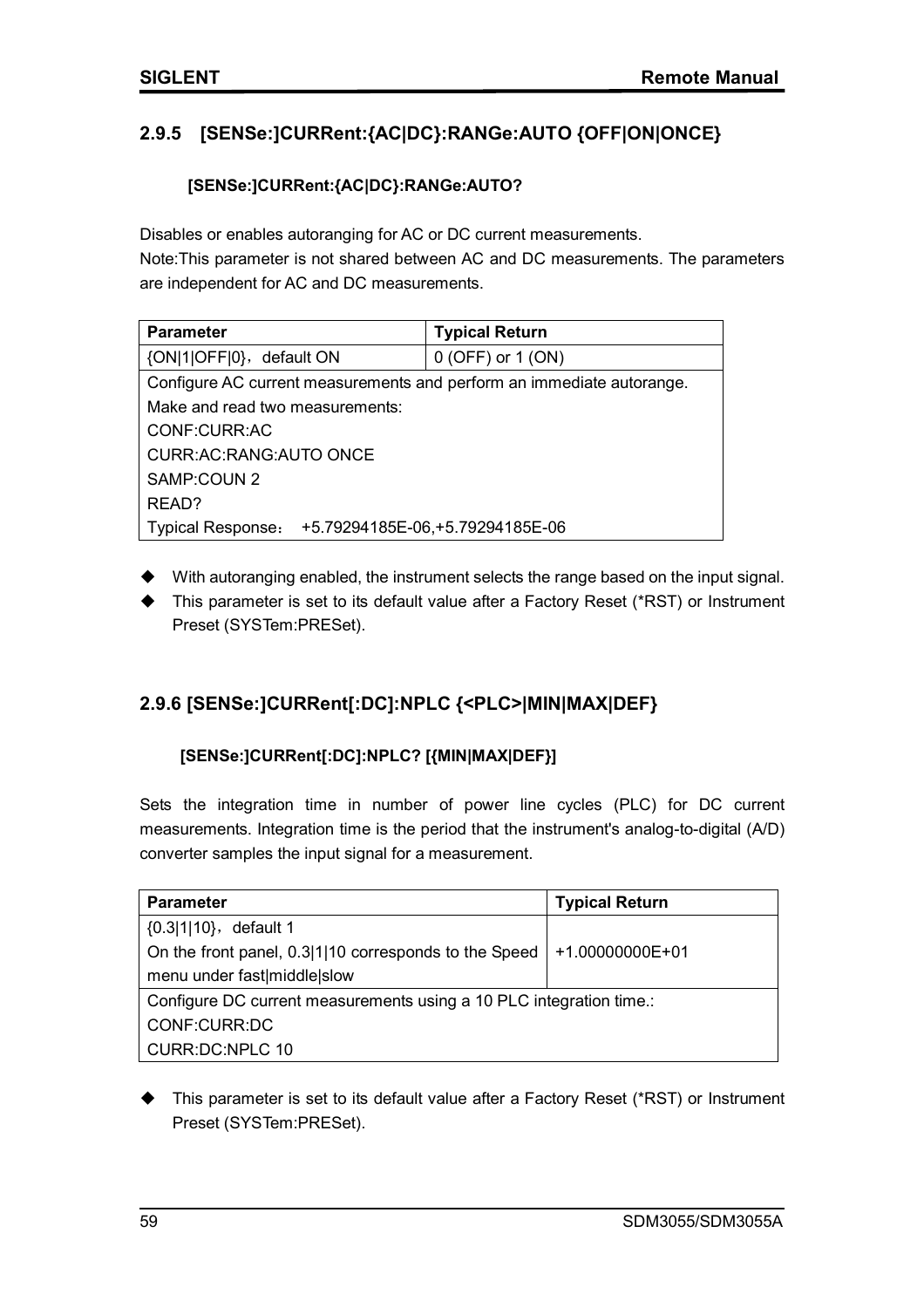# **2.9.7 [SENSe]:CURRent[:DC]:FILTer[:STATe] {ON|1|OFF|0}**

## **[SENSe]:CURRent[:DC]:FILTer[:STATe]**?

Dc current measurement mode filter switch configuration.

| <b>Parameter</b>                 | <b>Typical Return</b> |
|----------------------------------|-----------------------|
| {ON 1 OFF 0}, default ON         | $0$ (OFF) or 1 (ON)   |
| Open the dc current mode filter. |                       |
| CONF:CURR:AC                     |                       |
| <b>CURR:FILTER ON</b>            |                       |

◆ This parameter is set to its default value after a Factory Reset (\*RST) or Instrument Preset (SYSTem:PRESet).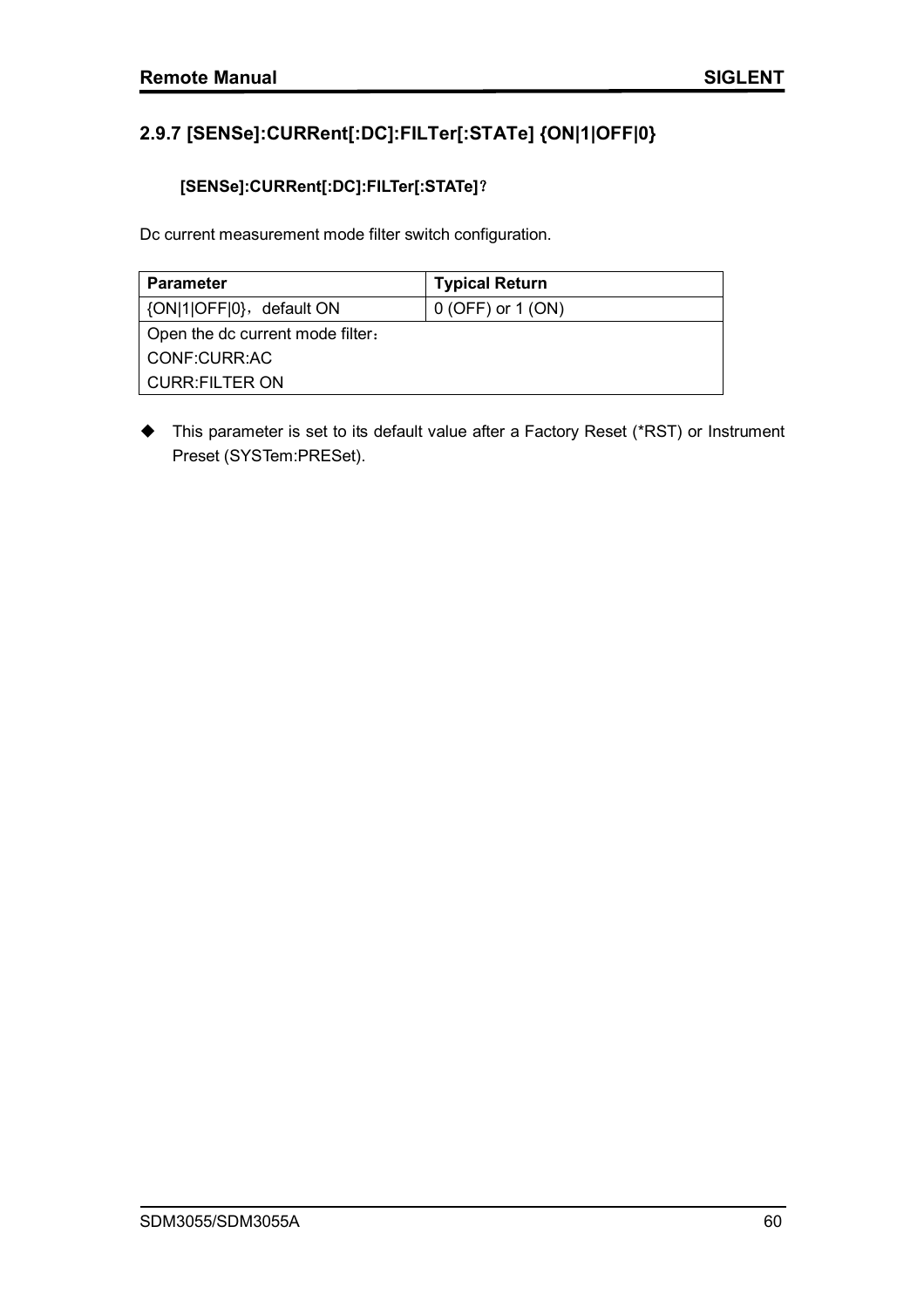#### **[SENSe:]{FREQuency|PERiod}**

This subsystem configures frequency and period measurements.

#### **Command Summary**

[SENSe:]{FREQuency|PERiod}:NULL[:STATe] {ON|1|OFF|0} [SENSe:]{FREQuency|PERiod}:NULL:VALue {<value>| minimum | maximum | default}[SENSe:]{FREQuency|PERiod}:NULL:VALue:AUTO {ON|1|OFF|0} [SENSe:]{FREQuency|PERiod}:RANGe:LOWer {<filter>|MIN|MAX|DEF} [SENSe:]{FREQuency|PERiod}:VOLTage:RANGe {<range>|MIN|MAX|DEF} [SENSe:]{FREQuency|PERiod}:VOLTage:RANGe:AUTO {OFF|ON|ONCE}

# **2.9.8 [SENSe:]{FREQuency|PERiod}:NULL[:STATe] {ON|1|OFF|0}**

## **[SENSe:]{FREQuency|PERiod}:NULL[:STATe]?**

Enables or disables the null function for frequency and period measurements. This parameter is shared between frequency and period measurements.

| <b>Parameter</b>                                                           | <b>Typical Return</b>           |  |
|----------------------------------------------------------------------------|---------------------------------|--|
| {ON 1 OFF 0}, default OFF                                                  | $0$ (OFF) or $1$ (ON)           |  |
| Configure frequency measurements, using the null function to subtract 1kHz |                                 |  |
| from the measurements. Make and read two measurements:                     |                                 |  |
| CONF:FREQ                                                                  |                                 |  |
| FREQ:NULL:STAT ON; VAL 1 kHz                                               |                                 |  |
| SAMP:COUN 2                                                                |                                 |  |
| READ?                                                                      |                                 |  |
| <b>Typical Response:</b>                                                   | +1.15953012E+02,+1.07954466E+02 |  |

◆ Enabling the scaling function also enables automatic null value selection ([SENSe:] {FREQuency|PERiod}:NULL:VALue:AUTO ON).

- To set a fixed null value, use this command: [SENSe:]{FREQuency|PERiod}:NULL:VALue.
- The instrument disables the null function after a Factory Reset (\*RST), Instrument Preset (SYSTem:PRESet), or CONFigure function.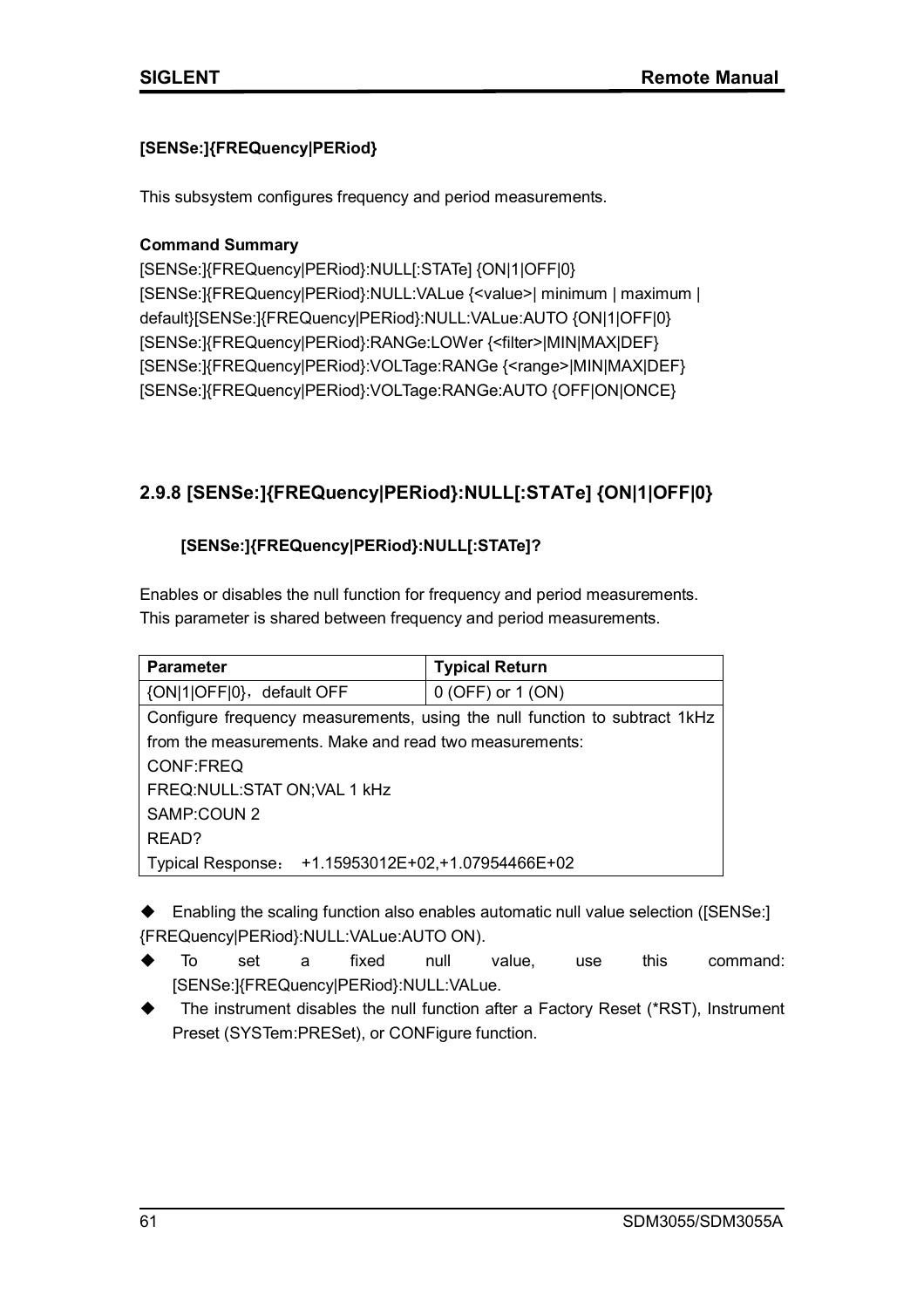# **2.9.9 [SENSe:]{FREQuency|PERiod}:NULL:VALue**

# **{<value>|MIN|MAX|DEF}**

#### **[SENSe:]{FREQuency|PERiod}:NULL:VALue? [{MIN|MAX|DEF}]**

Set to zero

This parameter is shared between frequency and period measurements.

| <b>Parameter</b>                                                           | <b>Typical Return</b>           |  |
|----------------------------------------------------------------------------|---------------------------------|--|
| $-1.2E6$ to $+1.2E6$ , default 0                                           | +1.00000000E-02                 |  |
| Configure frequency measurements, using the null function to subtract 1kHz |                                 |  |
| from the measurements. Make and read two measurements:                     |                                 |  |
| FREQ: NULL: STAT ON; VAL 1 kHz                                             |                                 |  |
| SAMP:COUN 2                                                                |                                 |  |
| READ?                                                                      |                                 |  |
| <b>Typical Response:</b>                                                   | +1.15953012E+02,+1.07954466E+02 |  |

- ◆ Specifying a null value disables automatic null value selection ([SENSe:]{FREQuency|PERiod}:NULL:VALue:AUTO OFF).
- To use the null value, the null state must be on ([SENSe:]{FREQuency|PERiod}:NULL:STATe ON).
- This parameter is set to its default value after a Factory Reset (\*RST), Instrument Preset (SYSTem:PRESet), or CONFigure function.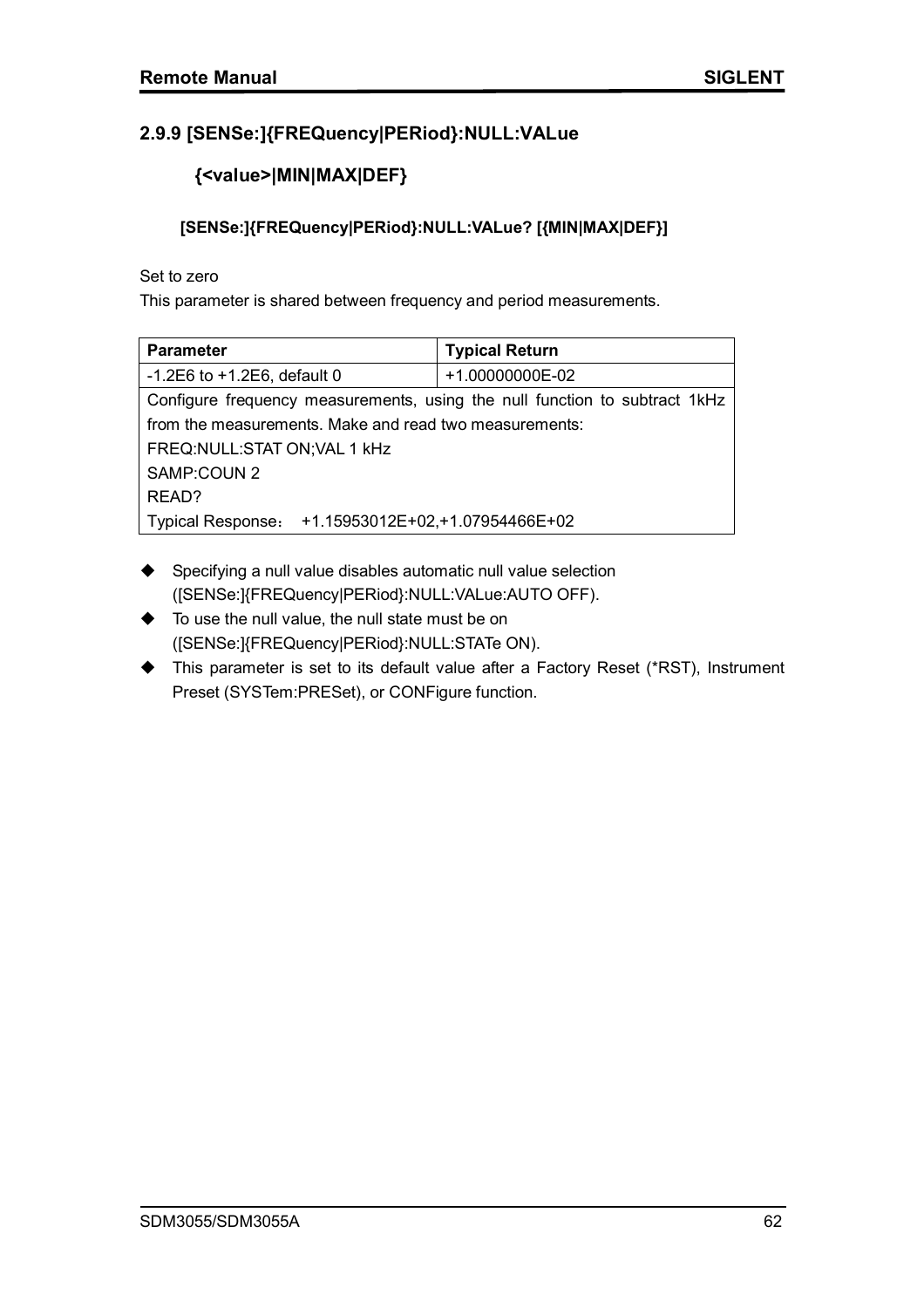## **2.9.10 [SENSe:]{FREQuency|PERiod}:NULL:VALue:AUTO {ON|1|OFF|0}**

#### **[SENSe:]{FREQuency|PERiod}:NULL:VALue:AUTO?**

Enables or disables automatic null value selection for frequency and period measurements.

This parameter is shared between frequency and period measurements.

| <b>Parameter</b>                                     | <b>Typical Return</b> |  |
|------------------------------------------------------|-----------------------|--|
| {ON 1 OFF 0}, default ON                             | $0$ (OFF) or 1 (ON)   |  |
| Using automatic selection of zero value measurement: |                       |  |
| FREQ:NULL:VAL:AUTO ON                                |                       |  |
| READ?                                                |                       |  |
| Typical Response: +1.15953012E+02,+1.07954466E+02    |                       |  |

- When automatic reference selection is ON, the first measurement made is used as the null value for all subsequent measurements. [SENSe:]{FREQuency|PERiod}:NULL:VALue will be set to this value. Automatic null value selection will be disabled.
- $\blacklozenge$  When automatic null value selection is disabled (OFF), the null value is specified by this command: [SENSe:]{FREQuency|PERiod}:NULL:VALue.
- The instrument enables automatic null value selection when the null function is enabled ([SENSe:]{FREQuency|PERiod}:NULL:STATe ON).
- This parameter is set to its default value after a Factory Reset (\*RST), Instrument Preset (SYSTem:PRESet), or CONFigure function.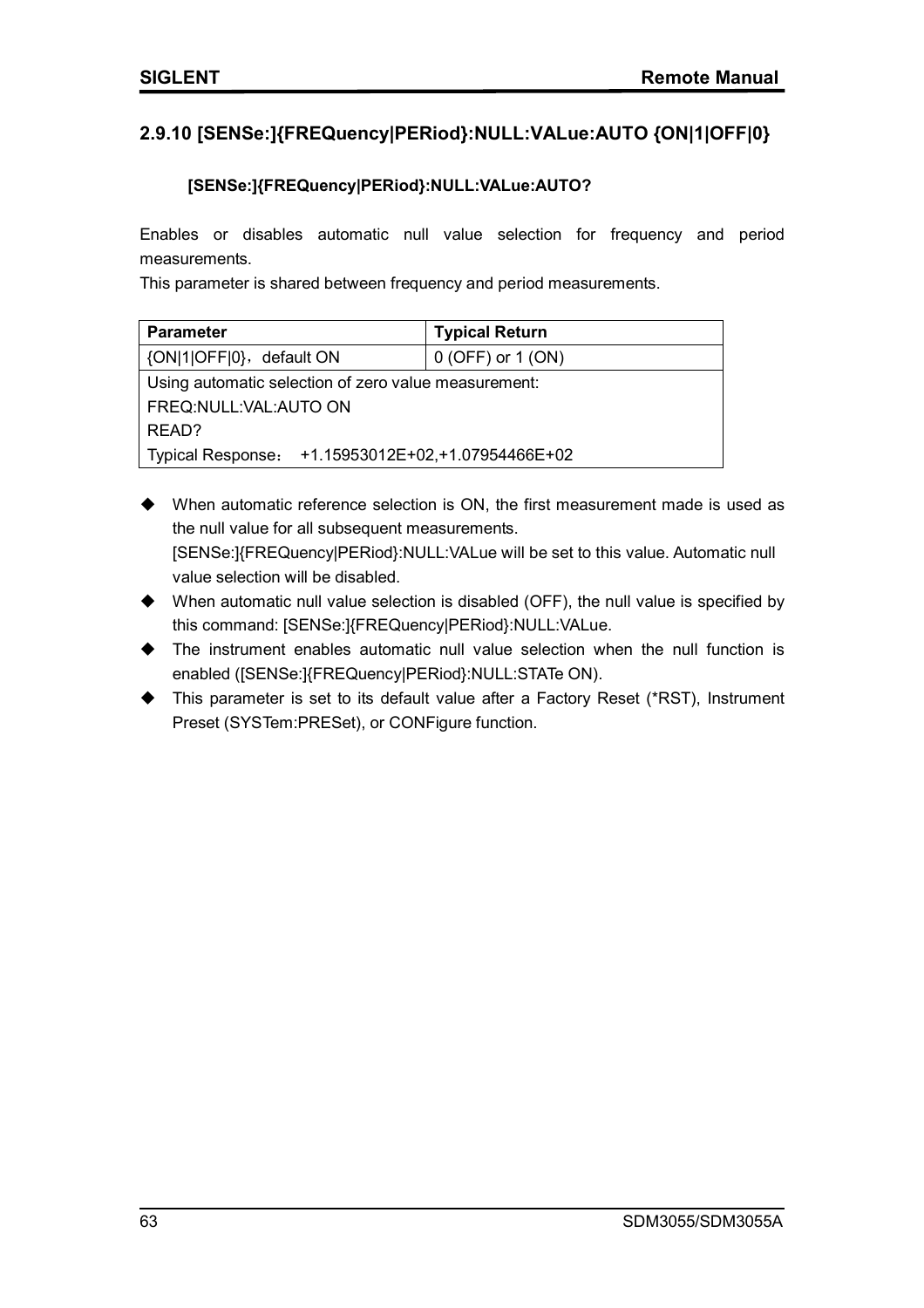# **2.9.11 [SENSe:]{FREQuency|PERiod}:VOLTage:RANGe {<range>|MIN|MAX|DEF} [SENSe:]{FREQuency|PERiod}:VOLTage:RANGe? [{MIN|MAX|DEF}]**

Manually choose frequency/cycle measurement mode voltage range: Note: This parameter is shared between frequency and period measurements.

| <b>Parameter</b>                                                            | <b>Typical Return</b> |  |
|-----------------------------------------------------------------------------|-----------------------|--|
| <range>: {200 mV 2 V 20 V 200 V 750V}, default20V</range>                   | +2.00000000E+01       |  |
| Configures frequency measurements using the 10 VAC range. Make and read two |                       |  |
| measurements:CONF:FREQ                                                      |                       |  |
| FREQ: VOLT: RANG 20                                                         |                       |  |
| SAMP:COUN 2                                                                 |                       |  |
| READ?                                                                       |                       |  |

- Selecting a fixed range ([SENSe:]<*function*>:RANGe) disables autoranging.
- $\blacklozenge$  If the input voltage is too large for the selected voltage range (manual ranging), the instrument displays the word Overload on the front panel and returns "9.9E37" from the remote interface. Autoranging can be enabled for the input voltage.
- This parameter is set to its default value after a Factory Reset (\*RST) or Instrument Preset (SYSTem:PRESet).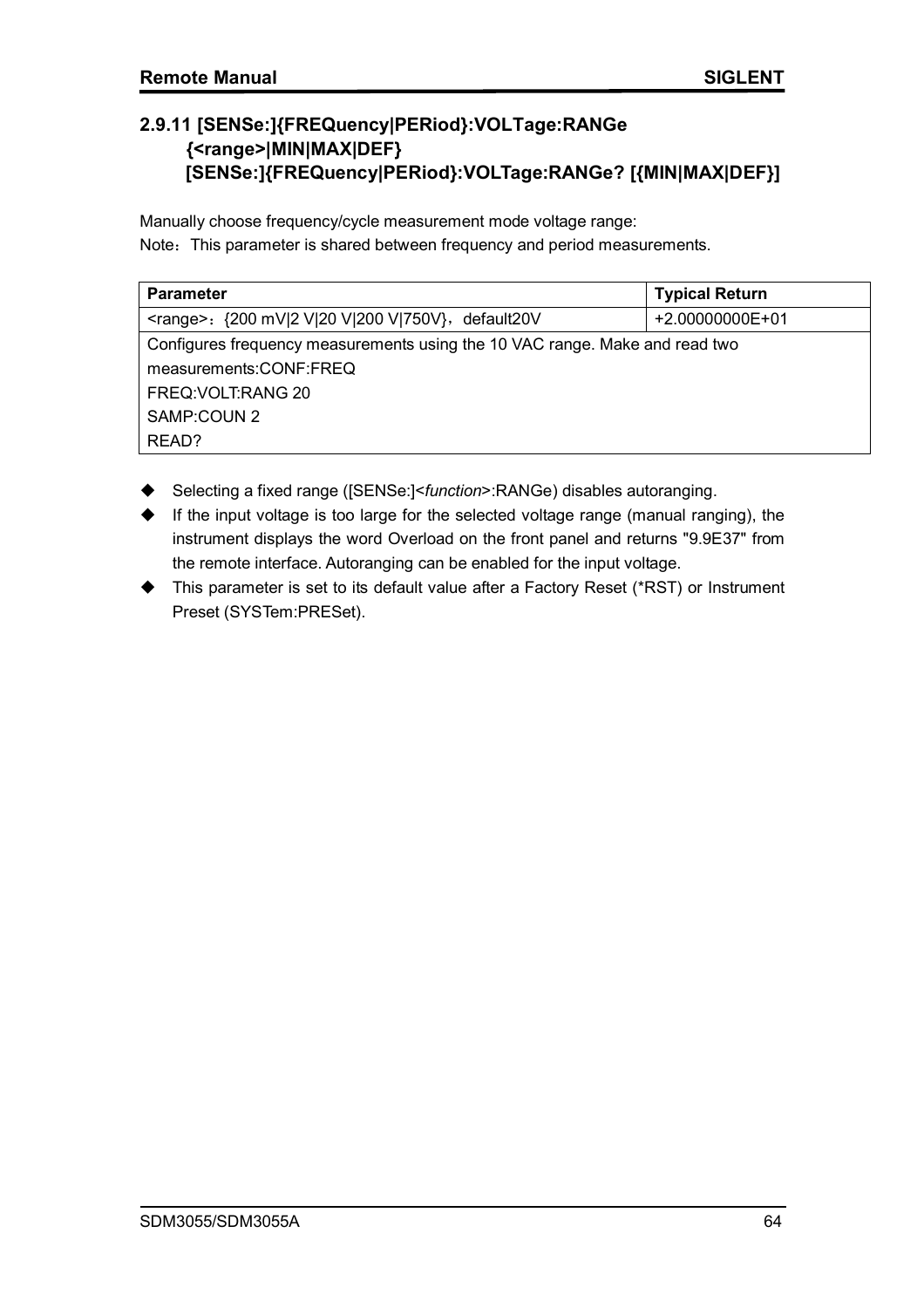## **2.9.12 [SENSe:]{FREQuency|PERiod}:VOLTage:RANGe:AUTO**

## **{OFF|ON|ONCE}**

## **[SENSe:]{FREQuency|PERiod}:VOLTage:RANGe:AUTO?**

Disables or enables voltage autoranging for frequency and period measurements. Note: This parameter is shared between frequency and period measurements.

| <b>Parameter</b>                                                     | <b>Typical Return</b> |  |
|----------------------------------------------------------------------|-----------------------|--|
| {ON 1 OFF 0}, default ON                                             | $0$ (OFF) or $1$ (ON) |  |
| Configure frequency measurements and perform an immediate AC voltage |                       |  |
| autorange. Make and read two measurements:                           |                       |  |
| CONF:FREQ                                                            |                       |  |
| FREQ: VOLT: RANG: AUTO ONCE                                          |                       |  |
| SAMP:COUN 2                                                          |                       |  |
| READ?                                                                |                       |  |

- With autoranging enabled, the instrument selects the range based on the input signal.
- Selecting a fixed range ([SENSe:]<*function*>:RANGe) disables autoranging.
- ◆ This parameter is set to its default value after a Factory Reset (\*RST) or Instrument Preset (SYSTem:PRESet).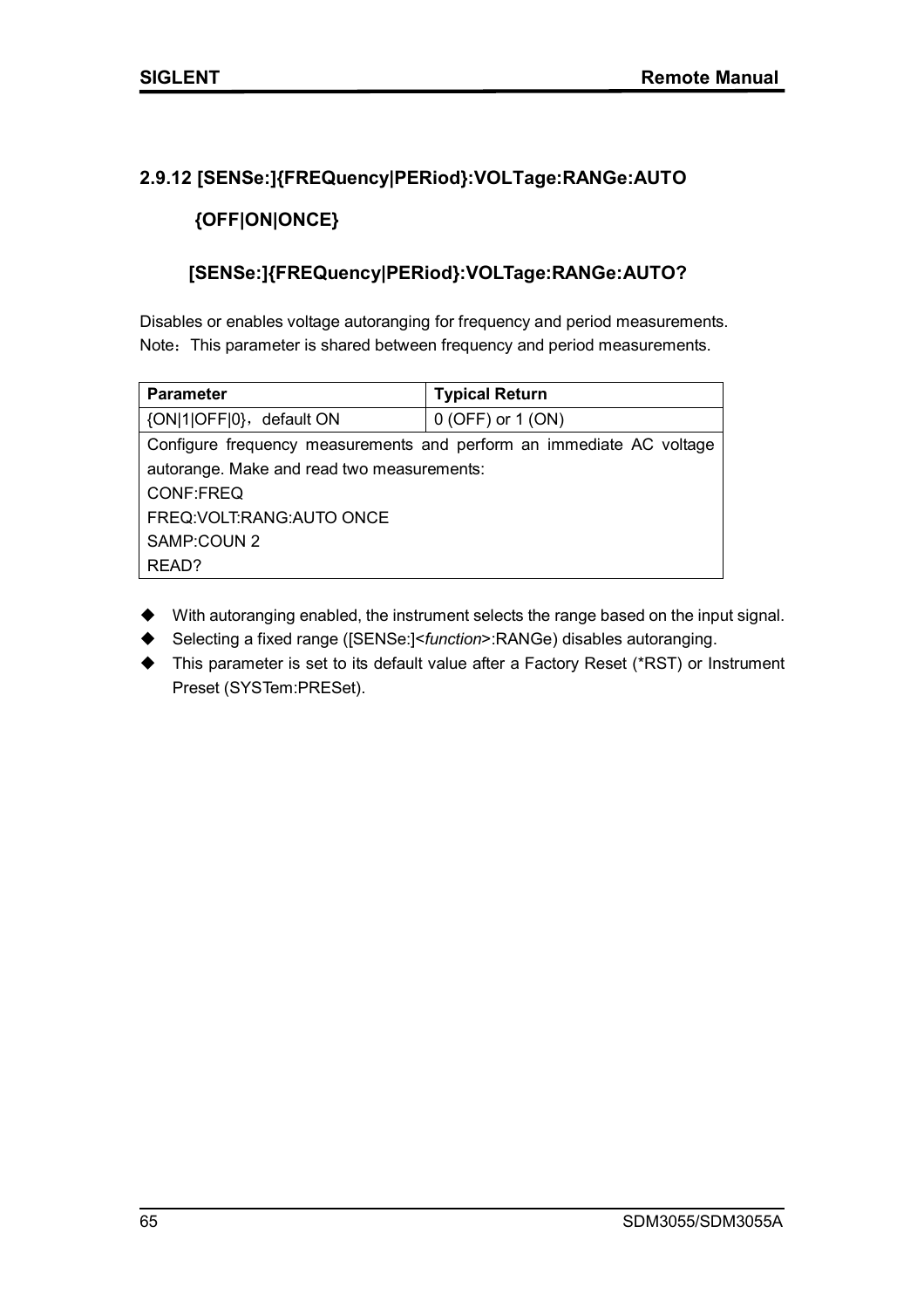#### **[SENSe:]{RESistance|FRESistance} Subsystem**

This subsystem configures two- and four-wire resistance measurements.

#### **Command Summary**

[SENSe:]{RESistance|FRESistance}:NPLC [SENSe:]{RESistance|FRESistance}:NULL[:STATe] [SENSe:]{RESistance|FRESistance}:NULL:VALue [SENSe:]{RESistance|FRESistance}:NULL:VALue:AUTO [SENSe:]{RESistance|FRESistance}:RANGe [SENSe:]{RESistance|FRESistance}:RANGe:AUTO

# **2.9.13 [SENSe:]{RESistance|FRESistance}:NPLC {<PLC>|MIN|MAX|DEF}**

#### **[SENSe:]{RESistance|FRESistance}:NPLC? [{MIN|MAX|DEF}]**

Sets the integration time in number of power line cycles (PLC) for all alternating current measurements.Integration time is the period that the instrument's analog-to-digital (A/D) converter samples the input signal for a measurement.

| <b>Parameter</b>                                                          | <b>Typical Return</b> |  |
|---------------------------------------------------------------------------|-----------------------|--|
| ${0.3 1 10}$ , default 1                                                  |                       |  |
| On the front panel, 0.3 1 10 corresponds to the                           | +1.00000000E+01       |  |
| Speed menu under fast middle slow                                         |                       |  |
| Configure 4-wire resistance measurements using a 10 PLC integration time. |                       |  |
| <b>CONF:RES</b>                                                           |                       |  |
| <b>CURR:DC:NPLC 10</b>                                                    |                       |  |

This parameter is set to its default value after a Factory Reset (\*RST) or Instrument Preset (SYSTem:PRESet).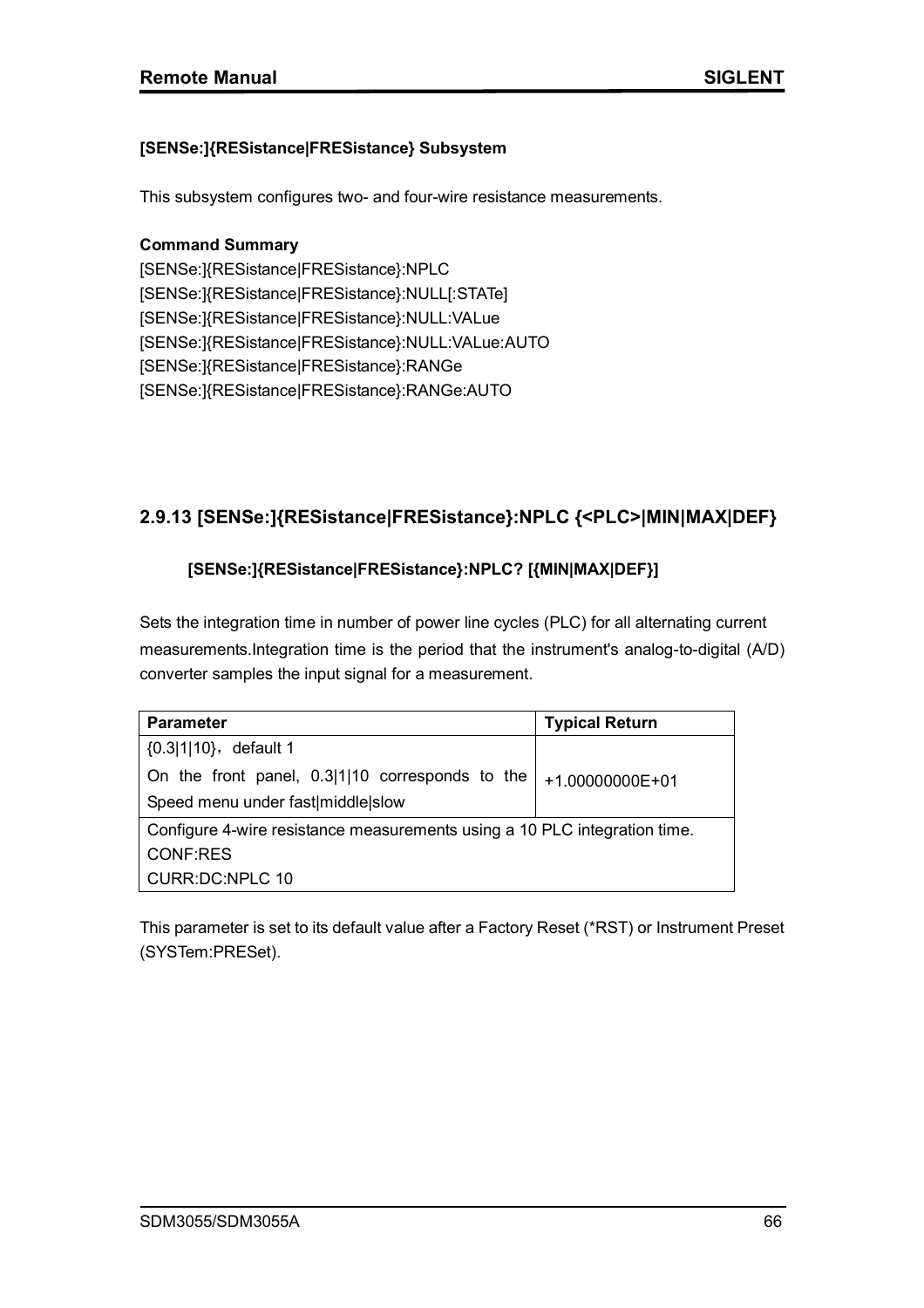# **2.9.14 [SENSe:]{RESistance|FRESistance}:NULL[:STATe] {ON|1|OFF|0}**

#### **[SENSe:]{RESistance|FRESistance}:NULL[:STATe]?**

Enables or disables the null function for all resistance measurements.

| <b>Parameter</b>                              | <b>Typical Return</b>                                                       |  |
|-----------------------------------------------|-----------------------------------------------------------------------------|--|
| {ON 1 OFF 0}, default OFF                     | $0$ (OFF) or $1$ (ON)                                                       |  |
|                                               | Configure 2-wire resistance measurements, using the null function to remove |  |
| 100 m $\Omega$ of wiring resistance. Make and |                                                                             |  |
| read two measurements                         |                                                                             |  |
| CONF:RES                                      |                                                                             |  |
| RES:NULL:STAT ON; VAL 0.1                     |                                                                             |  |
| SAMP:COUN 2                                   |                                                                             |  |
| READ?                                         |                                                                             |  |

- ◆ Enabling the scaling function also enables automatic null value selection ([SENSe:]{RESistance/FRESistance}:NULL:VALue:AUTO ON).
- $\blacklozenge$  To set a fixed null value, use this command: [SENSe:]{RESistance/FRESistance}:NULL:VALue.
- The instrument disables the null function after a Factory Reset (\*RST), Instrument Preset (SYSTem:PRESet), or CONFigure function.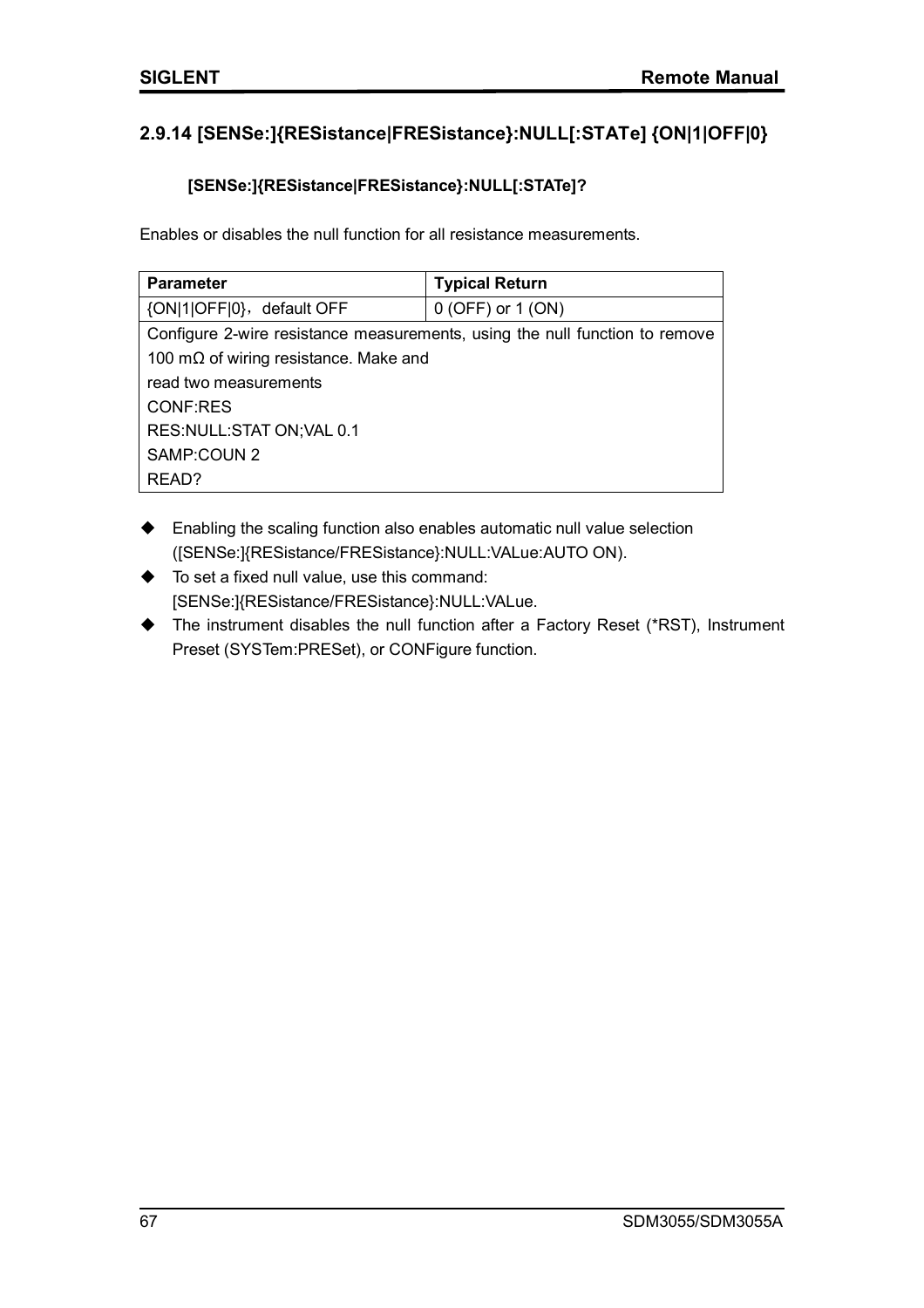## **2.9.15 [SENSe:]{RESistance|FRESistance}:NULL:VALue**

# **{<value>|MIN|MAX|DEF}**

#### **[SENSe:]{RESistance|FRESistance}:NULL:VALue? [{MIN|MAX|DEF}]**

Stores a null value for all resistance measurements.

| <b>Parameter</b>                                                            | <b>Typical Return</b> |  |
|-----------------------------------------------------------------------------|-----------------------|--|
| -120 M $\Omega$ to +120 M $\Omega$ , default $\sharp$ 0                     | $+1.00000000E+02$     |  |
| Configure 2-wire resistance measurements, using the null function to remove |                       |  |
| 100 m $\Omega$ of wiring resistance. Make and read two measurements:        |                       |  |
| <b>CONF:RES</b>                                                             |                       |  |
| RES:NULL:STAT ON; VAL 0.1                                                   |                       |  |
| SAMP:COUN 2                                                                 |                       |  |
| READ?                                                                       |                       |  |
| +1.04530000E+02,+1.04570000E+02<br><b>Typical Return:</b>                   |                       |  |

- ◆ Specifying a null value disables automatic null value selection ([SENSe:]{RESistance/FRESistance}:NULL:VALue:AUTO OFF).
- $\blacklozenge$  To use the null value, the null state must be on ([SENSe:]{RESistance|FRESistance}:NULL:STATe ON).
- This parameter is set to its default value after a Factory Reset (\*RST), Instrument Preset (SYSTem:PRESet), or CONFigure function.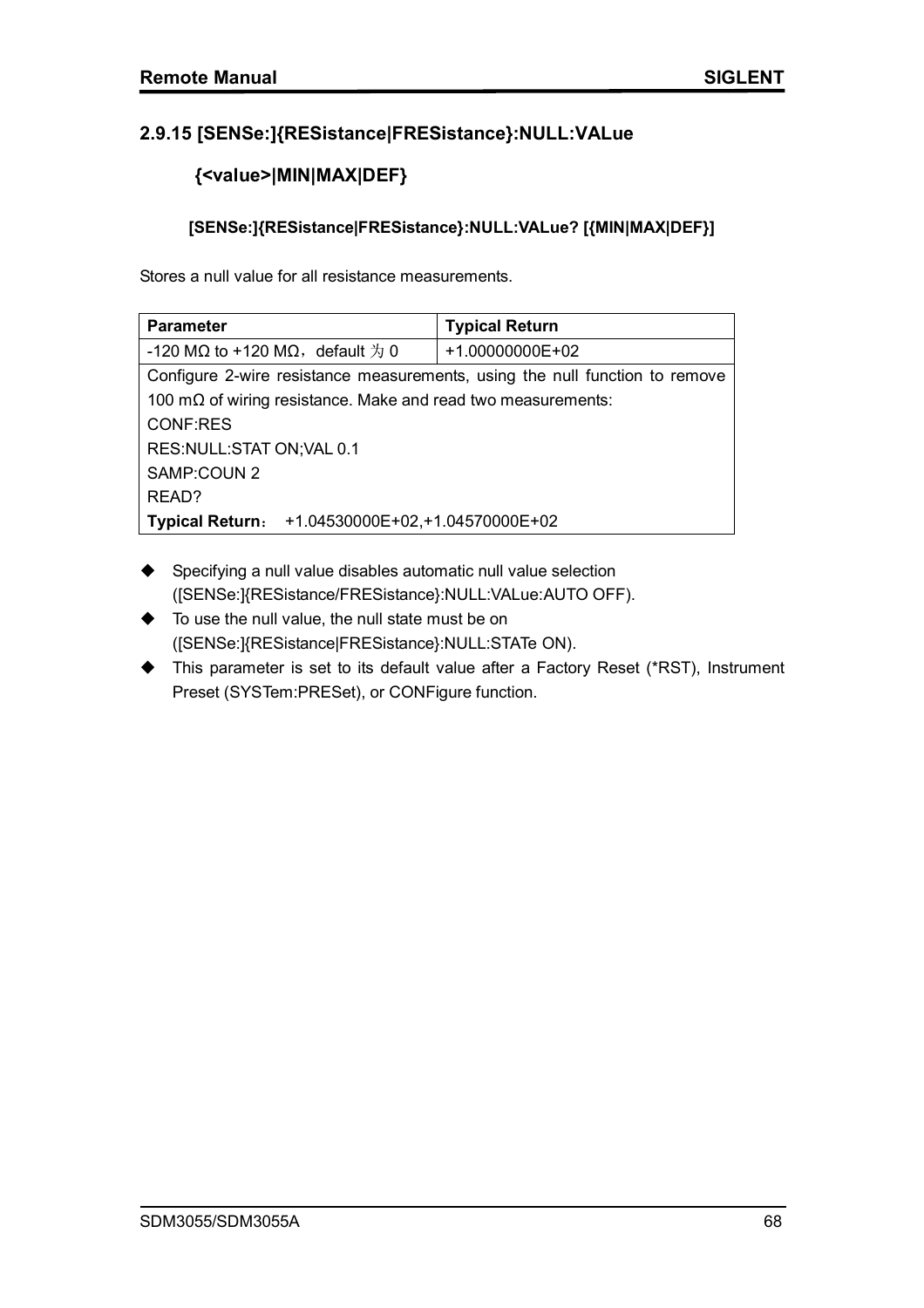## **2.9.16 [SENSe:]{RESistance|FRESistance}:NULL:VALue:AUTO**

# **{ON|1|OFF|0}**

#### **[SENSe:]{RESistance|FRESistance}:NULL:VALue:AUTO?**

Enables or disables automatic null value selection for all resistance measurements.

| <b>Parameter</b>                                     | <b>Typical Return</b> |  |
|------------------------------------------------------|-----------------------|--|
| {ON 1 OFF 0}, default on                             | $0$ (OFF) or 1 (ON)   |  |
| Using automatic selection of zero value to measuret. |                       |  |
| RES:NULL:VAL:AUTO ON                                 |                       |  |
| READ?                                                |                       |  |
| Typical Return: +1.23765203E+02,+1.16564762E+02      |                       |  |

- When automatic reference selection is ON, the first measurement made is used as the null value for all subsequent measurements. [SENSe:]{RESistance/FRESistance}:NULL:VALue will be set to this value. Automatic null value selection will be disabled.
- When automatic null value selection is disabled (OFF), the null value is specified by this command: [SENSe:] {RESistance/FRESistance}:NULL:VALue.
- The instrument enables automatic null value selection when the null function is enabled ([SENSe:] {RESistance/FRESistance}:NULL:STATe ON).
- This parameter is set to its default value after a Factory Reset (\*RST), Instrument Preset (SYSTem:PRESet), or CONFigure function.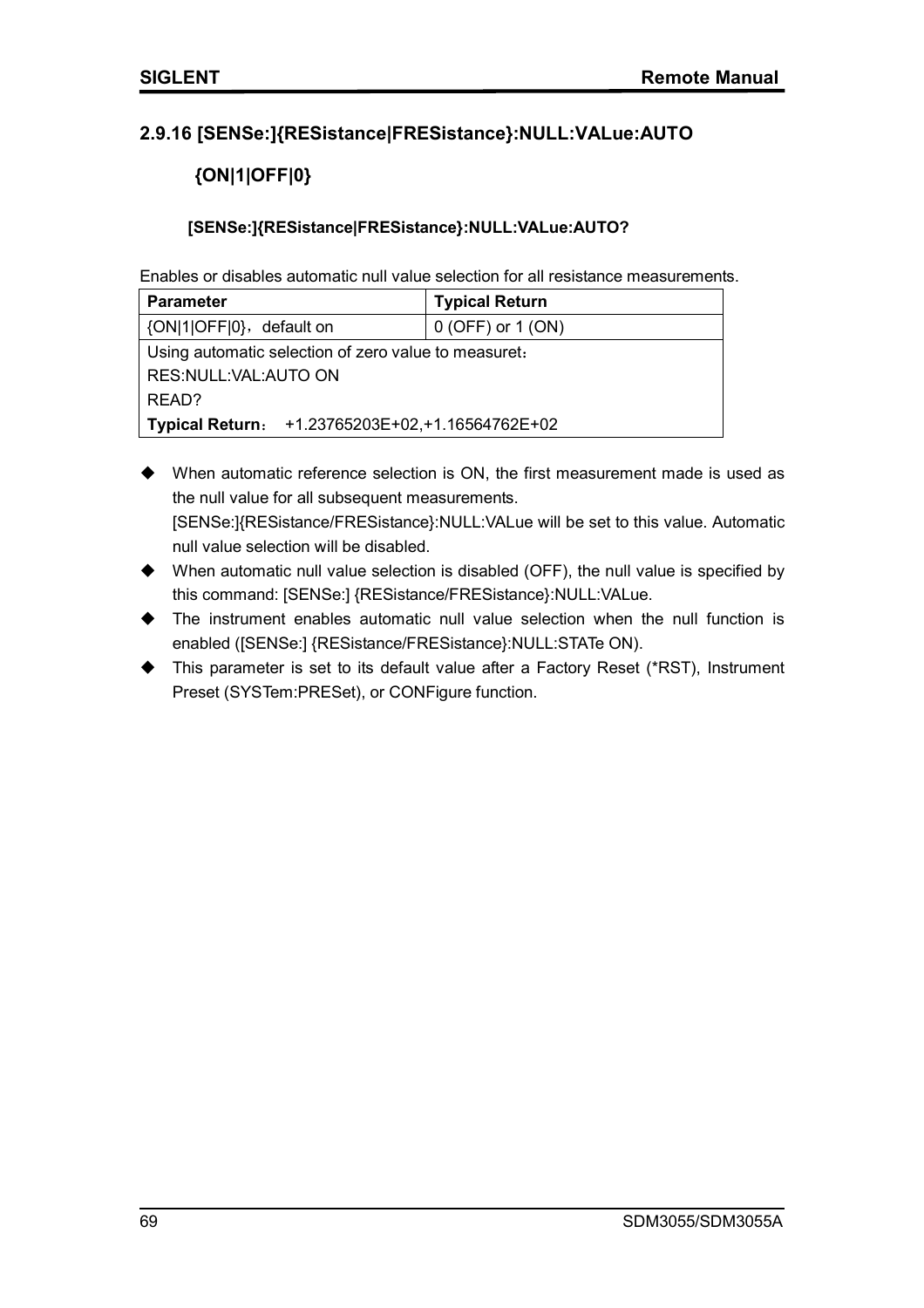# **2.9.17 [SENSe:]{RESistance|FRESistance}:RANGe**

# **{<range>|MIN|MAX|DEF}**

#### **[SENSe:]{RESistance|FRESistance}:RANGe? [{MIN|MAX|DEF}]**

Selects a fixed measurement range for all resistance measurements.

| <b>Parameter</b>                                                                      | <b>Typical Return</b> |  |
|---------------------------------------------------------------------------------------|-----------------------|--|
| $\langle \text{range} \rangle$ : {200 Ω 2 kΩ 20 kΩ 200 kΩ 2 MΩ 10 MΩ 100              |                       |  |
| default 2 $k\Omega$<br>MΩ},                                                           | $+2.00000000E+03$     |  |
| Configure 2-wire resistance measurements using the 10 k $\Omega$ range. Then make and |                       |  |
| read one measurement:                                                                 |                       |  |
| CONF:RES                                                                              |                       |  |
| RES: RANG 2E3                                                                         |                       |  |
| SAMP:COUN 2                                                                           |                       |  |
| READ?                                                                                 |                       |  |

- Selecting a fixed range ([SENSe:]<*function*>:RANGe) disables auto ranging.
- $\blacklozenge$  If the input signal is greater than can be measured on the specified manual range, the instrument displays the word Overload on front panel and returns "9.9E37" from the remote interface.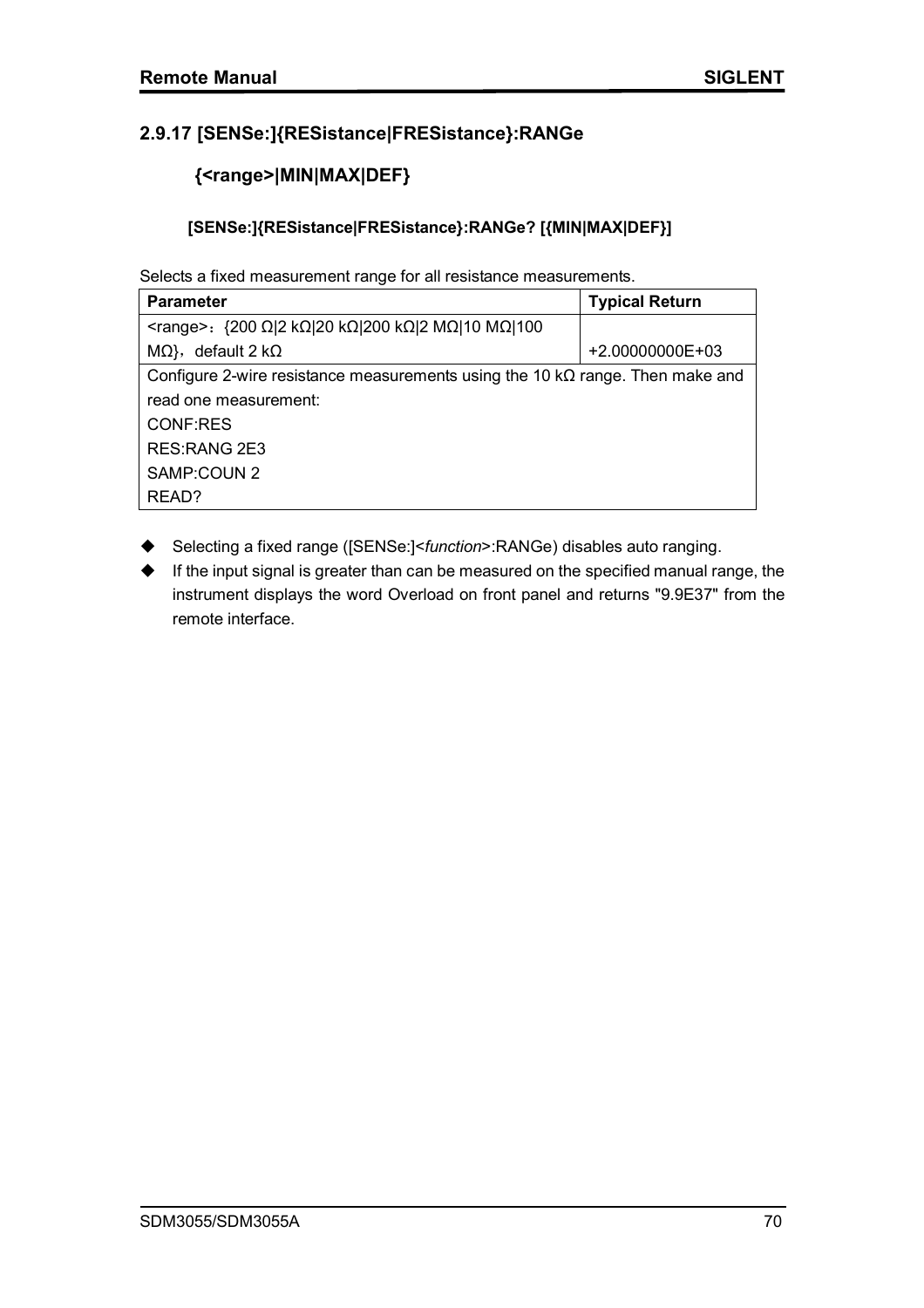## **2.9.18 [SENSe:]{RESistance|FRESistance}:RANGe:AUTO**

## **{OFF|ON|ONCE}**

#### **[SENSe:]{RESistance|FRESistance}:RANGe:AUTO?**

Disables or enables autoranging for all resistance measurements. Autoranging is convenient because it automatically selects the range for each measurement based on the input signal. Specifying ONCE performs an immediate autorange and then turns autoranging off.

| <b>Parameter</b>                           | <b>Typical Return</b>                                             |  |
|--------------------------------------------|-------------------------------------------------------------------|--|
| {ON 1 OFF 0}, default ON                   | $0(OFF)$ or $1(ON)$                                               |  |
|                                            | Configure 2-wire resistance measurements and perform an immediate |  |
| autorange. Make and read two measurements: |                                                                   |  |
| <b>CONF:RES</b>                            |                                                                   |  |
| <b>RES:RANG:AUTO ONCE</b>                  |                                                                   |  |
| SAMP:COUN 2                                |                                                                   |  |
| READ?                                      |                                                                   |  |

- Autoranging goes down a range at less than 10% of range and up a range at greater than 120% of range.
- Selecting a fixed range ([SENSe:]<*function*>:RANGe) disables autoranging.
- This parameter is set to its default value after a Factory Reset (\*RST) or Instrument Preset (SYSTem:PRESet).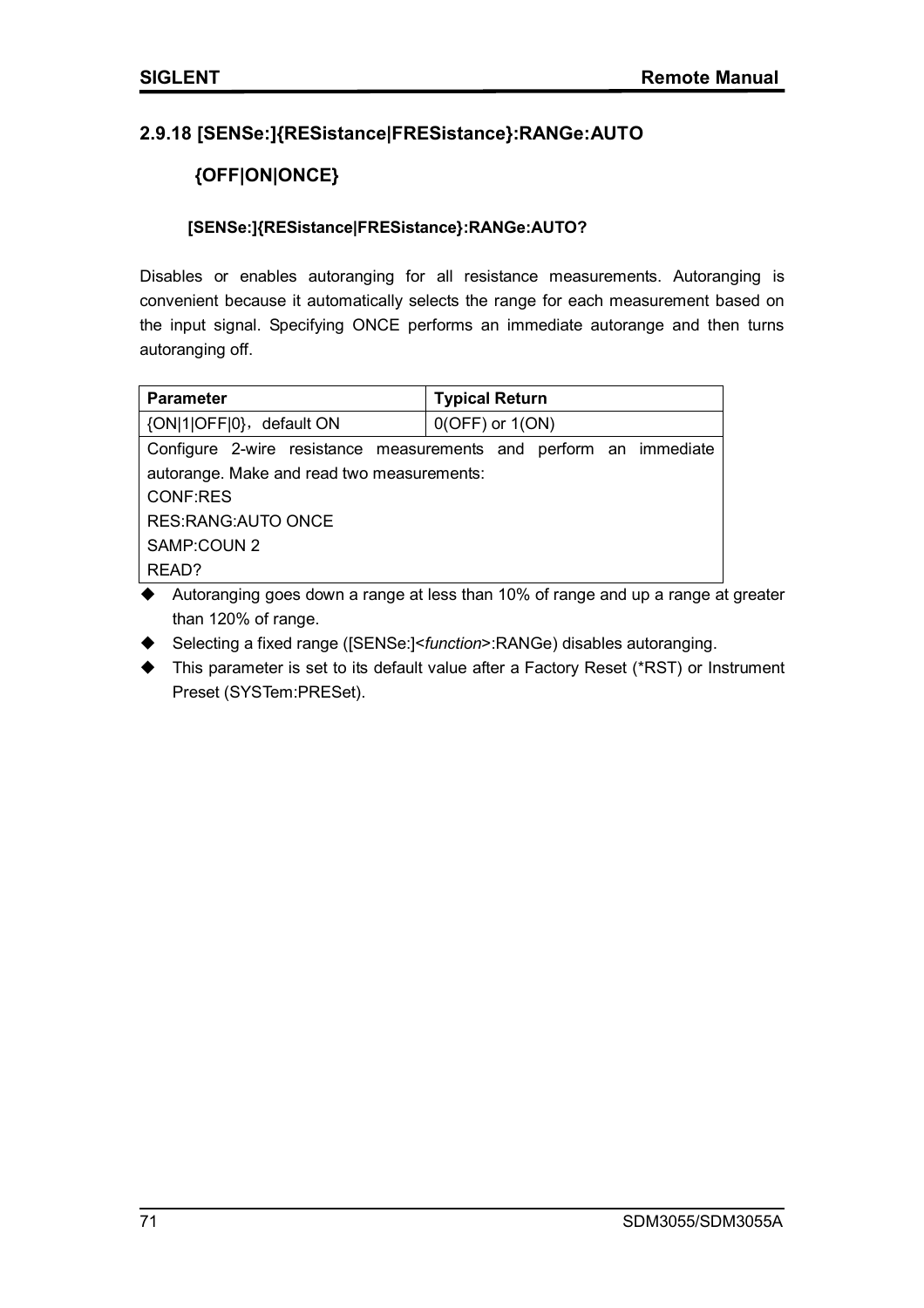#### **[SENSe:]TEMPerature Subsystem**

This subsystem configures temperature measurements.

**Command Summary** [SENSe:]TEMPerature:NULL[:STATe] [SENSe:]TEMPerature:NULL:VALue [SENSe:]TEMPerature:NULL:VALue:AUTO [SENSe:]TEMPerature:TRANsducer? [SENSe:]TEMPerature:{UDEFine|MDEFine}:{THER|RTD}:TRANsducer:LIST? [SENSe:]TEMPerature:{UDEFine|MDEFine}:{THER|RTD}:TRANsducer [SENSe:]TEMPerature:{UDEFine|MDEFine}:{THER|RTD}:TRANsducer:POINt?

### **2.9.19 [SENSe:]TEMPerature:NULL[:STATe] {ON|1|OFF|0}**

#### **[SENSe:]TEMPerature:NULL[:STATe]?**

Enables or disables the null function for temperature measurements.

| <b>Parameter</b>                                                            | <b>Typical Return</b> |  |
|-----------------------------------------------------------------------------|-----------------------|--|
| {ON 1 OFF 0}, default ON                                                    | $0(OFF)$ or1(ON)      |  |
| Configure 4-wire RTD measurements, using the null function to subtract 25°. |                       |  |
| TEMP:NULL:STAT ON;VAL 25                                                    |                       |  |

- ◆ Enabling the scaling function also enables automatic null value selection ([SENSe:]TEMPerature:NULL:VALue:AUTO ON).
- To set a fixed null value, use this command: [SENSe:]TEMPerature:NULL:VALue.
- The instrument disables the null function after a Factory Reset (\*RST), Instrument Preset (SYSTem:PRESet), or CONFigure function.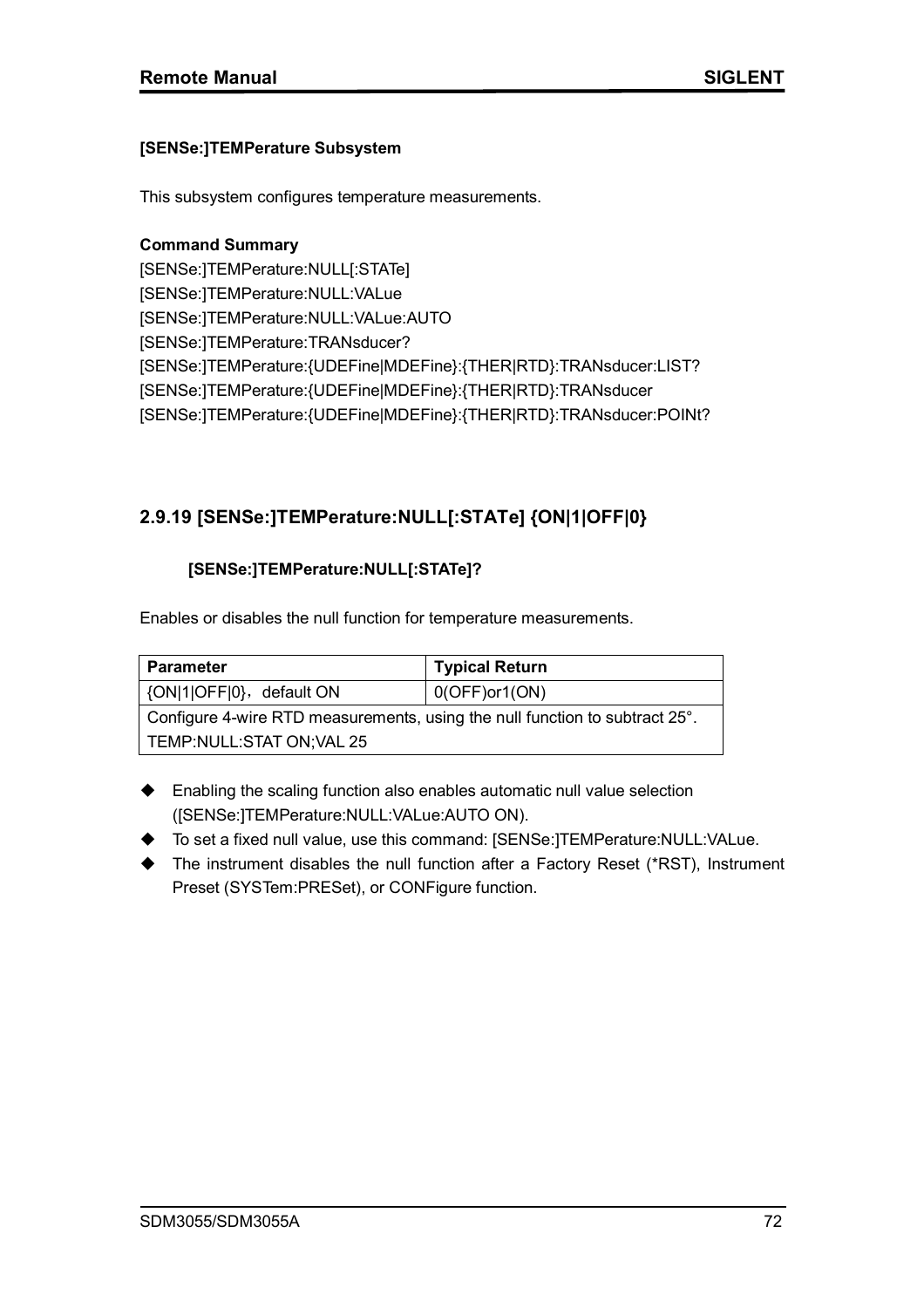### **2.9.20 [SENSe:]TEMPerature:NULL:VALue {<value>|MIN|MAX|DEF}**

#### **[SENSe:]TEMPerature:NULL:VALue? [{MIN|MAX|DEF}]**

Stores a null value for temperature measurements.

| Parameter                                                                              | <b>Typical Return</b> |  |
|----------------------------------------------------------------------------------------|-----------------------|--|
| $-1.0E15$ TO $+1.0E15$ , default 0                                                     | +0.00000000E+00       |  |
| Configure 4-wire RTD measurements, using the null function to subtract 25 $^{\circ}$ . |                       |  |
| TEMP:NULL:STAT ON;VAL 25                                                               |                       |  |

- Specifying a null value disables automatic null value selection ([SENSe:]TEMPerature:NULL:VALue:AUTO OFF).
- ◆ To use the null value, the null state must be on ([SENSe:]TEMPerature:NULL:STATe ON).
- This parameter is set to its default value after a Factory Reset (\*RST), Instrument Preset (SYSTem:PRESet), or CONFigure function.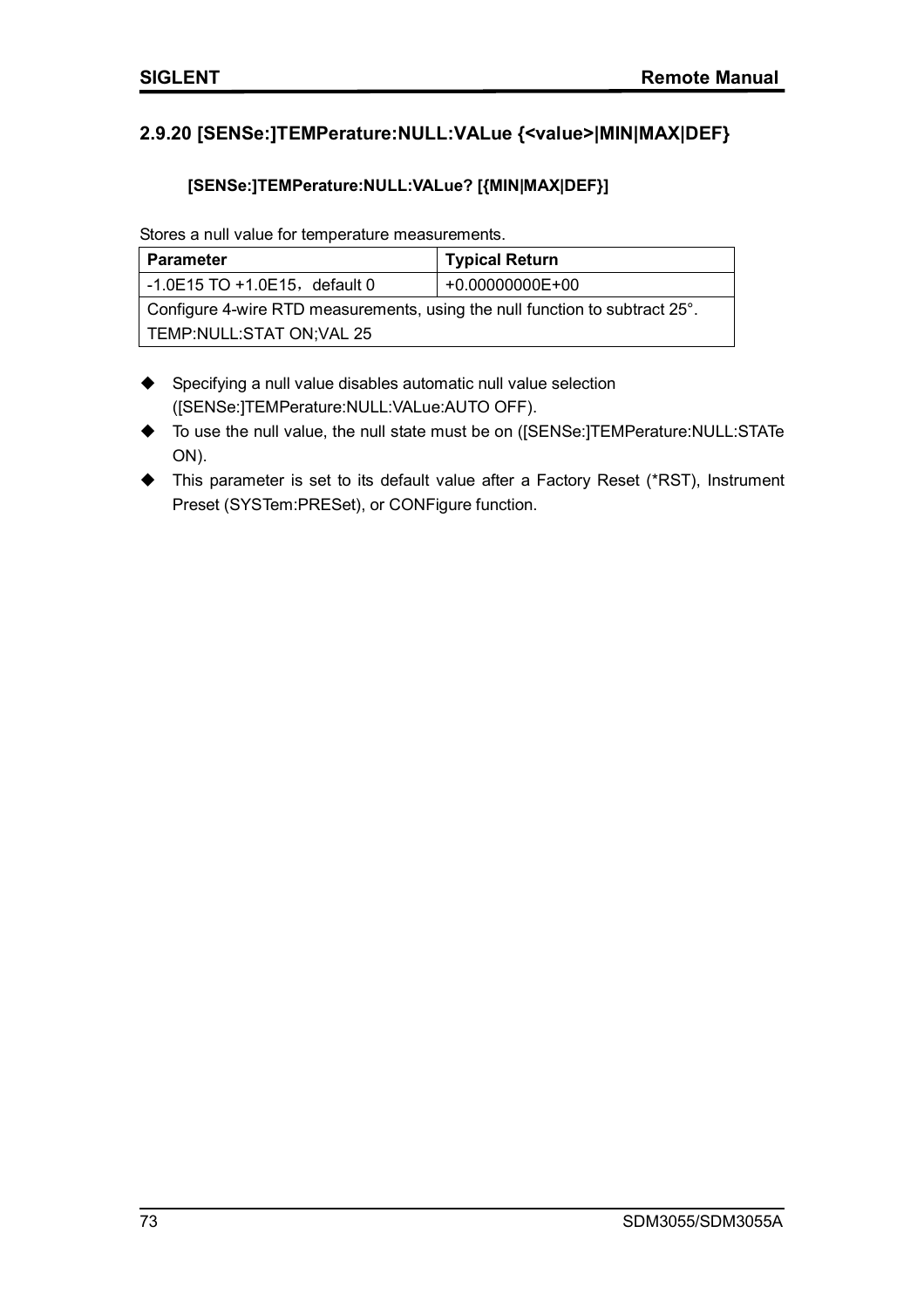# **2.9.21 [SENSe:]TEMPerature:NULL:VALue:AUTO {ON|1|OFF|0}**

#### **[SENSe:]TEMPerature:NULL:VALue:AUTO?**

Enable or disable the automatic zero value choice

| <b>Parameter</b>                                   | <b>Typical Return</b> |  |
|----------------------------------------------------|-----------------------|--|
| {ON 1 OFF 0}, default ON                           | $0(OFF)$ or1(ON)      |  |
| Using automatic zero value choice for measurement. |                       |  |
| TEMP:NULL:VAL:AUTO ON                              |                       |  |

- When automatic reference selection is ON, the first measurement made is used as the null value for all subsequent measurements. [SENSe:]TEMPerature:NULL:VALue will be set to this value. Automatic null value selection will be disabled.
- When automatic null value selection is disabled (OFF), the null value is specified by this command: [SENSe:] TEMPerature:NULL:VALue.
- The instrument enables automatic null value selection when the null function is enabled ([SENSe:] TEMPerature:NULL:STATe ON).
- This parameter is set to its default value after a Factory Reset (\*RST), Instrument Preset (SYSTem:PRESet), or CONFigure function.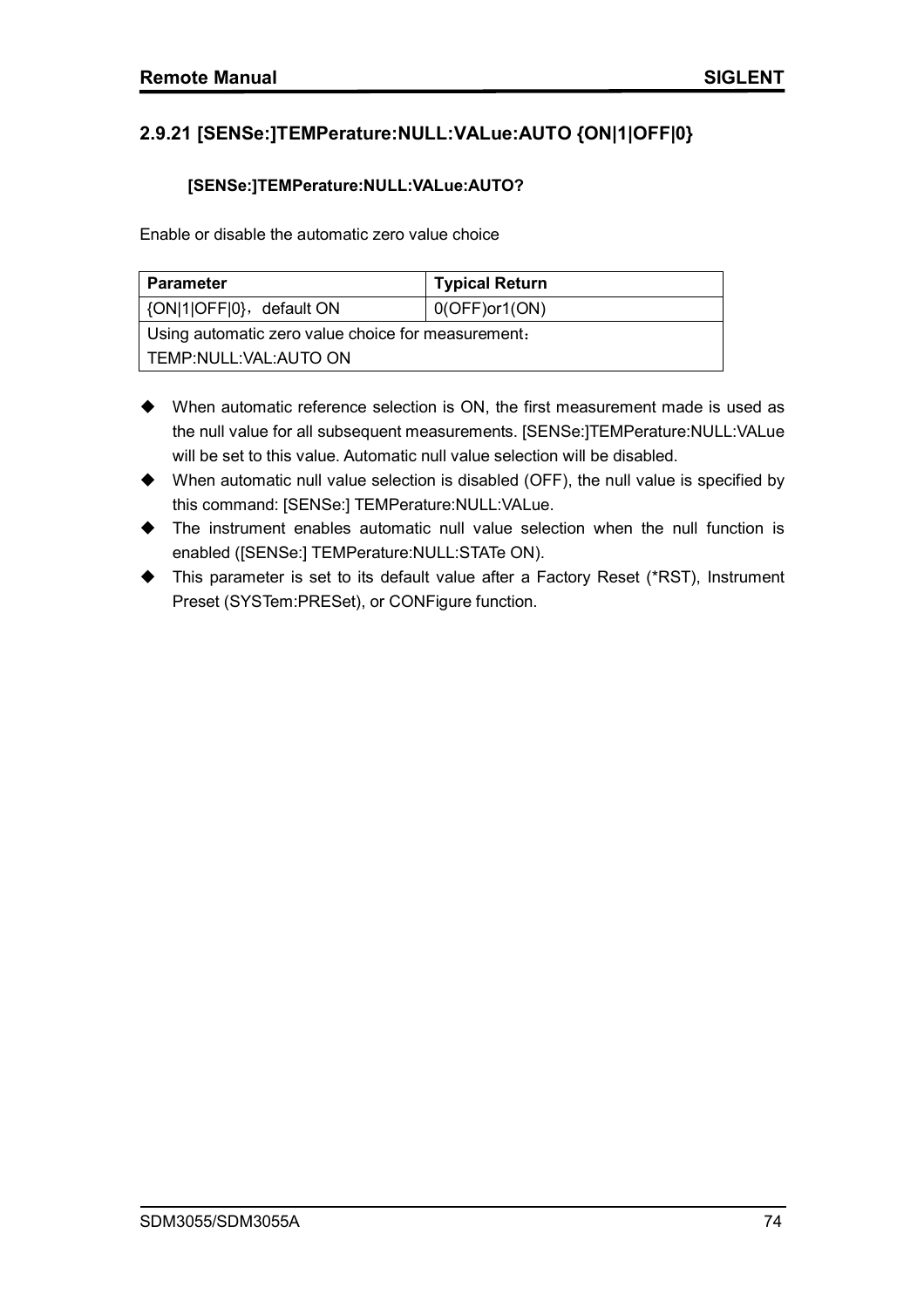### **2.9.22 [SENSe:]TEMPerature:TRANsducer?**

*Query user-defined/manufacturer curing RTD/THER sensor list.*

| <b>Parameter</b>                | <b>Typical Return</b>     |
|---------------------------------|---------------------------|
| (none)                          | MANU DEFINE, THER, BITS90 |
| Query current effective sensor: |                           |
| TEMP:TRAN?                      |                           |
| Typical Response: PT100         |                           |

### **2.9.23 [SENSe:]TEMPerature:{UDEFine|MDEFine}**

#### **:{THER|RTD}:TRANsducer <transducer>**

Set the current effect of sensors.

| <b>Parameter</b>                            | <b>Typical Return</b> |
|---------------------------------------------|-----------------------|
| PT100(RTD)/{BITS90 EITS90 JITS90 KITS90 NIT | (none)                |
| S90 RITS90 SITS90 TITS90}(THER)             |                       |
| Set the THER KITS90 as the current sensor.  |                       |
| TEMP:MDEF:THER:TRAN KITS90                  |                       |

- $\blacklozenge$  The information can be obtained through the [SENSe:]TEMPerature:{UDEFine|MDEFine}:{THER|RTD}:TRANsducer:LIST?
- This command will respond to the defaultsensor(KITS90) after a Factory Reset (\*RST), Instrument Preset (SYSTem:PRESet), or CONFigure function.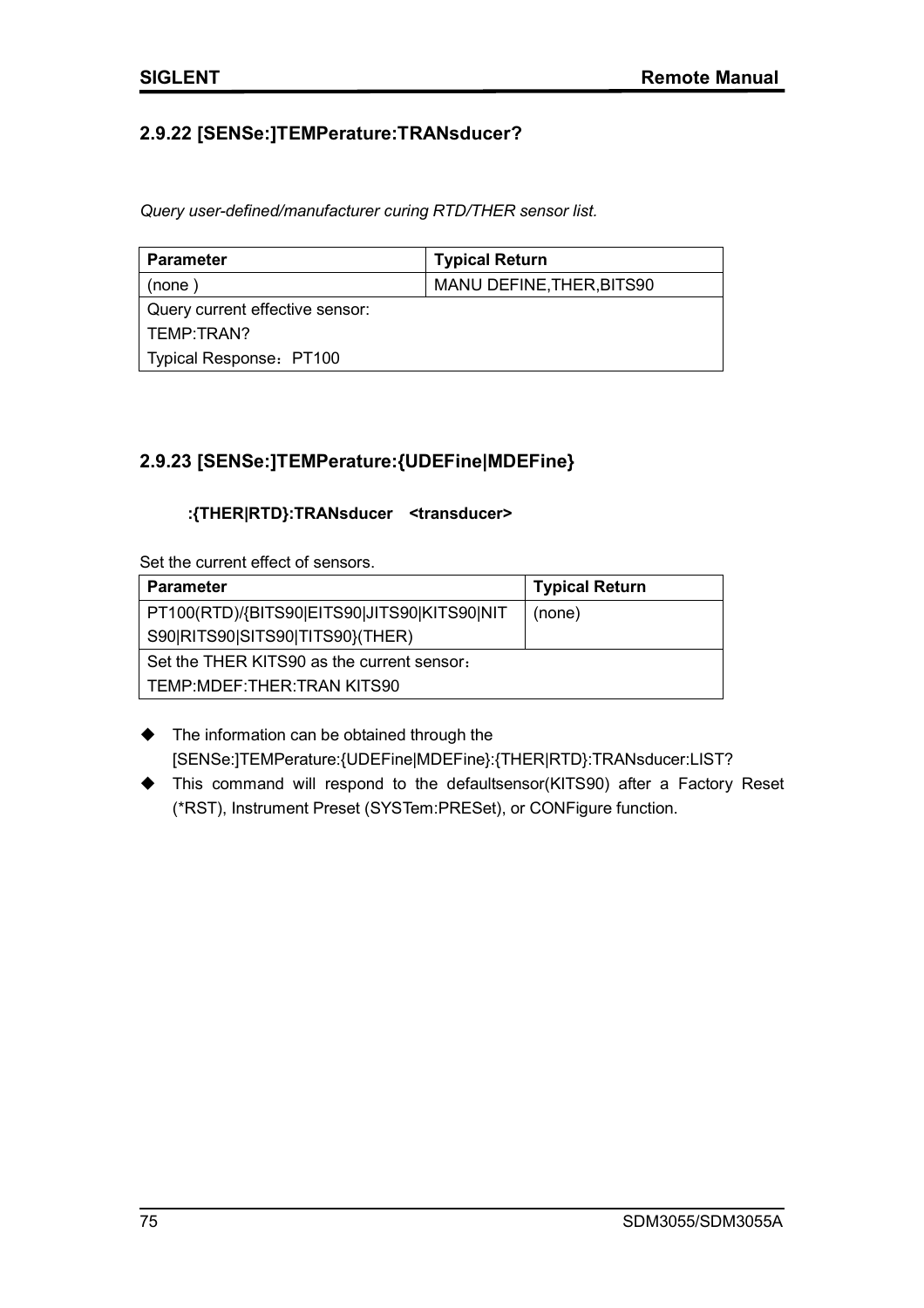# **2.9.24 [SENSe:]TEMPerature:{UDEFine|MDEFine}**

### **:{THER|RTD}:TRANsducer:POINt?**

Inquiry definition of information sensor.

| <b>Parameter</b>                                 | <b>Typical Return</b>      |
|--------------------------------------------------|----------------------------|
|                                                  | 1 -6.45800 -270.0000,2 -   |
|                                                  | 6.44100 -260.0000          |
|                                                  | The return value to serial |
| PT100(RTD)/{BITS90 EITS90 JITS90 KITS90 NIT      | number voltage value       |
| S90 RITS90 SITS90 TITS90}(THER)                  | temperature (point) of     |
|                                                  | the format arrangement,    |
|                                                  | comma-separated            |
|                                                  | between different points.  |
| information<br>detailed<br>THFR<br>Ωf<br>Inquiry | KITS90<br>definition       |
| TEMP: MDEF: THER: TRAN: POIN? KITS90             |                            |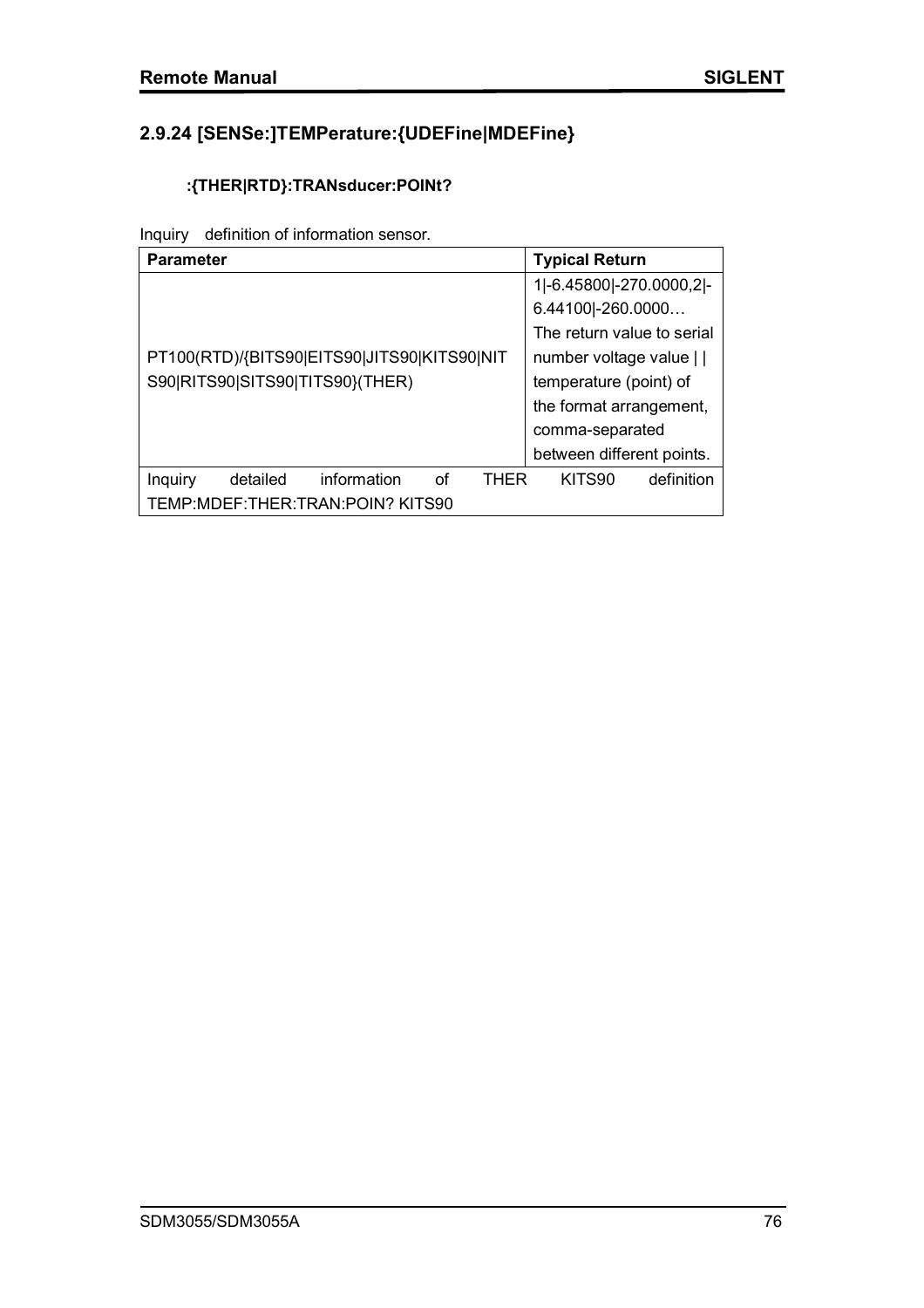#### **[SENSe:]VOLTage Subsystem**

This subsystem configures AC voltage measurements and DC voltage and ratio measurements.

#### **Command Summary**

[SENSe:]VOLTage:{AC|DC}:NULL[:STATe] [SENSe:]VOLTage:{AC|DC}:NULL:VALue [SENSe:]VOLTage:{AC|DC}:NULL:VALue:AUTO [SENSe:]VOLTage:{AC|DC}:RANGe [SENSe:]VOLTage:{AC|DC}:RANGe:AUTO [SENSe:]VOLTage[:DC]:NPLC [SENSe]:VOLTage[:DC]:FILTer[:STATe] [SENSe:]VOLTage[:DC]:IMPedance

# **2.9.25 [SENSe:] VOLTage:{AC|DC}:NULL[:STATe] {ON|1|OFF|0}**

### **[SENSe:] VOLTage:{AC|DC}:NULL[:STATe]?**

Enables or disables the null function for AC or DC voltage measurements. Note:This parameter is not shared between AC and DC measurements. The parameters are independent for ACand DC measurements.

| <b>Parameter</b>                                                           | <b>Typical Return</b>            |  |
|----------------------------------------------------------------------------|----------------------------------|--|
| {ON 1 OFF 0}, default OFF                                                  | $0(OFF)$ or1(ON)                 |  |
| Configure AC voltage measurements, using the null function to subtract 100 |                                  |  |
| mV from the measurements. Make and read two measurements:                  |                                  |  |
| CONF: VOLT: AC                                                             |                                  |  |
| VOLT:AC:NULL:STAT ON;VAL 100mV                                             |                                  |  |
| SAMP:COUN 2                                                                |                                  |  |
| READ?                                                                      |                                  |  |
| <b>Typical Response:</b>                                                   | +1.03625390E+00, +1.03641200E+00 |  |

- Enabling the scaling function also enables automatic null value selection ([SENSe:]VOLTage: {AC|DC}:NULL:VALue:AUTO ON).
- $\blacklozenge$  To set a fixed null value, use this command: [SENSe:]VOLTage:{AC|DC}:NULL:VALue.
- The instrument disables the null function after a Factory Reset (\*RST), Instrument Preset (SYSTem:PRESet), or CONFigure function.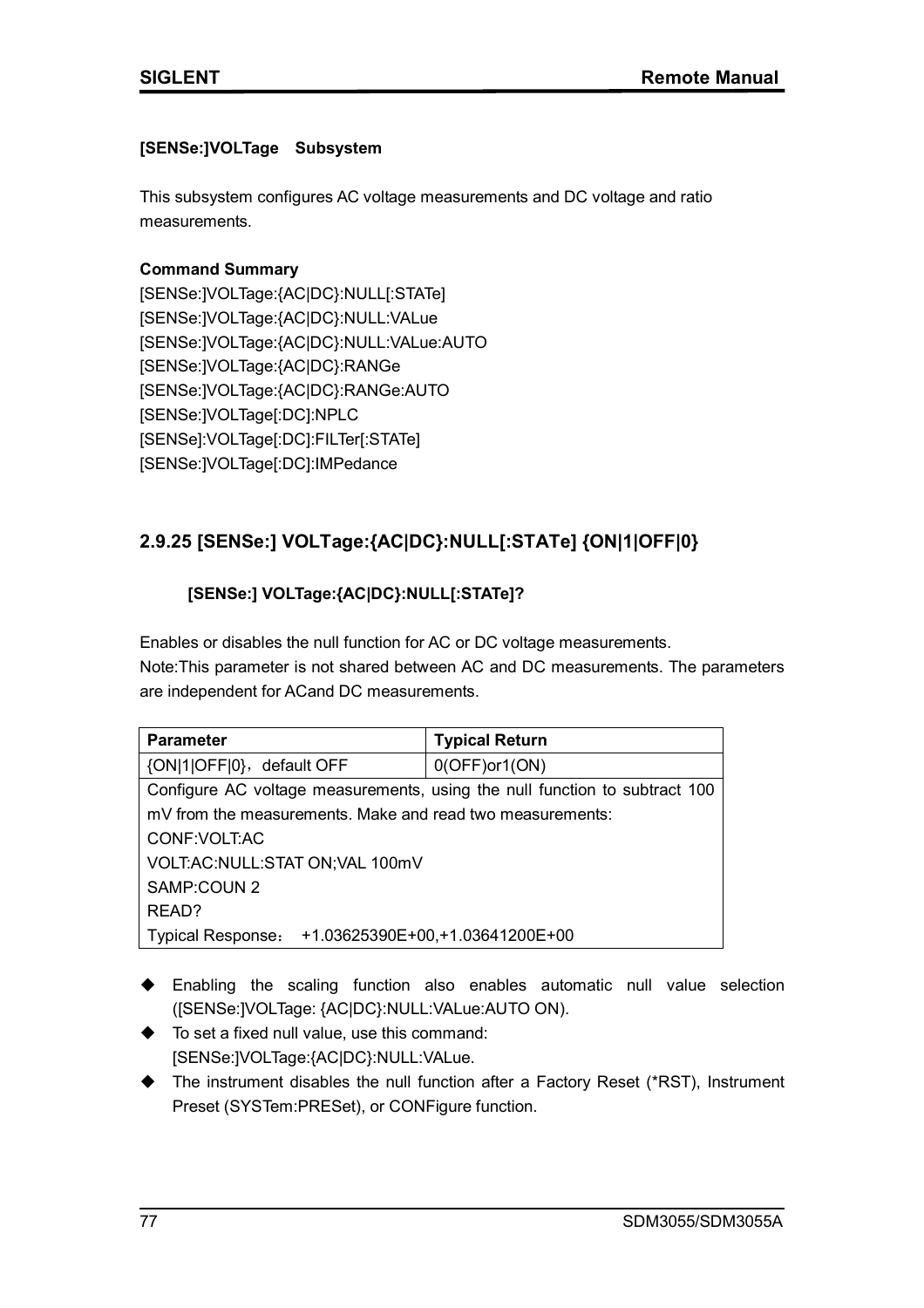### **2.9.26 [SENSe:]VOLTage:{AC|DC}:NULL:VALue {<value>|MIN|MAX|DEF}**

#### **[SENSe:]VOLTage:{AC|DC}:NULL:VALue? [{MIN|MAX|DEF}]**

Stores a null value for voltage measurements.

NOTE: This parameter is not shared between AC and DC measurements. The parameters are independent for AC and DC measurements.

| <b>Parameter</b>                                                              | <b>Typical Return</b>            |  |
|-------------------------------------------------------------------------------|----------------------------------|--|
| $-1200$ TO $+1,200$ V, default 0                                              | +1.00000000E+01                  |  |
| Configure AC voltage measurements, using the null function to subtract 100 mV |                                  |  |
| from the measurements. Make and read two measurements: CONF: VOLT: AC         |                                  |  |
| VOLT:AC:NULL:STAT ON;VAL 100mV                                                |                                  |  |
| SAMP:COUN 2                                                                   |                                  |  |
| READ?                                                                         |                                  |  |
| <b>Typical Response:</b>                                                      | +1.03625390E+00, +1.03641200E+00 |  |

- Specifying a null value disables automatic null value selection ([SENSe:]VOLTage:{AC|DC}:NULL:VALue:AUTO OFF).
- $\blacklozenge$  To use the null value, the null state must be on ([SENSe:]VOLTage:{AC|DC}:NULL:STATe ON).
- This parameter is set to its default value after a Factory Reset (\*RST), Instrument Preset (SYSTem:PRESet), or CONFigure function.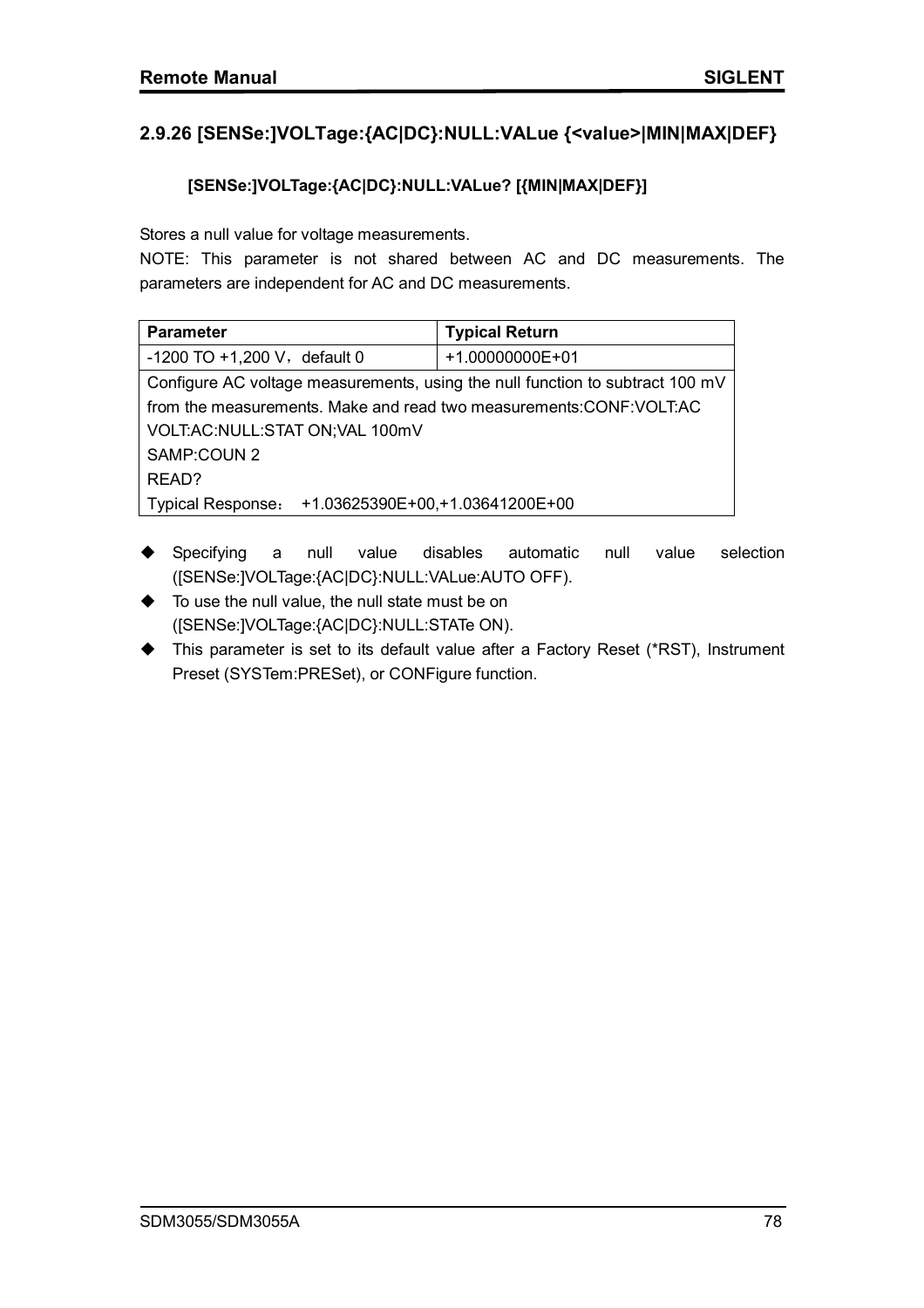### **2.9.27 [SENSe:]VOLTage:{AC|DC}:NULL:VALue:AUTO {ON|1|OFF|0}**

#### **[SENSe:]VOLTage:{AC|DC}:NULL:VALue:AUTO?**

Enables or disables automatic null value selection for AC voltage or DC voltage and ratio measurements.

Note:This parameter is not shared between AC and DC measurements. The parameters are independent for AC and DC measurements.

| <b>Parameter</b>                                             | <b>Typical Return</b> |  |
|--------------------------------------------------------------|-----------------------|--|
| {ON 1 OFF 0}, default ON                                     | 0OFF) or 1 (ON)       |  |
| Make a second set of measurements using automatic null value |                       |  |
| selection: VOLT: AC: NULL: VAL: AUTO ON                      |                       |  |
| READ?                                                        |                       |  |
| +0.00000000E+00,+0.01230000E+00<br><b>Typical Response:</b>  |                       |  |

- When automatic reference selection is ON, the first measurement made is used as the null value for all subsequent measurements. [SENSe:]VOLTage:{AC|DC}:NULL:VALue will be set to this value. Automatic null value selection will be disabled.
- When automatic null value selection is disabled (OFF), the null value is specified by this command:[SENSe:]VOLTage:{AC|DC}:NULL:VALue.
- The instrument enables automatic null value selection when the null function is enabled ([SENSe:]VOLTage: {AC|DC}:NULL:STATe ON).
- This parameter is set to its default value after a Factory Reset (\*RST), Instrument Preset (SYSTem:PRESet), or CONFigure function.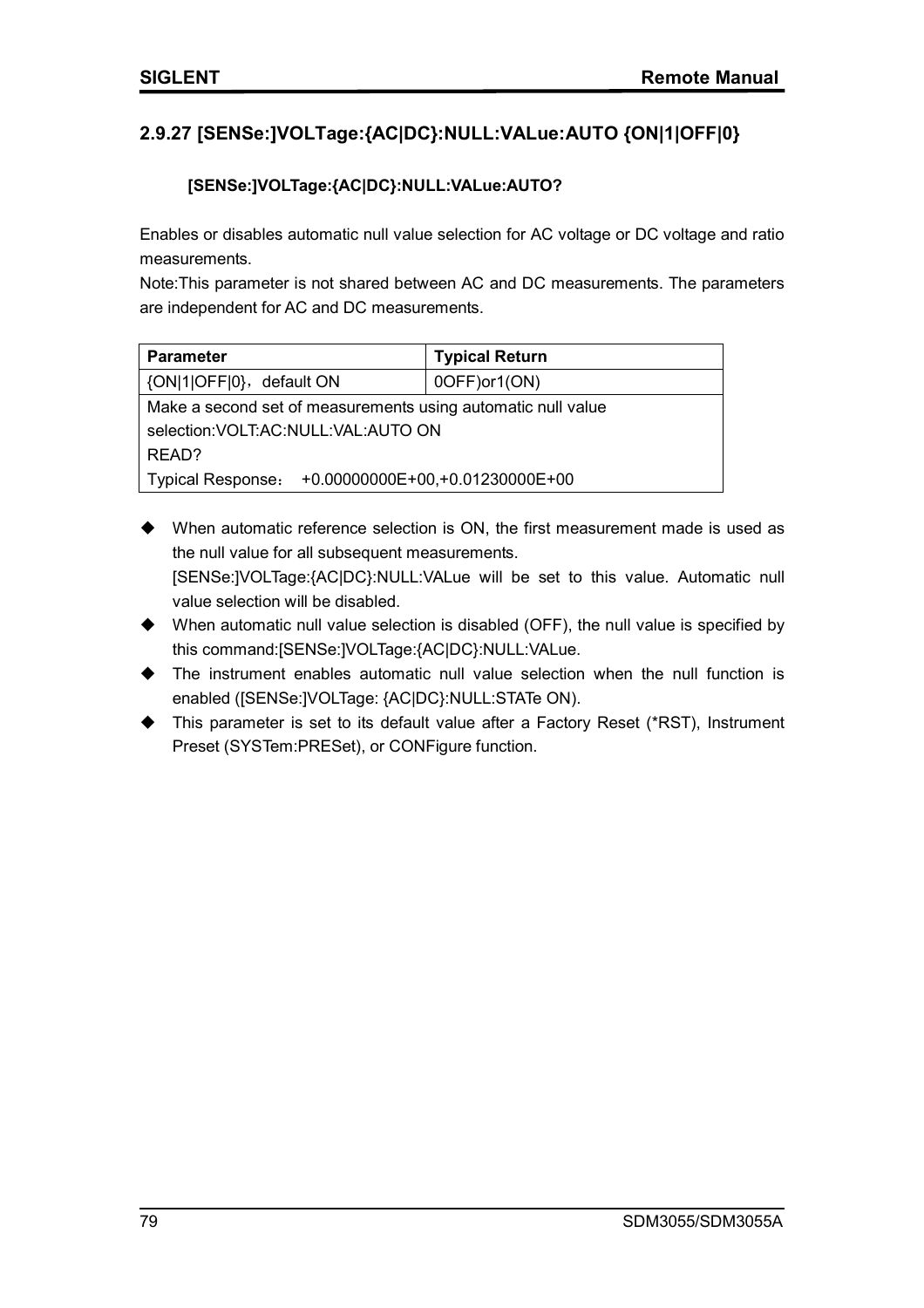# **2.9.28 [SENSe:]VOLTage:{AC|DC}:RANGe {<range>|MIN|MAX|DEF}**

### **[SENSe:]VOLTage:{AC|DC}:RANGe? [{MIN|MAX|DEF}]**

Manually choose measurement range

Note:This parameter is not shared between AC and DC measurements. The parameters are independent for AC and DC measurements.

| <b>Parameter</b>                                                           | <b>Typical Return</b> |  |
|----------------------------------------------------------------------------|-----------------------|--|
| <range>: {200 mV 2 V 20 V 200 V 1000</range>                               |                       |  |
| V(DC)/750V(AC)                                                             | $+2.00000000E+00$     |  |
| AC default:20V.                                                            |                       |  |
| DC default:1000V.                                                          |                       |  |
| Configure AC voltage measurements using the 100 V range. Make and read two |                       |  |
| measurements:                                                              |                       |  |
| CONF: VOLT: AC                                                             |                       |  |
| <b>VOLT:AC:RANG 2</b>                                                      |                       |  |
| SAMP:COUN 2                                                                |                       |  |
| READ?                                                                      |                       |  |
| +8.21650028E-03, +8.17775726E-03<br><b>Typical Response:</b>               |                       |  |

- Selecting a fixed range ([SENSe:]<*function*>:RANGe) disables autoranging.
- If the input signal is greater than can be measured on the specified manual range, the instrument displays the word Overload on front panel and returns "9.9E37" from the remote interface.
- The instrument is set to the default range, with autoranging enabled ([SENSe:]VOLTage:{AC|DC}:RANGe:AUTO ON), after a Factory Reset (\*RST) or an Instrument Preset (SYSTem:PRESet)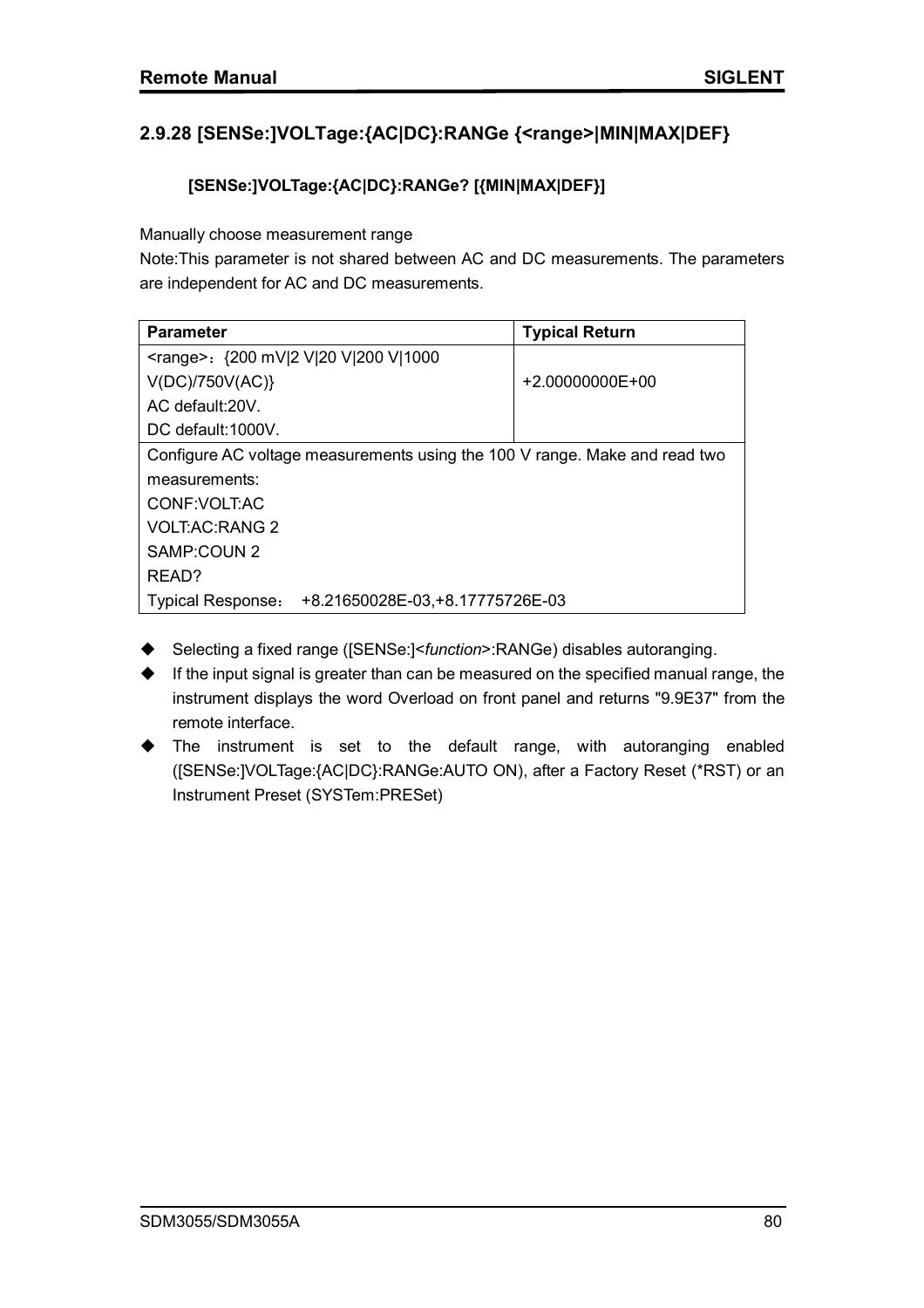# **2.9.29 [SENSe:]VOLTage:{AC|DC}:RANGe:AUTO {OFF|ON|ONCE}**

### **[SENSe:]VOLTage:{AC|DC}:RANGe:AUTO?**

Disables or enables autoranging for AC and DC voltage measurements and for DC ratio measurements.

Note:This parameter is not shared between AC and DC measurements. The parameters are independent for AC and DC measurements.

| <b>Parameter</b>                                                      | <b>Typical Return</b>            |  |
|-----------------------------------------------------------------------|----------------------------------|--|
| {ON 1 OFF 0}, default ON                                              | $0(OFF)$ or1(ON)                 |  |
| Configure DC voltage measurements and perform an immediate autorange. |                                  |  |
| Make and read two measurements: CONF: VOLT: AC                        |                                  |  |
| VOLT:AC:RANG:AUTO ONCE                                                |                                  |  |
| SAMP:COUN 2                                                           |                                  |  |
| READ?                                                                 |                                  |  |
| <b>Typical Response:</b>                                              | +8.36187601E-03, +8.34387541E-03 |  |

- Under the condition of opening in automatic adjustment range, the instrument is based on the input signal selection range.
- This parameter is set to its default value after a Factory Reset (\*RST) or Instrument Preset (SYSTem:PRESet).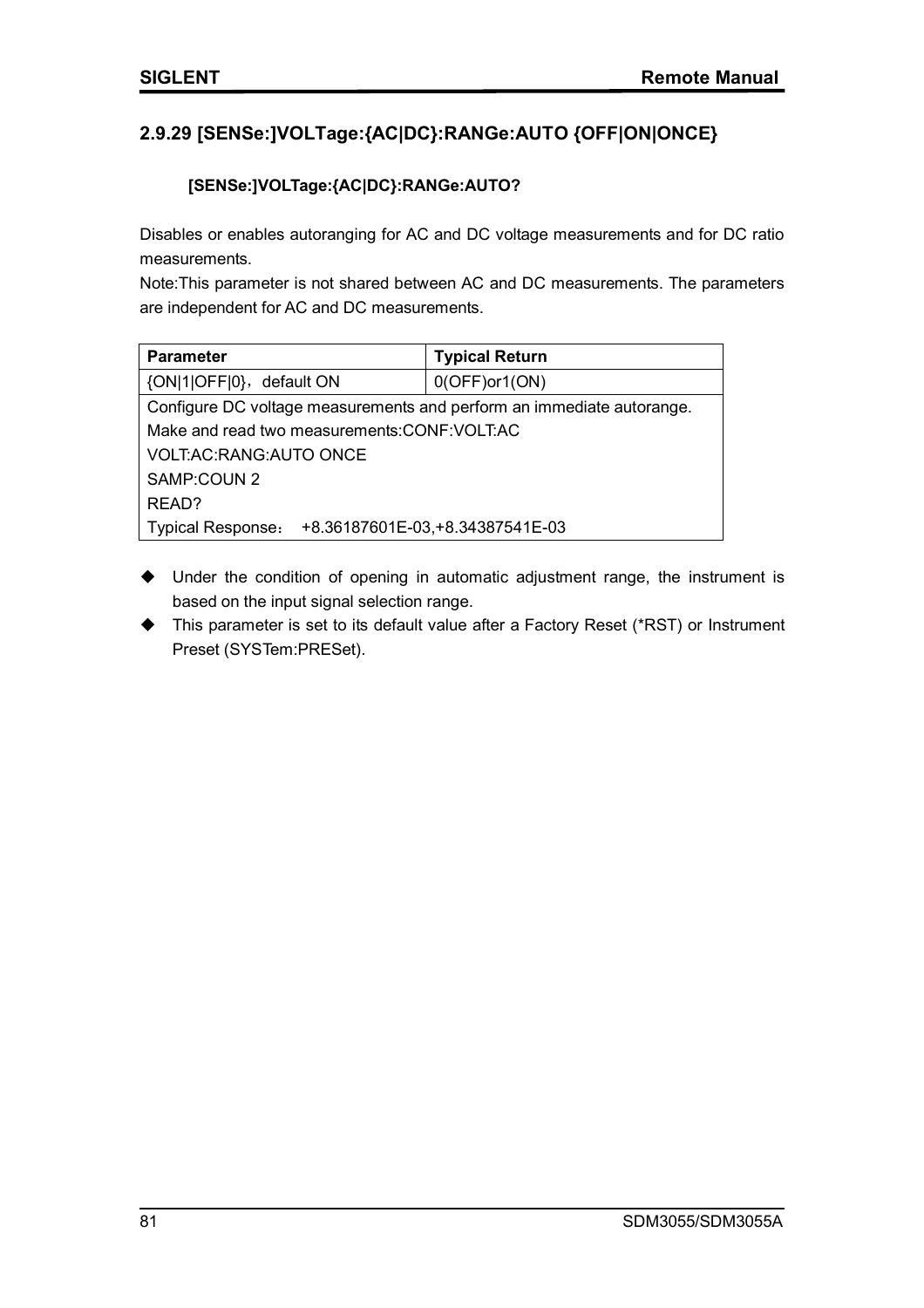# **2.9.30 [SENSe:]VOLTage[:DC]:NPLC {<PLC>|MIN|MAX|DEF}**

### **[SENSe:]VOLTage[:DC]:NPLC? [{MIN|MAX|DEF}]**

Sets the integration time in number of power line cycles (PLC) for DC voltage and ratio measurements. Integration time is the period that the instrument's analog-to-digital (A/D) converter samples the input signal for a measurement. A longer integration time gives better measurement resolution but slower measurement speed.

| <b>Parameter</b>                                                   | <b>Typical Return</b> |  |
|--------------------------------------------------------------------|-----------------------|--|
| $\{0.3 1 10\}$ , default 1                                         |                       |  |
| On the front panel, 0.3 1 10 corresponds to the                    |                       |  |
| Speed menu under fast middle slow                                  | +1.00000000E+01       |  |
|                                                                    |                       |  |
| Configure DC voltage measurements using a 10 PLC integration time. |                       |  |
| CONF: VOLT: DC                                                     |                       |  |
| VOLT:DC:NPLC 10                                                    |                       |  |

This parameter is set to its default value after a Factory Reset (\*RST) or Instrument Preset (SYSTem:PRESet).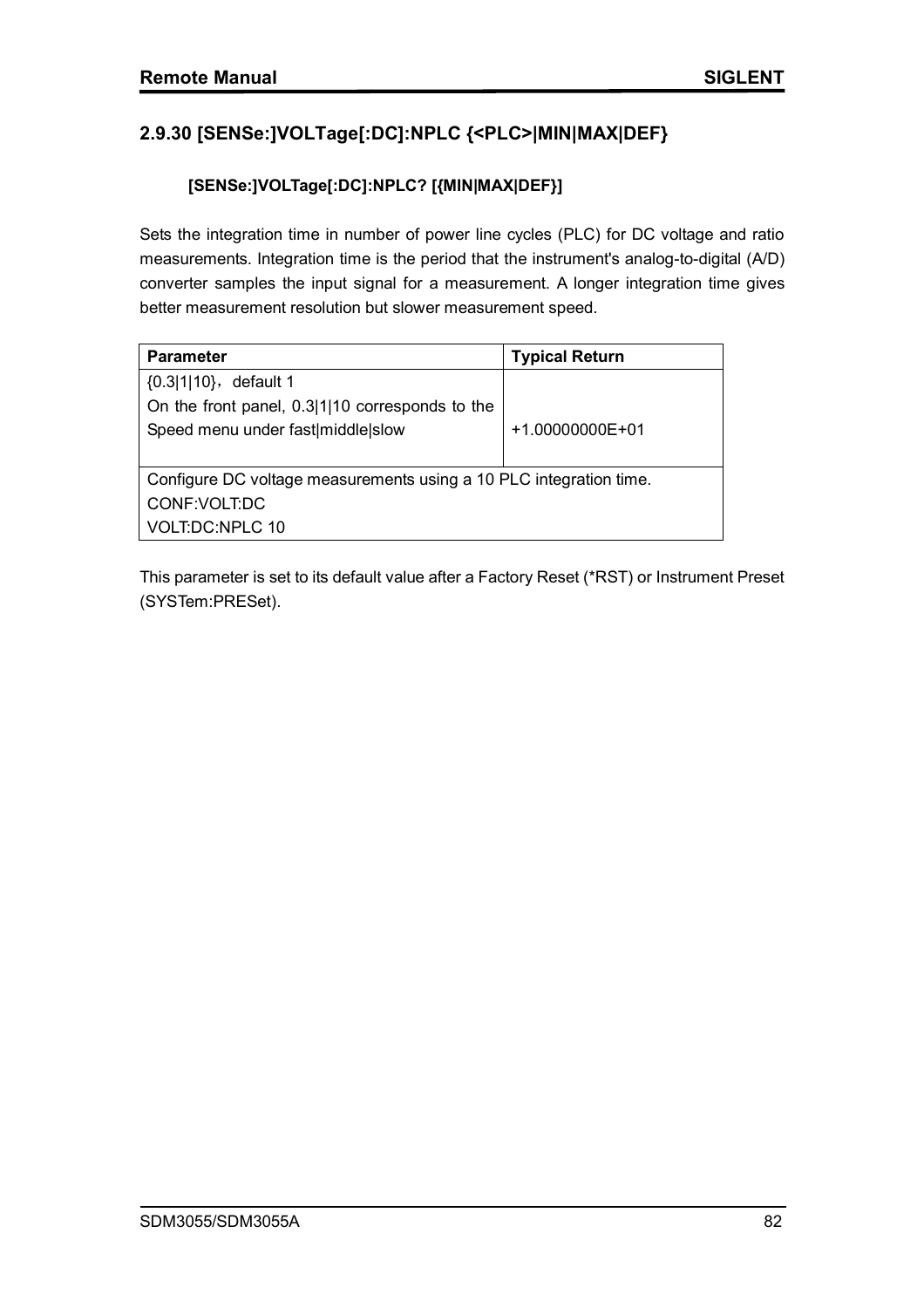# **2.9.31 [SENSe]:VOLTage[:DC]:FILTer[:STATe] {ON|1|OFF|0}**

#### **[SENSe]:VOLTage[:DC]:FILTer[:STATe]**?

Dc voltage measurement mode filter switch configuration.

| <b>Parameter</b>                | <b>Typical Return</b> |
|---------------------------------|-----------------------|
| {ON 1 OFF 0}, default ON        | 0(OFF)or(ON)          |
| Open the dc current mode filter |                       |
| l CONF:VOLT:AC                  |                       |
| <b>VOLT:FILTER ON</b>           |                       |

◆ This parameter is set to its default value after a Factory Reset (\*RST) or Instrument Preset (SYSTem:PRESet).

### **2.9.32 [SENSe:]VOLTage[:DC]:IMPedance <impedance>**

#### **[SENSe:]VOLTage[:DC]:IMPedance?**

Select the input impedance of DC voltage measurement mode

| <b>Parameter</b>                   | <b>Typical Return</b> |
|------------------------------------|-----------------------|
| {10M 10G}, default open            | 10M                   |
| Select 10M as the input impedance: |                       |
| VOLT:DC:IMP 10M                    |                       |

- This parameter is only valid in the 200mV and 2V gear to.
- This parameter is set to its default value after a Factory Reset (\*RST) or Instrument Preset (SYSTem:PRESet).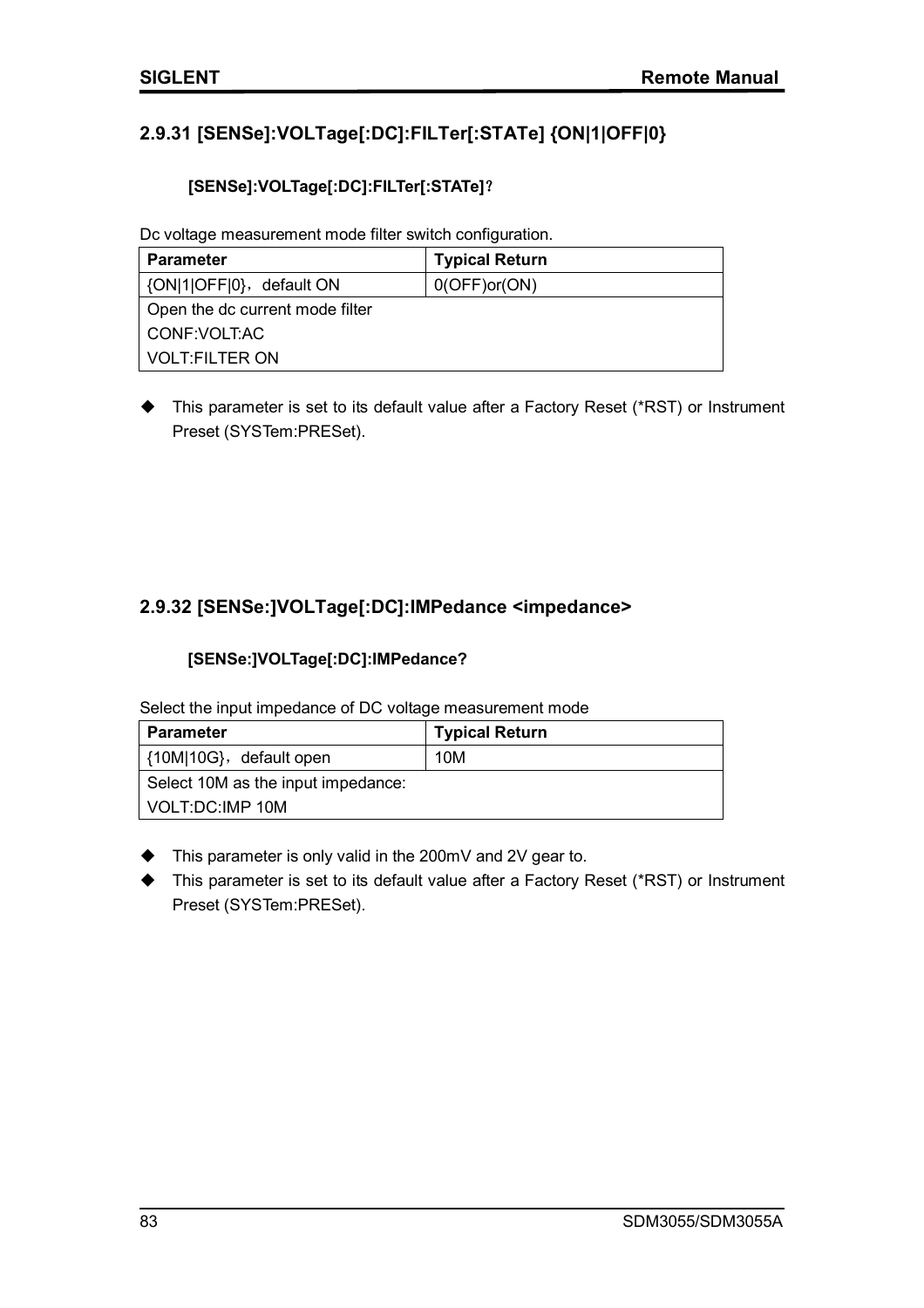#### **[SENSe:]CAPacitance Subsystem**

This subsystem is configured capacitance measurement.

#### **Command Summary**

.

[SENSe:]CAPacitance:NULL[:STATe] [SENSe:]CAPacitance:NULL:VALue [SENSe:]CAPacitance:NULL:VALue:AUTO [SENSe:]CAPacitance:RANGe [SENSe:]CAPacitance:RANGe:AUTO

### **2.9.33 [SENSe:]CAPacitance:NULL[:STATe] {ON|1|OFF|0}**

#### **[SENSe:]CAPacitance:NULL[:STATe]?**

Enable or disable the zero function.

| <b>Parameter</b>                                                          | <b>Typical Return</b> |  |
|---------------------------------------------------------------------------|-----------------------|--|
| {ON 1 OFF 0}, default ON                                                  | $0(OFF)$ or1(ON)      |  |
| Use zero functions from the measured value minus 100 nf to configure the  |                       |  |
| capacitance measurement. Make and read two measurements, sent the results |                       |  |
| to the output buffer of the instrument.                                   |                       |  |
| CONF:CAP                                                                  |                       |  |
| CAP:NULL:STAT ON;VAL 100nF                                                |                       |  |
| SAMP:COUN 2                                                               |                       |  |
| READ?                                                                     |                       |  |
| Typical Response: +4.79899595E-10, +4.79906446E-10                        |                       |  |

- Enable the scaling function will also enable automatic zero value choice.([SENSe:]Capacitance:{AC|DC}:NULL:VALue:AUTO ON).
- To set a fixedr eturn null,use this command:[SENSe:]Capacitance:{AC|DC}:NULL:VALue.
- ◆ This parameter is set to its default value after a Factory Reset (\*RST) or Instrument Preset (SYSTem:PRESet).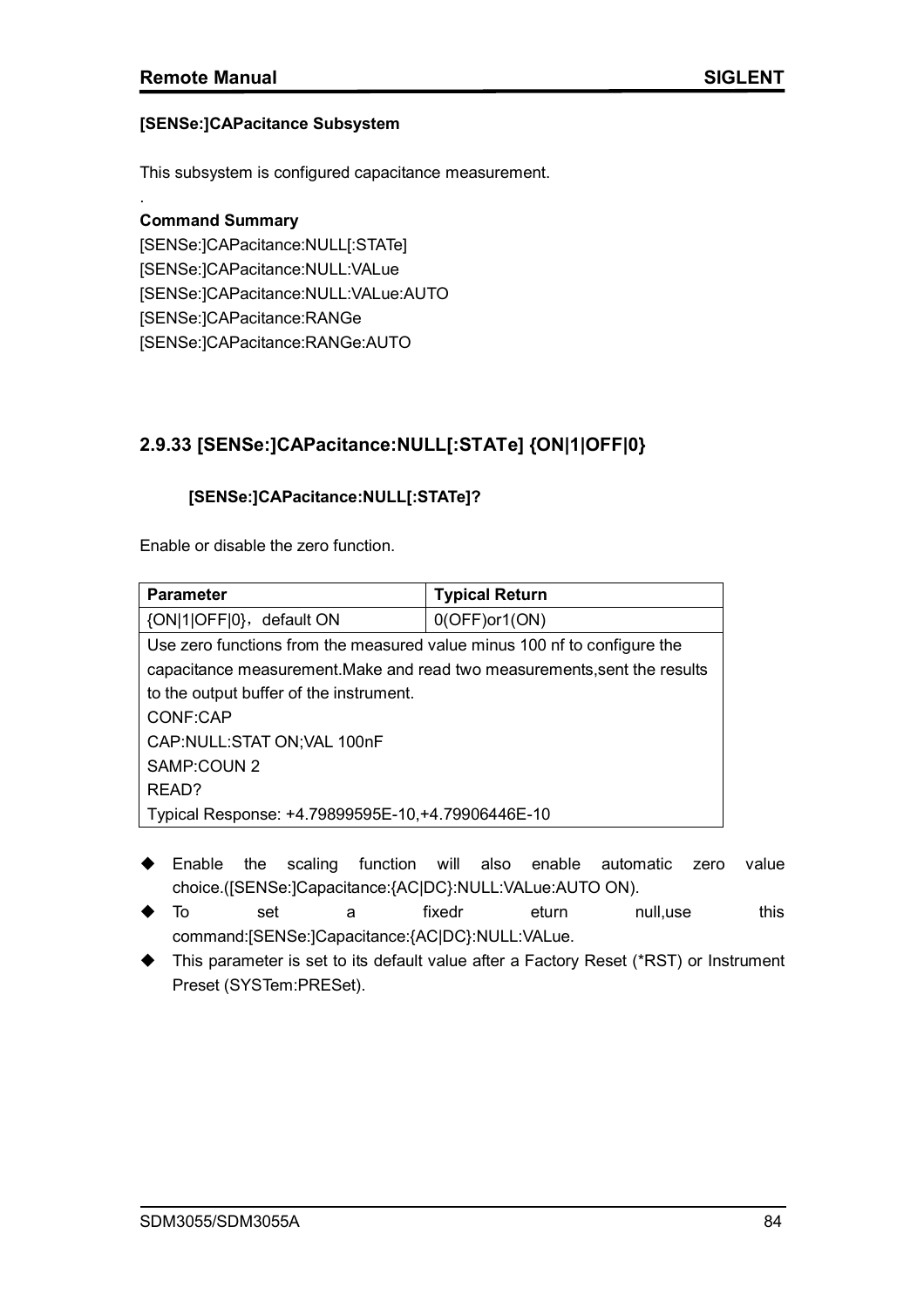### **2.9.34 [SENSe:]CAPacitance:NULL:VALue {<value>|MIN|MAX|DEF}**

#### **[SENSe:]CAPacitance:NULL:VALue? [{MIN|MAX|DEF}]**

Set to zero.

| <b>Parameter</b>                                                              | <b>Typical Return</b> |  |
|-------------------------------------------------------------------------------|-----------------------|--|
| $-12$ to $+12$ mF, default 0.                                                 | +1.20000000E-02       |  |
| Using zero function from the measured value minus 100 nf to configure the ac  |                       |  |
| current measurements. Make and read two measurements, sent the results to the |                       |  |
| output buffer of the instrument.                                              |                       |  |
| CONF:CAP                                                                      |                       |  |
| CAP:NULL:STAT ON;VAL 100nF                                                    |                       |  |
| SAMP:COUN 2                                                                   |                       |  |
| READ?                                                                         |                       |  |
| +4.79899595E-10, +4.79906446E-10<br><b>Typical Response:</b>                  |                       |  |

- Specifies the return to zero will disable automatic selection to zero ([SENSe:]Capacitance:NULL:VALue:AUTO OFF).
- $\blacklozenge$  To use the zero value, must first open thezeroswitching ([SENSe:]Capacitance:NULL:STATeON).
- This parameter is set to its default value after a Factory Reset (\*RST) or Instrument Preset (SYSTem:PRESet).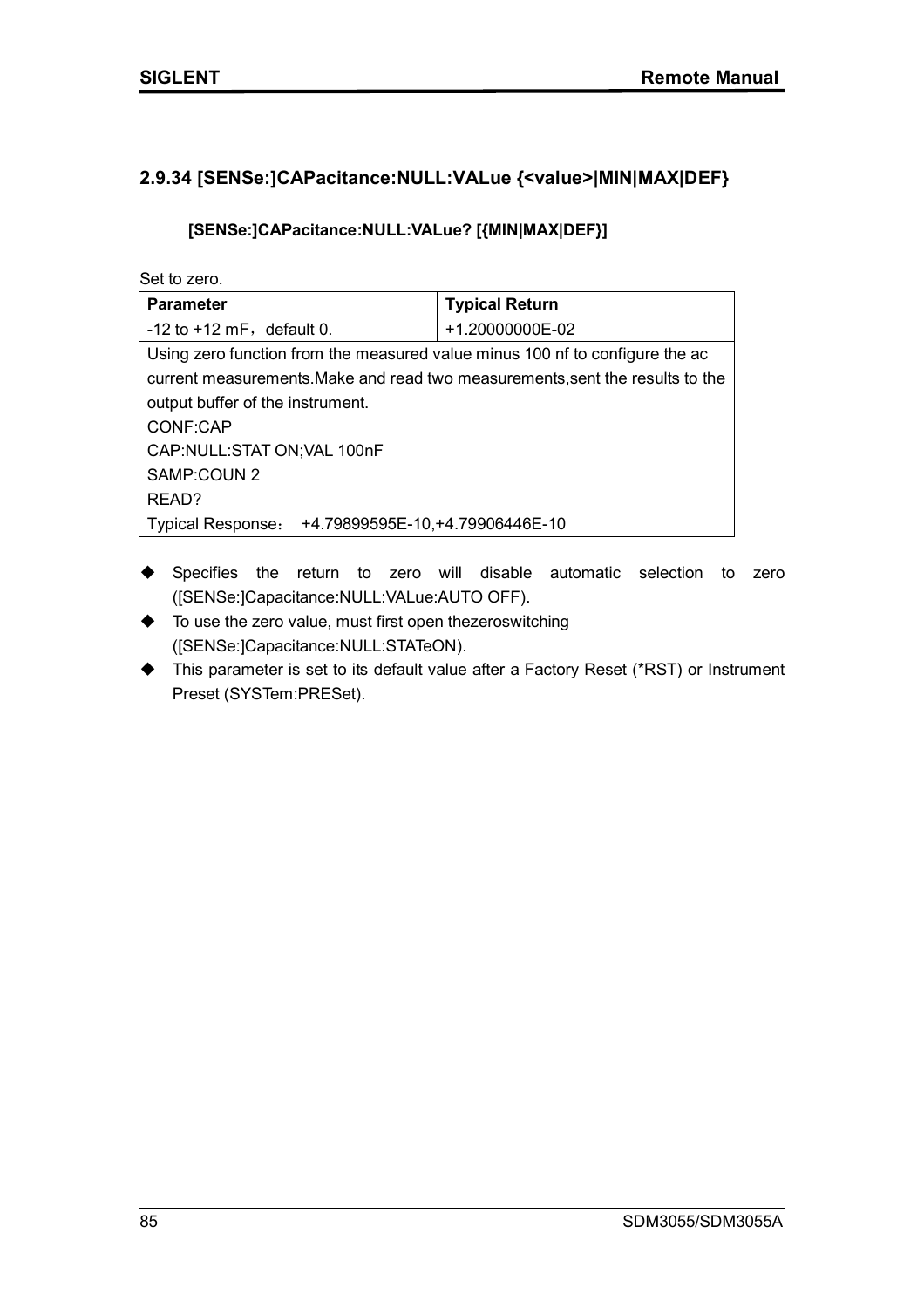### **2.9.35 [SENSe:]CAPacitance:NULL:VALue:AUTO {ON|1|OFF|0}**

#### **[SENSe:]CAPacitance:NULL:VALue:AUTO?**

Enable or disable the automatic zero value choice.

| <b>Parameter</b>                                        | <b>Typical Return</b>           |  |
|---------------------------------------------------------|---------------------------------|--|
| {ON 1 OFF 0}, default ON                                | $0(OFF)$ or1(ON)                |  |
| Using the automatic selection of zero value to measure. |                                 |  |
| CAP:NULL:VAL:AUTO ON                                    |                                 |  |
| READ?                                                   |                                 |  |
| Typical Response:                                       | +0.00000000E+00,+1.02300000E-01 |  |

- When automatic reference selection is ON, the first measurement made is used as the null value for all subsequent measurements. [SENSe:]Capacitance:NULL:VALue will be set to this value. Automatic null value selection will be disabled.
- When automatic null value selection is disabled (OFF), the null value is specified by this command:[SENSe:]Capacitance:NULL:VALue.
- The instrument enables automatic null value selection when the null function is enabled ([SENSe:]Capacitance:NULL:STATe ON).
- This parameter is set to its default value after a Factory Reset (\*RST), Instrument Preset (SYSTem:PRESet), or CONFigure function.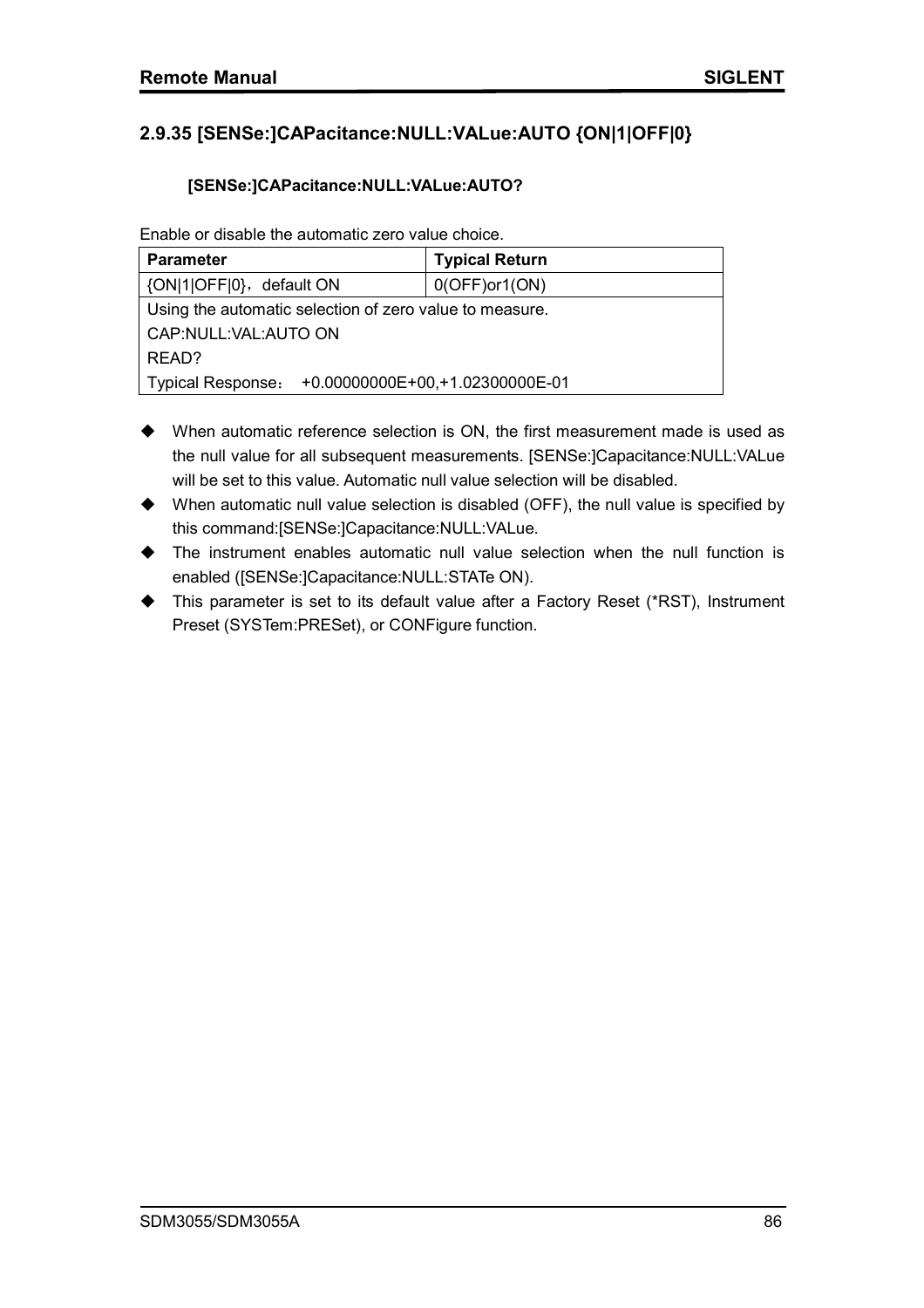# **2.9.36 [SENSe:]CAPacitance:RANGe {<range>|MIN|MAX|DEF}**

### **[SENSe:]CAPacitance:RANGe? [{MIN|MAX|DEF}]**

Manually choose measurement range.

| <b>Parameter</b>                                                                       | <b>Typical Return</b> |  |
|----------------------------------------------------------------------------------------|-----------------------|--|
| <range>: {2nF 20nF 200nF 2uF 20uF 200uF 10000uF AUTO}</range>                          | +2.00000000E-06       |  |
| Default 2uF.                                                                           |                       |  |
| Using the 2uFfileconfiguration capacitance to measure. Make and read two measurements. |                       |  |
| CONF:CAP                                                                               |                       |  |
| CAP:RANG 2E-6                                                                          |                       |  |
| SAMP:COUN 2                                                                            |                       |  |
| READ?                                                                                  |                       |  |
| +7.28283777E-10, +7.28268544E-10<br><b>Typical Response:</b>                           |                       |  |

- Choose the fixed range ([SENSe:]<function>:RANGe) ,disable the automatic adjustment range.
- $\blacklozenge$  If the input signal is greater than can be measured on the specified manual range, the instrument displays the word Overload on front panel and returns "9.9E37" from the remote interface.
- This parameter is set to its default value after a Factory Reset (\*RST), Instrument Preset (SYSTem:PRESet), or CONFigure function.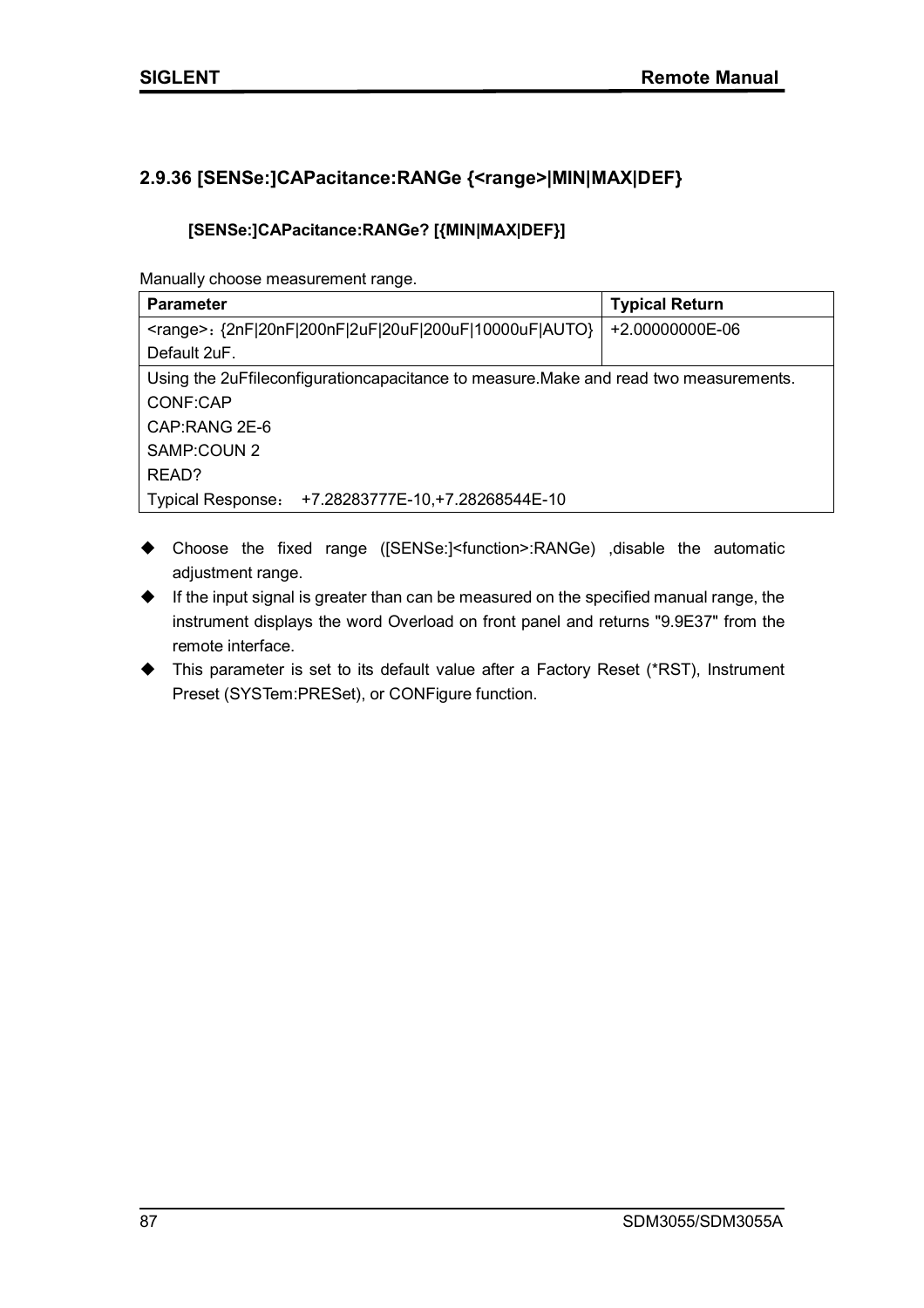### **2.9.37 [SENSe:]CAPacitance:RANGe:AUTO {OFF|ON|ONCE}**

#### **[SENSe:]CAPacitance:RANGe:AUTO?**

Enable or disable automatic adjustment range.

| <b>Parameter</b>                                          | <b>Typical Return</b>            |  |
|-----------------------------------------------------------|----------------------------------|--|
| {ON 1 OFF 0}, default ON                                  | $0(OFF)$ or1ON)                  |  |
| Configure AC current measurement and executed immediately |                                  |  |
| Make and read two measurements.                           |                                  |  |
| CONF: VOLT: AC                                            |                                  |  |
| <b>VOLT:AC:RANG:AUTO ONCE</b>                             |                                  |  |
| SAMP:COUN 2                                               |                                  |  |
| READ?                                                     |                                  |  |
| <b>Typical Response:</b>                                  | +8.36187601E-03, +8.34387541E-03 |  |

- The situation in the automatic adjustment range enabled, the input signal range based on the instrument.
- This parameter is set to its default value after a Factory Reset (\*RST), Instrument Preset (SYSTem:PRESet), or CONFigure function.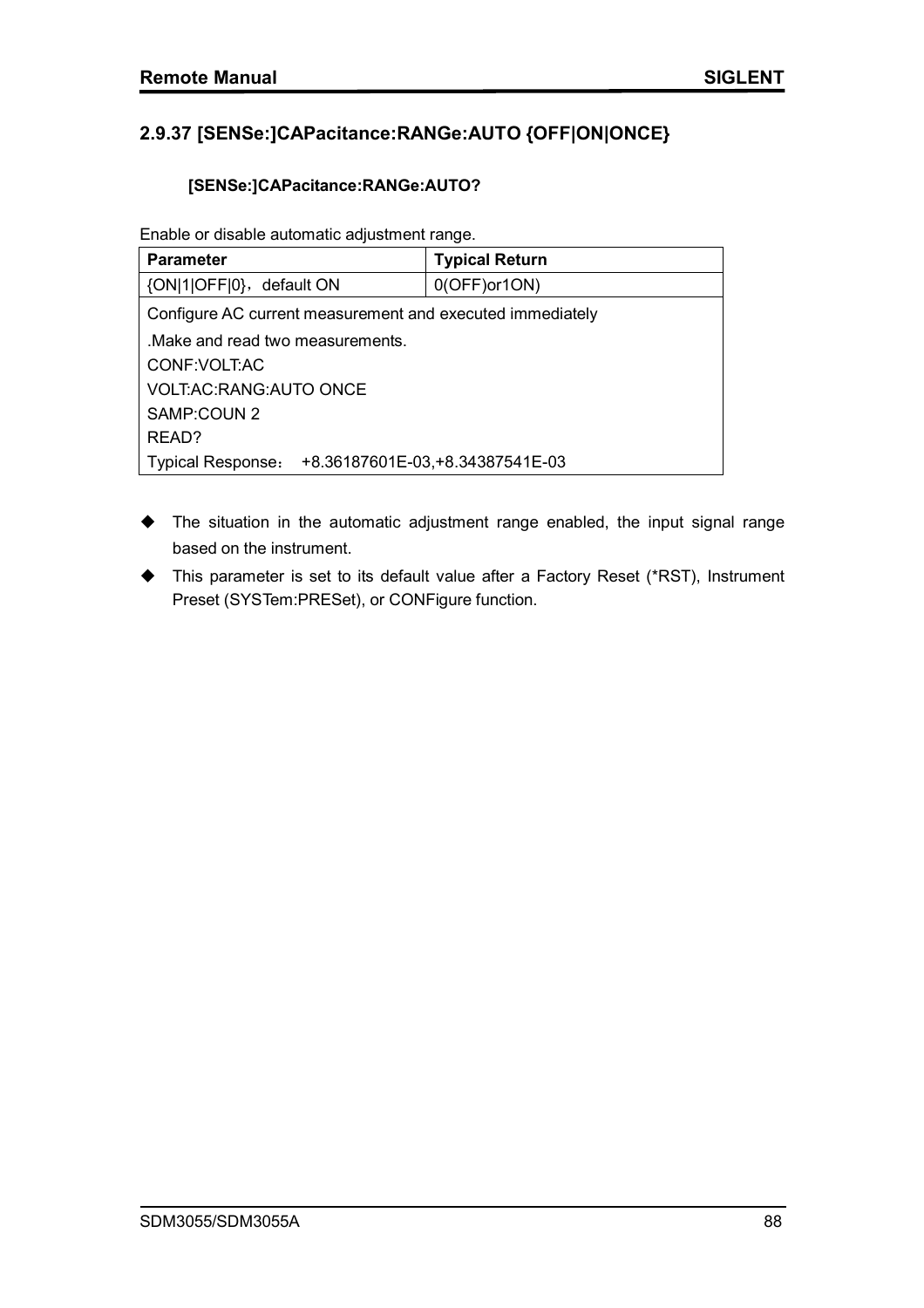#### **[SENSe:]CONTinuity**

This subsystem is configured continuity measurement.

#### **Command Summary**

[SENSe:]CONTinuity:THReshold:VALue

### **2.9.37 [SENSe:]CONTinuity:THReshold:VALue {<value>|MIN|MAX|DEF}**

#### **[SENSe:]CONTinuity:THReshold:VALue?**

◆ Disable or enable automatic adjustment range.

| Parameter                             | <b>Typical Return</b> |
|---------------------------------------|-----------------------|
| $0$ ~2000 $\Omega$ , default 0        | +2.00000000E+03       |
| Sets the threshold resistance to 2000 |                       |
| l CONT:THR:VAL 2000                   |                       |

 This parameter is set to its default value after a Factory Reset (\*RST), Instrument Preset (SYSTem:PRESet), or CONFigure function.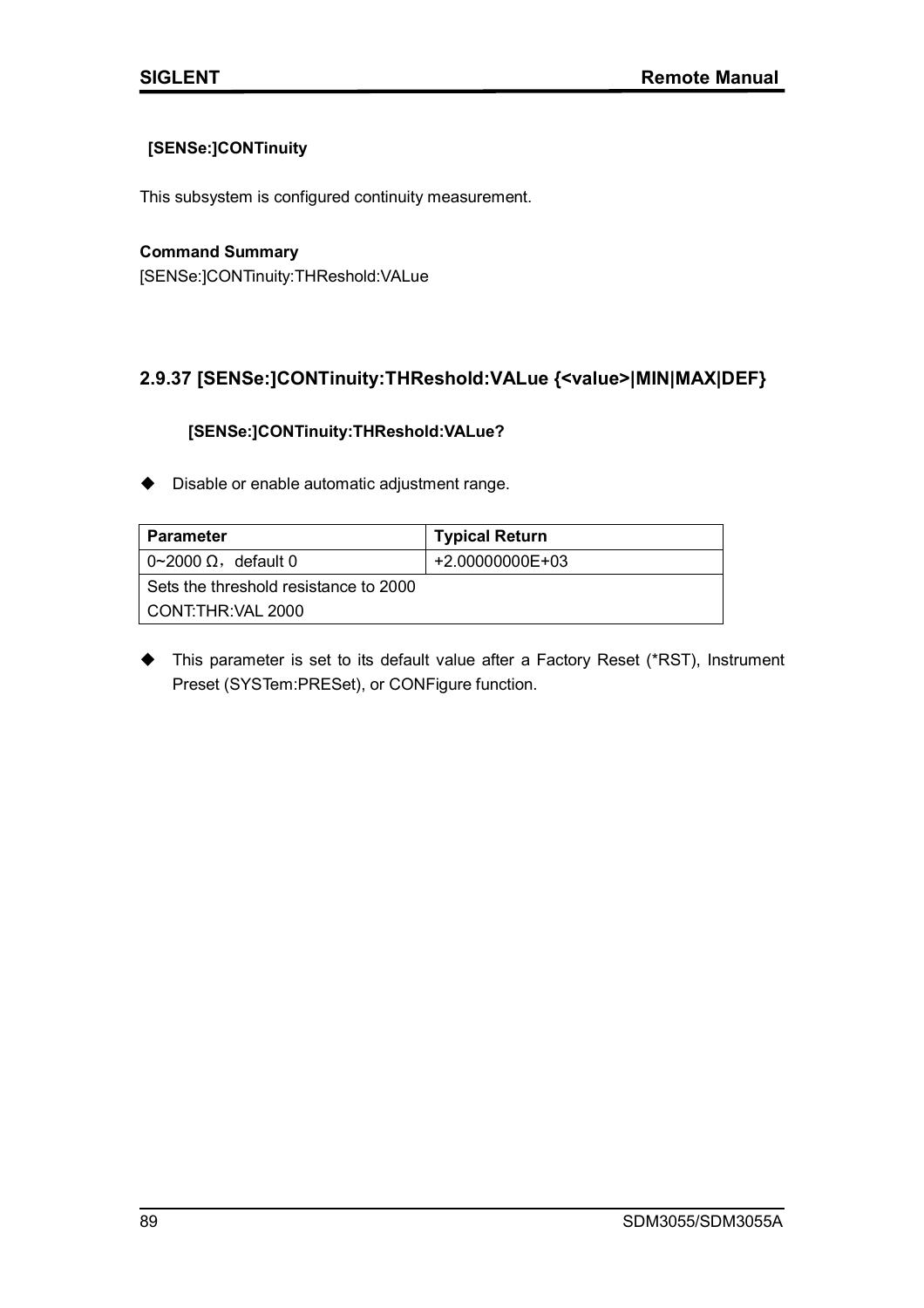# **2.10 SYSTem Subsystem**

### **2.10.1 SYSTem:BEEPer:STATe {ON|1|OFF|0}**

### **SYSTem:BEEPer:STATe?**

Disables or enables the beep heard during continuity, diode, or Probe Hold measurements, or when an error is generated from the front panel or remote interface.

| <b>Parameter</b>         | <b>Typical Return</b> |
|--------------------------|-----------------------|
| {ON 1 OFF 0}, default ON | $0(OFF)$ or1(ON)      |
| Disable keyboard click:  |                       |
| l SYST:BEEP:STAT OFF     |                       |

- This command not affect the beeper heard associated with diode and continuity tests, errors and so on.
- This setting is non-volatile; it is not changed by power cycling, a Factory Reset (\*RST), or an Instrument Preset (SYSTem:PRESet).

### **2.10.2 SYSTem:COMMunicate:LAN:IPADdress "<address>"**

#### **SYSTem:COMMunicate:LAN:IPADdress? [{CURRent|STATic}]]**

Assigns a static Internet Protocol (IP) address for the instrument.

| <b>Parameter</b>                         | <b>Typical Return</b> |
|------------------------------------------|-----------------------|
| l Command: "nnn.nnn.nnn.nnn"             | "192.168.1.101"       |
| Query: {CURRent STATic}, default CURRent |                       |
| Default: 169.254.3.5                     |                       |
| Set a static IP address:                 |                       |
| SYST:COMM:LAN:IPAD "10.11.13.212"        |                       |

- This setting is non-volatile; it is not changed by power cycling, a Factory Reset (\*RST), or an Instrument Preset.(SYSTem:PRESet).
- This parameter is set to its default value when the instrument is shipped from the factory and after SYSTem:SECurity:IMMediate.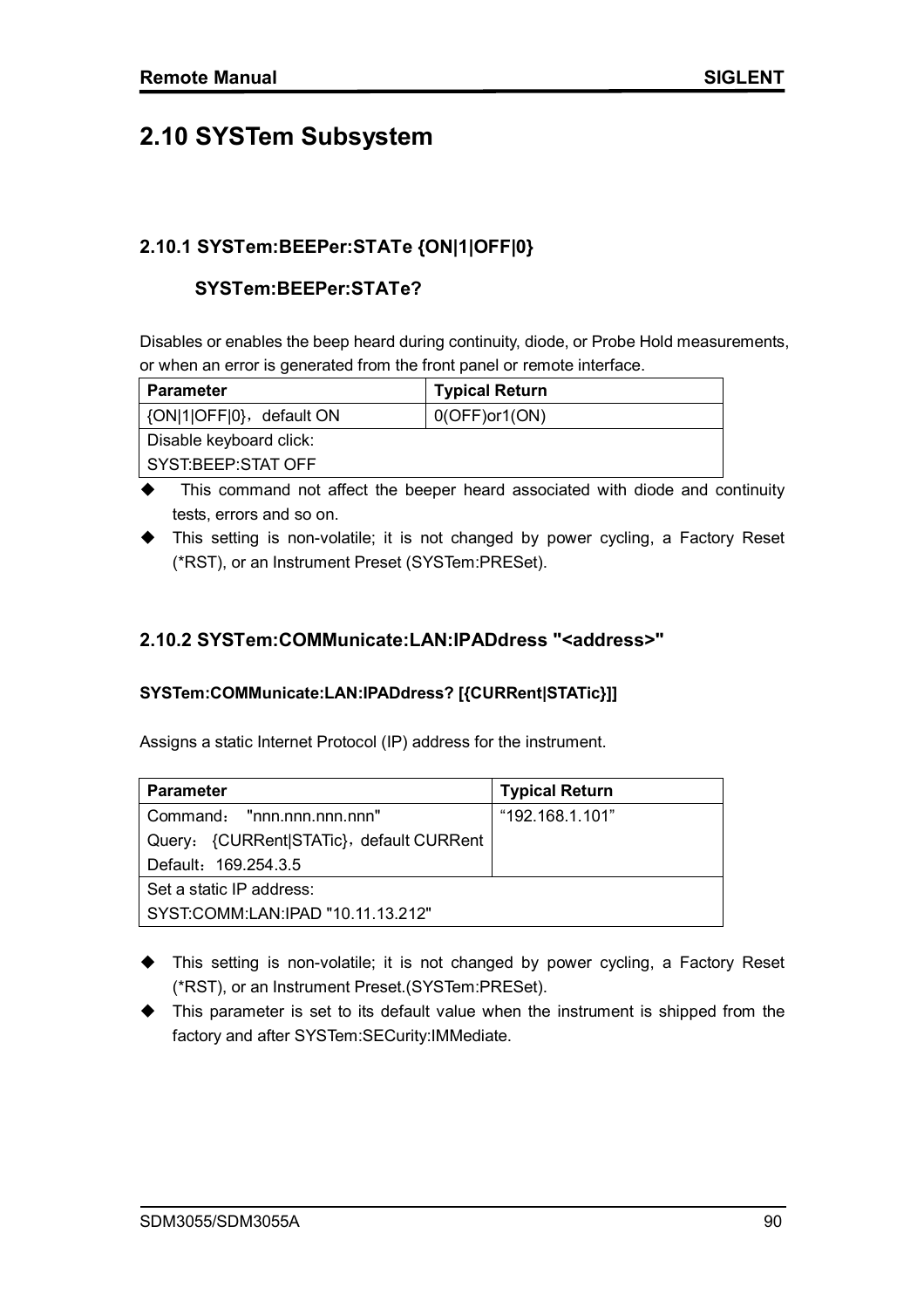### **2.10.3 SYSTem:COMMunicate:LAN:SMASk "<mask>"**

### **SYSTem:COMMunicate:LAN:SMASk? [{CURRent|STATic}]]**

Assigns a subnet mask for the instrument to use in determining whether a client IP address is on the same local subnet.

| <b>Parameter</b>                          | <b>Typical Return</b> |
|-------------------------------------------|-----------------------|
| Command"nnn.nnn.nnn.nnn",default"255.255. |                       |
| 0.0"                                      | "255.255.255.0"       |
| Query: {CURRent STATic}, default CURRent  |                       |
| Set the subnet mask:                      |                       |
| SYST:COMM:LAN:SMAS "255.255.255.0"        |                       |

- $\blacklozenge$  A value of "0.0.0.0" or "255.255.255.255" indicates that subnetting is not being used.
- **CURRent:** returns address currently being used by the instrument.
- **STATic:** returns static address from non-volatile memory. This address is used if DHCP is disabled or unavailable.
- This setting is non-volatile; it is not changed by power cycling, a Factory Reset (\*RST), or an Instrument Preset(SYSTem:PRESet).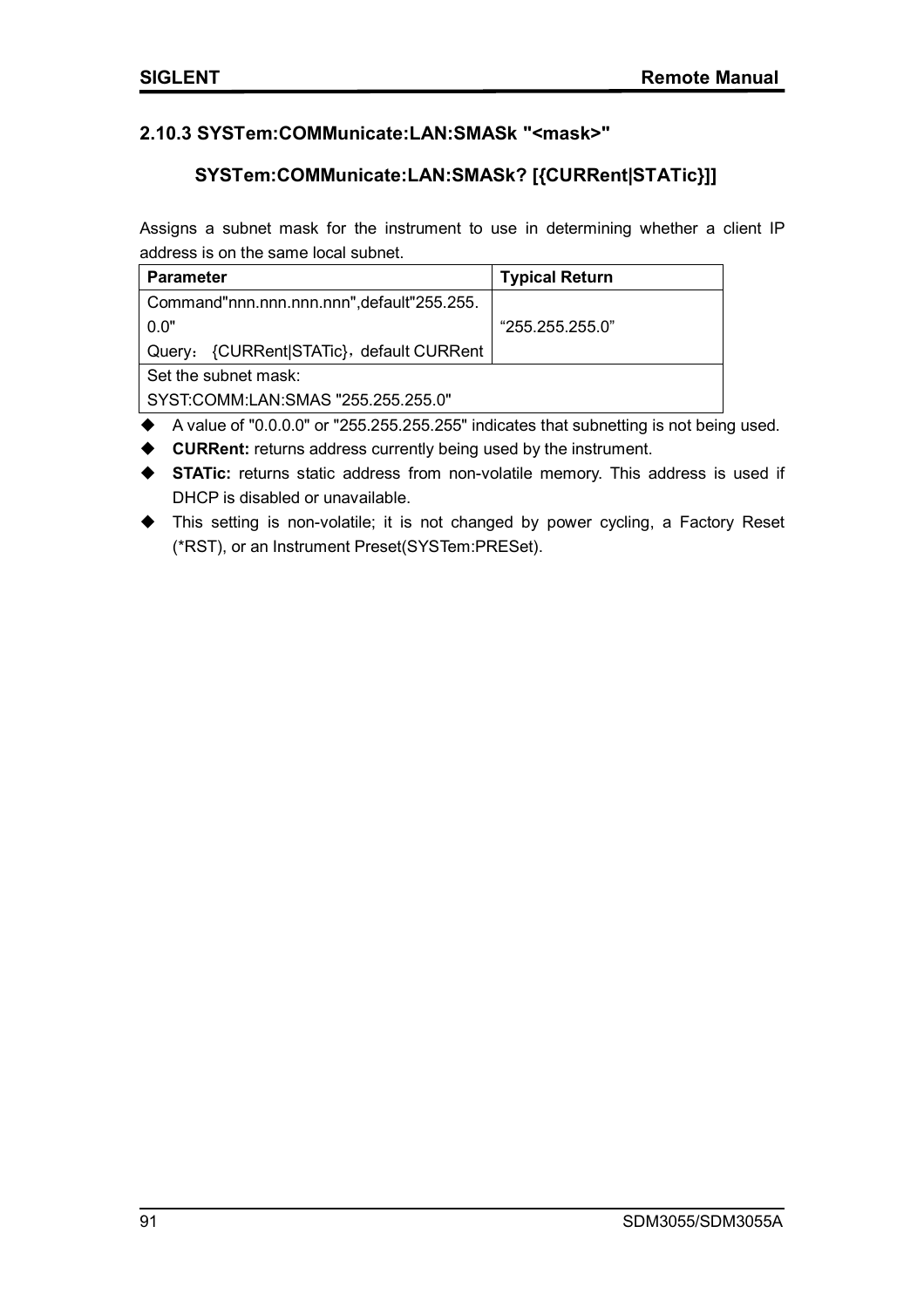# **2.11 TRIGger Subsystem**

The TRIGger subsystem configures the triggering that controls measurement acquisition.

#### **Command Summary**

TRIGger:COUNt TRIGger:DELay TRIGger:DELay:AUTO TRIGger:SLOPe TRIGger:SOURce

### **2.11.1 TRIGger:COUNt {<count>|MIN|MAX|DEF|INFinity} TRIGger:COUNt?**

### **[{MIN|MAX|DEF}]**

Selects the number of triggers that will be accepted by the instrument before returning to the "idle" trigger state.

| <b>Parameter</b>                                      | <b>Typical Return</b>                |  |
|-------------------------------------------------------|--------------------------------------|--|
|                                                       | $+1.00000000E+00$                    |  |
| 1 to 1,000,000 or continuous (INFinity).              | For a continuous trigger (INFinity), |  |
| Default 1                                             | the query returns                    |  |
|                                                       | "9.9E37".                            |  |
| Return ten sets of five DC voltage measurements,      |                                      |  |
| CONF:VOLT:DC                                          |                                      |  |
| SAMP:COUN 5                                           |                                      |  |
| <b>TRIG:COUN 10</b>                                   |                                      |  |
| READ?                                                 |                                      |  |
| Typical Response: -1.85425399E-04,  (50 measurements) |                                      |  |

- You can use the specified trigger count in conjunction with a sample count (SAMPle:COUNt), which sets the number of samples to be made per trigger. In this case, the number of measurements returned will be the sample count multiplied by the trigger count.
- ◆ You can store up to 1,000 measurements in the reading memory of the SDM3055x. If reading memory overflows, new measurements will overwrite the oldest measurements stored; the most recent measurements are always preserved. No error is generated, but the Reading Mem Ovfl bit (bit 14) is set in the Questionable Data Register's condition register (see Status System Introduction).
- $\blacklozenge$  This parameter is set to its default value after a Factory Reset (\*RST) or Instrument Preset (SYSTem:PRESet).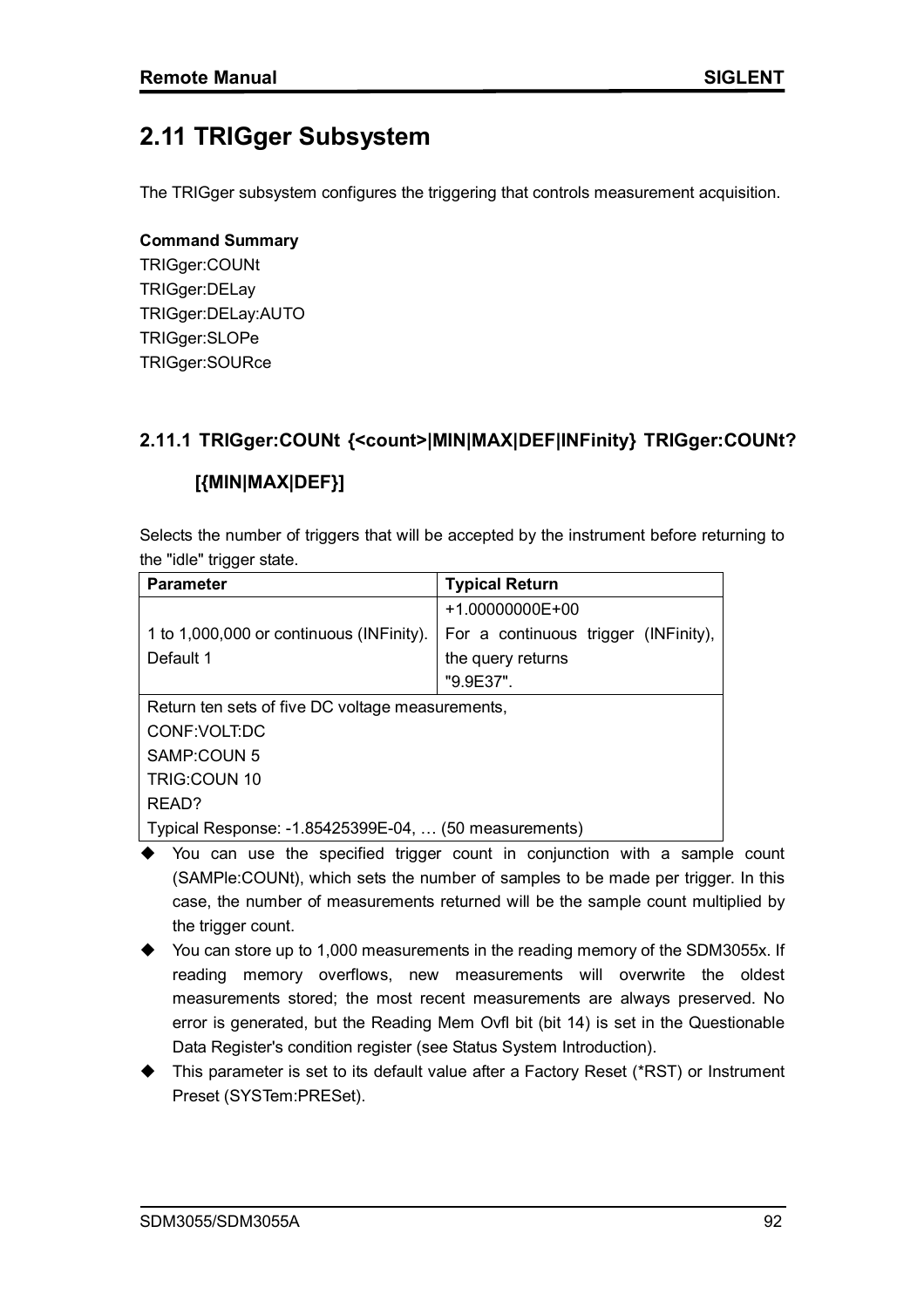### **2.11.2 TRIGger:DELay {<seconds>|MIN|MAX|DEF} TRIGger:DELay?**

### **[{MIN|MAX|DEF}]**

Sets the delay between the trigger signal and the first measurement.

| <b>Parameter</b>                                                           | <b>Typical Return</b> |  |
|----------------------------------------------------------------------------|-----------------------|--|
| 0 to $\sim$ 3600 seconds ( $\sim$ 1 µs steps), default                     |                       |  |
| 1 s                                                                        | $+1.00000000E-06$     |  |
| Return five DC voltage measurements. There is a 2 second delay before each |                       |  |
| measurement.                                                               |                       |  |
| CONF: VOLT: DC 10                                                          |                       |  |
| SAMP:COUN 5                                                                |                       |  |
| TRIG:DEL 2                                                                 |                       |  |
| READ?                                                                      |                       |  |
| <b>Typical Response:</b>                                                   |                       |  |
| +3.07761360E-03,-1.16041169E-03,+5.60585356E-06,+1.21460160E-04,+2.85898   |                       |  |
| 531E-04                                                                    |                       |  |

- Due to internal quantization, the actual delay that you set may be slightly different than your specified value. The increment is approximately 1 μs. Use the query to determine the exact delay. For example, if you send TRIG:DEL 500 ms and then TRIG:DEL? the actual delay may be +5.00000753E-01.
- By default, TRIGger:DELay:AUTO is ON. The instrument automatically determines the delay based on function, range and integration time (see Automatic Trigger Delays). However, you may need to set a delay longer than the automatic delay for long cables, high capacitance or high impedance signals.
- If you specify a trigger delay with this command, that delay is used for *all* functions (*except* CONTinuity and DIODe) and ranges. The CONTinuity and DIODe tests ignore the trigger delay setting.
- If you have configured the instrument for more than one measurement per trigger (SAMPle:COUNt >1), the delay is inserted after the trigger and between consecutive measurements.
- The instrument selects automatic trigger delay after a Factory Reset (\*RST) or an Instrument Preset (SYSTem:PRESet).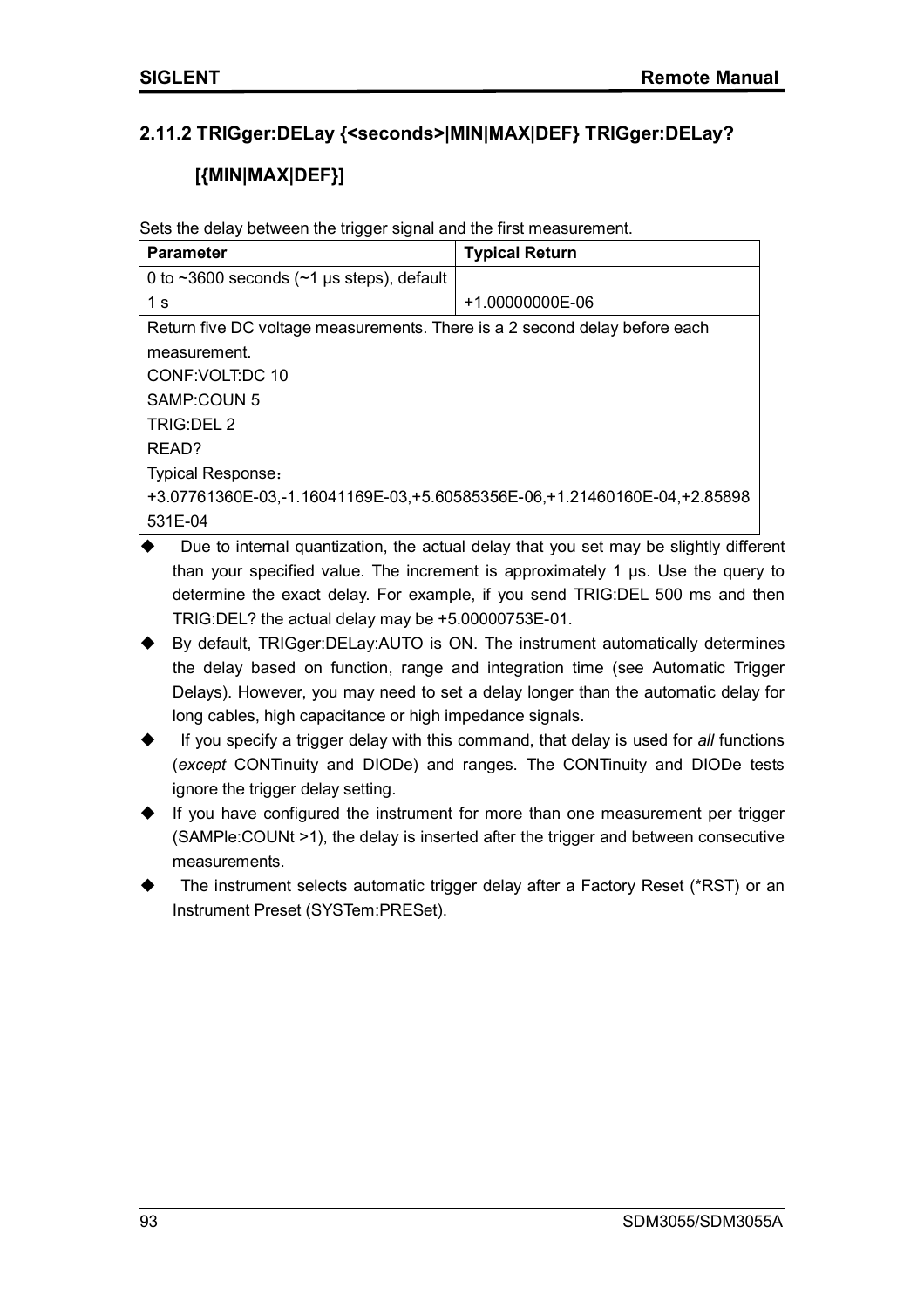### **2.11.3 TRIGger:DELay:AUTO {ON|1|OFF|0} TRIGger:DELay:AUTO?**

Disables or enables automatic trigger delay.

| <b>Parameter</b>                                                         | <b>Typical Return</b> |  |
|--------------------------------------------------------------------------|-----------------------|--|
| {ON 1 OFF 0}, default ON                                                 | $0(OFF)$ or1(ON)      |  |
| Return 5 DC voltage measurements, with an automatic delay between each   |                       |  |
| measurement.                                                             |                       |  |
| CONF: VOLT: DC 10                                                        |                       |  |
| SAMP:COUN 5                                                              |                       |  |
| <b>TRIG:DEL:AUTO 1</b>                                                   |                       |  |
| READ?                                                                    |                       |  |
| <b>Typical Response:</b>                                                 |                       |  |
| +3.07761360E-03,-1.16041169E-03,+5.60585356E-06,+1.21460160E-04,+2.85898 |                       |  |
| 531E-04                                                                  |                       |  |

◆ Selecting a specific trigger delay using TRIGger:DELay disables the automatic trigger delay.

 This parameter is set to its default value after a Factory Reset (\*RST) or Instrument Preset (SYSTem:PRESet).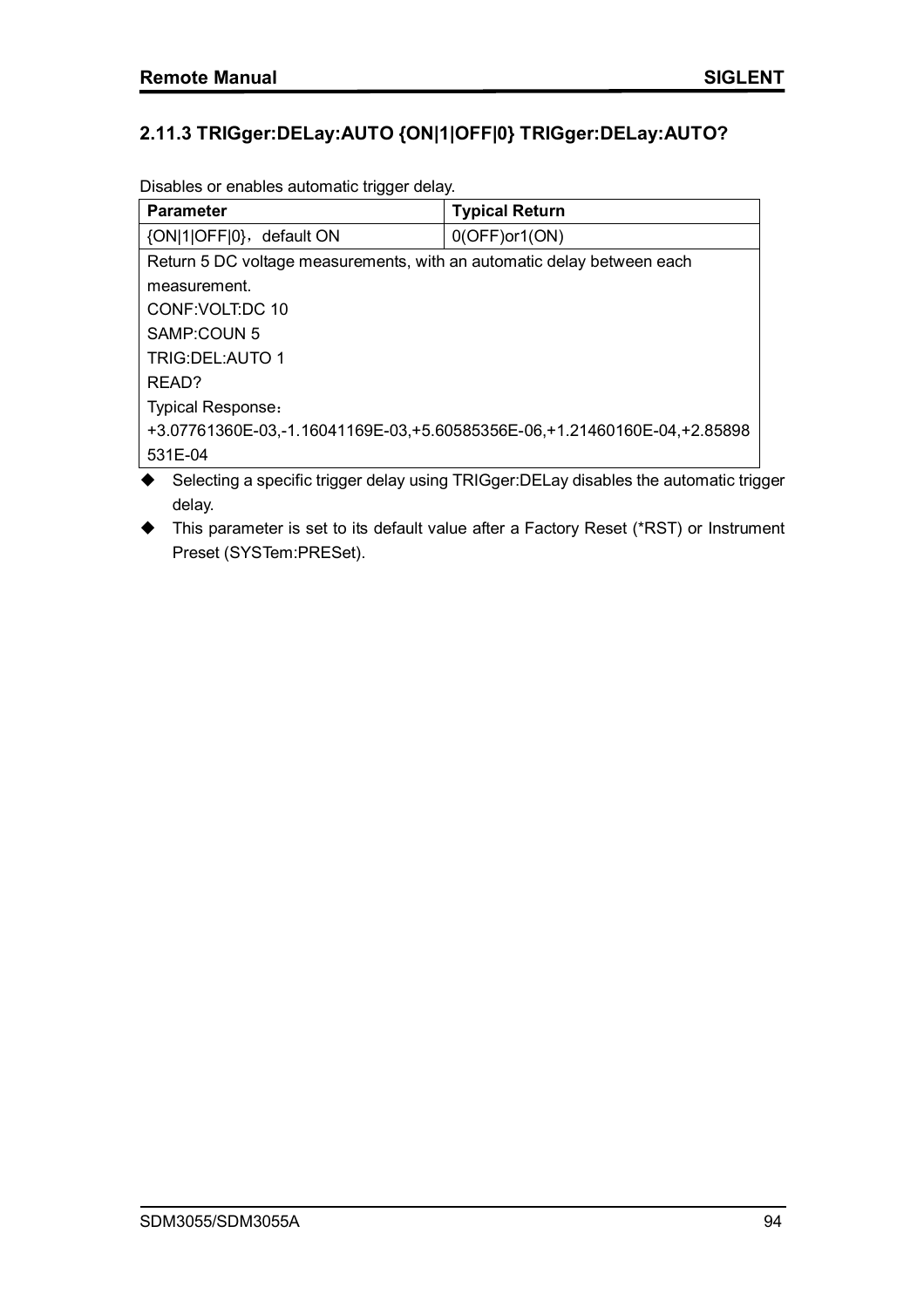# **2.11.4 TRIGger:SLOPe {POSitive|NEGative} TRIGger:SLOPe?**

Selects whether the instrument uses the rising edge (POS) or the falling edge (NEG) of the trigger signal on the rearpanel *Ext Trig* BNC connector.

| <b>Parameter</b>                                                        | <b>Typical Return</b> |  |
|-------------------------------------------------------------------------|-----------------------|--|
| {POSitive NEGative}, default                                            |                       |  |
| <b>NEGative</b>                                                         | POS orNEG             |  |
| Return ten sets of five DC voltage measurements, using a positive-going |                       |  |
| external trigger to start each measurement set:                         |                       |  |
| CONF: VOLT: DC                                                          |                       |  |
| SAMP:COUN 5                                                             |                       |  |
| TRIG:COUN 10                                                            |                       |  |
| TRIG: SOUR EXT; SLOP POS                                                |                       |  |
| READ?                                                                   |                       |  |
| Typical Response: -1.85425399E-04,  (50 measurements)                   |                       |  |

 This parameter is set to its default value after a Factory Reset (\*RST) or Instrument Preset (SYSTem:PRESet).